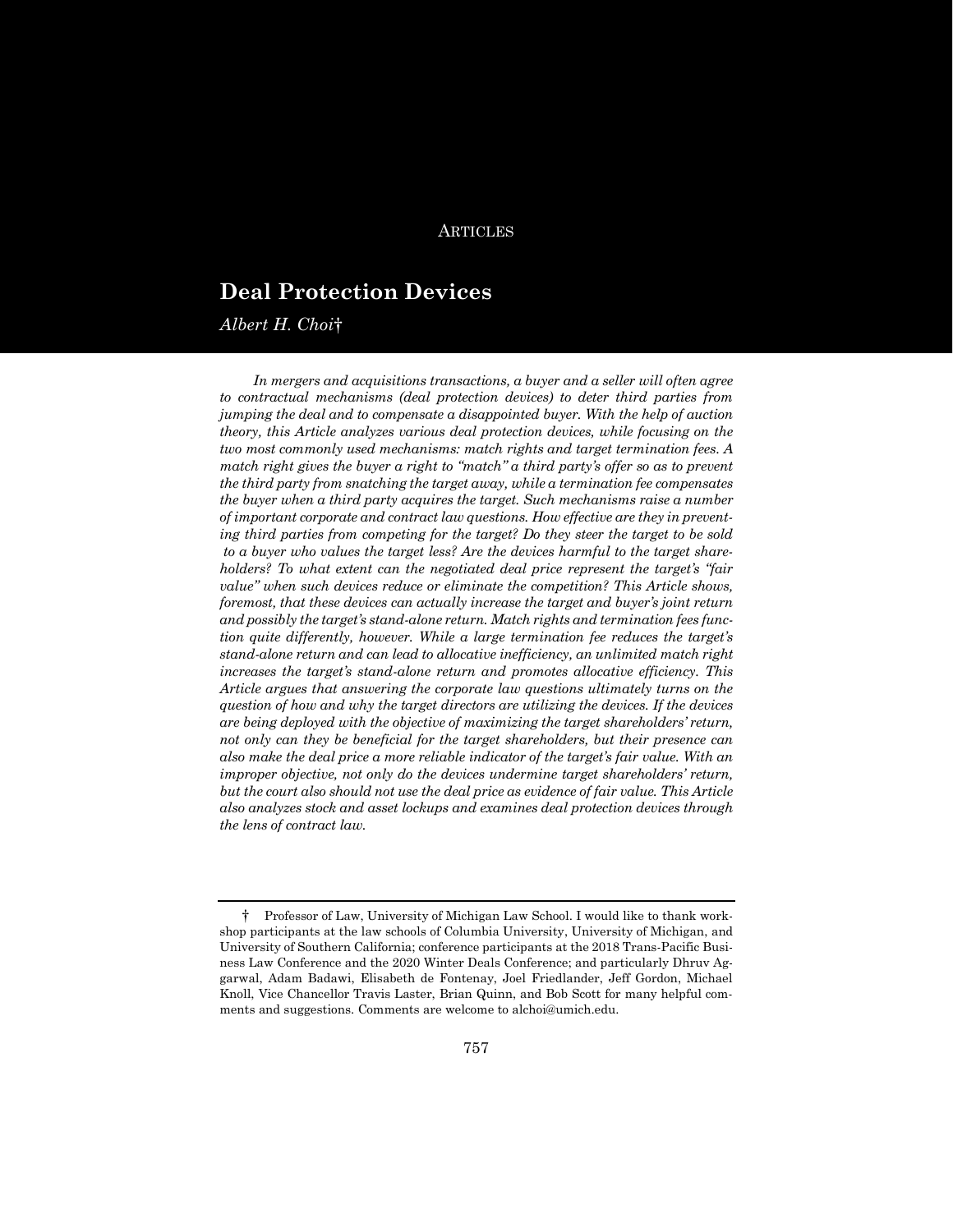| T.                | A BRIEF CASE LAW HISTORY OF DEAL PROTECTION DEVICES 769             |                  |                                                                 |  |
|-------------------|---------------------------------------------------------------------|------------------|-----------------------------------------------------------------|--|
|                   | $\mathsf{A}$ .                                                      |                  |                                                                 |  |
|                   | $\mathbf{B}$                                                        |                  |                                                                 |  |
| II.               |                                                                     |                  |                                                                 |  |
|                   | $\mathsf{A}$ .                                                      |                  |                                                                 |  |
|                   | <b>B.</b>                                                           |                  |                                                                 |  |
|                   |                                                                     |                  |                                                                 |  |
|                   | A.                                                                  |                  |                                                                 |  |
|                   |                                                                     | $\mathbf{1}$     |                                                                 |  |
|                   |                                                                     | $2$ .            |                                                                 |  |
|                   |                                                                     | 3.               |                                                                 |  |
|                   | $\mathbf{B}$                                                        |                  |                                                                 |  |
|                   |                                                                     | $\mathbf{1}$ .   |                                                                 |  |
|                   |                                                                     | $\overline{2}$ . |                                                                 |  |
|                   |                                                                     | 3.               |                                                                 |  |
|                   |                                                                     | $\overline{4}$ . |                                                                 |  |
|                   | $C_{\cdot}$                                                         |                  |                                                                 |  |
|                   | Interdependent Valuation and the "Winner's Curse" Problem 812<br>D. |                  |                                                                 |  |
|                   | Е.                                                                  |                  |                                                                 |  |
|                   |                                                                     | $\mathbf{1}$ .   |                                                                 |  |
|                   |                                                                     | $2_{-}$          |                                                                 |  |
| $\mathbf{IV}_{-}$ | CORPORATE AND CONTRACT LAW IMPLICATIONS FOR DEAL                    |                  |                                                                 |  |
|                   |                                                                     |                  |                                                                 |  |
|                   | А.                                                                  |                  | Target Directors' Role in Deploying Deal Protection Devices 820 |  |
|                   | $\bf{B}$                                                            |                  | Deal Protection Devices and Determination of "Fair Value"       |  |
|                   | $\rm C$                                                             |                  |                                                                 |  |
|                   |                                                                     |                  |                                                                 |  |
|                   |                                                                     |                  |                                                                 |  |

#### <span id="page-1-0"></span>INTRODUCTION

On April 12, 2018, two wholesale office supply companies, Genuine Parts Corporation (GPC) and Essendant, Inc., agreed to combine their office supply businesses in order to better compete against e-commerce sellers, such as Amazon.com, Inc. <sup>1</sup> The agreement contained several deal protection measures for GPC.<sup>2</sup> The

<sup>1</sup> *See* Genuine Parts Co. v. Essendant, Inc., No. 2018-0730-JRS, 2019 WL 4257160, at \*1 (Del. Ch. 2019); *In re* Essendant, Inc. S'holder Litig., No. 2018-0789-JRS, 2019 WL 7290944, at \*2 (Del. Ch. 2019).

<sup>2</sup> *See* Essendant Inc., Agreement and Plan of Merger, Dated as of April 12, 2018, by and Among Genuine Parts Company, Rhino SpinCo, Inc., Essendant Inc. and Elephant Merger Sub Corp. 53–56, 79, A-12 (Form 10-Q, Exhibit 10.5) (Apr. 25, 2018) [hereinafter GPC-Essendant Merger Agreement].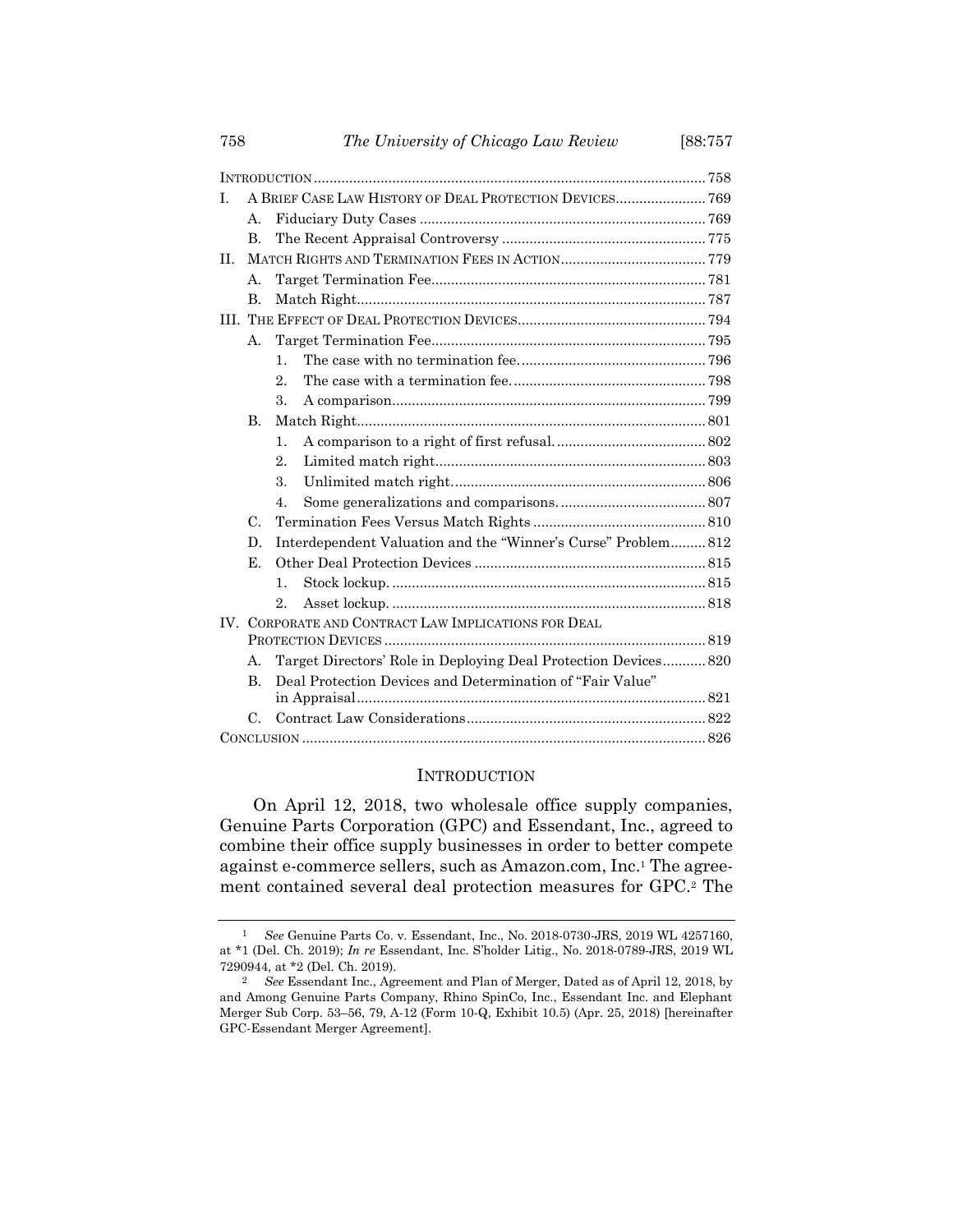first was a nonsolicitation ("no-shop") provision that prohibited Essendant from directly soliciting a third-party offer but that nonetheless allowed Essendant to negotiate with a third party in case an unsolicited, superior offer<sup>3</sup> were made (a "fiduciary out").<sup>4</sup> The second was a match right: in the case that a third party made an unsolicited superior offer, Essendant was obligated to negotiate in "good faith" for three days with GPC so as to give GPC an opportunity to beat the third party's offer.<sup>5</sup> The match right was unlimited: whenever a third party revised its offer or another party made an offer, a new three-day period would start.<sup>6</sup> The third was a termination fee, which required Essendant to pay \$12 million to GPC in the case that Essendant decided to merge with a third party.<sup>7</sup>

The merger was structured in such a way that the shareholders of GPC were to receive Essendant stock in return for their ownership interest in GPC's office supply business.<sup>8</sup> Because Essendant had to issue a large amount of stock, Essendant had to schedule a special meeting of its shareholders to receive their approval.<sup>9</sup> Before Essendant was able to get the approval, however, a private equity firm, Sycamore (which owned Staples, another

<sup>3</sup> The agreement defined "Superior Proposal" as

a written bona fide offer or proposal made by a third party . . . on terms and conditions that the [Essendant board] determines, in its good faith judgment, after consulting with a financial advisor of internationally recognized reputation and external legal counsel, and taking into account all legal, financial and regulatory and other aspects of the proposal, including availability of financing, and any changes to the terms of this Agreement proposed by GPC in response to such offer or proposal, or otherwise, to be (a) more favorable from a financial point of view, to the stockholders of [Essendant] than the Merger and (b) reasonably expected to be consummated.

*Id.* at A-12 to -13.

<sup>4</sup> *See id.* § 7.03(a), at 53 (nonsolicitation provision); *id.* § 7.03(c), at 54 (fiduciary out).

<sup>5</sup> *See id.* § 7.03(d), at 54–56.

<sup>6</sup> *See id.* § 7.03(d)(ii)(2), at 56.

<sup>7</sup> *See* GPC-Essendant Merger Agreement, *supra* note 2, § 9.03(a)(ii), at 79; *id.* at A-13.

<sup>8</sup> The transaction was structured as a "spin merger"—specifically, a Reverse Morris Trust transaction, *see* Young Ran Kim & Geeyoung Min, *Insulation by Separation: When Dual-Class Stock Met Corporate Spin-offs*, 10 U.C. IRVINE L. REV. 1, 11 (2019)—in which GPC was to spin off its wholly owned subsidiary, S.P. Richards Co. (SPR), in the first step and, in the second step, Essendant's wholly owned subsidiary was to merge with SPR. In order to receive the necessary tax benefits, the shareholders of GPC had to own more than 50% of the combined entity. *See* GPC-Essendant Merger Agreement, *supra* note [2,](#page-1-0) Recitals, at 1; *id.* art. II, at 2–5; *see also* Essendant Inc., Current Report (Form 8-K) (Apr. 12, 2018).

<sup>9</sup> *See* GPC-Essendant Merger Agreement, *supra* note [2,](#page-1-0) § 7.02, at 53. Under New York Stock Exchange regulations, when a company issues more than 20% of its outstanding stock as part of a merger or an acquisition, the company has to receive its shareholders' approval. *See* NYSE LISTED COMPANY MANUAL § 312.03 (2019).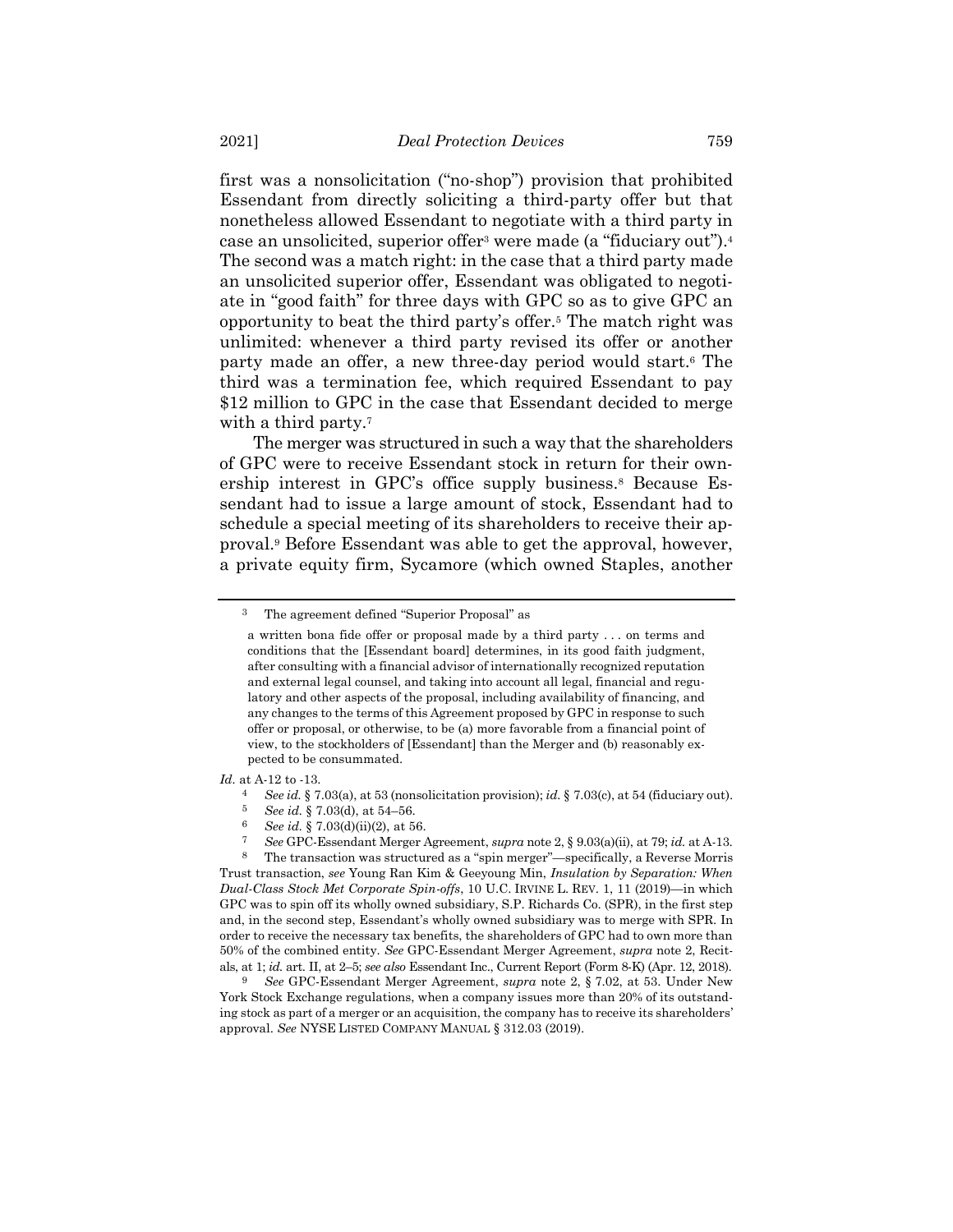office supply company), made a competing offer on April 29, 2018, of \$11.50 per share for all of Essendant's outstanding stock.<sup>10</sup> Deciding that this offer was likely to be superior to the merger with GPC, Essendant notified GPC, thereby triggering GPC's threeday match right. While protesting that the offer from Sycamore was not "[s]uperior,"<sup>11</sup> GPC nonetheless decided to "match" the offer by increasing its consideration by about \$4 per share.<sup>12</sup> When Sycamore came back with a sweetened offer, thereby triggering another three-day match period, however, GPC declined to match.<sup>13</sup> On September 10, 2018, after some further negotiations, Essendant accepted Sycamore's final bid of \$12.80, and upon the termination of the agreement with GPC, GPC collected the \$12 million termination fee.<sup>14</sup>

While deal protection measures—such as no-shop clauses, match rights, and termination fees, as seen in the GPC-Essendant story—have been fairly common in mergers-and-acquisitions

<sup>10</sup> *See Genuine Parts*, 2019 WL 4257160, at \*4. While I am trying to use the GPC-Essendant transaction as a motivating example, the actual story is a bit more complex. In fact, Sycamore made an all-cash offer of \$11.50 per share on April 17, 2018, and Essendant's board initially determined that this earlier offer was not likely to lead to a superior proposal. On April 29, 2018, Sycamore made a "renewed" proposal at the same cash amount of \$11.50, but it also indicated that it might make a higher bid upon receiving Essendant's nonpublic information. This time, however, Essendant's board concluded that Sycamore's new offer was reasonably likely to lead to a superior offer and notified GPC in accordance, thereby triggering the first three-day match period. *Id.*

<sup>&</sup>lt;sup>11</sup> *Id.* While the cash offer from Sycamore was easy to value, valuing the consideration from SPR, GPC's wholly owned subsidiary, was not as straightforward. Using a discounted cash flow analysis, GPC argued that the consideration offered by Sycamore was significantly lower than the share price implied from the GPC-Essendant merger. *Id.*

<sup>12</sup> *Id.* The \$4 increase was not in the form of cash but was in the form of a "contingent value right" that Essendant shareholders would be able to receive once stipulated contingencies had been satisfied. *Id.* Note here that after GPC matched Sycamore's offer, Essendant did not have an obligation to accept GPC's matching offer. Essendant was free to propose GPC's matching offer to Sycamore in the hopes of inducing Sycamore to sweeten its proposal. This is an important difference from the conventional right of first refusal. For a more detailed analysis and comparison, see *infra* Part III.B.1.

<sup>13</sup> *See In re Essendant*, 2019 WL 7290944, at \*4.

<sup>14</sup> *Id.* Notwithstanding its acceptance of the \$12 million termination fee, GPC has brought suit against Essendant arguing, among other things, that Essendant breached its contractual obligations, especially the nonsolicitation (no-shop) provisions. *Genuine Parts*, 2019 WL 4257160, at \*9. Because the argument is based on a breach of the nonsolicitation provision, GPC argued that it is entitled to full expectation damages. According to the GPC-Essendant Merger Agreement, "in the event that the Termination Fee is paid in accordance with [ ] Section 9.03, the payment of the Termination Fee shall be the sole and exclusive remedy of GPC." GPC-Essendant Merger Agreement, *supra* not[e 2,](#page-1-0) § 9.03(e), at 81. On September 9, 2019, the Delaware Court of Chancery denied Essendant's motion to dismiss. *See Genuine Parts*, 2019 WL 4257160, at \*11.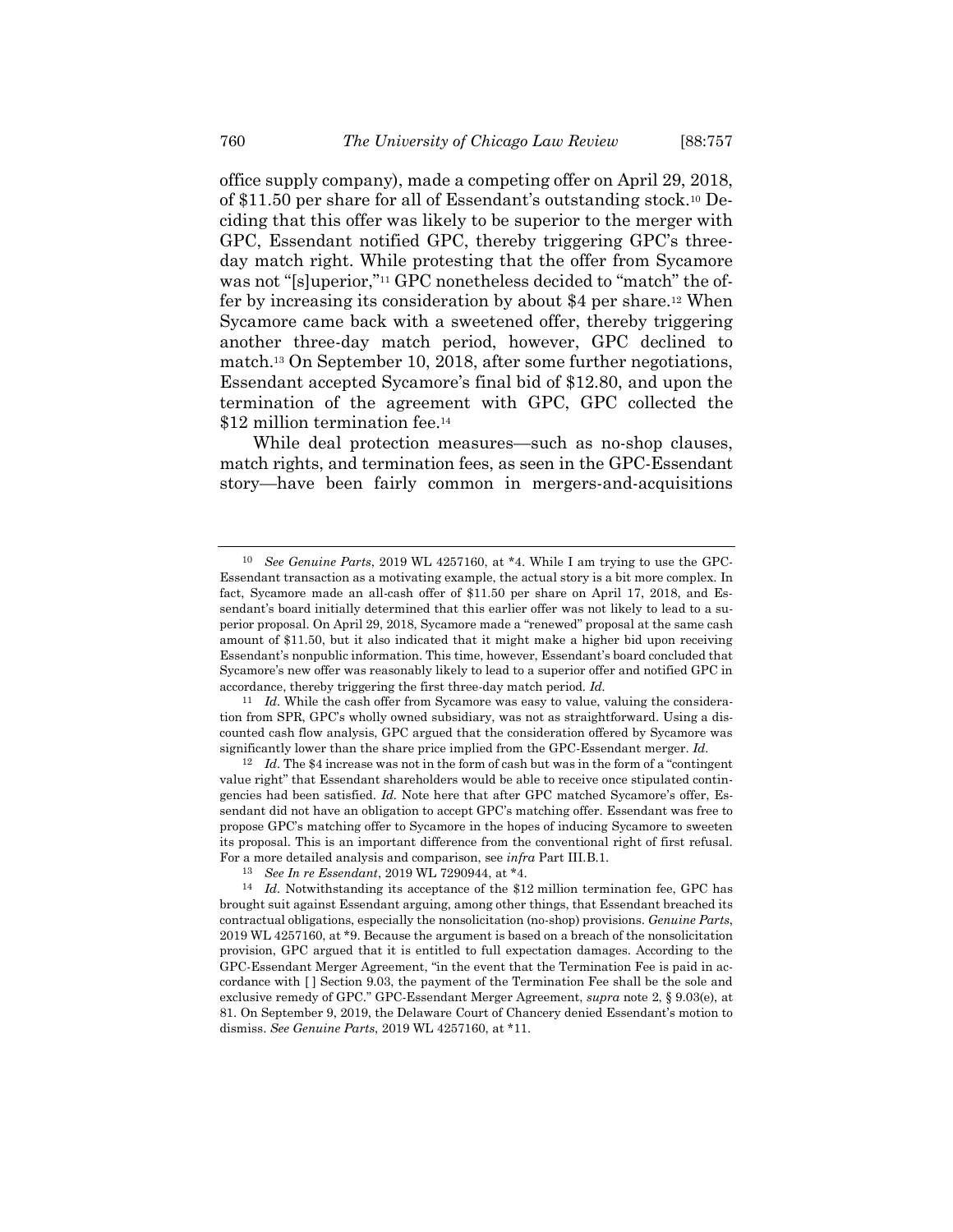<span id="page-4-0"></span>transactions for quite some time,<sup>15</sup> the law's treatment of them has gone through some significant changes. Judicial attitudes toward deal protection devices can roughly be divided into three periods: initial hostility during the active takeover period of the late 1980s and early 1990s, followed by a more permissive stance, and finally, the recent, renewed examination stemming from appraisal cases.<sup>16</sup> Initially, courts were quite unfavorable to deal protection devices, as seen in the seminal cases, such as *Revlon, Inc. v. MacAndrews & Forbes Holdings, Inc.*, <sup>17</sup> and *Paramount Communications Inc. v. QVC Network Inc*. <sup>18</sup> The courts were concerned about whether agreeing to certain deal protection devices would constitute a breach of the target directors' fiduciary duties and also undermine the target shareholders' return. In subsequent cases, however, such as *In re Toys "R" Us,* 

<sup>15</sup> The story of Dollar Thrifty Automotive Group, Inc. (a car rental company), is also quite instructive. On April 25, 2010, Dollar Thrifty and Hertz Global Holdings, Inc., entered into an agreement, pursuant to which Dollar Thrifty shareholders were entitled to receive \$41 per share (80% cash and 20% Hertz stock). *See In re* Dollar Thrifty S'holder Litig., 14 A.3d 573, 592 (Del. Ch. 2010). The agreement contained, among other things, a match right for Hertz. *Id.* at 593. A few days later, however, Avis Budget Group, Inc., made a competing offer of \$46.50 per share (part cash and part stock). *Id.* at 594. Although the size of the consideration seemed more attractive than the offer from Hertz, Dollar Thrifty's board determined that Avis's offer did not constitute a "Superior Proposal" due, in large part, to the concern over whether they will be able to get the necessary antitrust approval on a timely basis and the fact that Avis did not offer any reverse termination fee. *Id.* More recently, 21st Century Fox, Inc., declined to entertain an offer from Comcast Corp. due to antitrust and lack of reverse termination fee concerns, even though Comcast's offer was higher than that of Walt Disney Co. *See* Shalini Ramachandran & Ben Fritz, *Fox Rejected Higher Comcast Bid Due to Antitrust Concerns*, WALL ST. J. (Apr. 19, 2018), https://perma.cc/JHH8-8GZH; *see also* Afra Afsharipour, *Transforming the Allocation of Deal Risk Through Reverse Termination Fees*, 63 VAND. L. REV. 1161, 1206–18 (2010) (examining the risk allocation role played by reverse termination fees); Albert Choi & George Triantis, *Strategic Vagueness in Contract Design: The Case of Corporate Acquisitions*, 119 YALE L.J. 848, 872–76, 922 (2010) (examining the role played by liquidated damages, such as reverse termination fees, in mergers and acquisitions transactions); Brian J.M. Quinn, *Optionality in Merger Agreements*, 35 DEL. J. CORP. L. 789, 809–13, 824–27 (2010) (empirically comparing reverse termination fees with target termination fees and arguing that symmetric termination fees may be inefficient); Albert H. Choi & Abraham Wickelgren, Reverse Breakup Fees and Antitrust Approval 8–15 (May 25, 2020) (unpublished manuscript) (analyzing the role played by reverse breakup fees in securing antitrust approval). The shareholders of Dollar Thrifty later rejected the agreement with Hertz and the deal fell apart. A few years later, Dollar Thrifty and Hertz managed to successfully complete the new deal at a consideration of \$87.50 for each Dollar Thrifty share. *See* Michael J. de la Merced & Peter Lattman, *After Long Pursuit, Hertz to Buy Dollar Thrifty for \$2.3 Billion*, N.Y. TIMES (Aug. 26, 2012), https://perma.cc/RUD9-T57H.

<sup>16</sup> See *infra* Part I for a more detailed review of the historical development over deal protection devices.

<sup>17</sup> 506 A.2d 173 (Del. 1986).

<sup>18</sup> 637 A.2d 34 (Del. 1994).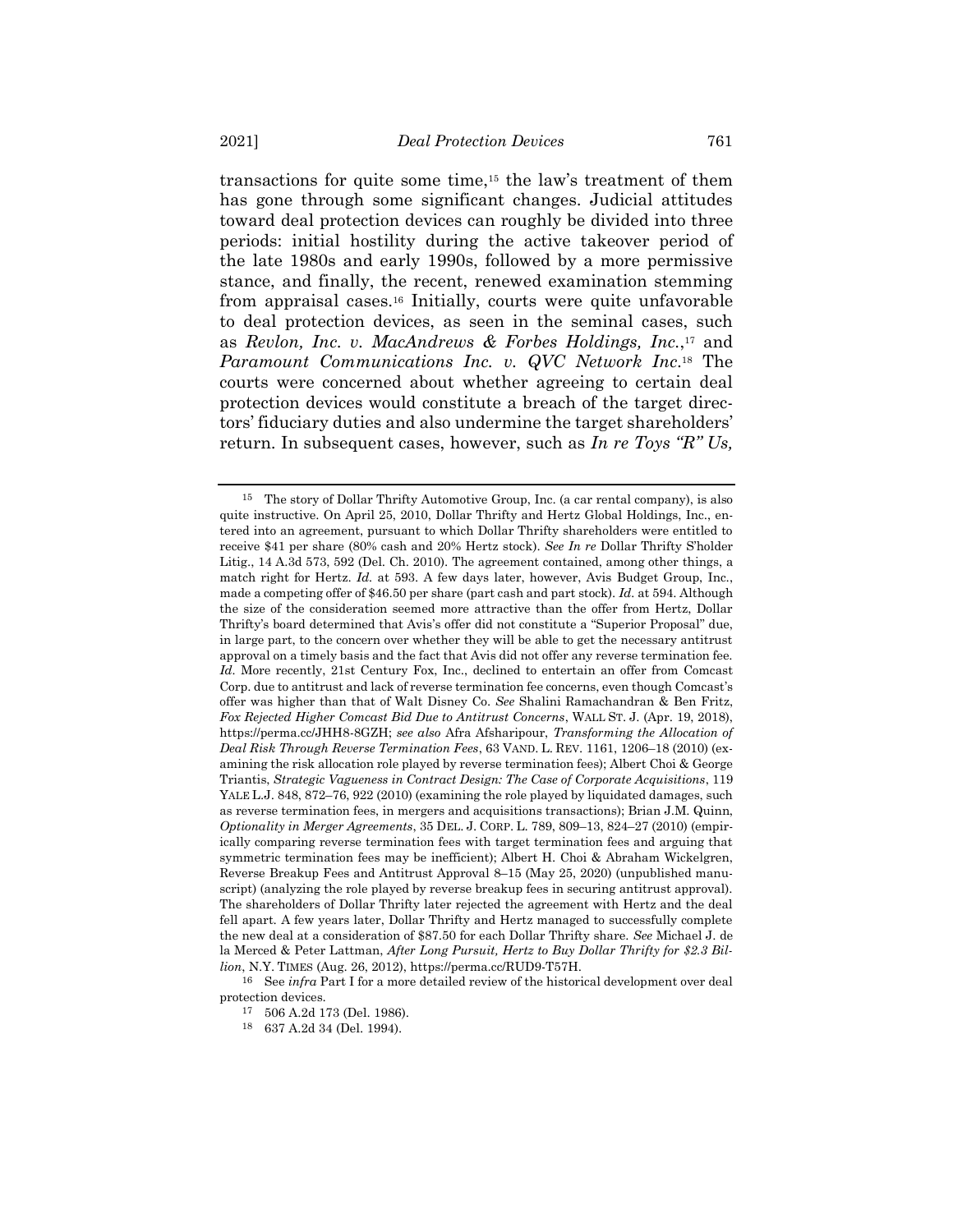*Inc. Stockholder Litigation*, <sup>19</sup> *Ryan v. Lyondell Chemical Co.*<sup>20</sup> (*Lyondell I*), and *C & J Energy Services v. City of Miami General Employees' & Sanitation Employees' Retirement Trust*, <sup>21</sup> the courts took a much more permissive stance toward deal protection devices.

<span id="page-5-0"></span>Although the question whether agreeing to certain deal protection devices can constitute a breach of fiduciary duty has not been fully resolved,<sup>22</sup> the recent controversy over appraisal has breathed new life into the subject. In an appraisal litigation, target shareholders, who are dissenting to the merger, ask the court to determine the "fair value" of the shares.<sup>23</sup> One prominent issue was whether the court could use the deal price itself as an indicator of fair value.<sup>24</sup> In cases such as *DFC Global Corp. v. Muirfield Value Partners*, <sup>25</sup> *Dell, Inc. v. Magnetar Global Event Driven Master Fund*, <sup>26</sup> and *Verition Partners Master Fund v. Aruba Networks*, <sup>27</sup> the Delaware Supreme Court stated that when an acquisition is done at "arms' length" and when there is sufficient competition for the target, either before or after the agreement has been signed, the deal price is a reliable indicator of the fair value of the target's shares.<sup>28</sup> In determining whether a

23 The controversy over appraisal stemmed, in large part, from the emergence of "appraisal arbitrage," where institutional investors, such as hedge funds, would purchase the target's shares, sometimes even after the merger has been announced, primarily for the purpose of exercising the appraisal remedy. For background information, see Albert H. Choi & Eric Talley, *Appraising the "Merger Price" Appraisal Rule*, 34 J.L. ECON. & ORG. 543, 543–44 (2018).

<sup>877</sup> A.2d 975 (Del. Ch. 2005).

<sup>20</sup> No. 3176–VCN, 2008 WL 2923427 (Del. Ch. 2008); *see also* Lyondell Chem. Co. v. Ryan (*Lyondell II*), 970 A.2d 235, 243–44 (Del. 2009).

<sup>21</sup> 107 A.3d 1049, 1069–70 (Del. 2014).

<sup>22</sup> Notwithstanding the general permissiveness toward deal protection devices in fiduciary duty cases, by no means is the debate over. Plaintiffs are still raising, and Delaware courts are still grappling with, the issue of whether entering into certain deal protection devices can constitute a breach of fiduciary duty. Skepticism against deal protection devices gets especially heightened when there are other indicia that the target directors may have breached their fiduciary duty. *See, e.g.*, *In re* PLX Tech. Inc. S'holders Litig., No. 9880-VCL, 2018 WL 5018535, at \*44 (Del. Ch. 2018) (stating that when there are "undisclosed conflicts of interest" among the directors, match rights and a 3.5% termination fee that are "otherwise reasonable" can trigger judicial skepticism); *see also In re* MeadWestvaco S'holders Litig., 168 A.3d 675, 686–87 (Del. Ch. 2017); van der Fluit v. Yates, No. 12553-VCMR, 2017 WL 5953514, at \*10–11 (Del. Ch. 2017).

<sup>24</sup> *Id.*

<sup>25</sup> 172 A.3d 346 (Del. 2017).

<sup>26</sup> 177 A.3d 1 (Del. 2017).

<sup>27</sup> 210 A.3d 128 (Del. 2019).

<sup>28</sup> *DFC Global*, 172 A.3d at 366 (noting that "the sale value resulting from a robust market check will often be the most reliable evidence of fair value," but declining to create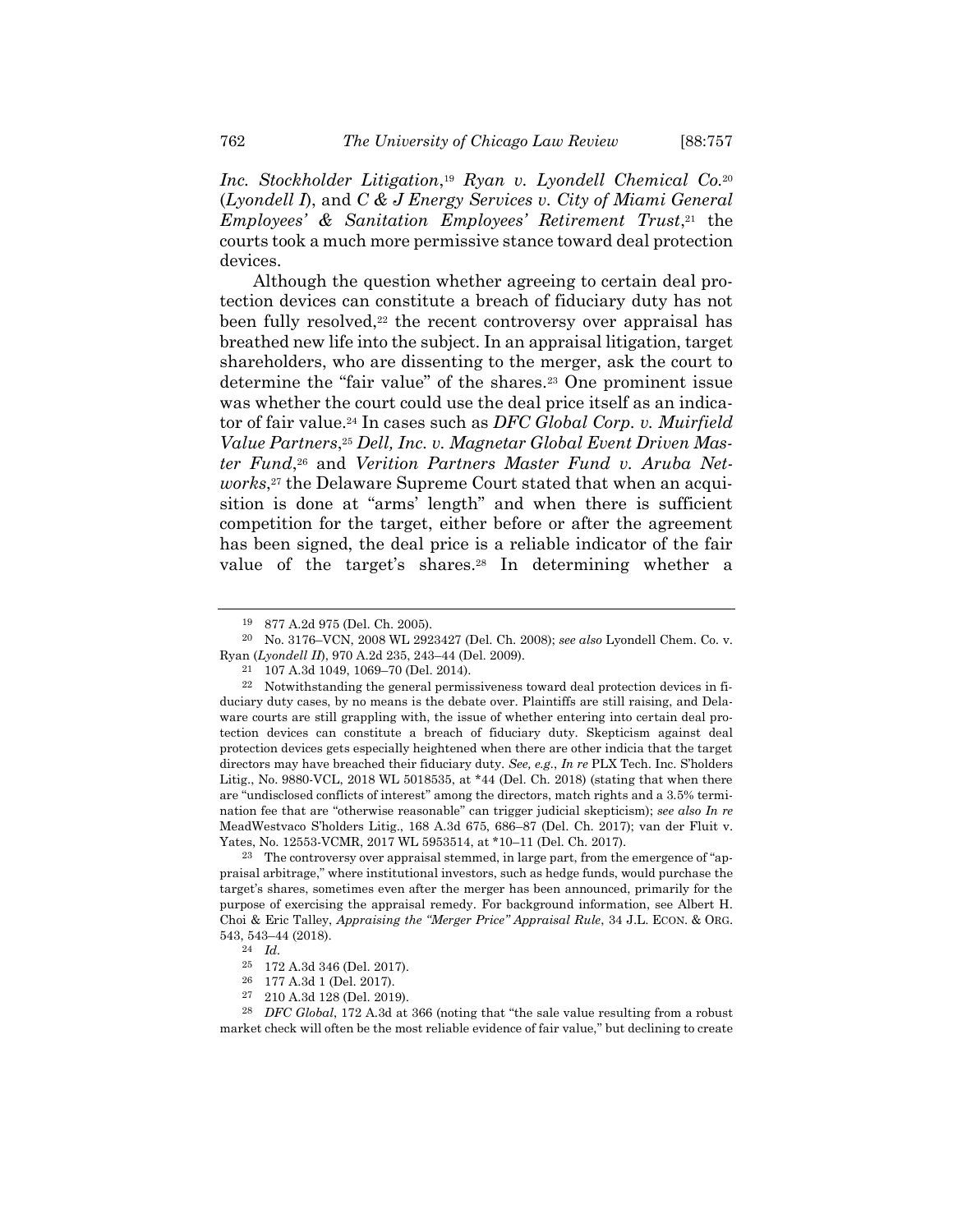transaction satisfies such a standard, the presence or the absence of deal protection devices, not surprisingly, became a salient issue. For instance, in *In re AOL Inc.*, <sup>29</sup> the Delaware Court of Chancery declined to use the deal price to determine the fair value when, among other things, the deal was subject to buyerfriendly deal protection measures, including an unlimited match right.<sup>30</sup>

The line of cases from *Revlon* and *Paramount v. QVC*, through *In re Toys "R" Us* and *C & J Energy Services*, and into the recent appraisal cases such as *In re AOL*, raises interesting and important questions about deal protection devices. When the transacting parties (such as GPC and Essendant) are trying to "lock up" the deal, to what extent are deal protection measures successful in ensuring that a competing buyer (such as Sycamore) will not try to "jump" the deal? How do they affect a third party's (Sycamore's) incentive to compete? For instance, if the buyer (GPC) has an unlimited match right, given that the buyer can match a third party's offer as many times as it desires, can this substantially deter a third party (such as Sycamore) from competing against the buyer (GPC)?<sup>31</sup> What if the target has an

<span id="page-6-0"></span>a jurisprudential presumption to that effect); *see also Dell*, 177 A.3d at 35 (explaining that the deal price should be given "heavy weight" when there is "evidence of market efficiency, fair play, low barriers to entry, [and] outreach to all logical buyers"); *Verition Partners*, 210 A.3d at 138 (explaining that a deal price that is "informed by the efforts of arm's length buyers of the entire company" is "likely to be indicative of so-called fundamental value").

<sup>29</sup> No. 11204–VCG, 2018 WL 1037450 (Del. Ch. 2018).

<sup>30</sup> *Id.* at \*9 (finding that a deal price could not be used as a measure of fair value because potential competing bidders would have been deterred by the no-shop provision and "unlimited three-day matching rights," evidence that the CEO had already committed to the buyer, and informational disadvantages).

<sup>31</sup> Professors Brian Quinn and Guhan Subramanian have argued, for instance, that an unlimited match right can substantially exacerbate what's known as the "winner's curse problem" and deter a competing buyer from emerging. *See* Fernán Restrepo & Guhan Subramanian, *The New Look of Deal Protection*, 69 STAN. L. REV. 1013, 1058–59 (2017) ("The match right [ ] fuels the classic 'winner's curse' problem: in any scenario where a third party bids and wins, it would know that a better-informed party (namely, the first bidder) thought that the price was too high. Looking forward and reasoning back, a third party is unlikely to bid."); Brian J.M. Quinn, *Re-Evaluating the Emerging Standard of Review for Matching Rights in Control Transactions*, 36 DEL. J. CORP. L. 1011, 1027 (2011) (stating that when there is a match right, "the second bidder risks falling victim to the winner's curse problem"). More recently, in a series of articles, Professor Subramanian argues that "an exclusive pre-signing negotiation followed by a go-shop process in which the buyer gets an unlimited match right would probably not qualify for deference to the deal price." Guhan Subramanian, *Appraisal After Dell*, *in* THE CORPORATE CONTRACT IN CHANGING TIMES: IS THE LAW KEEPING UP? 222, 226 (Steven Davidoff Solomon & Randall Stuart Thomas eds., 2019); *accord* Guhan Subramanian & Annie Zhao, *Go-Shops Revisited*, 133 HARV. L. REV. 1215, 1275 (2020). This Article argues that a competition between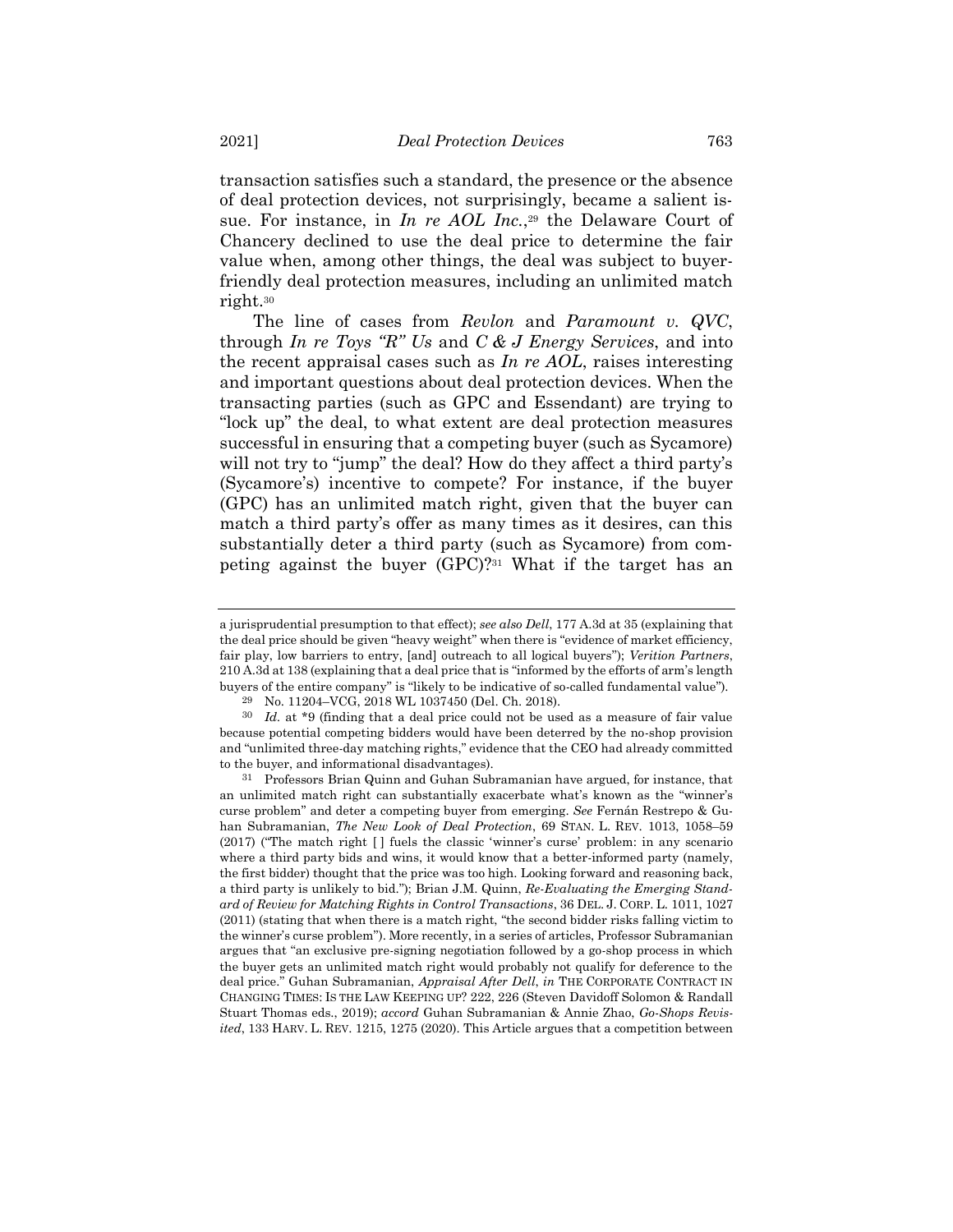<span id="page-7-0"></span>obligation to pay a large termination fee? From the target shareholders' perspective, do the deal protection devices undercut their return?<sup>32</sup> Finally, in the context of an appraisal remedy, does the presence of deal protection devices undermine the reliability of the deal price as an indicator of fair value? Should the presence of an unlimited match right, for instance, make the deal price unreliable evidence?<sup>33</sup> What factors do we need to consider in answering these questions?

<span id="page-7-1"></span>This Article analyzes deal protection devices,<sup>34</sup> focusing, in particular, on match rights and termination fees, with the help of

33 *See, e.g.*, Subramanian, *supra* not[e 31,](#page-6-0) at 226 (stating that "an exclusive pre-signing negotiation followed by a go-shop process in which the buyer gets an unlimited match right would probably not qualify for deference to the deal price").

34 About thirty years ago, Professor Ian Ayres started a heated debate on deal protection devices with his provocative thesis that moderately sized stock lockups generate no allocative inefficiency. *See* Ian Ayres, *Analyzing Stock Lock-Ups: Do Target Treasury Sales Foreclose or Facilitate Takeover Auctions?*, 90 COLUM. L. REV. 682, 696–97 (1990). Numerous scholars have since then analytically and empirically examined the impact of various deal protection devices. *See, e.g.*, Stephen Fraidin & Jon D. Hanson, *Toward Unlocking Lockups*, 103 YALE L.J. 1739, 1803–04 (1994); David A. Skeel, Jr., *A Reliance Damages Approach to Corporate Lockups*, 90 NW. U. L. REV. 564, 572–80 (1996); Kahan & Klausner, *supra* note [32,](#page-7-0) at 1546–64; John C. Coates IV & Guhan Subramanian, *A Buy-Side Model of M&A Lockups: Theory and Evidence*, 53 STAN. L. REV. 307, 314–37 (2000); Sean J. Griffith, *Deal Protection Provisions in the Last Period of Play*, 71 FORDHAM L. REV. 1899, 1963– 70 (2003); Che & Lewis, *supra* not[e 32,](#page-7-0) at 650–63; Shmuel Leshem, *A Signaling Theory of Lockups in Mergers*, 47 WAKE FOREST L. REV. 45, 53–54, 60–61 (2012); Steven M. Davidoff & Christina M. Sautter, *Lock-up Creep*, 38 J. CORP. L. 681, 686–89, 695–98 (2013). All the formal analyses of deal protection devices, except for Che & Lewis, *supra* note [32,](#page-7-0) and

multiple buyers when the inside buyer has a match right should be thought of as replicating an English auction, and in that setting, the winner's curse problem is unlikely to arise. And this will be true even when the inside bidder has an informational advantage vis-àvis outside bidders. For a more general discussion of the winner's curse problem in auctions, see *infra* Part III.D.

<sup>32</sup> Some practitioners and jurists have argued that deal protection measures are necessary to entice the initial buyer to undertake costly due diligence and to make a bid, working as a compensation mechanism. By inducing the initial buyer to make a proposal, the devices can increase target shareholders' value. *See* Brazen v. Bell Atl. Corp., 695 A.2d 43, 45 (Del. 1997); *In re Toys "R" Us*, 877 A.2d at 1017; *see also* Marcel Kahan & Michael Klausner, *Lockups and the Market for Corporate Control*, 48 STAN. L. REV. 1539, 1546–47 (1996) (arguing that lockups can incentivize a potential buyer to participate in a bidding competition); Yeon-Koo Che & Tracy R. Lewis, *The Role of Lockups in Takeover Contests*, 38 RAND J. ECON. 648, 660–62 (2007) (analytically examining the circumstances under which lockups can facilitate the emergence of a bidder); Restrepo & Subramanian, *supra* note [31,](#page-6-0) at 1018. Although this may be true, unless a lost opportunity cost (which is presumed to be difficult to estimate) is quite high, a better mechanism in dealing with this may be through an expense reimbursement provision (or some measure of reliance damages). By generously compensating the disappointed buyer with various expenses (including financial and legal advisor fees), expense reimbursement can function relatively well to compensate the buyer. Also, such a rationale seems to be weak with respect to a match right, especially when a termination fee provision is present.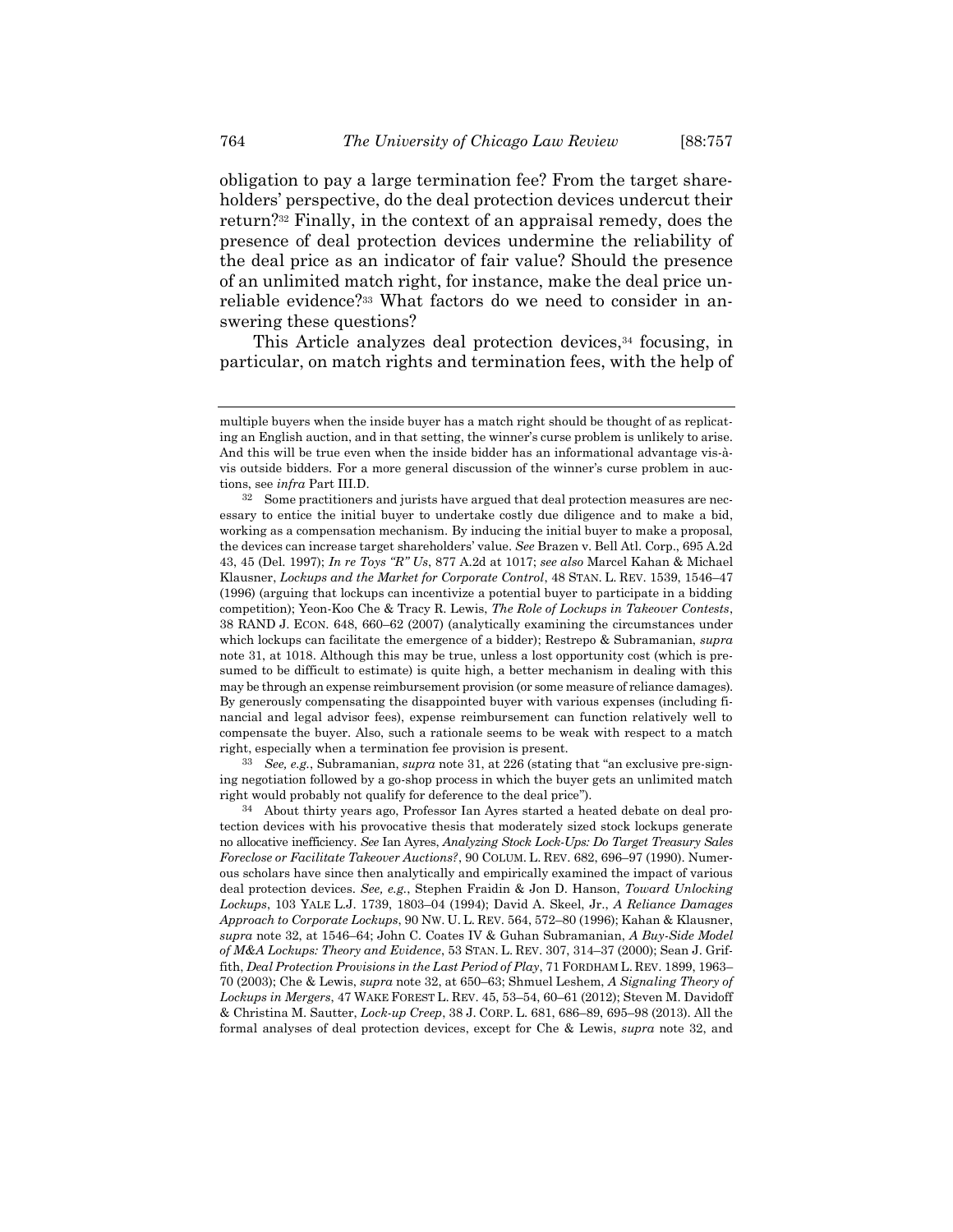<span id="page-8-0"></span>auction theory.<sup>35</sup> The initial judicial hostility was against stock and asset lockups, but such deal protection devices are being used much less frequently, while termination fees and match rights have become quite prevalent.<sup>36</sup> This Article foremost argues that, while deal protection devices can impede the target from being sold to the buyer with a higher valuation (i.e., they can generate allocative inefficiency), they can also increase the joint profit of the target and the inside buyer (the beneficiary of deal protection measures).<sup>37</sup> Termination fees and match rights function quite

<span id="page-8-1"></span>Leshem, *supra*, however, assume (expressly or implicitly) that the inside buyer (beneficiary of the deal protection device) and outside buyers are symmetrically informed of the respective valuations or only informally discuss the possibilities of private information. When we move away from the symmetric information assumption, important differences emerge among various deal protection devices. Also, as far as I am aware, this is the first Article to more formally analyze match rights using auction theory. Finally, when deal practitioners speak of deal protection devices or lockups, they also include many other mechanisms, such as no-shop (or go-shop) clauses, standstill agreements, information rights, and voting agreements. *See, e.g.*, Davidoff & Sautter, *supra*, at 682, 711 (discussing a variety of lockups and arguing that the courts should broaden their analysis to other types of lockups). For the sake of brevity, this Article shies away from discussing these other mechanisms.

<sup>35</sup> Auction theory has been used to analyze acquisitions and takeovers for quite some time. *See generally* Alan Schwartz & Peter Cramton, *Using Auction Theory to Inform Takeover Regulation*, 7 J.L. ECON. & ORG. 27 (1991); Che & Lewis, *supra* not[e 32;](#page-7-0) Choi & Talley, *supra* not[e 23.](#page-5-0)

<sup>36</sup> According to Professors Lou Kling, Eileen Nugent, and Brandon Van Dyke, stock and asset lockups "have become [virtually] non-existent: asset lock-ups, because they generally fail the test of not unduly impeding the ability of third parties to make competing bids, and stock [lock-ups] because of the limitations placed on the economics of deal protection devices by the case law and the elimination of pooling accounting." 1 LOU R. KLING, EILEEN T. NUGENT & BRANDON A. VAN DYKE, NEGOTIATED ACQUISITIONS OF COMPANIES, SUBSIDIARIES AND DIVISIONS § 4.04[6][b], at 4-93 (1992 & Supp. 2019) (citations omitted); *see also* Coates & Subramanian, *supra* not[e 34,](#page-7-1) at 356–57 (analyzing the tax difference for the first and second bidder); Davidoff & Sautter, *supra* note [34,](#page-7-1) at 686–87 (documenting the rise of match rights); Restrepo & Subramanian, *supra* not[e 31,](#page-6-0) at 1023, 1031–32 (showing that "match rights have gone from approximately 60% of deals in 2003 to virtually 100% of deals by 2015" among public company targets with deal value of \$50 million or more); Subramanian & Zhao, *supra* note [31,](#page-6-0) at 1226–29 (demonstrating that in a recent sample of private equity acquisitions, 100% of the deals had a match right). It is not entirely clear, however, why asset and stock lockups, in general, would be unduly impeding third parties, particularly when compared to a large termination fee. With respect to an asset lockup, an important difference is that the valuations of physical assets may differ among buyers. For a stock lockup, unlike a fixed termination fee, the size of the compensation for the disappointed buyer depends directly on how much an outside buyer pays for the target. These differences, along with their implications, are more closely examined in Part III.E.

<sup>37</sup> In a seminal work, Professors Philippe Aghion and Patrick Bolton showed how a supply contract with a termination fee can allow an existing seller and a buyer to erect a barrier against entry and also to extract rent from a more efficient entrant. Philippe Aghion & Patrick Bolton, *Contracts as a Barrier to Entry*, 77 AM. ECON. REV. 388, 391 (1987). There are many other areas where a bilateral contract can be used to extract rent from a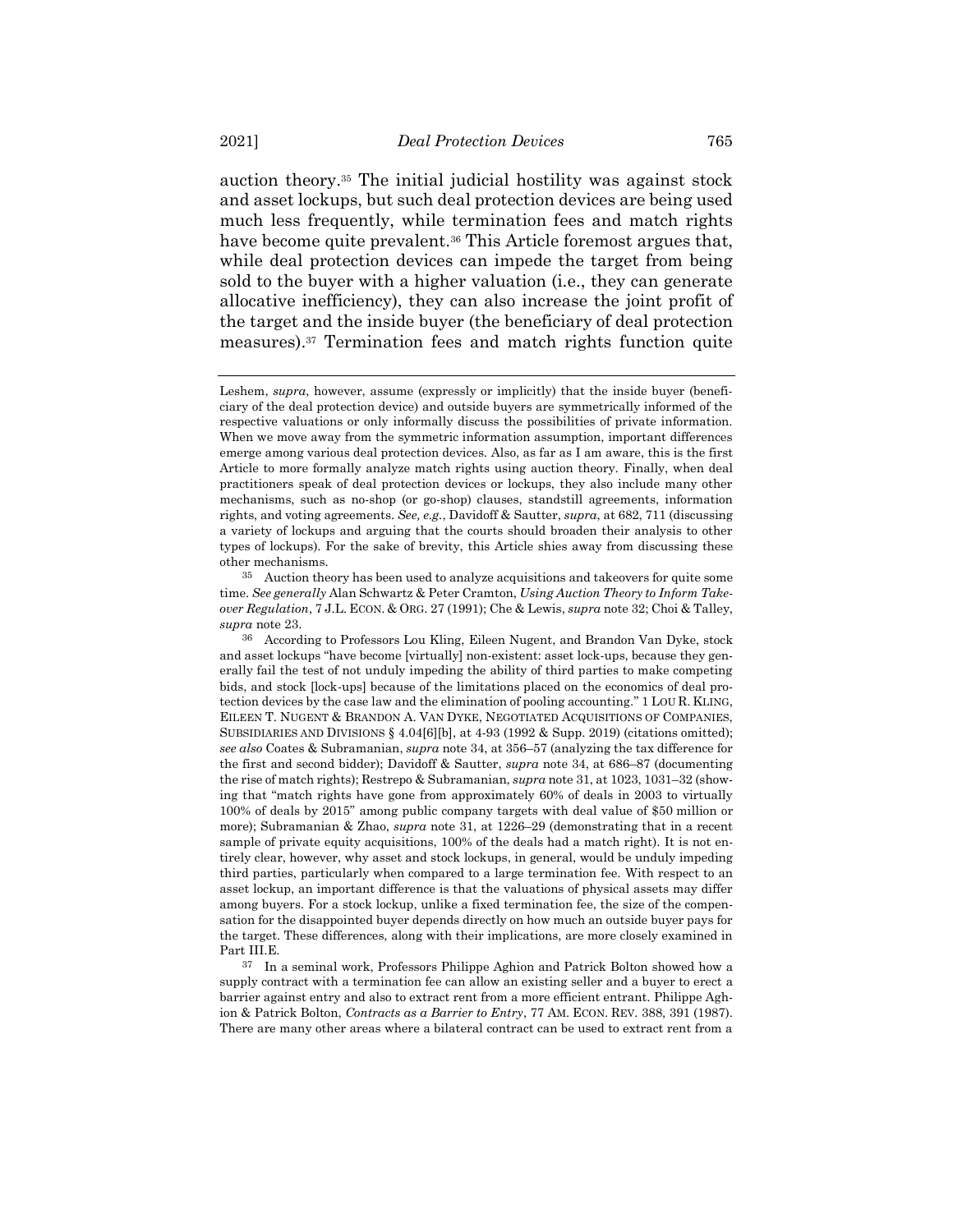differently, however. Both a sizable termination fee and an unlimited match right can increase the joint return of the target and the inside buyer, but a large termination fee is likely to generate allocative inefficiency, while an unlimited match can actually promote allocative efficiency. Furthermore, in order to boost the target's stand-alone return, a large termination fee requires a price concession from the inside buyer (i.e., a higher deal price) while an unlimited match will likely increase the target's stand-alone return even without a price concession.

The basic insight can be explained as follows: With a termination fee, the target has to pay a fee in order to accept a more attractive offer from a third party. This not only forces a third party to pay more for the target (i.e., the size of pie gets bigger), but a chunk of that additional payment flows to the inside buyer as the promised fee. As the termination fee gets larger, the target's return gets further depressed while the inside buyer enjoys a higher return. In order for the target to share that additional return, therefore, the target needs to receive a concession from the inside buyer through a higher deal price. The story is different with a match right. When a match right is limited (i.e., the inside buyer has an option to match a third party's offers only a few times), given that there are no equivalent limitations on thirdparty buyers and the target is not obligated to accept the buyer's matched offer, this puts the inside buyer at a competitive disadvantage. With this uneven competition, the target's return will be lower. When the match right is unlimited, by contrast, there will be more even competition between the inside buyer and thirdparty buyers. Furthermore, unlike a termination fee, the higher proceeds go directly to the target, thereby increasing the target's stand-alone return.

The primary setting utilized in this Article is that of a "private value" auction, in which each buyer knows how much it is willing to pay for the target. This Article also looks at the possibility of the "winner's curse" problem in an interdependent valuation setting, where each buyer does not know—but only gets a signal about—how much it is willing to pay for the target. An interdependent valuation setting does create the possibility of the "winner's curse" problem, and this is likely to happen either when

noncontracting third party. *See, e.g.*, Albert Choi, *Golden Parachute as a Compensation-Shifting Mechanism*, 20 J.L. ECON. & ORG. 170, 173–74 (2004) (explaining that golden parachutes benefit both executives and shareholders because "the burden of takeover compensation is partly born[e] by the buyer through a higher purchase price").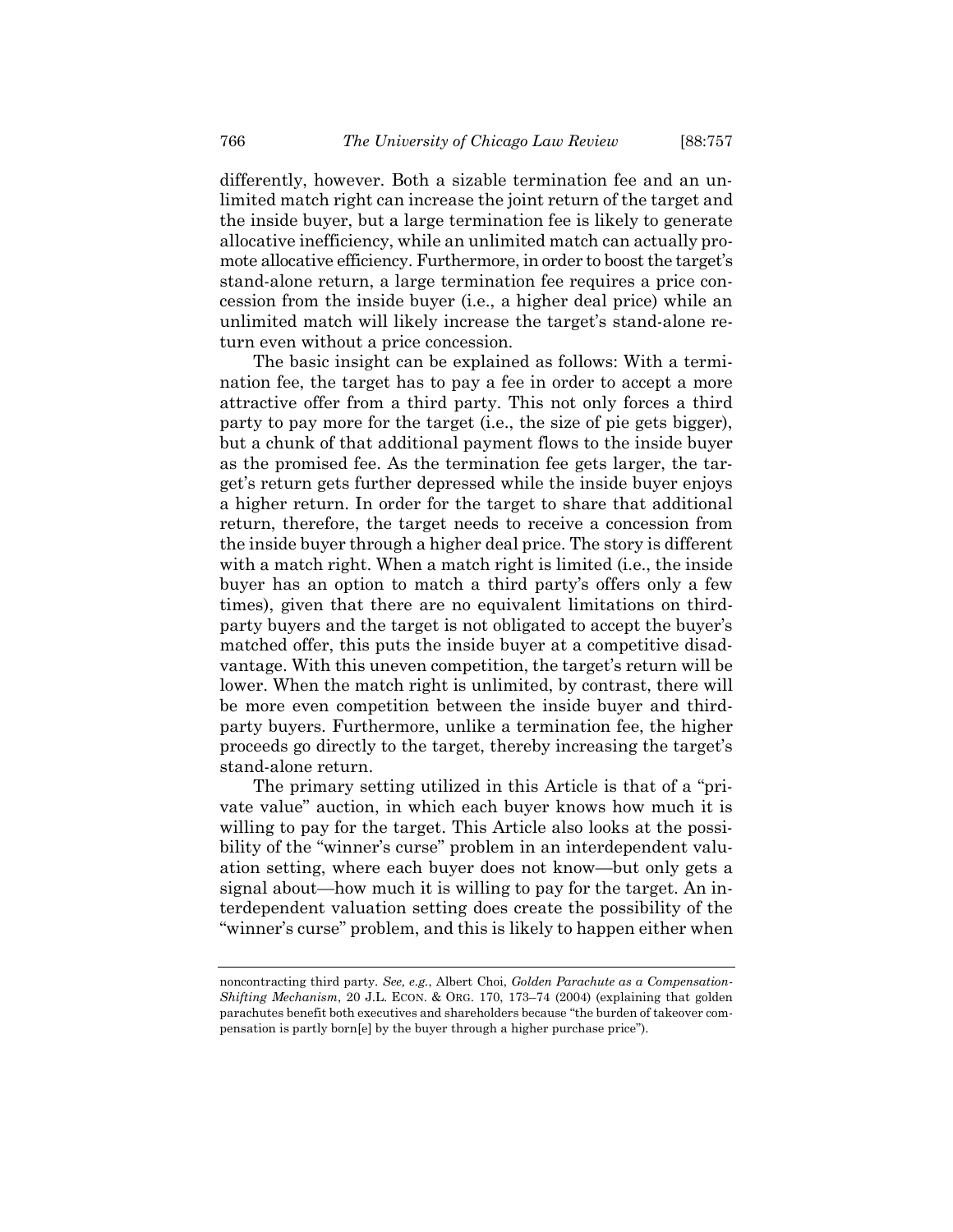there is a sizable termination fee or with a limited match right. With a sizable termination fee, a third-party buyer is forced to make a "jump" bid, a bid that is substantially higher than the deal price. Similarly, a limited match right forces the inside buyer to make a jump bid so as to preempt a third party's follow-up bid. When concerned about the possibility of overpaying for the target, the bidder who is forced to make a jump bid may decline to participate. By contrast, when there is no (or a small) termination fee or when the match right is unlimited, even in an interdependent valuation setting, the "winner's curse" problem is unlikely to arise. This Article then briefly extends the analysis to the scenario where the inside buyer has an informational advantage visà-vis third-party buyers, and it also examines stock and asset lockups.

Based on these findings, this Article argues that answering the questions (1) whether deal protection devices can maximize target shareholders' return and (2) whether their presence undermines the reliance on deal price as an indicator of fair value in appraisal proceedings ultimately depends on whether the target directors (and managers) are properly incentivized to maximize the target shareholders' return. If they are, termination fees and match rights can be utilized to enhance the return for the target shareholders. Furthermore, with the proper incentives in place, compared to the case without any deal protection measures, the deal price would be higher for the target shareholders, which, in turn, increases the confidence with which the court can use the deal price as evidence of fair value.<sup>38</sup> At the opposite end of the incentive spectrum, when the target directors (and managers) are pursuing their own private gains at the expense of the target shareholders (e.g., when they are conflicted), such devices can be used to harm target shareholders, and the court should no longer rely on the deal price to determine the fair value of the target's shares.

This Article also examines deal protection devices from the perspective of contract law. Foremost, given that the devices can undermine competition between the inside buyer and a third party, under contract law, the court can inquire into whether they should be struck down as imposing "unreasonable" restraints on

<sup>38</sup> This statement should not, however, be construed as a wholesale endorsement of using the deal price as evidence of fair value. There could be many reasons to suspect that the deal price, even as a product of an arm's-length negotiation, would not protect the interest of the target shareholders. *See generally* Choi & Talley, *supra* not[e 23.](#page-5-0)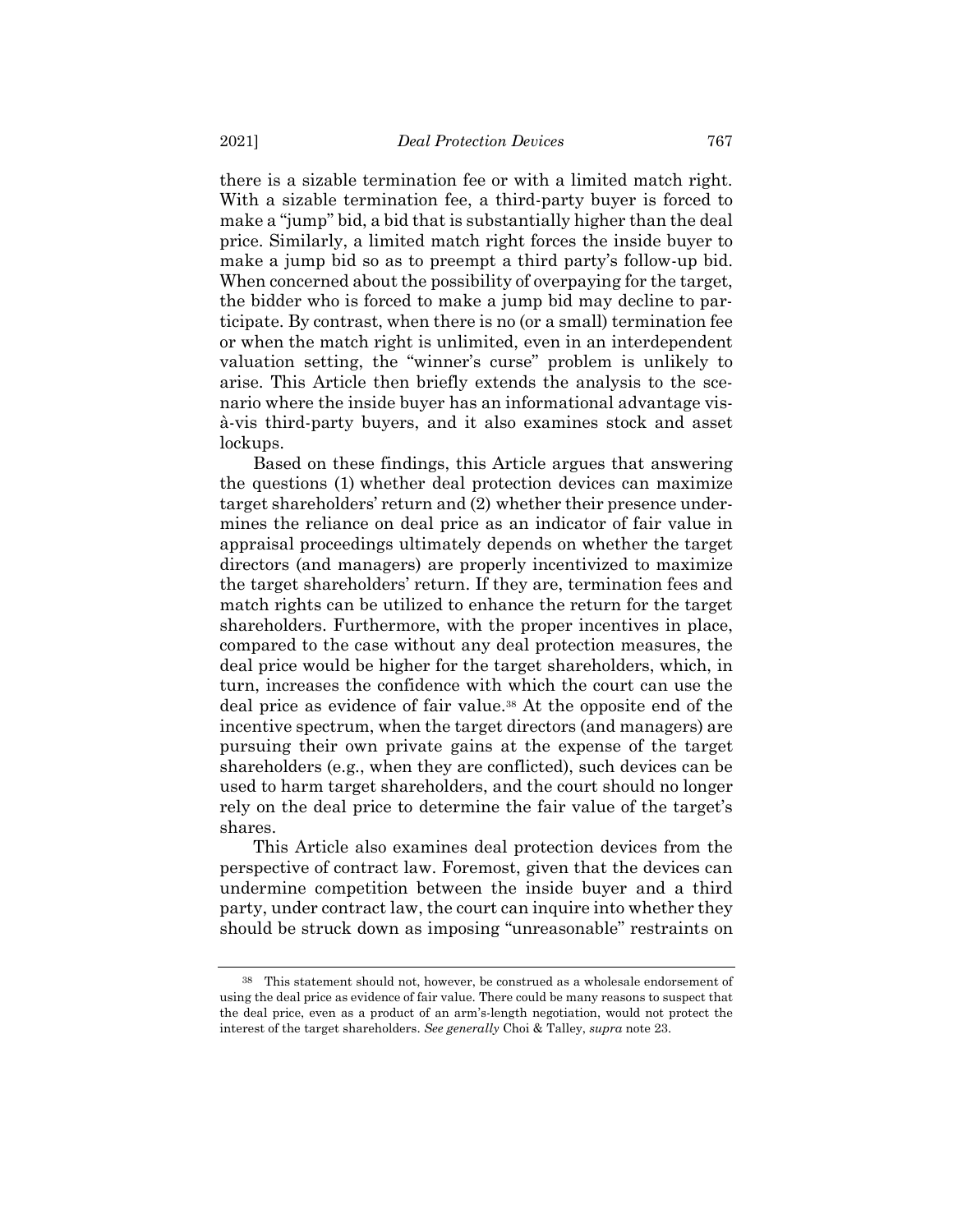<span id="page-11-0"></span>trade (or, more broadly, being against public policy). This type of reasoning has been used to cut down onerous noncompete clauses<sup>39</sup> and unreasonably large liquidated damages. This Article argues that such a public policy concern is higher with a large termination fee than with an unlimited match right. So long as the termination fee is relatively small (i.e., less than the expected return for the inside buyer under the deal terms), it does not engender any allocative inefficiency. A large termination fee, by contrast, raises the specter of unduly undermining the competition between the inside buyer and a third party and steering the target to be sold to the initial buyer even when the initial buyer values the target less. An unlimited match right, by contrast, actually promotes more competition. This Article discusses factors that the court can utilize in determining whether a termination fee is "unreasonably" large.

This Article is organized as follows: Part I offers a brief overview of the case law, focusing primarily on corporate law cases that examine deal protection devices. The overview starts from the seminal hostile takeover cases of *Revlon* and *Paramount v. QVC* and ends with very recent appraisal cases: *DFC Global*, *Dell*, *Aruba*, and their progeny (including *AOL*, *In re Appraisal of Columbia Pipeline Group*, <sup>40</sup> and *In re Stillwater Mining Co.*41). Part II shows how match rights and termination fees are deployed in practice. To aid the discussion, Part II looks at actual acquisition agreements used in recent transactions, including Nexstar Media Group's acquisition of Tribune Media and Google LLC's acquisition of Fitbit Inc. Part III presents an auction theory– based analysis to examine various deal protection mechanisms, including termination fees, match rights, and stock and asset lockups. Part III demonstrates how certain devices can be used to maximize the target and initial buyer's joint return by allowing the target and the initial buyer to extract surplus from a potential third-party buyer. The analysis is laid out with the help of numerical examples. The numerical examples will highlight how match rights function differently from termination fees, and also how stock and asset lockups will likely generate allocative

<sup>39</sup> *See generally* ORLY LOBEL, TALENT WANTS TO BE FREE: WHY WE SHOULD LEARN TO LOVE LEAKS, RAIDS AND FREE RIDING (2013); Jonathan M. Barnett & Ted Sichelman, *The Case for Noncompetes*, 87 U. CHI. L. REV. 953 (2020).

<sup>40</sup> No. 12736-VCL, 2019 WL 3778370 (Del. Ch. 2019).

<sup>41</sup> No. 2017-0385-JTL, 2019 WL 3943851 (Del. Ch. 2019).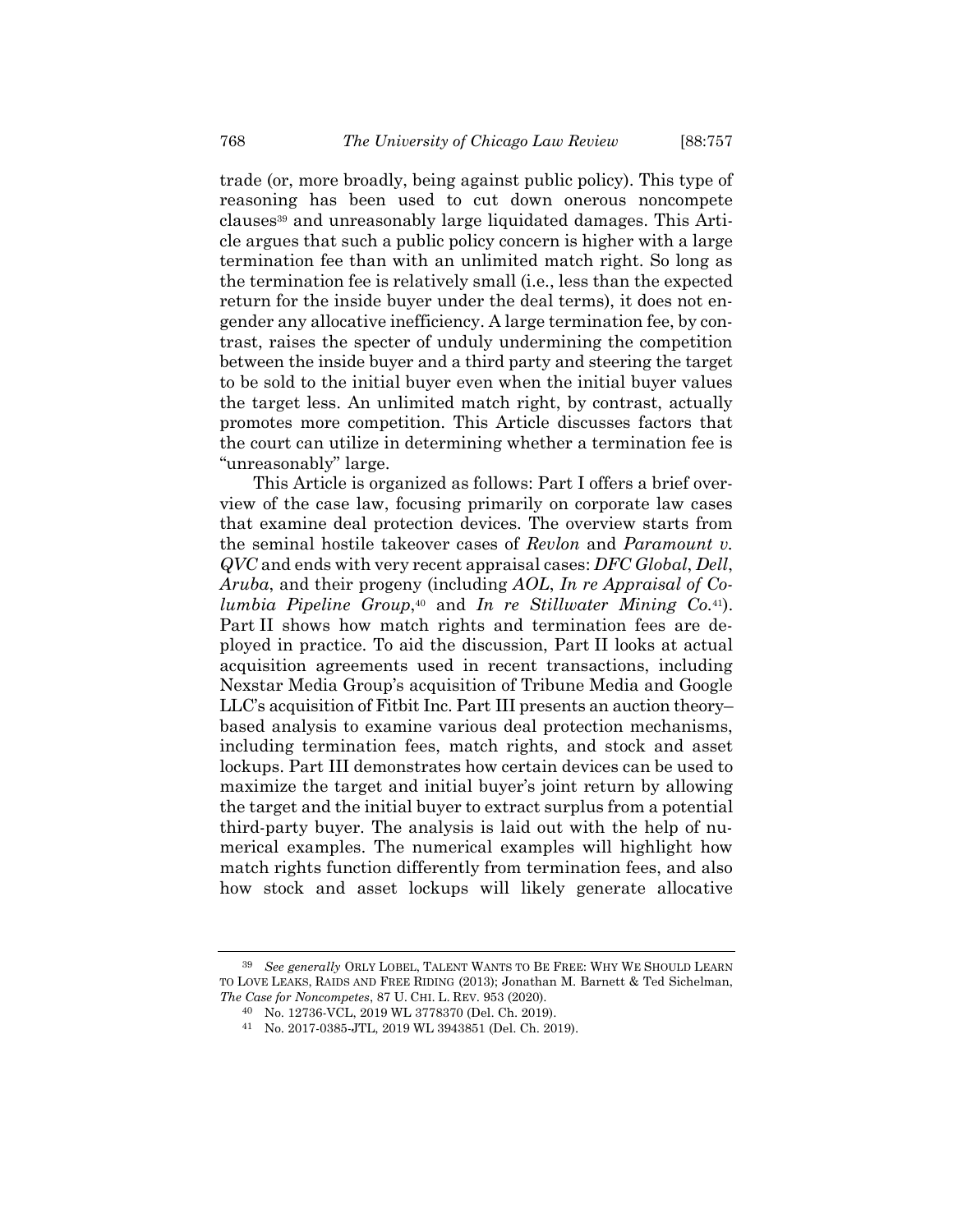inefficiency. Part IV, applying the analysis from Part III, discusses possible implications in both corporate and contract law.

# I. A BRIEF CASE LAW HISTORY OF DEAL PROTECTION DEVICES

This Part offers a brief overview of the cases that address deal protection devices in mergers and acquisitions. The overview is divided into two clusters. The first starts with the hostile takeover cases in the late 1980s and early 1990s and the courts' examination of deal protection devices in the context of satisfying target directors' (and managers') fiduciary duties. This line of cases ends with more recent permissive approaches that can be seen through cases such as *Lyondell Chemical* and *C & J Energy Services*. The other line of cases deals with the more recent controversy over appraisal litigation and how the courts have attempted to decide whether the presence of certain deal protection devices undermined the desirability of using the deal price itself as an indicator of fair value. The primary focus will be on the Delaware Supreme Court's decisions in *DFC Global*, *Dell*, and *Aruba*, and how the Delaware Court of Chancery has applied the principles in later cases.

#### A. Fiduciary Duty Cases

The dispute and controversy over deal protection devices came to the fore during the hostile takeover era of the late 1980s and the early 1990s. The cases primarily focused on whether agreeing to certain deal protection measures led to a breach of fiduciary duties by the target directors. As evidenced by cases such as *Revlon* and *Paramount v. QVC*, the target and buyer corporations attempted to exclude possible third-party bidders using deal protection devices, sometimes along with a poison pill. The devices that attracted the most attention were stock and asset lockups and termination fees. In *Revlon*, for instance, in order to thwart a hostile takeover attempt by MacAndrews & Forbes, Revlon (the target) brought in Forstmann Little (a private equity shop) as a "white knight" defender while promising, among other things, an asset lockup that allowed Forstmann Little to acquire some of Revlon's most valuable businesses at a below-market price in case Forstmann Little was unable to acquire Revlon.<sup>42</sup> In

<sup>42</sup> Under the asset lockup provision of the agreement, if a third party acquired 40% or more of Revlon's stock, Forstmann Little would be entitled "to purchase Revlon's Vision Care and National Health Laboratories divisions for \$525 million, some \$100–175 million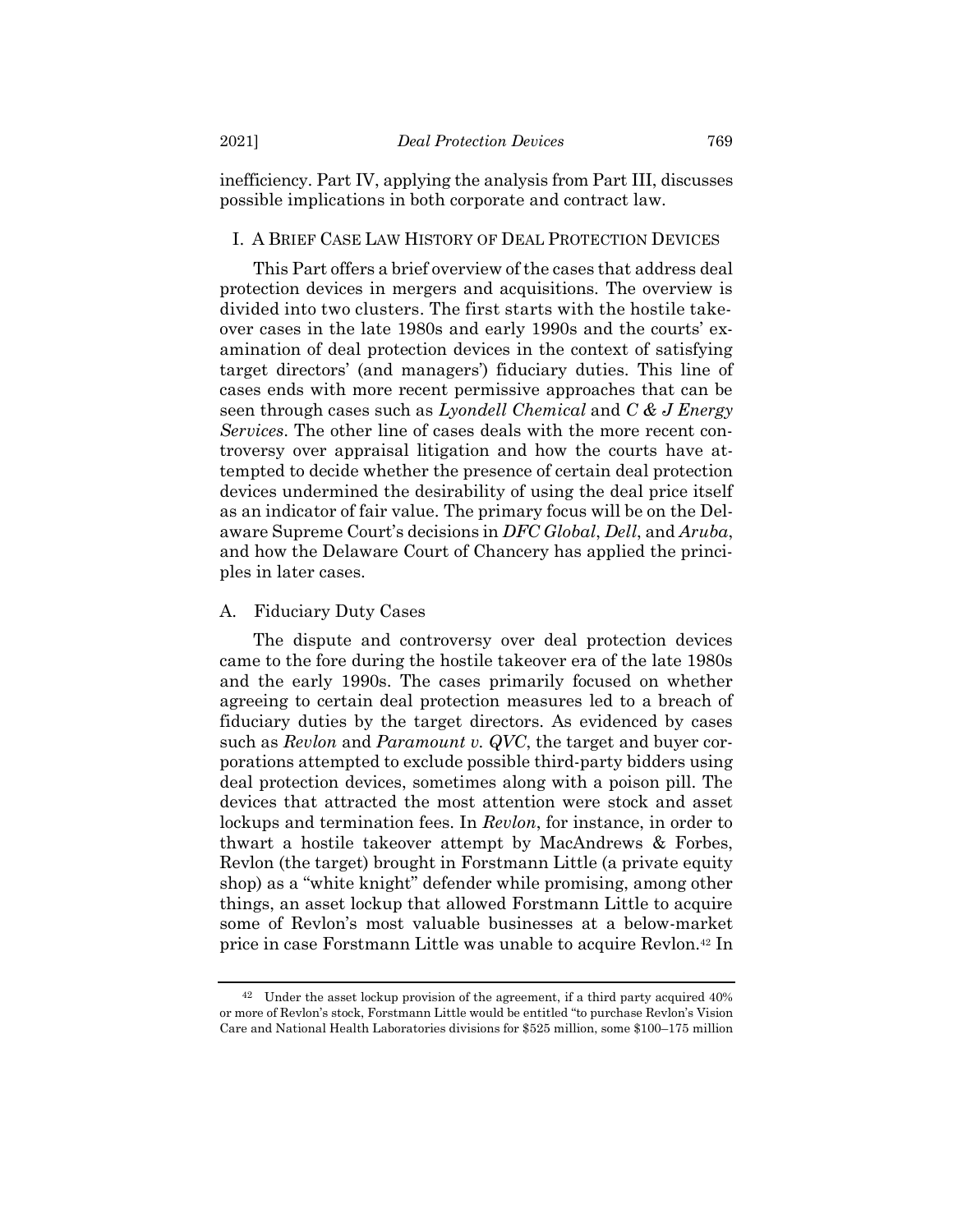*Paramount*, favoring Viacom Inc. over QVC Network Inc. as the deal partner, Paramount Communications Inc. (the target) promised Viacom a right to acquire Paramount stock at a below-market price (a stock lockup) in case Viacom was unable to close the transaction.<sup>43</sup> Viacom could also collect a \$100 million termination fee.<sup>44</sup> In both cases, the Delaware Supreme Court viewed the deal protection devices quite harshly, ultimately forcing the target corporations to eliminate them and try to run a fair auction among the buyers.<sup>45</sup>

The height of judicial hostility against deal protection devices was represented by the case of *Omnicare, Inc. v. NCS Healthcare, Inc*. <sup>46</sup> The Delaware Supreme Court, in that case, struck down a combination of deal protection devices, including a no-shop clause, a termination fee, and a force-the-vote provision (which did not have a fiduciary out termination right) as breaching the fiduciary duties of NCS Healthcare's (the target's) directors.<sup>47</sup>

45 *See Revlon*, 506 A.2d at 185 (upholding the lower court injunction of the deal protection measures); *Paramount*, 637 A.2d at 51 (invalidating the no-shop and stock option provisions of Paramount's contract with Viacom). According to Professors Subramanian and John Coates, the incidence of asset lockups and stock lockups dropped significantly after *Revlon*, *Paramount*, and *Mills Acquisition Co. v. Macmillan, Inc.*, 559 A.2d 1261 (Del. 1989). *See* Coates & Subramanian, *supra* not[e 34,](#page-7-1) at 326–30.

47 *Id.* at 925–26, 936. The case is unique in the sense that there was a group of controlling shareholders (defendants Jon Outcalt and Kevin Shaw, who were both directors and officers of NCS Healthcare, Inc., and owned 65% of the voting power) who also entered into a voting agreement with Genesis (the initial buyer), under which Outcalt and Shaw granted

below the value ascribed to them by Lazard Freres" (Revlon's financial advisor). *See Revlon*, 506 A.2d at 178. Part III.E.2 analyzes asset lockups in more detail and shows how an asset lockup, to the extent that it reduces an outside buyer's reservation value more than an inside buyer's reservation value (due, for instance, to the loss of synergy value), is more problematic than other deal protection devices, not only because it can engender allocative inefficiency but also because it is quite unlikely to allow the target to increase its return from sale.

<sup>43</sup> *Paramount*, 637 A.2d at 39.

<sup>44</sup> *See id.* There were three important deal protection devices used in the deal. First was the no-shop provision. Second was the termination fee of \$100 million, which would be triggered if (a) there were a competing transaction; (b) Paramount shareholders rejected the merger; or (c) the Paramount board recommended a competing transaction. Third was the stock option agreement, under which Viacom had an option to purchase about 19.9% of Paramount's outstanding stock at \$69.14 per share if any of the triggering events of the termination fee occurred. "Viacom was permitted to pay for the shares with a senior subordinated note of questionable marketability instead of cash," or could require Paramount to pay in cash "the difference between the purchase price and the market price of Paramount's stock" (the "put feature"). *Id.* Given that both QVC and Viacom were offering about \$90 per share for Paramount's stock, being able to acquire Paramount stock at \$69.14 (with subordinated debt and put options) was a very attractive option for Viacom. See Part III.E. for an auction theory–based analysis of stock lockups.

<sup>46</sup> 818 A.2d 914 (Del. 2003).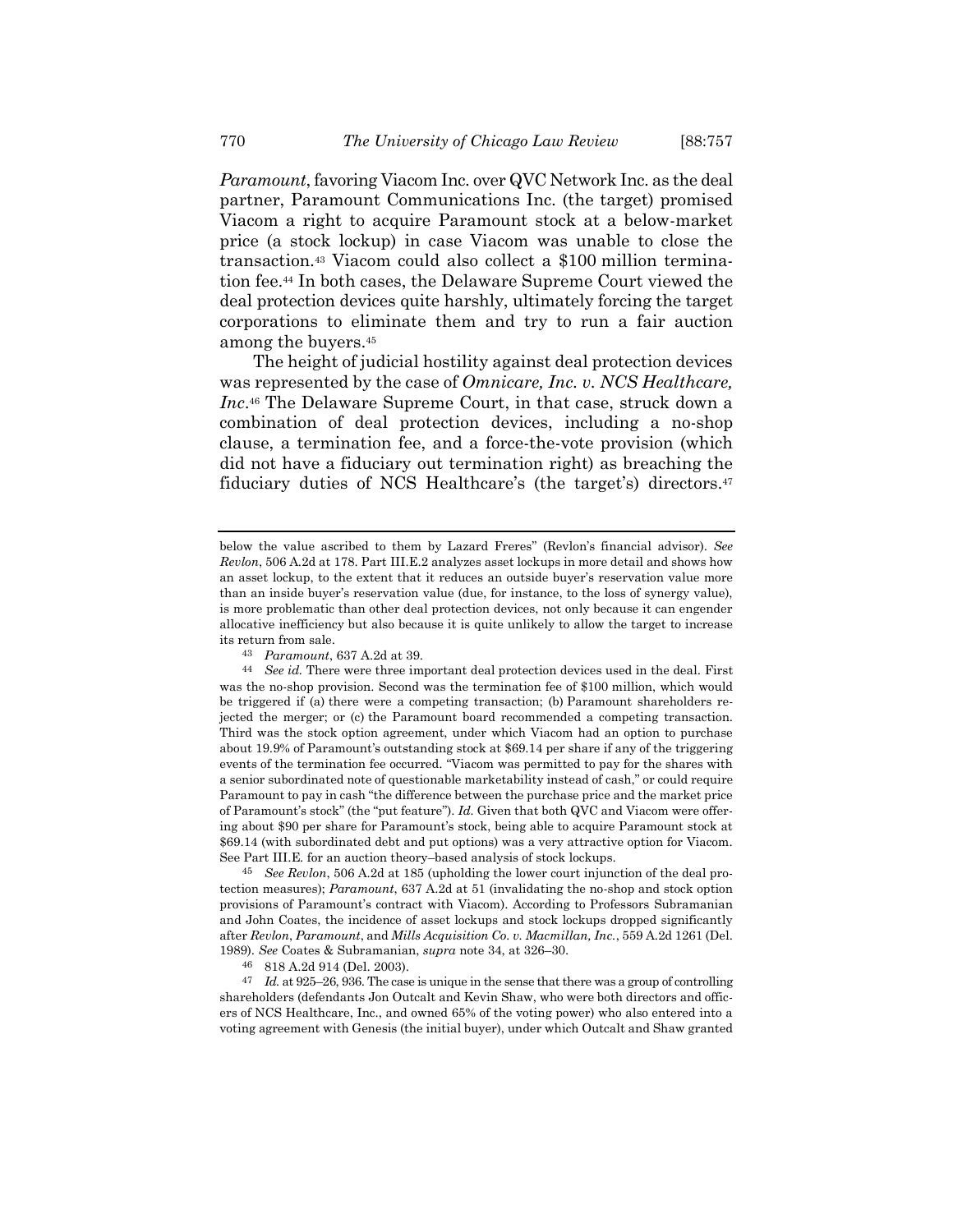Perhaps in response to the judicial hostility, stock and asset lockups would gradually disappear over time (at least) in public company mergers. Termination fees, however, would remain in the landscape.<sup>48</sup> In *Brazen v. Bell Atlantic Corp.*, <sup>49</sup> the Delaware Supreme Court permitted a termination fee as a proper means of compensating a disappointed buyer.<sup>50</sup> Even though the termination fee (to be paid by the target Bell Atlantic) was \$550 million, the court ruled that it did not violate the directors' fiduciary obligations nor contract law's antipenalty principle, partly because the fee constituted only about 2% of Bell Atlantic's market capitalization. In subsequent cases, while being lenient toward the presence of a termination fee, courts have been a bit more vigilant toward its size. For instance, in *Phelps Dodge Corp. v. Cyprus Amax Minerals Co.*, <sup>51</sup> the Delaware Court of Chancery criticized a 6.3% termination fee as "seem[ing] to stretch the definition of range of reasonableness . . . beyond its breaking point."<sup>52</sup> More recently, in *In re Comverge, Inc.*, <sup>53</sup> the Delaware Court of Chancery characterized a 5.6% termination fee as "test[ing] the limits of what this Court has found to be within a reasonable range for termination fees."<sup>54</sup>

- 48 *See supra* not[e 36](#page-8-0) and accompanying text.
- 49 695 A.2d 43 (Del. 1997).

50 *Id.* at 50. According to Coates and Subramanian, the incidence of termination fees jumped from 33% to 65% after the case. *See* Coates & Subramanian, *supra* not[e 34,](#page-7-1) at 331. 51 Nos. CIV.A. 17398, CIV.A. 17383, CIV.A. 17427, 1999 WL 1054255 (Del. Ch.

- Sept. 27, 1999).
	- 52 *Id.* at \*2.
	- 53 No. 7368-VCP, 2014 WL 6686570 (Del. Ch. Nov. 25, 2014).
	- 54 *Id.* at \*14. As Subramanian and Professor Fernán Restrepo summarize:

In this case, the merger agreement provided for a two-tier termination fee under which Comverge (the target company) would pay HIG (the bidder) \$1.206 million if Comverge entered into a superior transaction during the go-shop period and \$1.93 million if it did so after the expiration of the go-shop period. In addition, Comverge would reimburse HIG for expenses up to \$1.5 million in either scenario. The total payable to HIG would then be 5.6% of the deal equity value before the expiration of the go-shop period and 7% afterward. The court noted that even the lower bound of this range was high and further added that this was true even for microcap acquisitions (where, as reflected in the opinions discussed above, there is somewhat more flexibility with respect to the size of termination fees).

<span id="page-14-0"></span>Genesis Health Ventures, Inc., an irrevocable proxy. *Id.* at 926. Without a fiduciary termination right (which would have allowed NCS Healthcare to cancel the shareholders' meeting when consistent with their fiduciary obligations), even if the directors of NCS Healthcare were to change its recommendation to the shareholders, which, in fact, they did, due to the voting agreement, Genesis would still have been able to close the deal. *Id.* at 936.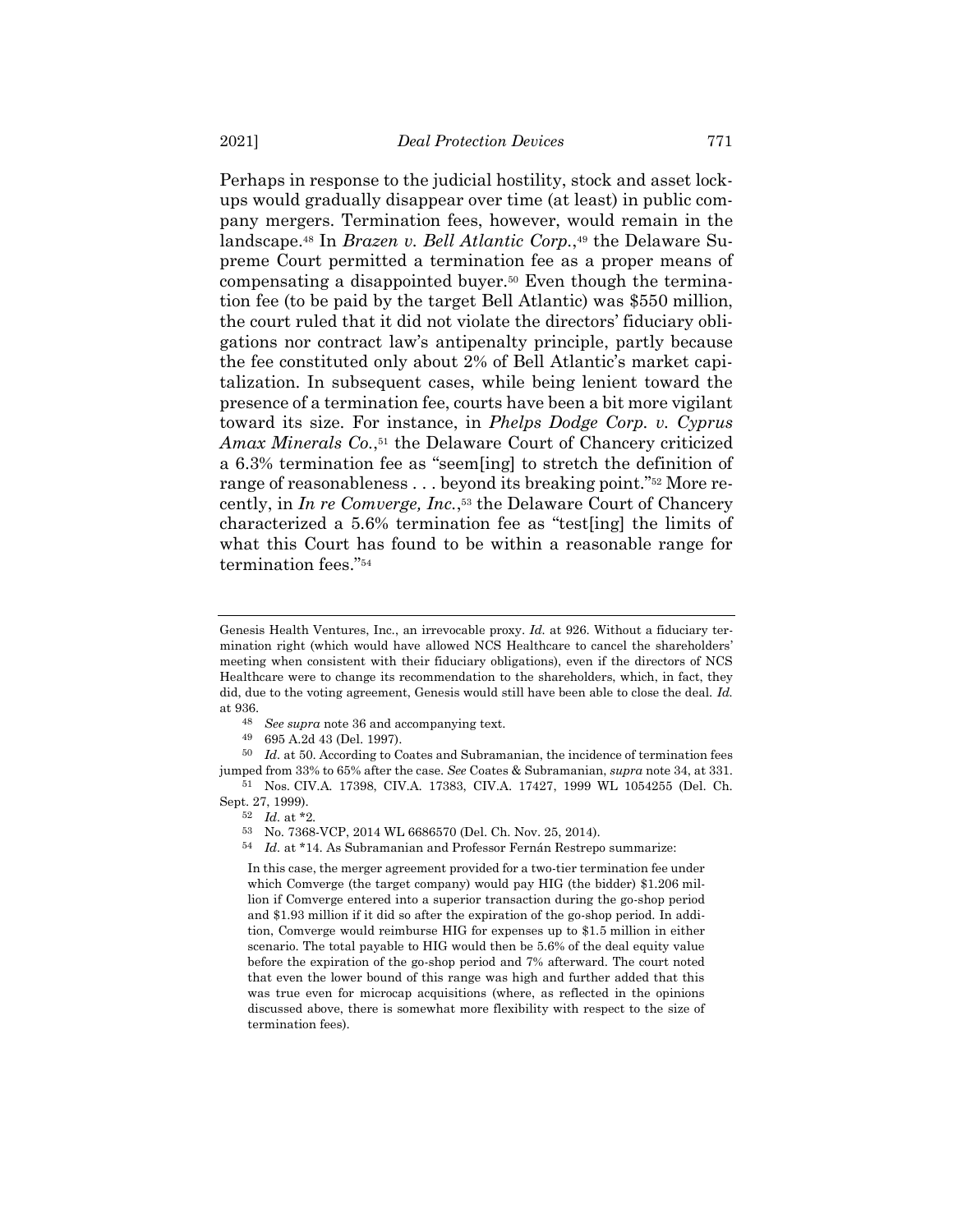Dealmakers also began experimenting with other types of deal protection devices, one of which was a match right. As seen in the GPC-Essendant transaction, a match right, when requested by the buyer (the right holder), obligates the target corporation to negotiate in good faith in allowing the buyer to match the third party's offer so as to render the third party's offer no longer superior. An important doctrinal development took place in *In re Toys "R" Us*. When Toys "R" Us, Inc. (the target), agreed to sell most of its toy business to Kohlberg Kravis Roberts & Co. (KKR), they agreed to various deal protection mechanisms, including a 3.75% termination fee and an unlimited three-day match right.<sup>55</sup> Under the latter, Toys "R" Us had an obligation to negotiate in good faith with KKR for three business days to allow KKR to revise its offer, and there was no limit on how many times KKR could exercise the right.<sup>56</sup> When the shareholders of Toys "R" Us challenged the deal protection measures, the Delaware Court of Chancery upheld their validity, stating: "[N]either a termination fee nor a matching right is per se invalid. Each is a common contractual feature that, when assented to by a board fulfilling its fundamental duties of loyalty and care for the proper purpose of securing a high value bid for the stockholders, has legal legitimacy."<sup>57</sup> Resting upon the holdings of *Brazen* and *Toys "R" Us*, by now the two most frequently used deal protection

contained four deal protection measures: 1) a fixed termination fee of \$247.5 million, equal to 3.75% of equity value or 3.25% of enterprise value—payable for the most part only if the Company terminated the merger agreement in order to sign up another acquisition proposal within a year [a tail period]; 2) an agreement to pay up to \$30 million in documented expenses after a naked no vote [i.e., if the Toys "R" Us shareholders vote down the proposal even in the absence of a competing proposal]; 3) a relatively non-restrictive no-shop clause that permitted the consideration of unsolicited bids; and 4) a temporally-limited [three-day] match right.

*Id.* In the deal, the match right was given as part of the fiduciary out exception to the noshop covenant. *Id.* at 996–97.

Restrepo & Subramanian, *supra* not[e 31,](#page-6-0) at 1025–26 (citations omitted). While the size of the termination fee raises some interesting issues, there does not seem to be a clear-cut guideline from the cases. At the same time, practitioners seem to have converged on the range of 3 to 5% (of the deal price) as being reasonable. *See id.* at 1026. One factor that drives the size presumably is the respective bargaining power between the buyer and the seller. *See* Adam B. Badawi & Elisabeth de Fontenay, *Is There a First-Drafter Advantage in M&A?*, 107 CALIF. L. REV. 1119, 1154–55 (2019) (showing how one party having the first-drafter advantage affects various deal provisions).

<sup>55</sup> *In re Toys "R" Us*, 877 A.2d at 997. The final merger agreement

<sup>56</sup> *Id.* at 997. For a more detailed discussion of match rights, see *infra* Part II.B.

<sup>57</sup> *In re Toys "R" Us*, 877 A.2d at 1017.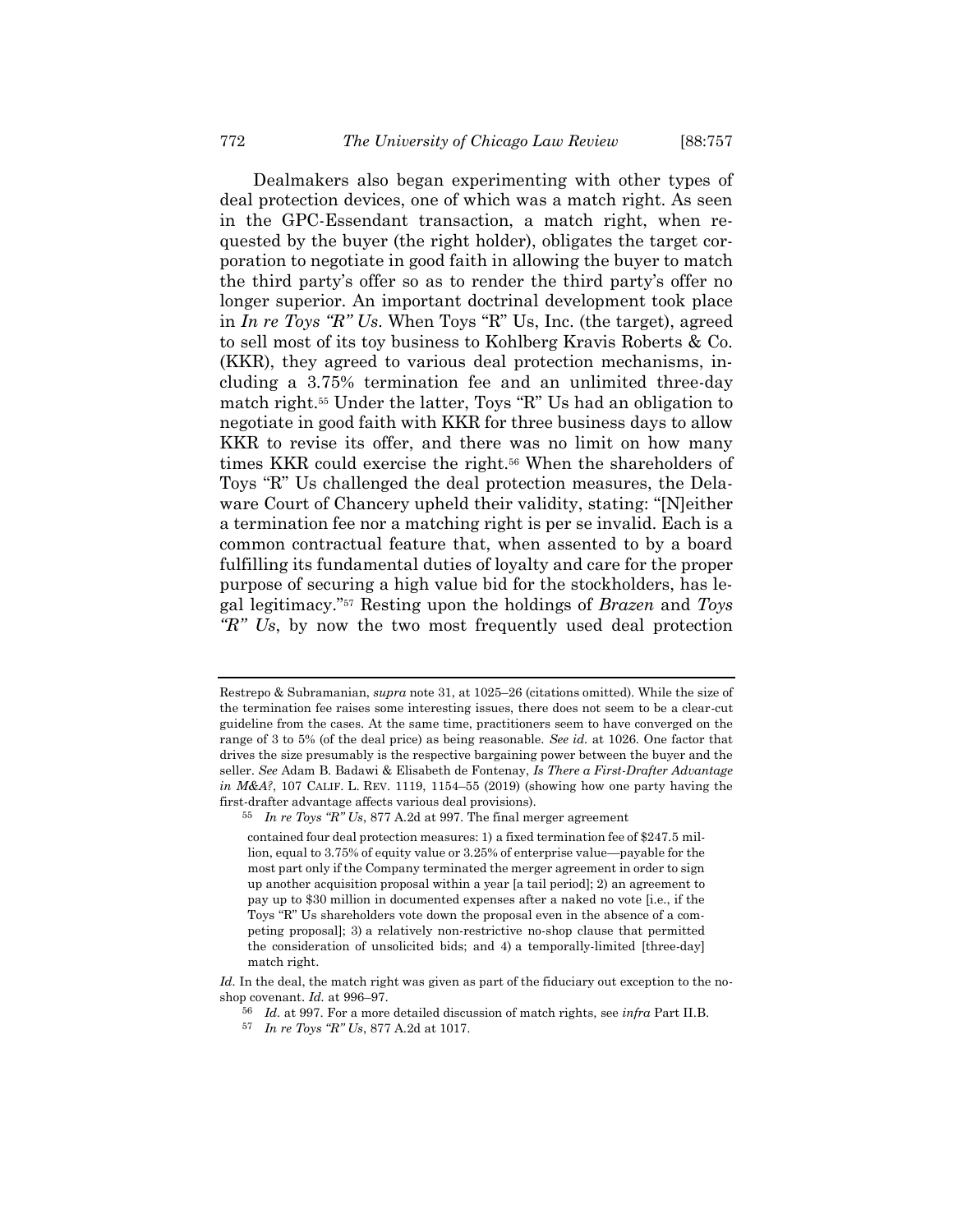devices in acquisition transactions with publicly traded target corporations seem to be a right to match a third party's bid and a termination fee.<sup>58</sup>

A couple of subsequent cases seemed to put the courts in a more lenient posture regarding deal protection in answering whether the target directors might have breached their fiduciary duties. In *Lyondell Chemical*, the buyer, Basell AF, controlled by Leonard Blavatnik, made an offer to cash out all the shares of Lyondell Chemical Co. at \$48 per share, thereby putting the deal in the *Revlon* mode.<sup>59</sup> The merger agreement also included various deal protection measures, including a \$385 million termination fee (which constituted about 3% of the equity value of the transaction), a no-shop clause with a fiduciary out, and a match right for Basell.<sup>60</sup> When the plaintiff-shareholders challenged the transaction, arguing, among others, that the deal protection measures were preclusive and coercive, and the defendants moved for summary judgment, the Delaware Court of Chancery denied the motion, stating that whether the directors breached their fiduciary duties under *Revlon* raised various questions of fact.<sup>61</sup> The Delaware Supreme Court reversed, however.<sup>62</sup> While not specifically focusing on the deal protection measures, the Court stated that "there are no legally prescribed steps that directors must follow to satisfy their *Revlon* duties. Thus, the directors' failure to take any specific steps during the sale process could not have demonstrated a conscious disregard of their duties."<sup>63</sup>

Similarly, in *C & J Energy Services*, which also involved a match right and a \$65 million termination fee, the Delaware Supreme Court overturned the Chancery Court's injunctive order for the target (C & J Energy Services) to actively shop itself. While not focusing specifically on the deal protection measures, the Court stated:

<sup>58</sup> See *supra* note [36](#page-8-0) and accompanying text; *see also* Fernán Restrepo & Guhan Subramanian, *The Effect of Prohibiting Deal Protection in Mergers and Acquisitions: Evidence from the United Kingdom*, 60 J.L. & ECON. 75, 88 (2017) (empirically examining the effect of the U.K.'s banning of deal protection devices on mergers and acquisitions activities); Coates & Subramanian, *supra* not[e 34,](#page-7-1) at 331 (outlining an earlier empirical study of buy-side lockups).

<sup>59</sup> *See Lyondell I*, 2008 WL 2923427, at \*6.

<sup>60</sup> *Id.* at \*8 & n.35.

<sup>61</sup> *Id.* at \*18.

<sup>62</sup> *See* Lyondell Chem. Co. v. Ryan (*Lyondell II*), 970 A.2d 235, 244 (Del. 2009).

<sup>63</sup> *Id.* at 243.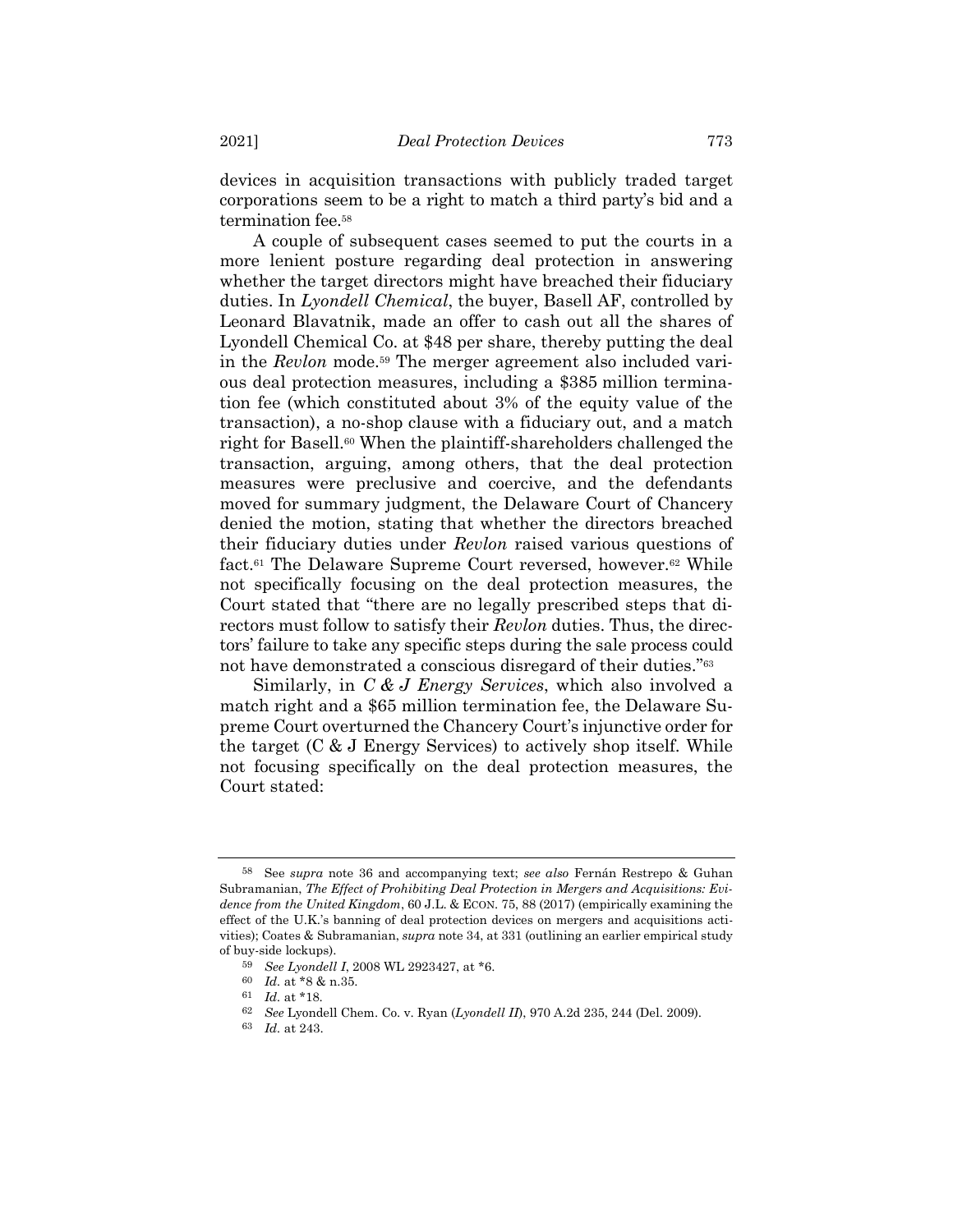*Revlon* and its progeny do not set out a specific route that a board must follow when fulfilling its fiduciary duties. . . . When a board exercises its judgment in good faith, tests the transaction through a viable passive market check, and gives its stockholders a fully informed, uncoerced opportunity to vote to accept the deal, we cannot conclude that the board likely violated its *Revlon* duties.<sup>64</sup>

Finally, with respect to the question whether deal protection devices can deter third parties from competing against the buyer (i.e., undermine a post-signing market check), the Court stated that a post-signing market check is effective "so long as interested bidders have a fair opportunity to present a higher-value alternative, and the board has the flexibility to eschew the original transaction and accept the higher-value deal."<sup>65</sup>

In sum, the line of fiduciary duty cases, from *Revlon* and *Paramount v. QVC* to *Lyondell Chemical* and *C & J Energy Services*, seems to indicate that when the transaction is viewed from the issue of whether the target directors have breached their fiduciary duties (under *Revlon* or *Unocal*), over time the courts seem to have taken a more permissive approach toward deal protection measures. At the same time, the *Omnicare* case (along with *Revlon* and *Paramount*) tells us that it is possible for certain (combinations of) deal protection measures to be "preclusive and coercive"<sup>66</sup> or to constitute a breach of directors' fiduciary duty.<sup>67</sup> Unfortunately, however, where that line is has yet to be answered in a satisfactory manner.<sup>68</sup>

<sup>64</sup> *C & J Energy Servs.*, 107 A.3d at 1053.

<sup>65</sup> *Id.* at 1067–68.

<sup>66</sup> *Omnicare*, 818 A.2d at 936.

<sup>67</sup> *Paramount*, 637 A.2d at 51–52.

<sup>68</sup> According to Kling, Nugent, and Van Dyke, a crucial aspect to this question is whether the deal protection devices can "unduly" deter third parties from making competing bids:

<sup>[</sup>T]he economics of the executed agreement must be such that it does not *unduly* impede the ability of third parties to make competing bids. Types of arrangements that might raise questions in this regard include asset lock-ups, stock lock-ups, no-shops, force-the-vote provisions, and termination fees. The operative word is "unduly;" the impact will vary depending upon the actual type of device involved and its specific terms.

KLING, NUGENT & VAN DYKE, *supra* not[e 36,](#page-8-0) at 4-91 (emphasis in original).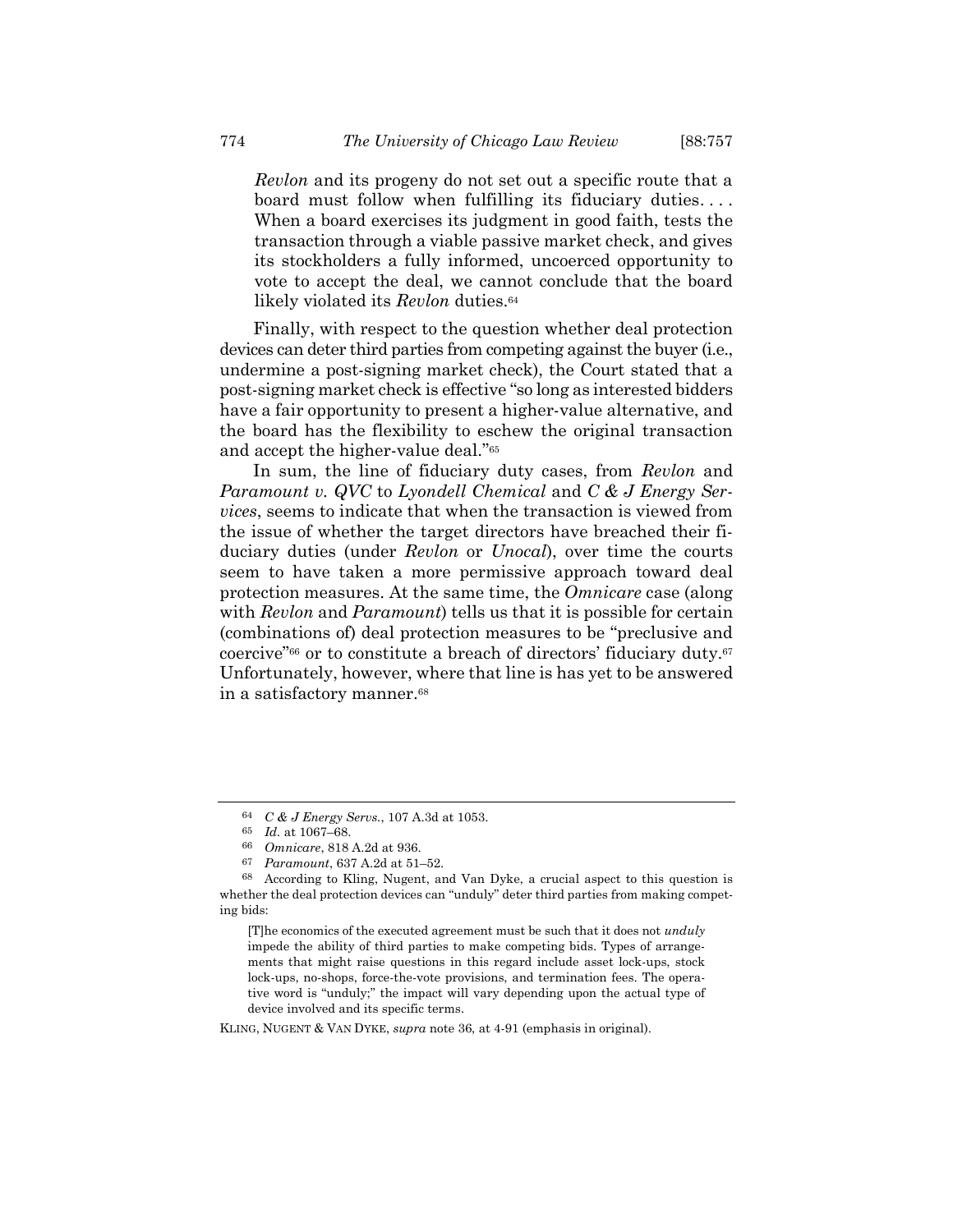## B. The Recent Appraisal Controversy

While the fiduciary duty case law has taken a more permissive direction on deal protection measures, a recent controversy surrounding target shareholders' right to an appraisal has breathed a new perspective into the issue.<sup>69</sup> Unlike the previous line of cases that focused on the target directors' fiduciary duties (including *Revlon* duties), appraisal cases raise a different set of questions: What is the fair value of the target's shares, and how should courts determine that fair value? The recent controversy on the appraisal remedy had to do with whether, and under what circumstances, the court can use the deal price itself as an indicator of fair value. Long dissatisfied with the perceived arbitrariness in how the courts determined fair value (which, on occasion, substantially exceeded both the deal price<sup>70</sup> and the preannouncement stock price), certain practitioners and scholars have advocated that the court use the deal price itself as an indicator of fair value in an "arm's-length" transaction. The Delaware Supreme Court, in *DFC Global* and *Dell*, largely agreed. In *Dell*, for instance, the Court noted that when there is a large public float of the target company's (Dell's) stock with many analysts following, when the deal is done on an arm's-length basis, and when the deal is shopped with numerous potential buyers, the Chancery Court will be abusing its discretion by not using the deal price (or even the pre-signing market price) as a "relevant factor" in determining fair value.<sup>71</sup>

In short, *DFC Global* and *Dell* seem to dictate that courts use the deal price as an indicator (but perhaps not an exclusive indicator) of fair value when certain conditions are met, although neither case seems to clearly lay out what the sufficient or necessary conditions are. And, this is where deal protection devices come into play: in determining if there has been sufficient competition

<sup>69</sup> In Delaware, target shareholders who dissent from (or do not vote in favor of) certain types of mergers are entitled to ask the Chancery Court to appraise the fair value of their shares and receive that value in cash from the surviving corporation. *See* DEL. CODE ANN. tit. 8, § 262 (2020). For an overview and how using the deal price (merger price) can decrease target shareholders' expected return, see generally Choi & Talley, *supra* note [23.](#page-5-0)

<sup>70</sup> *See* Choi & Talley, *supra* not[e 23,](#page-5-0) at 564 (finding under an auction-theoretic model that fair-value assessments tend to exceed the deal price). For instance, in the case of *Dell*, the Delaware Court of Chancery, applying the discounted cash flow analysis, determined that the fair value of Dell's shares was \$17.62, substantially higher than the deal price of \$13.75, which, in turn, was about 37% higher than the company's 90-day-average unaffected stock price. *See Dell*, 177 A.3d at 5.

<sup>71</sup> *Dell*, 177 A.3d at 20–21.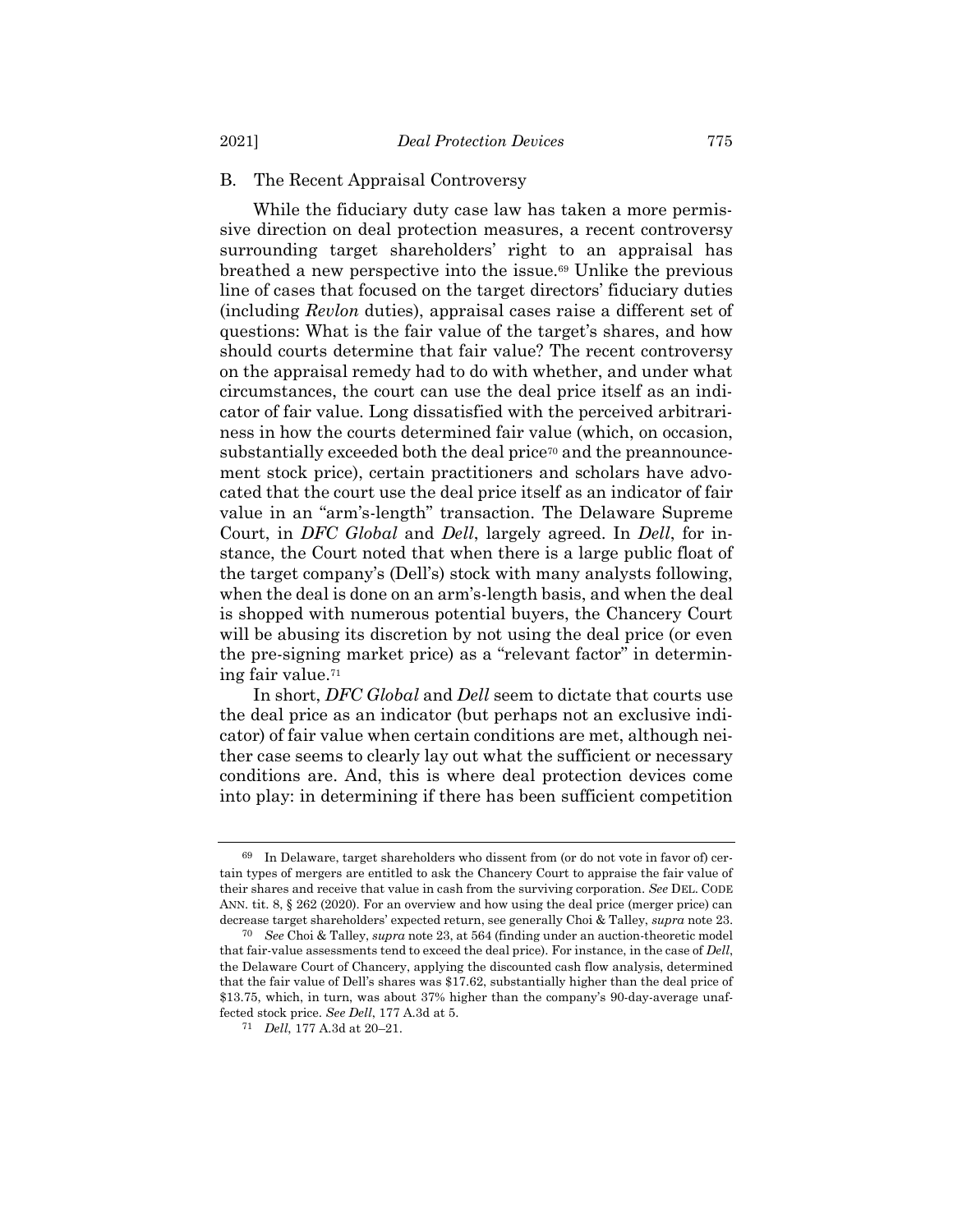for the target corporation (especially after the agreement has been signed). <sup>72</sup> Presumably, if the deal is too tightly locked up, so as to deter any interested third-party buyer from competing against the inside buyer, there is no market for the target corporation and the deal price (agreed to between the inside buyer and the target without any external market pressure) would become much less reliable in determining what the fair value of the target stock is.

The case of *In re AOL* directly addresses this issue. The Delaware Court of Chancery, in determining the fair value of AOL Inc.'s stock, declined to use the deal price as an indicator of fair value due to, among other things, the presence of deal protection devices. The acquisition agreement between Verizon Communications Inc. (the buyer) and AOL (the target) included a no-shop provision, a 3.5% termination fee of \$150 million, and an unlimited three-day matching right for Verizon.<sup>73</sup> Although AOL was entitled to accept a "superior proposal" from any third party (a standard fiduciary out exception to a no-shop clause), no competing buyer emerged.<sup>74</sup> The court, citing the presence of deal protection devices and other problematic issues, such as a statement by Tim Armstrong (AOL's CEO) that he was "committed to doing the deal with Verizon,"<sup>75</sup> concluded that the sale process was not "*Dell* Compliant,"<sup>76</sup> and the deal price could not be used as relevant

<sup>72</sup> In this sense, the issue addressed in appraisal cases is different from that raised in fiduciary duty cases. In appraisal cases, the relevant question with respect to deal protection devices is whether their presence leads to our confidence in using the deal price as an indicator of fair value. By contrast, in fiduciary duty cases, the relevant question is whether their presence indicates the target directors' breach of fiduciary duties (including *Revlon* duties). Notwithstanding the difference, some have argued that the analysis should be similar. *See, e.g.*, Lawrence A. Hamermesh & Michael L. Wachter, *Finding the Right Balance in Appraisal Litigation: Deal Prices, Deal Process, and Synergies*, 73 BUS. LAW. 961, 962 (2018) (arguing that "the Delaware courts' treatment of the use of the deal price to determine fair value does and should mirror the treatment of shareholder class action fiduciary duty litigation"). Others have argued that the questions should be treated differently. *See, e.g.*, Charles Korsmo & Minor Myers, *The Flawed Corporate Finance of* Dell *and* DFC Global, 68 EMORY L.J. 221, 269 (2018) (arguing that *Dell* and *DFC Global* "conflate questions of fiduciary [duty] liability with the valuation questions central to appraisal disputes").

<sup>73</sup> *In re AOL*, 2018 WL 1037450, at \*7.

<sup>74</sup> *Id.*

<sup>75</sup> *Id.* at \*9.

<sup>76</sup> According to the court, a transaction is "*Dell* Compliant" when "(i) information was sufficiently disseminated to potential bidders, so that (ii) an informed sale could take place, (iii) without undue impediments imposed by the deal structure itself." *Id.* at \*8.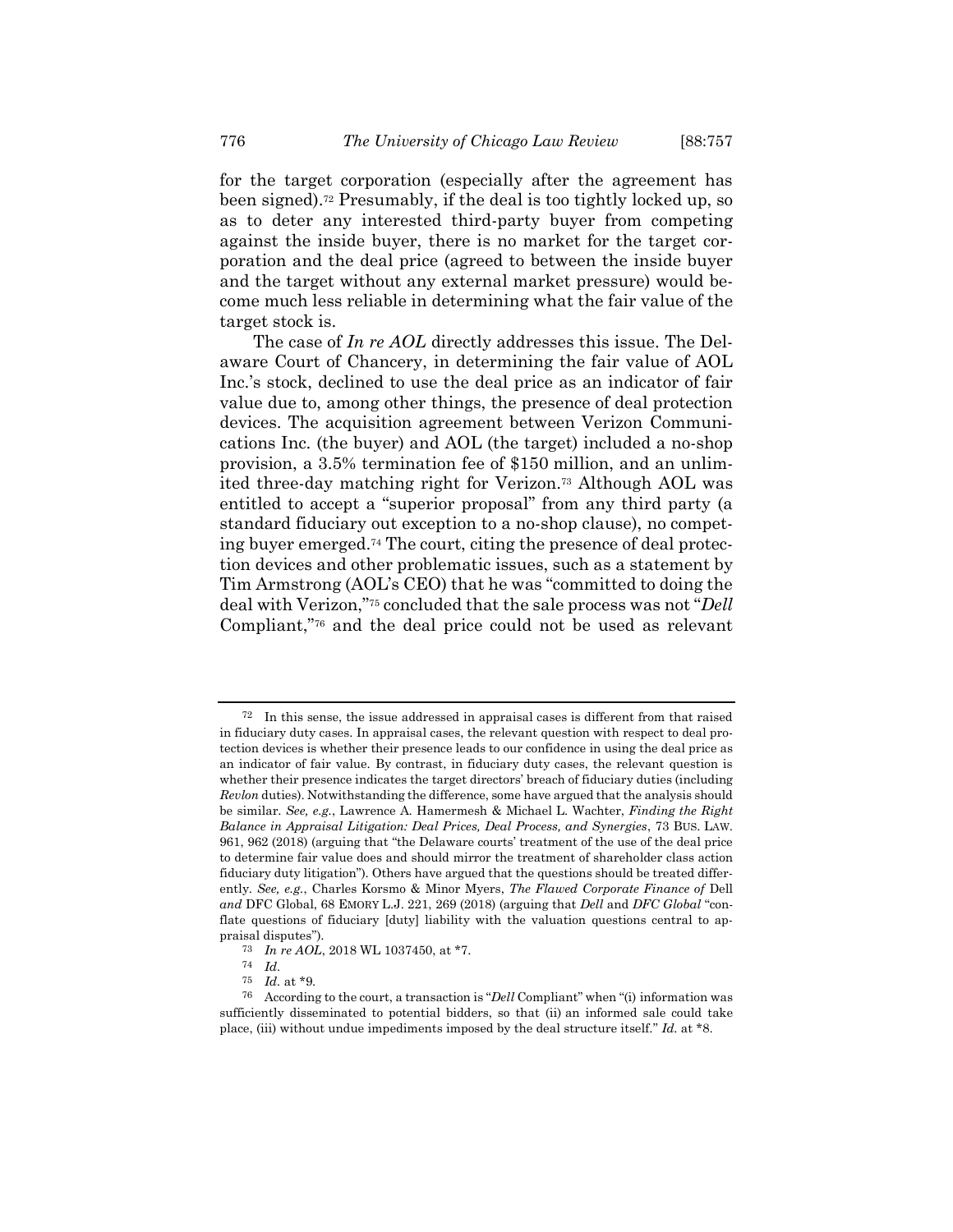evidence of fair value.<sup>77</sup> The court, instead, applied the discounted cash flow analysis (as many courts have done in the past) to determine AOL's fair value.<sup>78</sup>

Three more recent cases, *Aruba*, *Columbia Pipeline*, and *Stillwater Mining*, all decided in 2019, put an additional interpretive wrinkle on deal protection devices in appraisal actions.<sup>79</sup> In all three cases, while there are some factual variations, the target corporation pursued a strategy of negotiating with one buyer (known as the "single-buyer strategy") and adopted deal protection measures that included both a termination fee and an unlimited match right.<sup>80</sup> In none of these cases did a competing buyer emerge after the agreement was signed. Notwithstanding the presence of deal protection devices, in all three cases, the court determined that, after closely examining the respective negotiation history, the price was the reliable measure of fair value. In the process of coming to that conclusion, the *Columbia Pipeline* and *Stillwater Mining* courts focused on several indicia of reliability: (1) the fact that the merger was an arm's-length transaction; (2) the target directors did not face any (material) conflicts of interest; (3) the buyer conducted due diligence and received confidential information about the target's value; (4) the target negotiated with the buyer and extracted multiple price increases; and (5) most importantly, no bidders emerged during the postsigning phase.<sup>81</sup> Particularly with respect to the fifth factor, according to the *Stillwater Mining* court, the nonemergence of a

<sup>77</sup> According to the court, "Armstrong's post-Agreement statements to the press about giving his 'word' to Verizon could reasonably cause potential bidders to pause *when combined with the deal protections here*." *Id.* at \*9 (emphasis added). In *Dell*, the termination fee was about 1% of Dell's market capitalization, the buyer was given a one-time matching right, and there was a 45-day go-shop period. *Dell*, 177 A.3d at 12. By contrast, in *In re AOL*, the termination fee was about 3.5% of AOL's market capitalization and Verizon was given an unlimited matching right. According to the court, "[c]umulatively, these factors make for a considerable risk of informational and structural disadvantages dissuading any prospective bidder." *In re AOL*, 2018 WL 1037450, at \*9.

<sup>78</sup> *In re AOL*, 2018 WL 1037450, at \*10.

<sup>79</sup> *See In re* Panera Bread Co., No. 2017-0593-MTZ, 2020 WL 506684, at \*29 (Del. Ch. Jan. 31, 2020) (applying similar analysis to match rights and termination fees in an appraisal proceeding).

<sup>80</sup> For instance, in *Aruba*, the target (Aruba Networks, Inc.) had agreed to an unlimited match right, which gave the buyer (Hewlett-Packard Co.) five days to match the first superior offer and two days to match any subsequent increase. There also was a termination fee of \$90 million, representing 3% of Aruba's equity value. *See* Verition Partners Master Fund, Ltd. v. Aruba Networks, Inc., No. 11448–VCL, 2018 WL 922139, at \*38 (Del. Ch. Feb. 15, 2018).

<sup>81</sup> *In re Stillwater Mining*, 2019 WL 3943851, at \*22–23; *Columbia Pipeline*, 2019 WL 3778370, at \*25–26.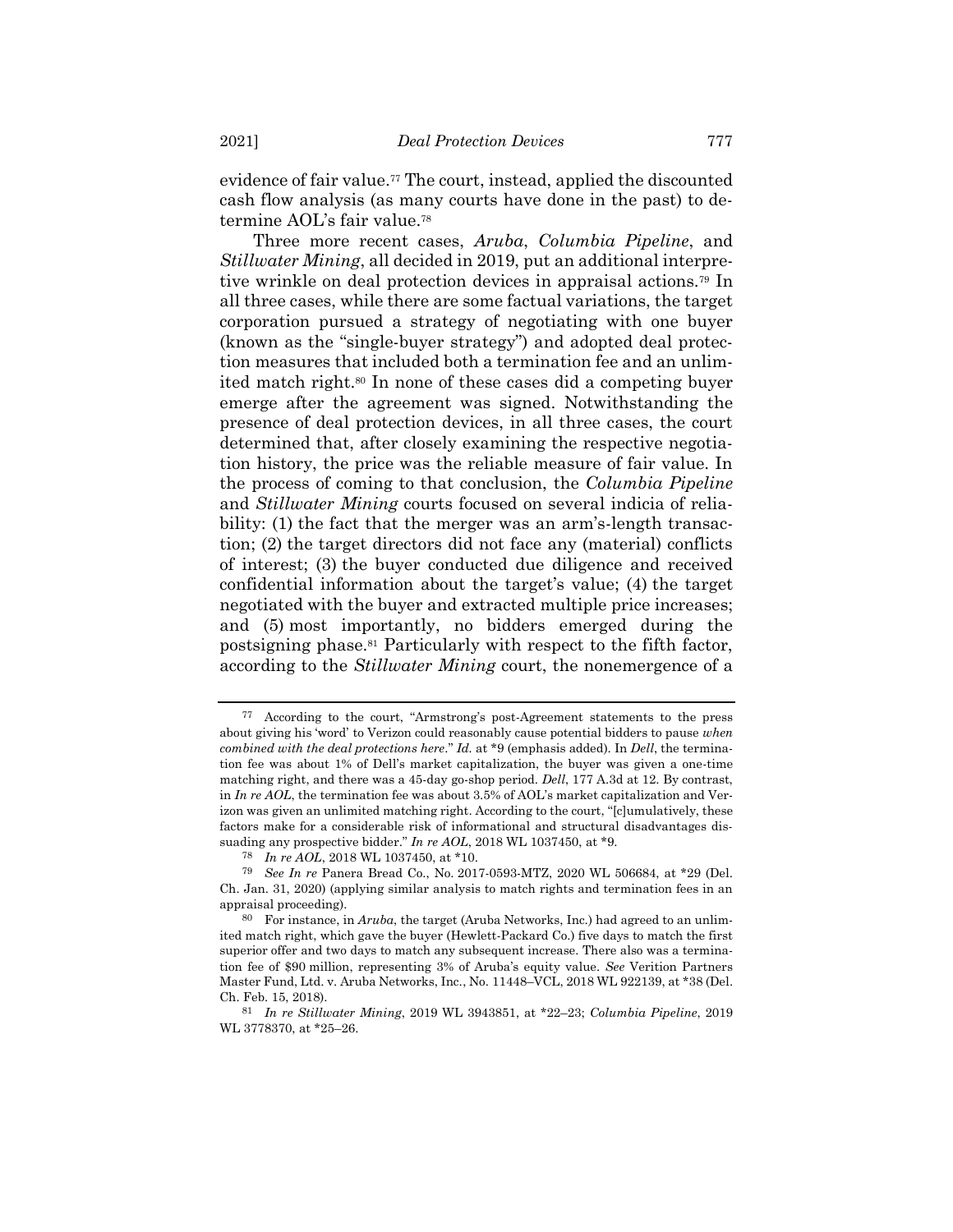Two salient patterns seem to emerge from the recent appraisal cases. First, the courts seem to rely more on the deal price to determine fair value when certain conditions are satisfied. This is to the exclusion of other measures, such as the discounted cash flow measure or the unaffected (pre–merger announcement) market price. Second, and more importantly for our purposes, courts do not seem less inclined to use the deal price as an indicator of fair value when certain measures, such as a termination fee and a match right, are present. With respect to match rights, however, the debate remains. For instance, according to the Delaware Court of Chancery in the *Dell* appraisal litigation, an unlimited match right is a "powerful disincentive" against a third-party bidder's making a topping bid.<sup>83</sup> According to Professor Guhan Subramanian, "[t]he match right [ ] fuels the winner's curse problem: in any scenario where a third party bids and wins, it would know that a better-informed party (namely, the initial bidder) thought that the price was too high. Looking forward and reasoning back, a third party would be unlikely to bid."<sup>84</sup> Furthermore,

<span id="page-21-0"></span><sup>82</sup> *In re Stillwater Mining*, 2019 WL 3943851, at \*23. In emphasizing this factor, the court relied on the reasoning from *Aruba* and *Dell*. In *Aruba*, the Delaware Supreme Court had stated: "It cannot be that an open chance for buyers to bid signals a market failure simply because buyers do not believe the asset on sale is sufficiently valuable for them to engage in a bidding contest against each other." *Aruba*, 210 A.3d at 136. Similarly, in *Dell*, the court had found that the absence of a (postsigning) higher bid meant "that the deal market was already robust and that a topping bid involved a serious risk of overpayment," which "suggests the [deal] price is already at a level that is fair." *Dell*, 177 A.3d at 33.

<sup>83</sup> *See In re* Appraisal of Dell, No. 9322–VCL, 2016 WL 3186538, at \*41 (Del. Ch. May 31, 2016); *see also* Merion Cap. L.P. v. Lender Processing Servs., Inc., No. 9320-VCL, 2016 WL 7324170, at \*25 (Del. Ch. Dec. 16, 2016) ("[T]he existence of an incumbent trade bidder holding an unlimited match right was a sufficient deterrent to prevent other parties from perceiving a realistic path to success. . . . Without a realistic path to success, it made no sense to get involved."); Blueblade Cap. Opportunities LLC v. Norcraft Cos., No. 11184- VCS, 2018 WL 3602940, at \*22 (Del. Ch. Jul. 27, 2018) (citing Subramanian for the proposition that "unlimited match rights are typically perceived as limiting any 'pathway to success.'... '[E]verybody agrees that match rights deter bids. It is not even a debated question'" (alteration omitted)); *In re Panera Bread Co.*, 2020 WL 506684, at \*21 (citing an investment banker's testimony that "even customary matching rights may discourage in a way and make it more challenging for other bidders to come forward" (quotation marks omitted)).

<sup>84</sup> *See* Subramanian & Zhao, *supra* not[e 31,](#page-6-0) at 1234. See *supra* note [31](#page-6-0) for more discussion on winner's curse problem associated with unlimited match right. For an analysis of how an unlimited match right can be modeled as an English auction and concluding that the winner's curse problem does not arise in an English auction setting even if the outside buyer has an informational disadvantage compared to the inside buyer, see *infra* Part III.B, D.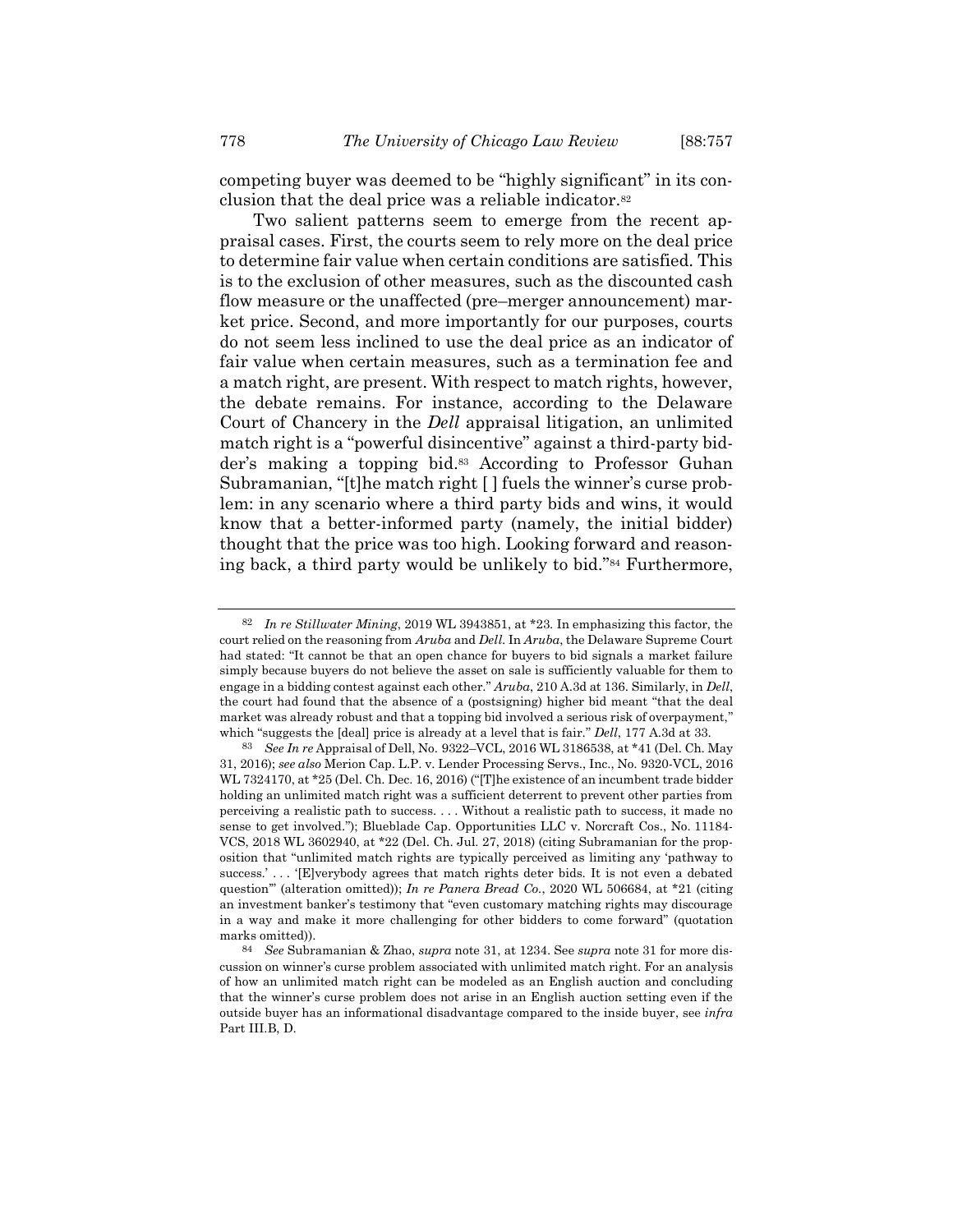courts are willing to rely more on the deal price when no competing buyer emerges after the agreement is signed. At least in theory, this is puzzling since the absence of a competing buyer can be the result of one of two things: either that the deal price is already sufficiently high so that no other third party is willing to offer more, or that even though the deal price itself is not sufficiently high, the deal protection devices successfully discourage other buyers from emerging.<sup>85</sup>

## II. MATCH RIGHTS AND TERMINATION FEES IN ACTION

This Part discusses, in more detail, how deal protection devices—match rights and termination fees in particular—are used in practice. While there are many different types of deal protection measures, we can roughly divide them into two categories. The first type (like a termination fee or a stock or asset lockup) tries to compensate the disappointed buyer, while the second type (like a match right or a no-shop provision) tries to more directly control the target's behavior. The first type of device allows the disappointed purchaser to receive some financial compensation from the target in case the deal does not close and the target is sold to a different buyer. Stock or asset lockups, for instance, allow a disappointed buyer to acquire the target corporation's stock or asset at a previously agreed-upon, favorable price.<sup>86</sup> A target termination fee would stipulate a dollar amount that the disappointed buyer can collect from the target in case the target is sold to a different buyer.<sup>87</sup>

<sup>85</sup> Professor Subramanian has argued, for instance, that the presence of an unlimited match right can undermine the reliability of the deal price as an indicator of fair value. According to him, "an exclusive pre-signing negotiation followed by a go-shop process in which the buyer gets an unlimited match right would probably not qualify for deference to the deal price." *See* Subramanian, *supra* not[e 31,](#page-6-0) at 226.

<sup>86</sup> While the primary focus of this Article is on match rights and termination fees, I briefly examine the impact of stock and asset lockups in Part III.E. In theory, poison pills can also function as a deal protection device that compensate a disappointed buyer since, when triggered, they allow the inside buyer to purchase the target's stock at an attractive price.

<sup>87</sup> Sometimes, the purchaser corporation is obligated to make a fee payment to the target; this is known as the reverse breakup (or reverse or buyer termination) fee. Such a provision is most often used when the deal cannot close due to the purchaser's inability to satisfy the financing needs or inability to secure regulatory (such as antitrust or securities) approval. *See, e.g.*, Choi & Wickelgren, *supra* not[e 15,](#page-4-0) at 1–2. Unlike a target termination fee, a reverse termination fee does not involve the presence of a third party buyer or seller. In that sense, a reverse termination fee functions more like an incentive device (to secure antitrust approval or line up necessary financing, for instance).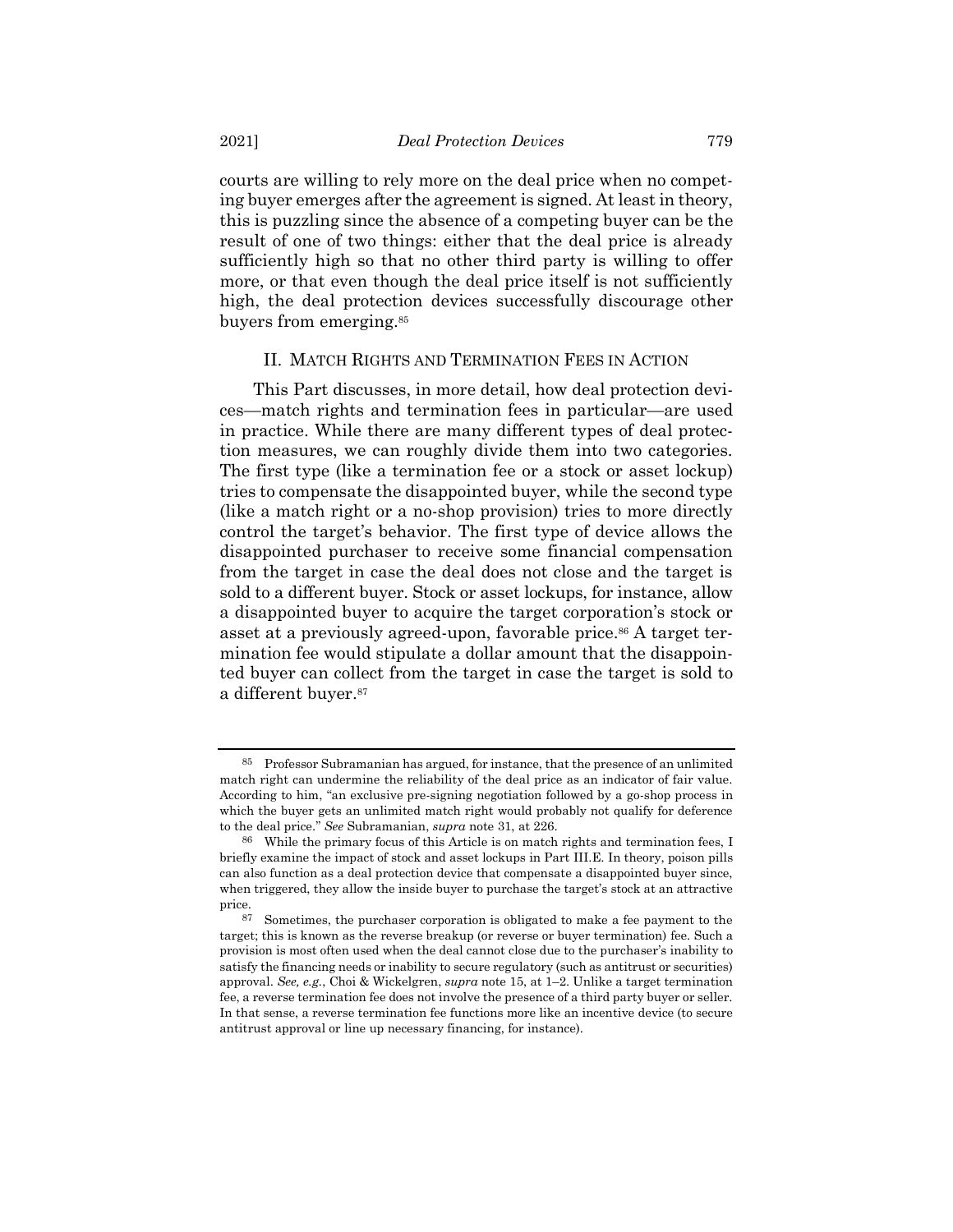<span id="page-23-0"></span>The second type of device attempts to influence or control the target's preclosing behavior. The mechanism used most often is known as the no-shop (or nonsolicitation) clause, which prohibits the target from directly (or indirectly) soliciting a competing bid from a third party.<sup>88</sup> Others include covenant provisions that require the target corporation to hold a shareholders meeting—regardless of whether the target board decides to change its recommendation to the shareholders (a "force the vote" covenant),<sup>89</sup> not to change its recommendation to the shareholders (a "no change in recommendation" covenant), or to exert necessary efforts, such as "best efforts," in securing various approvals, such as those from the government entities or other contracting parties. At the same time, given that the target's directors owe fiduciary obligations to the corporation and their shareholders, it is common for no-shop or other protective clauses (such as the no change in recommendation covenant) to conditionally allow the directors to consider an unsolicited bid and engage with a third-party bidder in case the bid is more attractive. Another often-used device is a match right. Often combined with other covenants, such as a no change in recommendation or no-shop covenant, a match right allows the buyer to match a competing bid, so as to make the competing bid no longer more attractive to the target shareholders.

Given the emergence of termination fees and match rights as two of the most visible and frequently used deal protection mechanisms,<sup>90</sup> this Part focuses on them, with the help of some recent mergers and acquisitions transactions: Nexstar Media's acquisition

<sup>88</sup> *See, e.g.*, AM. BAR ASS'N, MODEL MERGER AGREEMENT FOR THE ACQUISITION OF A PUBLIC COMPANY § 4.4, at 148–50 (2011) [hereinafter ABA MODEL MERGER AGREEMENT]. At the other end of the spectrum, there is a "go-shop" clause, which allows or even obligates the target corporation to shop the deal around for a prespecified duration. Go-shop periods can kick in either before or after the agreement has been signed. *See, e.g.*, *Dell*, 177 A.3d at 12. Although there is an interesting debate as to how effective a go-shop provision is and whether it allows the target directors to satisfactorily discharge their fiduciary duties (in getting the maximum price possible), this Article is focused on deal protection devices. For a recent analysis of go-shop provisions, see Subramanian & Zhao, *supra* note [31,](#page-6-0)  at 1226–31.

<sup>89</sup> Under Delaware law, a target company can agree to such a provision even if its board were to change its recommendation to the shareholders. *See* DEL. CODE ANN. tit. 8, § 146 (2020).

<sup>90</sup> *See supra* not[e 36.](#page-8-0)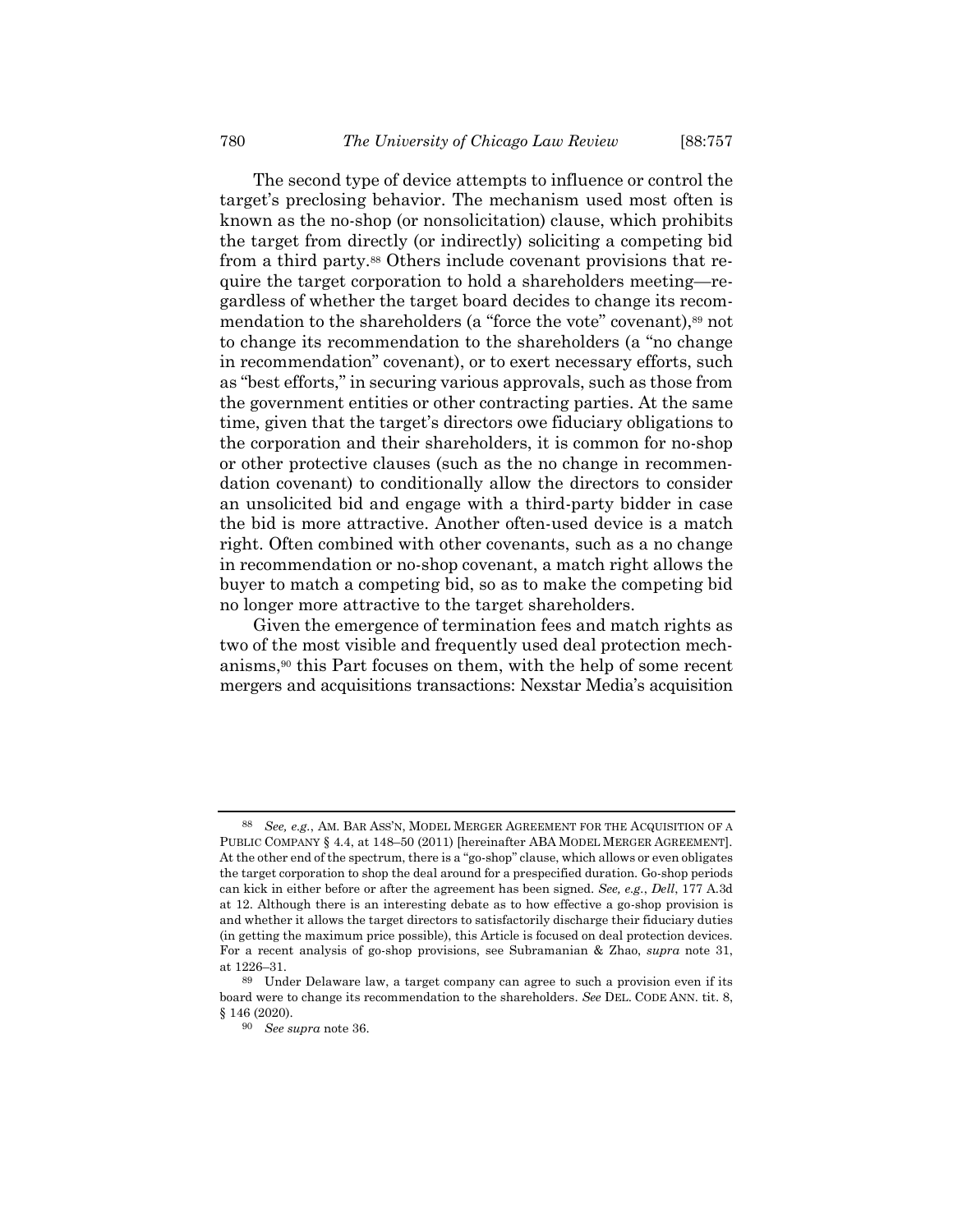<span id="page-24-3"></span><span id="page-24-1"></span><span id="page-24-0"></span>of Tribune Media<sup>91</sup> and Google's acquisition of Fitbit.<sup>92</sup> This Part also looks at the American Bar Association's Model Merger Agreement.<sup>93</sup> The transactions contemplate a reverse triangular merger structure, in which the purchaser (the "Parent") lets one of its wholly owned subsidiaries (the "Merger Sub") merge with a publicly traded target corporation (the "Company"), with the target corporation as the surviving entity. I will first closely examine the match rights used in the agreements and then turn to termination fees.

#### A. Target Termination Fee

In contrast to a match right, a termination fee does not attempt to directly influence the target's or the buyer's behavior. Rather, it allows a disappointed buyer to receive financial compensation when certain conditions are satisfied. The most common conditions are the target's consummation of an alternative or competing transaction or the target board's changing its recommendation to its shareholders due to the emergence of a competing bidder with a superior offer. As can be inferred from its name, a termination fee provision is intimately tied with the right to terminate the agreement.<sup>94</sup>

<span id="page-24-2"></span>For instance, in the Nexstar-Tribune transaction, Nexstar is entitled to collect a \$135 million termination fee from Tribune if certain conditions are satisfied, the most important one of which is if Tribune enters into an alternative transaction with a third party. <sup>95</sup> For instance, § 9.1 of the agreement, titled "Termination," lays out the circumstances under which the agreement can be

<sup>91</sup> *See generally* Nexstar Media Group, Inc., Agreement and Plan of Merger Among Tribune Media Company, Nexstar Media Group, Inc. and Titan Merger Sub, Inc. (Form 8-K, Exhibit 2.1) (Dec. 4, 2018) [hereinafter Nexstar-Tribune Merger Agreement].

<sup>92</sup> *See generally* Fitbit, Inc., Agreement and Plan of Merger by and Among Fitbit, Inc., Google LLC and Magnoliophyta Inc. (Form 8-K, Exhibit 2.1) (Nov. 1, 2019) [hereinafter Google-Fitbit Merger Agreement].

<sup>93</sup> *See generally* ABA MODEL MERGER AGREEMENT, *supra* note [88.](#page-23-0)

<sup>94</sup> Taking one step back, before one party has the right to terminate the contract, there is usually a nonsatisfaction of a condition. A change in the target board's recommendation, for instance, will first function as a nonsatisfaction of this condition, which will, in turn, give the purchaser the right to terminate the agreement and to collect a termination fee. *See, e.g.*, ABA MODEL MERGER AGREEMENT, *supra* note [88,](#page-23-0) § 7.3(b), at 276–77.

<sup>95</sup> Nexstar-Tribune Merger Agreement, *supra* not[e 91,](#page-24-0) § 9.3(a), at 78–79. By comparison, in the Google-Fitbit transaction, if Fitbit were to enter into a competing transaction or Fitbit's board were to change its recommendation to its stockholders, Google is entitled to receive a termination fee of \$80 million, which is roughly about 3.8% of the deal value of \$2.1 billion. *See* Google-Fitbit Merger Agreement, *supra* not[e 92,](#page-24-1) § 8.03(a)(i), at 86.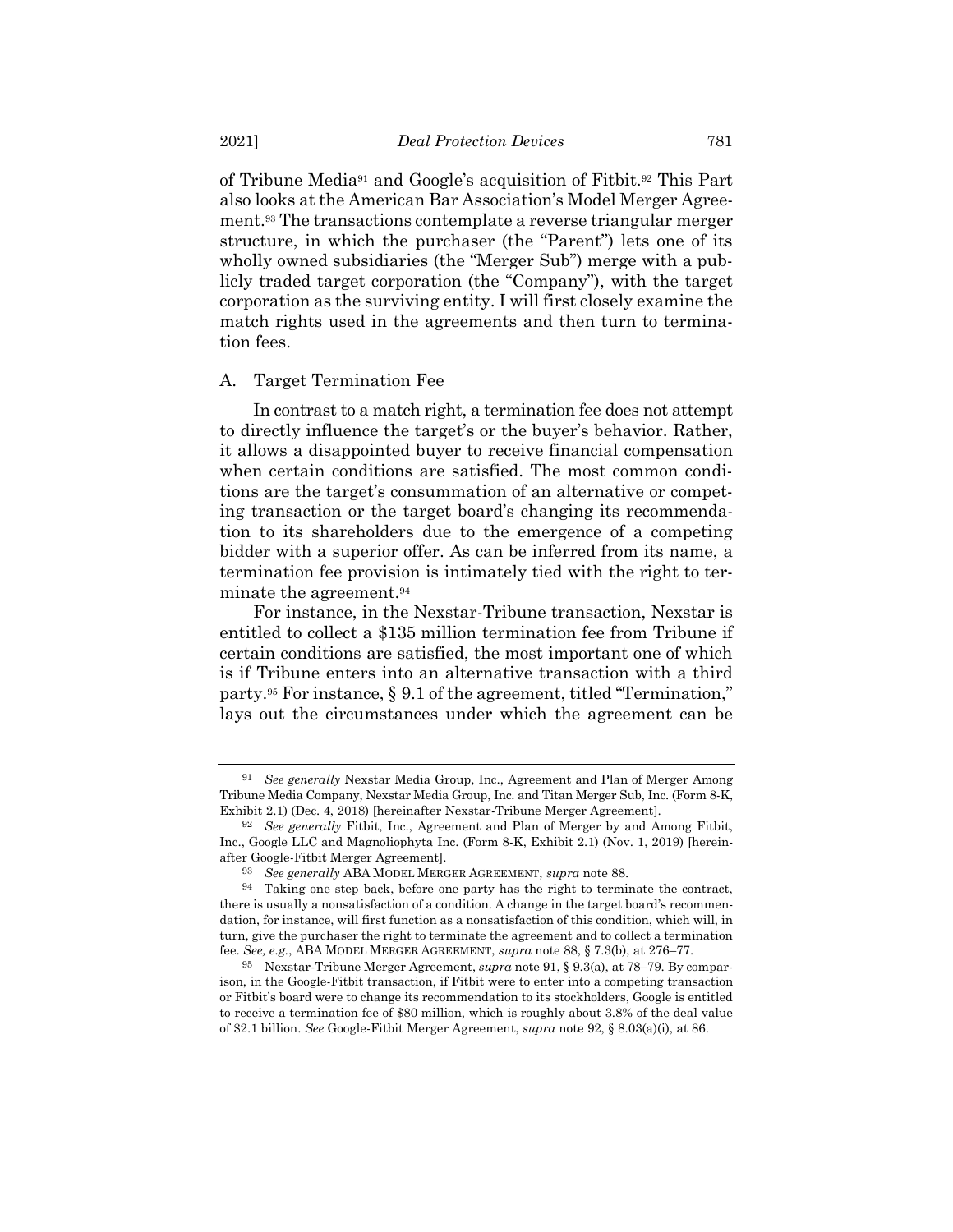terminated. It allows Nexstar to terminate the agreement when a "Triggering Company Event" has occurred, <sup>96</sup> which is defined to include either Tribune's board making a change in its recommendation to its shareholders (a "Company Adverse Recommendation Change") or Tribune entering into a transaction with a third party (an "Alternative Company Acquisition Agreement").<sup>97</sup>

With respect to the payment of the \$135 million termination fee,  $\S 9.3(a)(i)$  states, in relevant part, that if the agreement is terminated for either of those reasons, "the Company shall pay to Parent . . . a fee in the amount of \$135 million (the "Company Termination Fee") at or prior to the termination of this Agreement."<sup>98</sup> In the previous Part, we saw that Tribune's board is allowed to change its recommendation to the shareholders in response to a superior offer from a third party. Sections 9.1 and 9.3 impose an obligation on Tribune to pay a \$135 million termination fee if either Tribune's board changes its recommendation in response to a third party's offer or sells itself to a third party. Given the fact that as of the date of the merger announcement Tribune was valued at about \$4.1 billion, a \$135 million termination fee constituted about 3.3% of the deal value.<sup>99</sup>

<span id="page-25-0"></span>An important condition with respect to the payment of a termination fee is that it expressly envisions the target entering into a competing transaction. Furthermore, when the condition is satisfied and the agreement has been terminated, the buyer is not simply entitled to recover its fees and expenses. In fact, the agreements usually stipulate other occasions when the buyer is entitled to only be reimbursed for its expenses. For instance, in the Nexstar-Tribune agreement, § 9.3(b) states that:

If this Agreement is terminated by Parent or the Company [in response to the Company shareholders' failure to adopt the agreement], then the Company shall pay to Parent . . . an amount equal to the documented out of pocket costs and expenses, including any commitment fees under the Commitment Letter and the fees and expenses of counsel, accountants, investment bankers, Financing Sources, experts and

<sup>96</sup> Nexstar-Tribune Merger Agreement, *supra* note [91,](#page-24-0) § 9.1(c)(i), at 77.

<sup>97</sup> *Id.* § 1.1, at 3, 13.

<sup>98</sup> *Id.* § 9.3(a)(i), at 78 (emphasis omitted).

<sup>99</sup> *See* Tribune Media Co., Nexstar Media Group Enters into Definitive Agreement to Acquire Tribune Media Company for \$6.4 Billion in Accretive Transaction Creating the Nation's Largest Local Television Broadcaster and Local Media Company (Form 8-K, Exhibit 99-1) (Dec. 3, 2018) [hereinafter Exhibit 99-1].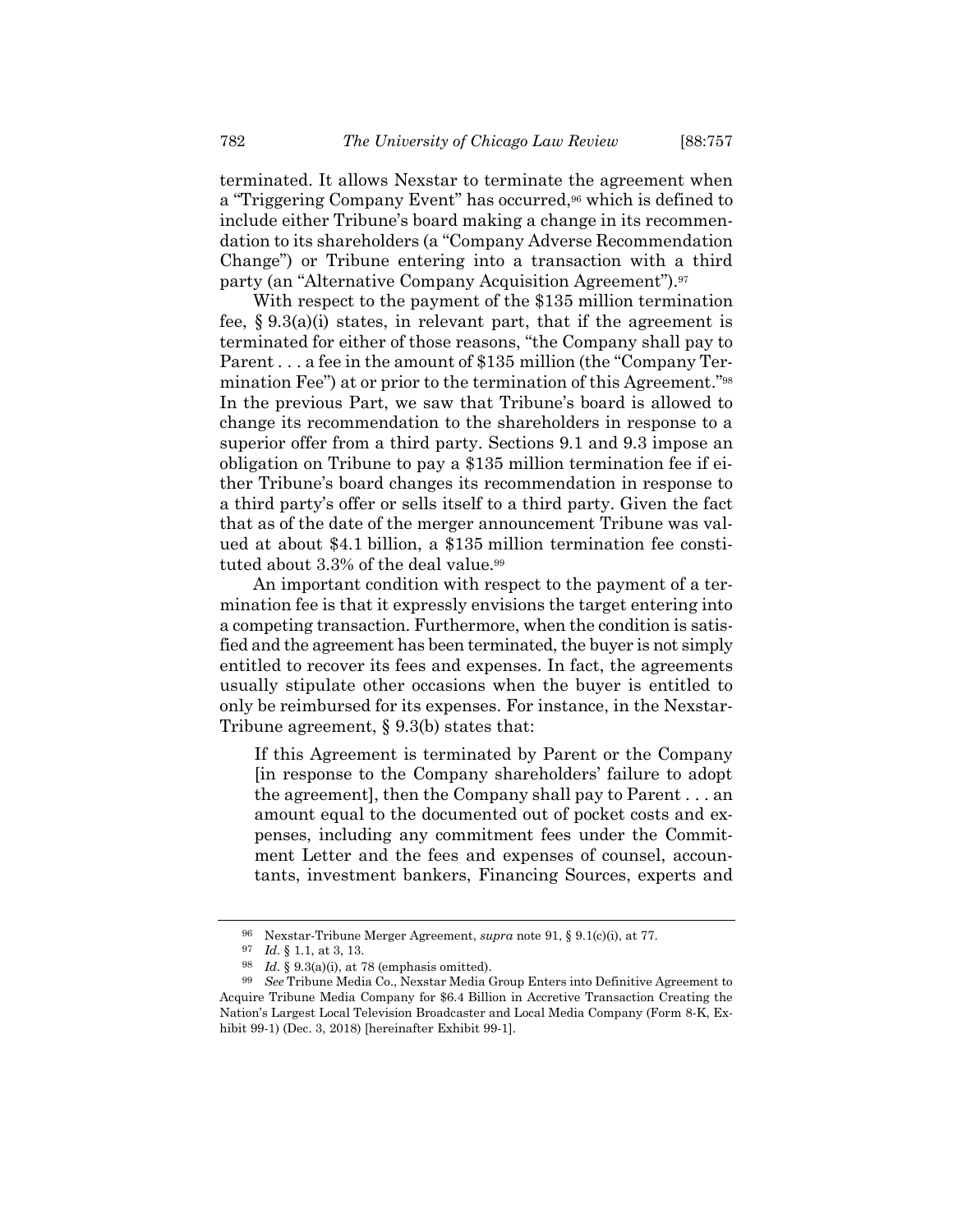consultants, incurred by Parent in connection with this Agreement and the transactions contemplated by this Agreement in an amount not to exceed \$15,000,000 (the "Parent Expenses") as promptly as practicable (and, in any event, within two (2) Business Days following such termination).<sup>100</sup>

<span id="page-26-0"></span>As this section makes clear, if the proposal goes to a shareholder vote and the Tribune shareholders do not approve the merger, Nexstar is entitled to have only its expenses (broadly construed) reimbursed and the total reimbursement is capped at \$15 million, substantially below the termination fee of \$135 million in the event Tribune enters into a competing transaction with a third party.<sup>101</sup> A large termination fee that is triggered when a target enters into a competing transaction and allows the disappointed buyer to recover substantially more than its expenses and fees does much more than simply trying to make the disappointed buyer whole and to protect its reliance interest.<sup>102</sup>

102 In certain cases, the disappointed buyer is entitled to get both its expenses reimbursed and also collect a termination fee. The provisions from the *ABA Model Merger Agreement* are exemplary. For instance, § 7.1(e) allows the purchaser corporation to terminate the agreement when the target board has changed its recommendation to its shareholders. ABA MODEL MERGER AGREEMENT, *supra* note [88,](#page-23-0) § 7.1(e), at 259. When the agreement has been terminated in accordance with § 7.1(e), § 7.3(a)(ii) allows the purchaser corporation to recover its expenses and  $\S 7.3(b)(i)$  allows the purchaser to collect the stipulated termination fee. *Id.* § 7.3(a)(ii), (b)(i), at 276. Sections 7.1(f) and 7.3(b)(ii) provide that the termination fee can also be triggered when the deal fails to close for other reasons, such as material inaccuracy in the target corporation's representations and

<sup>100</sup> Nexstar-Tribune Merger Agreement, *supra* not[e 91,](#page-24-0) § 9.3(b), at 79. For the role of the shareholders' vote in the right of either the Parent or the Company to terminate, see *id.* § 9.1(b)(iii), at 77.

<sup>101</sup> An important variation on the expense reimbursement in case the target shareholders reject the deal is what is known as the "naked no vote" or "no vote" fee. Under such a provision, the buyer will be entitled to collect a stipulated amount from the target. Unlike the Tribune-Nexstar deal, the Google-Fitbit transaction employs a naked no vote provision. Section 8.03(a)(ii) of the agreement states that, in case Fitbit shareholders do not approve the transaction and the agreement is terminated either by Fitbit or Google, "the Company shall pay  $\dots$  to Parent  $\dots$  an amount equal to \$21,000,000 (such amount, the 'No Vote Fee')." Google-Fitbit Merger Agreement, *supra* note [92,](#page-24-1) § 8.03(a)(ii), at 86–87 (emphasis omitted). The presence of a large naked no vote fee, unlike an expense reimbursement provision, raises the specter of whether the target shareholders would be "coerced" to vote in favor of the merger, particularly when there is no competing buyer that is offering a more attractive consideration, and how large a naked no vote fee can be. This issue remains unresolved. In the case of *In re Lear Corp. Shareholder Litigation*, 967 A.2d 640 (Del. Ch. 2008), the Delaware Court of Chancery had an opportunity to consider this provision. But relying in part on the factual findings that the target directors agreed to a naked no vote fee in return for a higher consideration (from \$36 per share to \$37.25 per share), and that the naked no vote fee of \$25 million was only 0.9% of the total deal value, the Court determined that the target directors did not breach their fiduciary duties and the naked no vote fee did not constitute a corporate waste. *See id.* at 641, 648, 656–57.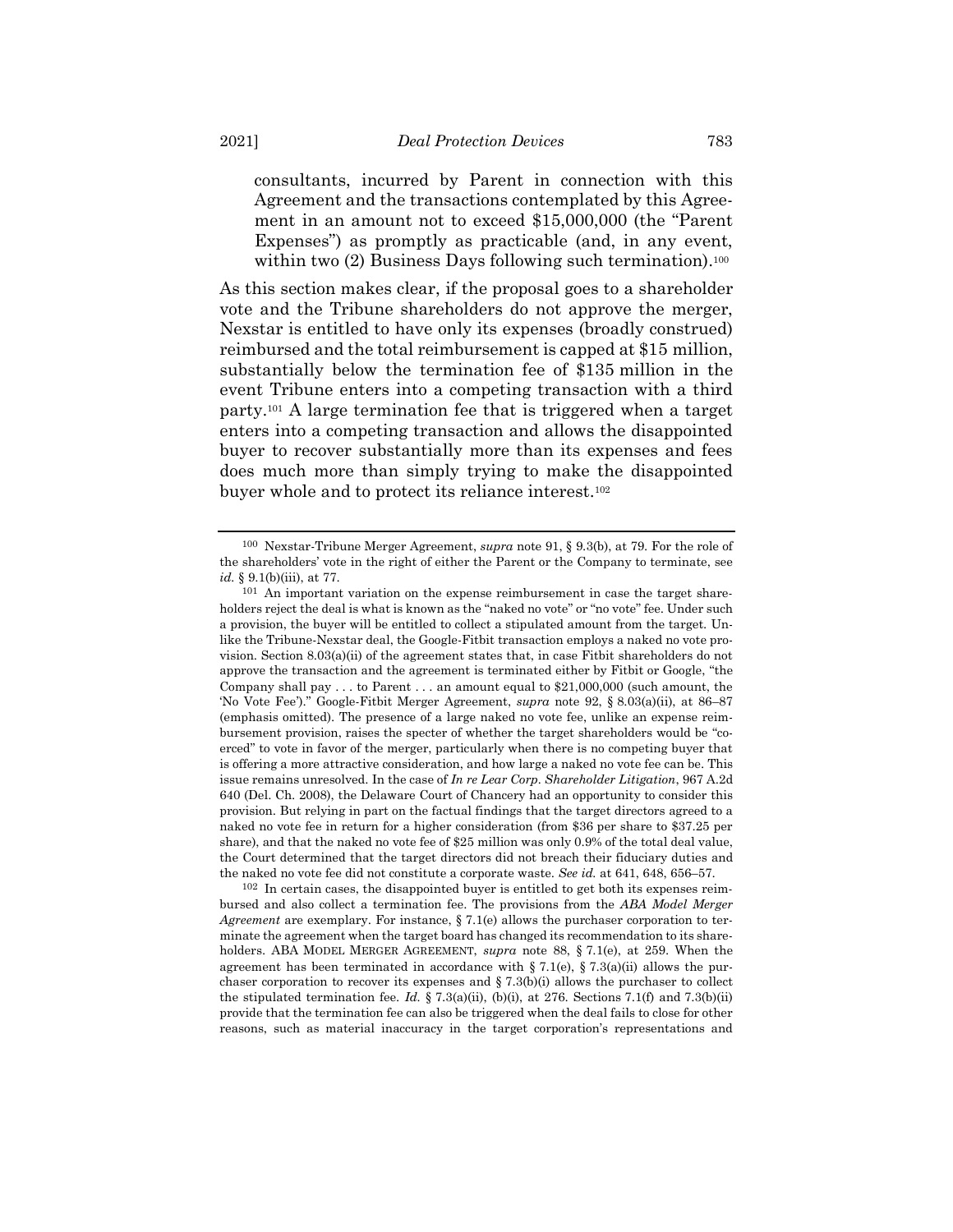Termination fees raise some difficult contract law issues as well, some of which have not been fully resolved. There is the question of whether a termination fee should be treated as liquidated damages and, if yes, whether the antipenalty doctrine should allow the court to strike down some of the fees.<sup>103</sup> According to the Second Restatement of Contracts, "[d]amages for breach by either party may be liquidated in the agreement.  $\ldots$ <sup>"104</sup> But, an important condition here is that the liquidated damages must be for breach of contract. If the contract expressly allows one party to terminate the contract and also collect a termination fee, it is not entirely clear whether a breach has occurred.<sup>105</sup> A true breach happens presumably when one party does not abide by the terms of the agreement, for instance, when one party attempts to terminate a contract even in violation of the express terms of the contract. Since the primary goal of a merger agreement is to execute a merger, a termination fee could be thought of as setting up an alternative performance obligation for the target.

The distinction here is important because if a termination fee is classified as liquidated damages, under the antipenalty rule (doctrine) of contract law, it cannot be unreasonably large when compared to the actual or anticipated loss (by the purchaser).<sup>106</sup> If, on the other hand, a termination fee is not liquidated damages,

warranties, the target's failure to satisfy other covenants, or the target corporation's consummation of a competing transaction within a specified period of time after the termination (known as the "tail period"). *See id.* §§ 7.1(f), 7.3(b)(ii), at 259, 276. In sum, the goal of the termination fee is to allow the disappointed purchaser to collect a financial reward when the target consummates a transaction with a different buyer.

<sup>103</sup> Another issue is whether a termination fee should be the exclusive remedy for the buyer. Acquisition agreements generally stipulate that, in case termination is triggered pursuant to the agreement, a termination fee is the exclusive remedy for the buyer. *See, e.g.*, GPC-Essendant Merger Agreement, *supra* not[e 2,](#page-1-0) § 9.03(e), at 81 ("[I]n the event that the Termination Fee is paid in accordance with this Section 9.03, the payment of the Termination Fee shall be the sole and exclusive remedy of GPC.").

<sup>104</sup> RESTATEMENT (SECOND) OF CONTRACTS § 356(1) (AM. L. INST. 1979); *see also* U.C.C. §§ 2-718 to -719 (AM. L. INST. & UNIF. L. COMM'N 2017).

<sup>105</sup> This issue is heightened by the fact that not all terminations lead to collection of a termination fee. For instance, if the deal falls apart due to the parties' failure to receive necessary regulatory approval, the purchaser is not likely to collect a termination fee from the target corporation. Termination fees are much more closely associated with the presence of a competing transaction and this increases the possibility that the parties may be using termination fee so as to deter a third-party bidder and also to extract more rent from a third party.

<sup>106</sup> RESTATEMENT (SECOND) OF CONTRACTS § 356(1) (AM. L. INST. 1979) ("Damages for breach by either party may be liquidated in the agreement but only at an amount that is reasonable in light of the anticipated or actual loss caused by the breach and the difficulties of proof of loss.").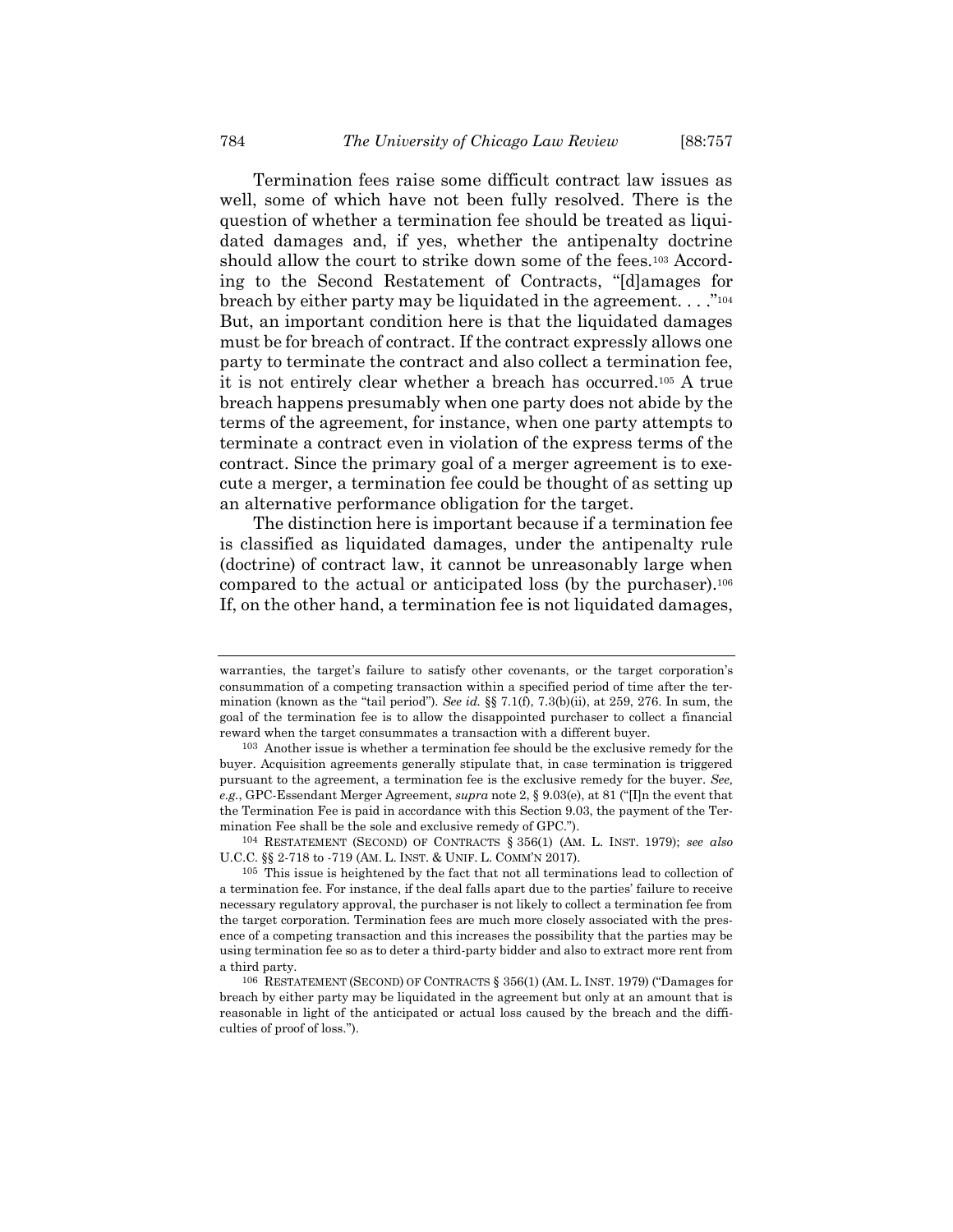presumably no such restriction would apply. Also, unless other problems, such as conflicts of interest on the part of the directors and managers, are present, a termination fee would only be subject to a deferential business judgment review under corporate law.

Notwithstanding this difficulty, the *Brazen v. Bell Atlantic Corp.* court treated a termination fee as liquidated damages and that holding still seems to control.<sup>107</sup> Perhaps in response to the *Brazen* line of cases, oftentimes, the transacting parties will expressly stipulate in their agreement that the termination fee should (or can) be treated as liquidated damages and, more importantly, the size of the termination fee is reasonable (i.e., it does not constitute a penalty). Here is an example from the Nexstar-Tribune transaction. Section 9.3(c) of the agreement states:

The Parties acknowledge that (i) the agreements contained in this *Section 9.3* are an integral part of the transactions contemplated by this Agreement, (ii) the *Company Termination Fee and Parent Expenses are not a penalty, but are liquidated damages, in a reasonable amount that will compensate Parent* in the circumstances in which *such fee is payable for the efforts and resources expended and opportunities foregone while negotiating this Agreement and in reliance on this Agreement* and on the expectation of the consummation of the transactions contemplated hereby, which amount would otherwise be impossible to calculate with precision and (iii) that, without these agreements, the Parties would not enter into this Agreement.<sup>108</sup>

What is interesting in the Nexstar-Tribune example is that, not only do the parties expressly state that the termination fee and

. . .

<sup>107</sup> *Brazen*, 695 A.2d at 43. The court based its decision partly on the fact that the merger agreement itself (between NYNEX Corp. and Bell Atlantic Corp.) stated that the termination fee "constitute[s] liquidated damages and not a penalty." *Id.* at 46 (emphasis omitted). According to the court,

the express language in section 9.2(e) of the agreement unambiguously states that the termination fee provisions "constitute liquidated damages and not a penalty."

<sup>[</sup>W]e find no compelling justification for treating the termination fee in this agreement as anything but a liquidated damages provision, in light of the express intent of the parties to have it so treated.

*Id.* at 47–48. But deferring to the parties' classification seems to invite possible opportunism. 108 Nexstar-Tribune Merger Agreement, *supra* not[e 91,](#page-24-0) § 9.3(c), at 79 (first emphasis in original).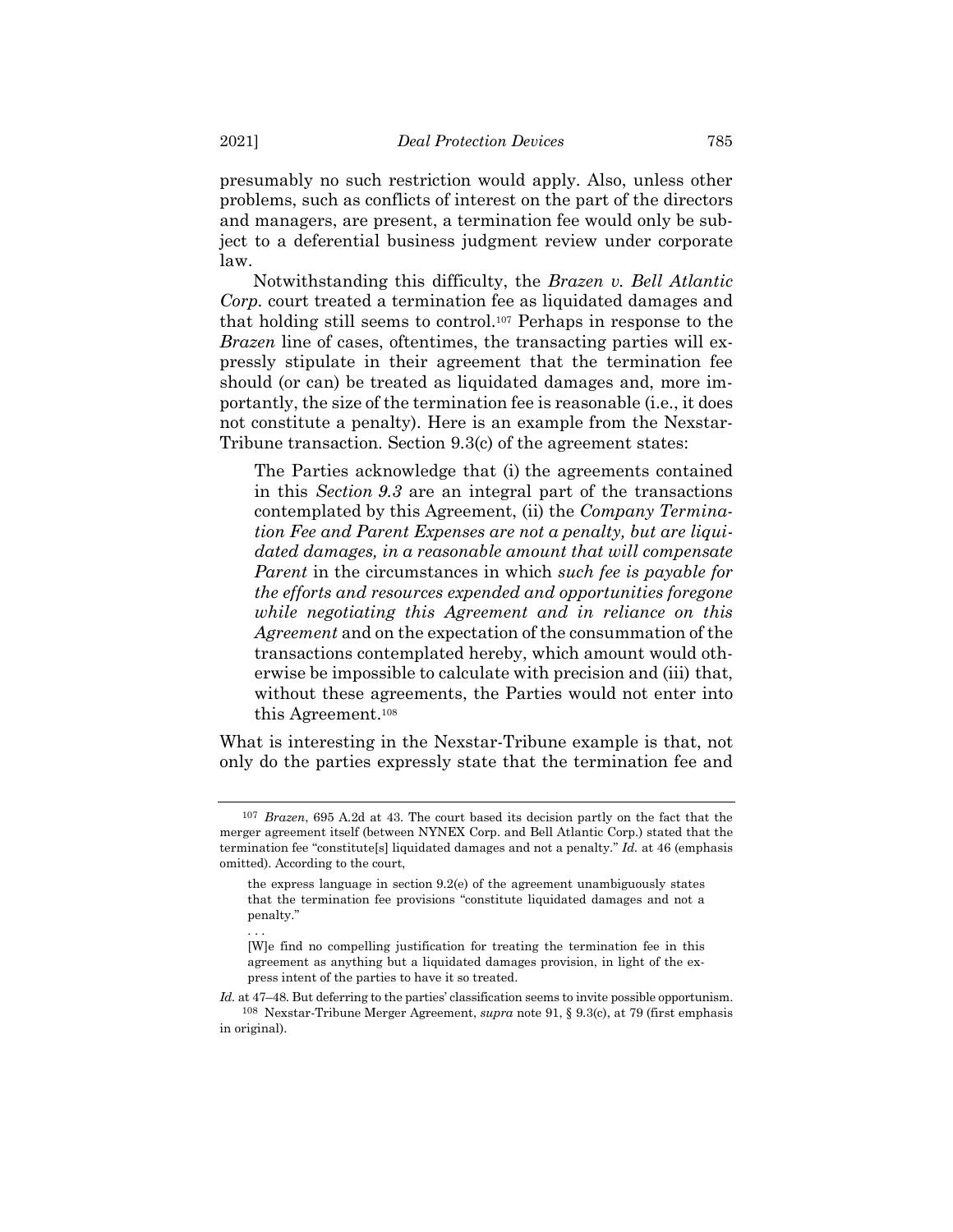<span id="page-29-1"></span>the expenses constitute liquidated damages, but also that they are not a penalty.<sup>109</sup> This raises an interesting question. Assuming that the *Brazen* line of cases is correct in treating termination fees and expenses as liquidated damages, it is uncertain whether the courts will also honor the parties' express stipulation that the fees and expenses are "reasonable" liquidated damages and therefore do not constitute a penalty.<sup>110</sup> Furthermore,  $\S 9.3(c)$  also

*But see* 1 E. ALLAN FARNSWORTH, FARNSWORTH ON CONTRACTS § 12.18 (3d ed. 2004):

If [a stipulated damages provision] is condemned as a penalty, it is unenforceable. But the rest of the agreement stands, and the injured party is remitted to the conventional damage remedy for breach of that agreement, just as if the provision had not been included. If the provision is sustained as one for liquidated damages, both parties are bound by it.

110 From the strategic perspective, stipulating that a termination fee constitutes liquidated damages doesn't seem to make a lot of sense, since, assuming that the court becomes more likely to honor that stipulation, the antipenalty doctrine would apply. It may make more sense from the parties' perspective to call a termination fee provision an alternative performance provision. By doing so, they become more likely to bypass the antipenalty doctrine. The relevant provision in the Google-Fitbit agreement is somewhat cleaner in this regard. Section 8.03(a)(iii), in relevant part, states:

[T]he *Company Termination Fee shall constitute liquidated damages*, and from and after such termination, Company shall have no further liability of any kind for any reason in connection with this Agreement or the termination contemplated hereby other than the payment of the Company Termination Fee . . . and such payments shall be *the sole and exclusive remedy* . . . against the Company . . . in the event of a termination of this Agreement giving rise to the payment of the Company Termination Fee.

Google-Fitbit Merger Agreement, *supra* note [92,](#page-24-1) § 8.03(a)(iii), at 87 (emphasis added). While stating that the termination fee will be the sole and exclusive remedy for Google if the agreement is terminated pursuant to the agreement, if the deal falls apart due to other

<span id="page-29-0"></span><sup>109</sup> First and foremost, note that this language is quite similar to that used in the *Brazen* case. *Brazen*, 695 A.2d at 46. The agreement seems to treat these two concepts, liquidated damages and penalty, as being distinct, but this is likely incorrect. As mentioned earlier, the antipenalty doctrine would apply when a termination fee is treated as liquidated damages. Hence, assuming that the courts will honor the parties' designation of the termination fee (along with expense reimbursement) as liquidated damages, now they will be subject to the antipenalty doctrine. *See* RESTATEMENT (SECOND) OF CONTRACTS § 356(1) (AM. L. INST. 1979):

Damages for breach by either party may be liquidated in the agreement but only at an amount that is reasonable in the light of the anticipated or actual loss caused by the breach and the difficulties of proof of loss. A term fixing unreasonably large liquidated damages is unenforceable on grounds of public policy as a penalty.

*See also* U.C.C. § 2-718 (AM. L. INST. & UNIF. L. COMM'N 2017):

Damages for breach by either party may be liquidated in the agreement but only at an amount which is reasonable in the light of the anticipated or actual harm caused by the breach, the difficulties of proof of loss, and the inconvenience or nonfeasibility of otherwise obtaining an adequate remedy. A term fixing unreasonably large liquidated damages is void as a penalty.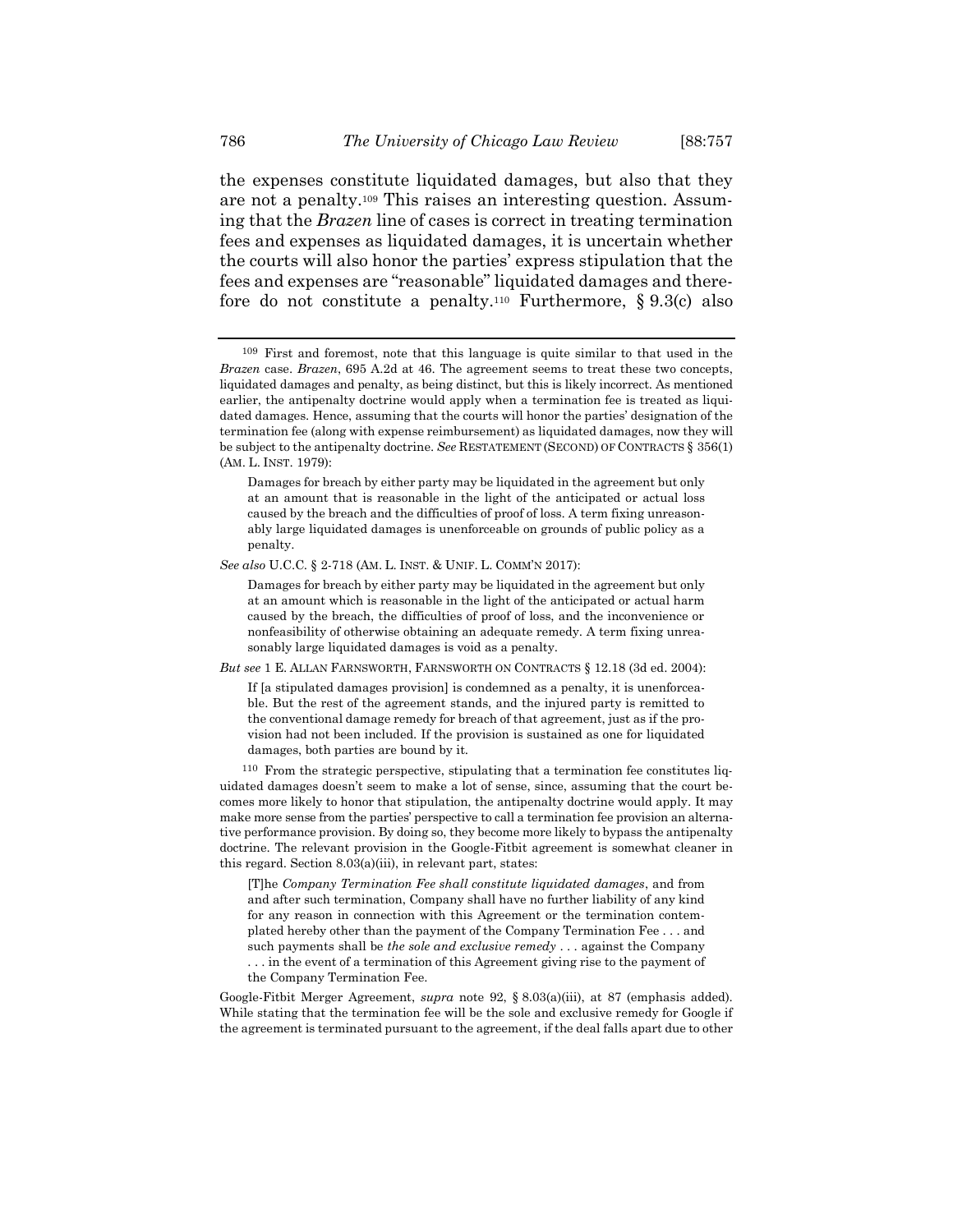states that the termination fee is necessary to compensate Nexstar for the "efforts and resources expended and opportunities foregone" while it is negotiating the deal.<sup>111</sup> Presumably, though, such reliance costs would be present even when the transaction falls apart for other reasons, such as when Tribune's shareholders reject the deal without a competing buyer. As we saw earlier, however, in case that happens, Nexstar would be entitled to get only its expenses reimbursed, up to the cap of \$15 million, only oneninth of the termination fee of \$135 million. <sup>112</sup> What justifies such drastically different fees? An important difference, of course, is that the much higher termination fee kicks in when a third-party buyer acquires the target.<sup>113</sup> A termination fee, unlike a straightforward expense reimbursement provision, not only affects the buyer and the target but also the third party, and this contractual externality can have some interesting implications, as I examine in more detail in the next Part.

# <span id="page-30-0"></span>B. Match Right

When an initial buyer is given a match right, once there is an offer from a third party that is considered to be superior to the

reasons, Google will reserve the right to pursue other remedies, including expectation damages or specific performance. *See, e.g.*, *id.* § 9.09, at 92–93 (stating that in case the provisions of the agreement "were not performed in accordance with their specific terms or were otherwise breached," the parties would be entitled to seek specific performance); *see also* ABA MODEL MERGER AGREEMENT, *supra* note [88,](#page-23-0) § 7.2(b), at 273 ("[T]he termination of this Agreement shall not relieve any Party from any liability for fraud or any material inaccuracy in or breach of any representation or any material breach of any warranty, covenant, or other provision contained in this Agreement."). A termination fee, with or without the "sole and exclusive remedy" clause, presents a classic example in which the parties are anticipating possible ex post disputes when they are drafting their contract. *See* Robert E. Scott & George G. Triantis, *Anticipating Litigation in Contract Design*, 115 YALE L.J. 814, 873–76 (2006); Albert H. Choi & George Triantis, *Designing and Enforcing Preliminary Agreements*, 98 TEX. L. REV. 439, 484–85 (2020).

<sup>111</sup> Nexstar-Tribune Merger Agreement, *supra* note [91,](#page-24-0) § 9.3(c), at 79.

<sup>&</sup>lt;sup>112</sup> *Id.* In the Google-Fitbit transaction, by comparison, the termination fee was \$80 million while the "no vote fee," which is triggered if Fitbit shareholders reject the deal, was \$21 million. So, the termination fee was about 4 times larger than the "no vote fee." *See* Google-Fitbit Merger Agreement, *supra* note [92,](#page-24-1) § 8.03(a), at 86–87; *see also supra* notes [95,](#page-24-2) [101.](#page-26-0)

<sup>113</sup> One important implication of that difference is that when the target is sold to a different buyer, the initial buyer no longer has an option to try to execute the deal again in the future. That is, unlike the deal simply falling apart (due, for instance, to the target shareholders' rejection), the third party's jumping the deal leads to the initial buyer's loss of that option value. *See supra* note [15](#page-4-0) (discussing the story of Dollar Thrifty Automotive Group).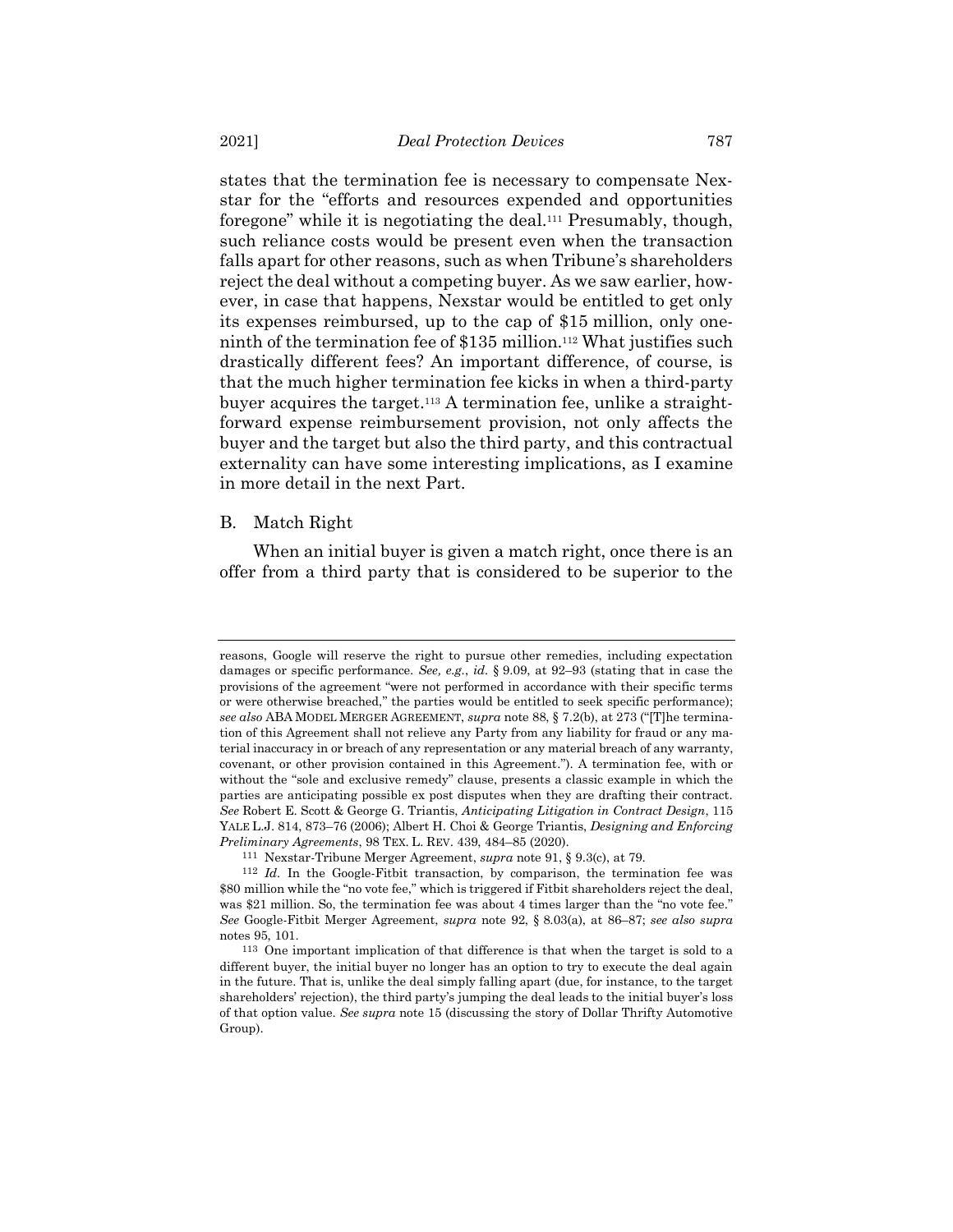buyer's initial offer<sup>114</sup> (subject to certain conditions), the right allows the buyer (and obligates the target) to negotiate in good faith and revise the buyer's offer so that the third party's offer is no longer superior. Similar to other covenants, such as a no-shop provision, a match right attempts to directly influence the target's (or more precisely, target directors' and managers') behavior.

The following provision, from the merger agreement between Nexstar Media and Tribune Media, is illustrative.<sup>115</sup> In § 7.3, titled "No Solicitation by the Company," a match right can be triggered by the buyer, Nexstar Media (the "Parent"), before the directors of the target company, Tribune Media (the "Company"), can change its recommendation to their shareholders in response to, among other things, a more attractive offer coming from a third party. Subsection (f), in relevant part, states:

Prior to making any Company Adverse Recommendation Change or entering into any Alternative Company

ABA MODEL MERGER AGREEMENT, *supra* not[e 88,](#page-23-0) § 8.16, at 326 (last emphasis in original). Hence, "superiority" emphasizes the financial aspect for the target shareholders while conditioning on the fact that the necessary financing is either obtained or likely obtained. *See id.*

<sup>114</sup> According to the *ABA Model Merger Agreement*, "Superior Proposal" is defined as an unsolicited, bona fide written offer made by a third party to acquire, directly or indirectly, by merger or otherwise, all of the outstanding shares of Company Common Stock or all or substantially all of the assets of the Company and its Subsidiaries, which the Company Board determines in its reasonable judgment, taking into account, among other things, all legal, financial, regulatory, and other aspects of the proposal and the person making the proposal and an opinion of an independent financial advisor of nationally recognized reputation (a) is *more favorable from a financial point of view to the Company's stockholders than the terms of the Merger*, and (b) is *reasonably capable of being consummated*; *provided, however*, that any such offer shall not be deemed to be a "Superior Proposal" if any financing required to consummate the transaction contemplated by such offer is not committed and is not reasonably capable of being obtained by such third party.

<sup>115</sup> On December 3, 2018, Nexstar Media Group and Tribune Media Company announced the merger, under which "Nexstar [would] acquire all outstanding shares of Tribune for \$46.50 per share" (plus some extra in case there was a preclosing dividend). Exhibit 99-1, *supra* note [99.](#page-25-0) The deal valued Tribune at about \$4.1 billion and the consideration constituted about a 15.5% premium above Tribune's closing price on November 30, 2018. *See* Benjamin Mullin & Joe Flint, *Nexstar Reaches Deal to Buy Tribune Media for \$4.1 Billion*, WALL ST. J. (Dec. 2, 2018), https://perma.cc/266W-AT23; Exhibit 99-1, *supra* note [99.](#page-25-0) The merger was subject to the approval of the Federal Communication Commission (FCC) and Tribune's shareholders. Tribune shareholders approved the deal on March 12, 2019. *See generally* Tribune Media Co., Current Report (Form 8-K) (Mar. 12, 2019). On September 13, 2019, the FCC approved the transaction. *See* Trib. Media Co., 34 FCC Rcd. 8436, 8463 (2019). The merger closed on September 19, 2019. *See generally* Tribune Media Co., Current Report (Form 8-K) (Sept. 19, 2019). No competing bidder emerged between the signing and the closing of the merger.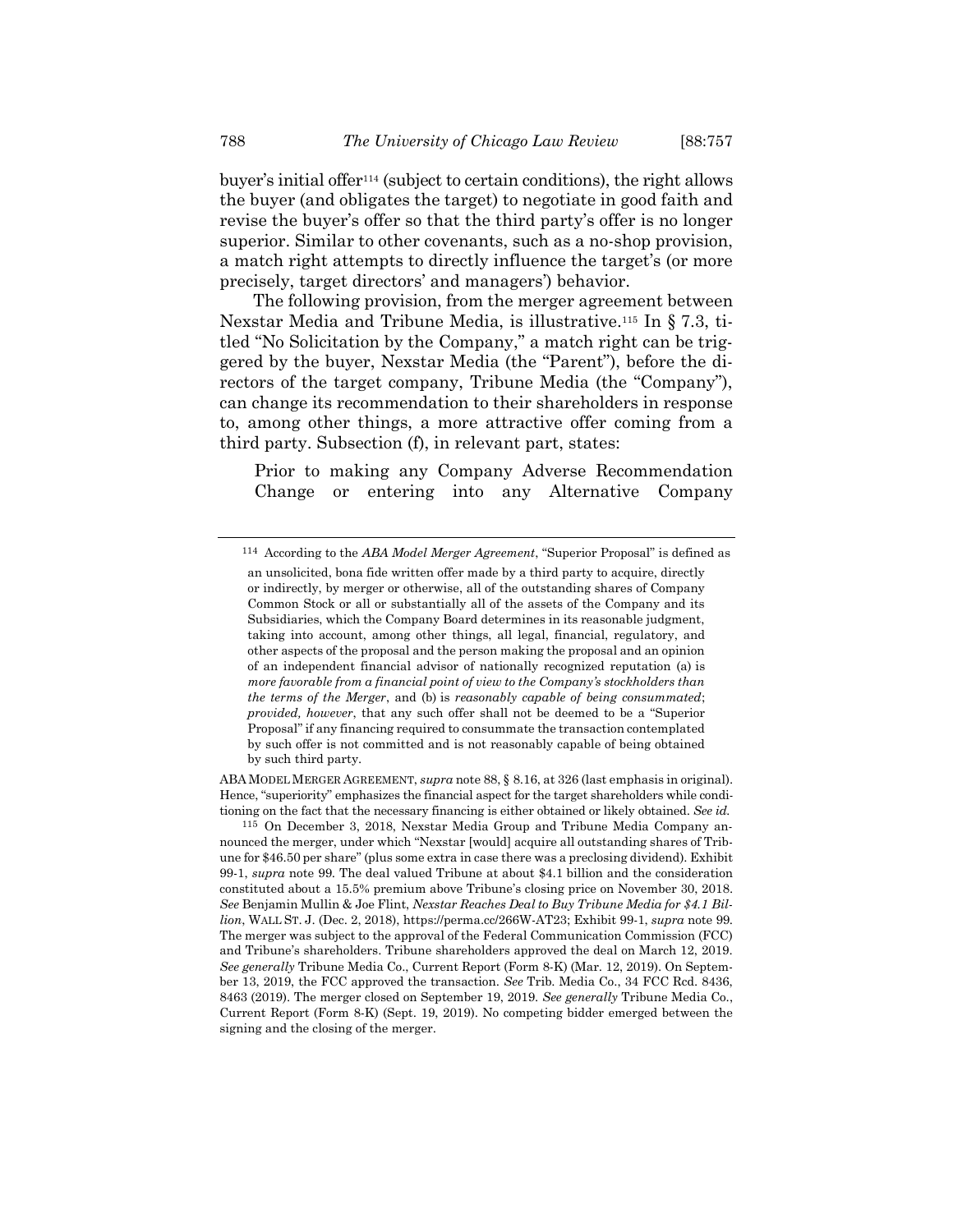Acquisition Agreement, (i) the Company Board shall provide Parent at least four (4) Business Days' prior written notice of its intention to take such action; . . . (ii) *during the four (4) Business Days following such written notice, the Company Board and its Representatives shall negotiate in good faith with Parent* . . . regarding any revisions to the terms of the transactions . . . in response to such Superior Company Proposal. . . . *After compliance with the foregoing sentence, the Company shall have no further obligations under the foregoing sentence, and . . . shall not be required to comply with such obligations with respect to any other Superior Company Proposal*. 116

In accordance with the provision, after an unsolicited, superior proposal (a "Superior Company Proposal") has been made to the target by a third party, before Tribune Media's board can change its recommendation regarding its deal with Nexstar Media to its shareholders (a "Company Adverse Recommendation Change"), among other things Tribune Media must, to the extent Nexstar Media desires, negotiate in good faith with Nexstar Media for four business days so as to make the third party's offer no longer superior. Furthermore, the last emphasized sentence makes it clear that Nexstar Media can require Tribune Media to negotiate in good faith only once: this is a limited match right. What is also interesting is that when Nexstar matches a third party's offer, the agreement does not obligate Tribune to accept Nexstar's revised offer. If the third party were to sweeten its offer in response to Nexstar's revised offer, Nexstar would no longer be entitled to an exclusive match period.

By comparison, here are the relevant sections from the merger agreement between Google (the "Parent") and Fitbit (the "Company").<sup>117</sup> Under § 6.02, titled "Non-Solicitation; Acquisition

<sup>116</sup> Nexstar-Tribune Merger Agreement, *supra* note [91,](#page-24-0) § 7.3(f), at 65 (emphasis added). According to the merger agreement, "Superior Company Proposal" is defined as "a Company Acquisition Proposal from any Person . . . which the Company Board determines in good faith . . . to be more favorable, from a financial point of view, to the stockholders of the Company than the transactions contemplated by this Agreement." *Id.* § 1.1, at 12. "Company Acquisition Proposal," in turn, is defined as a proposal to acquire either 15% or more of the company's assets or business, or as when the company's shareholders "hold less than 85% of the equity interests or voting power" of the surviving corporation. *Id.* § 1.1, at 2–3.

<sup>117</sup> On November 1, 2019, Fitbit, Inc., and Google LLC (a subsidiary of Alphabet, Inc.) announced that Google would acquire all of the outstanding stock of Fitbit at \$7.35 in cash per share. Similar to the Tribune-Nexstar transaction, the Google-Fitbit deal was also structured as a reverse triangular transaction, where Magnoliophyta, Inc., a wholly owned subsidiary of Google, created for the sole purpose of the merger, was to merge into Fitbit,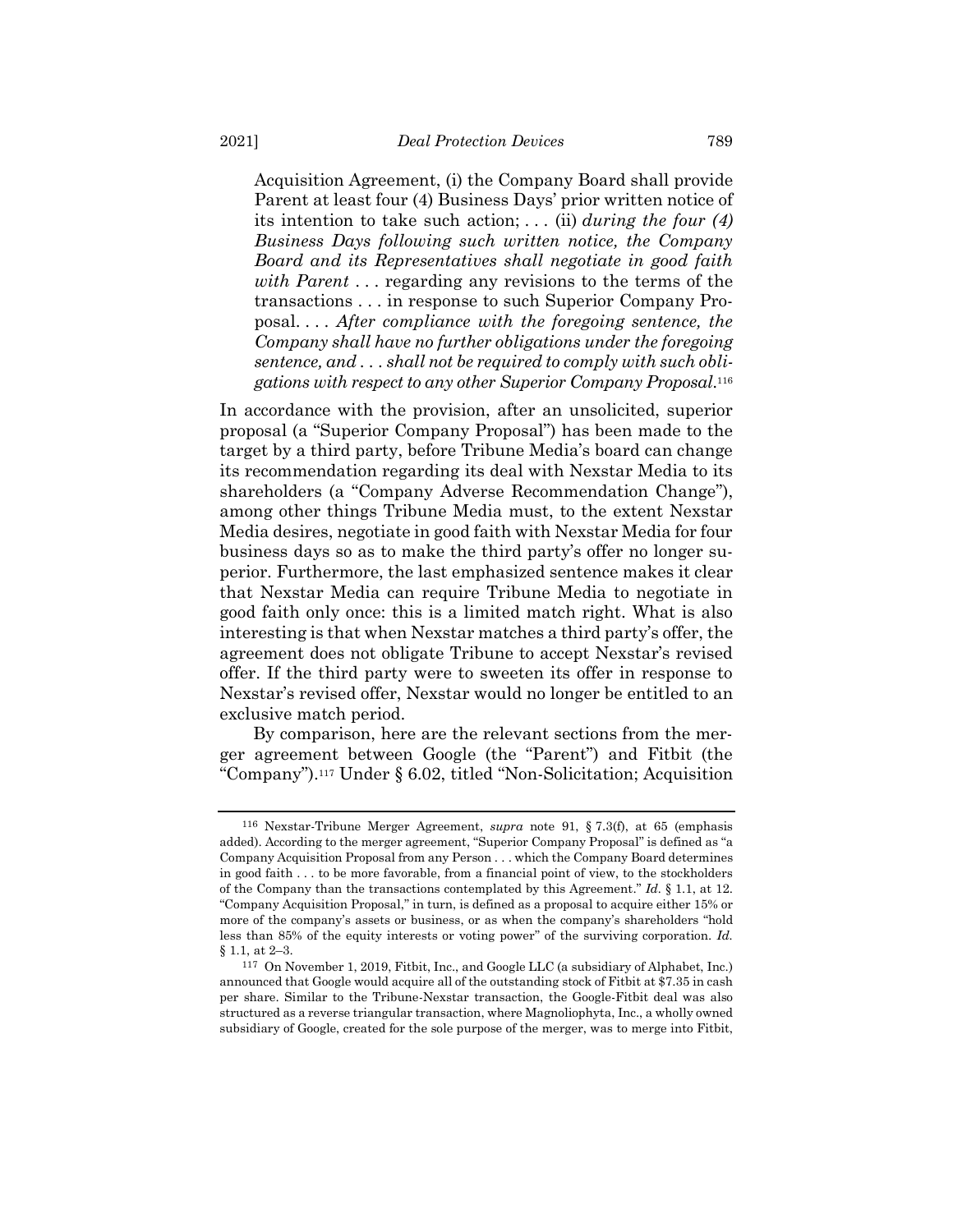Proposals," Fitbit's board, in response to a more attractive thirdparty offer ("Superior Proposal"), cannot change its recommendation (on the merger with Google) to its shareholders and also terminate the agreement:

 $(i)$ ... [T]he Company shall not be entitled to terminate this Agreement . . . unless:

(A) the Company shall have provided to Parent four (4) Business Days' prior written notice . . . advising Parent that the Company intends to take such action; . . . and

(B)  $\lceil$  during such four (4) Business Day period ... the *Company shall have engaged in good faith negotiations with Parent* . . . regarding changes to the terms of this Agreement intended to cause such Acquisition Proposal to no longer constitute a Superior Proposal. . . .

 $(ii) \ldots$  any  $[]$  revisions to the financial terms or any other material terms of a Superior Proposal . . . shall constitute a *new Acquisition Proposal and shall in each case require the Company to deliver to Parent a new [notice] and a new two (2) Business Day period* shall commence thereafter.<sup>118</sup>

Similar to the Nexstar-Tribune agreement, after an unsolicited, superior proposal has been made to Fitbit by a third party, before the Fitbit board can change its recommendation (regarding the existing deal) to its shareholders, the Fitbit board must (among other things) negotiate "in good faith" with Google for four business days so as to make the third party's offer no longer superior.

*Id.* § 1.01, at 12–13.

with Fitbit as the surviving corporation. *See* Fitbit, Inc., Current Report (Form 8-K) (Nov. 1, 2019). The merger consideration was about 19% above the latest Fitbit closing price. *See* Rob Copeland & Patrick Thomas, *Google to Buy Fitbit, Amping Up Wearables Race*, WALL ST. J. (Nov. 1, 2019), https://perma.cc/ZX2M-24DZ. On January 3, 2020, Fitbit shareholders held a virtual special shareholders meeting (via exclusive live webcast) and approved the merger. *See* Fitbit, Inc., Current Report (Form 8-K) (Jan. 6, 2020). Between the signing of the agreement and the shareholder approval, no competing buyer emerged.

<sup>118</sup> Google-Fitbit Merger Agreement, *supra* note [92,](#page-24-1) § 6.02(e), at 66–67 (emphasis added). According to the agreement, "Superior Proposal" is defined as

a bona fide written Acquisition Proposal . . . made by a Third Party that the Company Board determines in good faith, after consultation with the Company's outside independent financial advisors and outside legal counsel, and considering all the terms of the Acquisition Proposal (including the legal, financial, financing and regulatory aspects of such proposal, the identity of the Third Party making such proposal, the conditions for completion of such proposal, and the timing and likelihood of consummation), to be more favorable to the holders of Company Common Stock from a financial point of view than the Merger.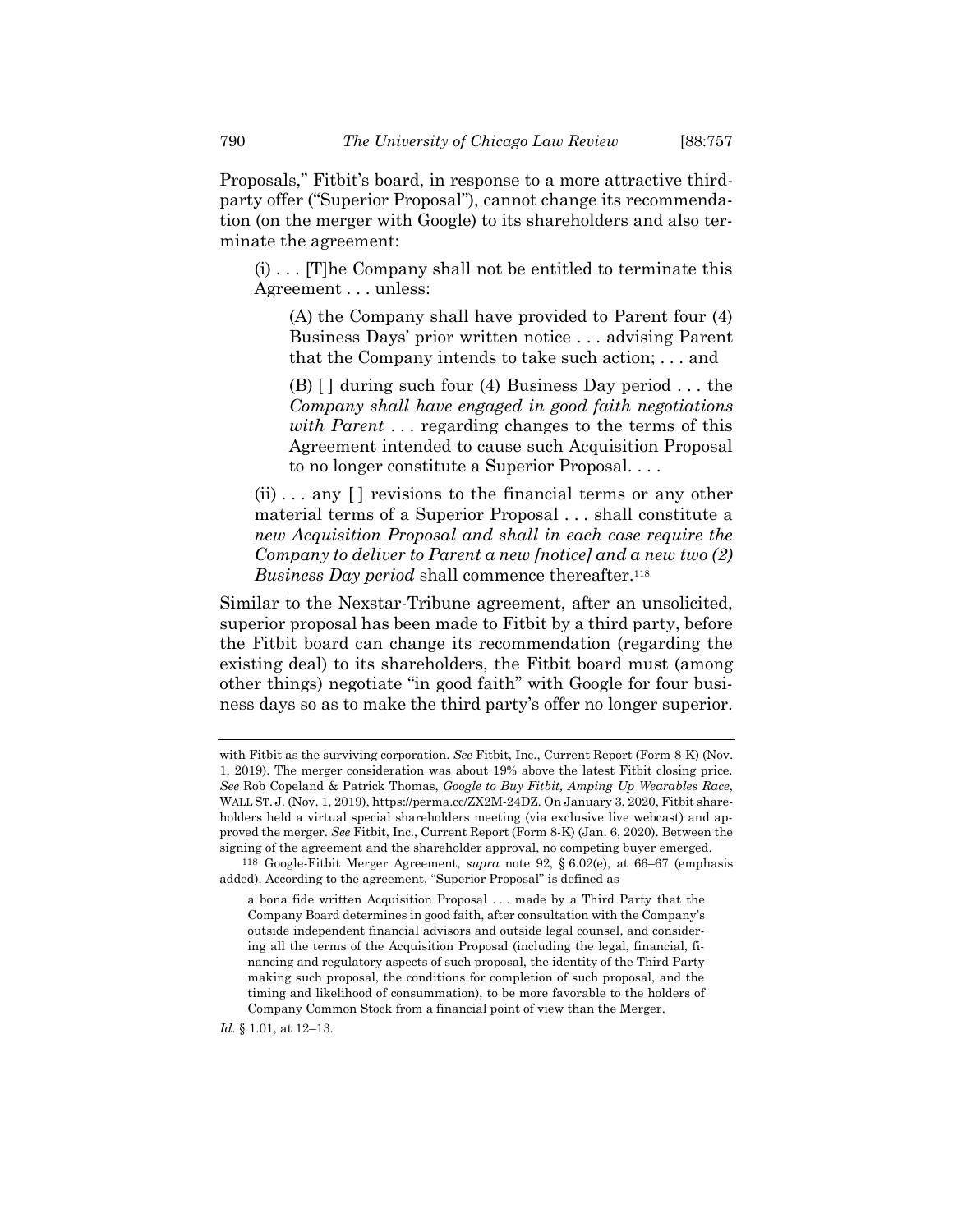Unlike the match right in the Nexstar-Tribune agreement, when a third party revises its offer, a new, two-business-day requirement gets triggered, and there is no restriction on how many times the match right will be triggered. This is an example of an unlimited match right.<sup>119</sup>

A match right presents interesting contract and corporate law questions of what additional obligations it actually imposes on the target (or what additional right it gives to the buyer). This issue can be examined in (at least) three different scenarios. First, even without an express match right with an express good faith obligation, the buyer can presumably always ask the target to modify the agreement in response to a third party's superior offer. Second, with a limited match right, when the inside buyer tries to sweeten its offer in response to a third party's offer after its match right has run out, the target is not prohibited from negotiating with the inside buyer. Third, when a third party makes a superior offer for the target either initially or after the initial buyer matches the third party's offer, the target is not prohibited from negotiating with the third party.

<span id="page-34-0"></span>With respect to the first two issues, at least under contract law's default obligations, as far as the modification of an existing agreement is concerned, both the target and the buyer have an obligation to renegotiate in good faith.<sup>120</sup> If the target were to

<sup>119</sup> The match right in the *ABA Model Merger Agreement* is also unlimited but more favorable for the acquirer. *See* ABA MODEL MERGER AGREEMENT, *supra* note [93,](#page-24-3) § 4.6(c), at 170–71. Notably, not only is the match right unlimited, whenever a competing offer gets revised, the buyer gets the same five-business-day period to negotiate with the target. *Id.* On occasion, the parties will also stipulate that the target has an obligation to negotiate with the buyer on an exclusive basis. *See* Subramanian & Zhao, *supra* not[e 31,](#page-6-0) at 1236.

<sup>120</sup> According to the Second Restatement, "[e]very contract imposes upon each party a duty of good faith and fair dealing in its performance and its enforcement." RESTATEMENT (SECOND) OF CONTRACTS § 205 (AM. L. INST. 1979). More specifically with respect to modification, the Restatement states: "A promise modifying a duty under a contract not fully performed on either side is binding if the modification is fair and equitable in view of circumstances not anticipated by the parties when the contract was made. . . ." RESTATEMENT (SECOND) OF CONTRACTS § 89(a) (AM. L. INST. 1979). The Uniform Commercial Code (UCC) is more explicit with the duty to modify in good faith. While the UCC states that "[a]n agreement modifying a contract within this Article needs no consideration to be binding," the official comment states that "modifications made [under  $\S 2\n-209(1)$ ] must meet the test of good faith imposed by this Act." U.C.C. § 2-209(1) & cmt. 2 (AM. L. INST. & UNIF. L. COMM'N 2017). Although the contours of the good faith duty are not very clear, under the UCC, it embodies at least two elements: (1) subjective honesty (i.e., the parties must be honest with each other); and (2) commercial fair dealing (i.e., they must deal fairly with each other). U.C.C.  $\S 2{\text -}103(1)(b)$  (AM. L. INST. & UNIF. L. COMM'N 2017); *see also* Alan Schwartz & Robert E. Scott, *Precontractual Liability and Preliminary Agreements*, 120 HARV. L. REV. 661, 675 (2007) (explaining that modern courts hold parties to a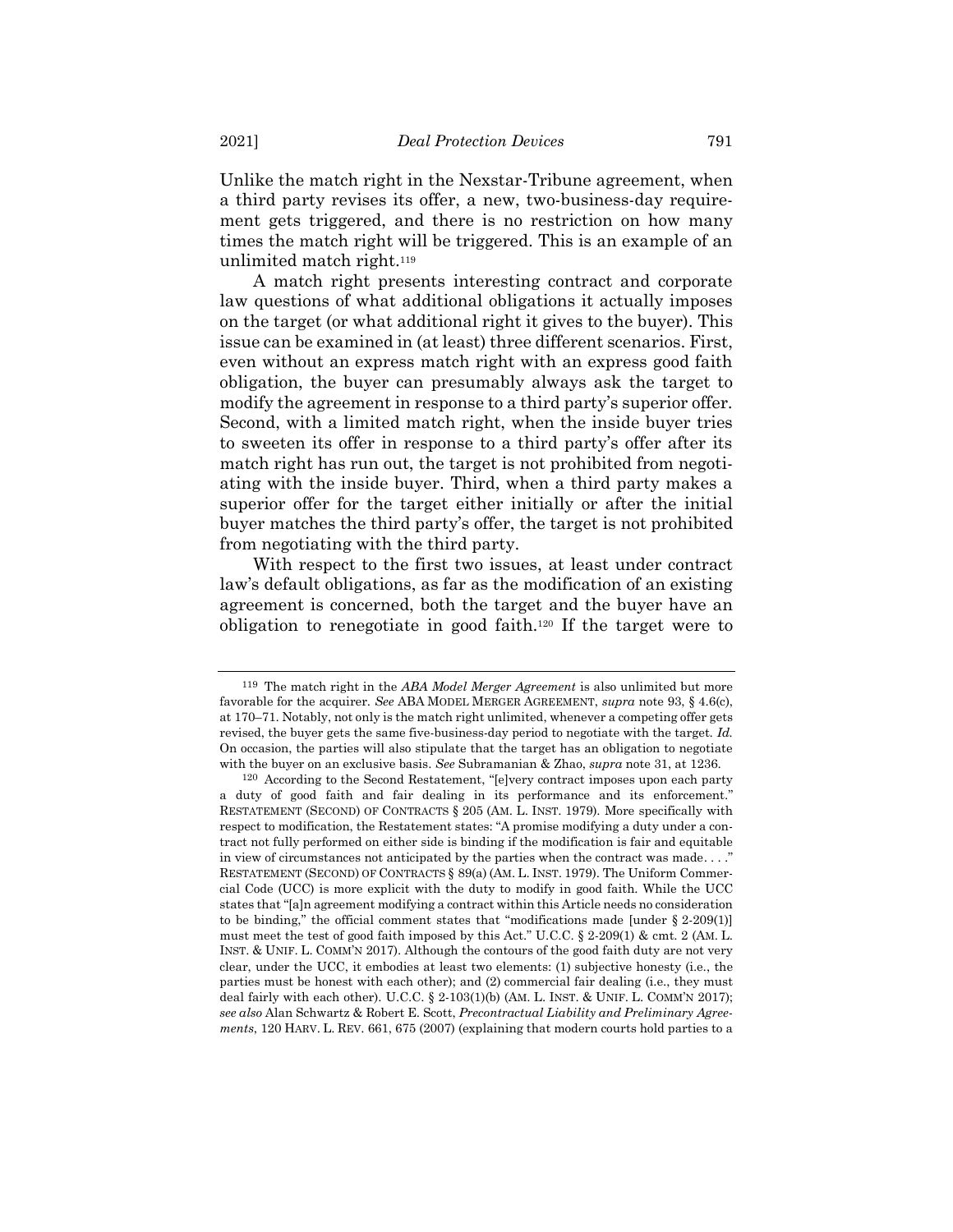simply refuse to renegotiate with the initial buyer who has no express match right or whose match right has run out, such a behavior may constitute a breach of the implied covenant of good faith and fair dealing under contract law.<sup>121</sup> Under corporate law, such a behavior can also constitute a breach of the target directors' fiduciary duties. <sup>122</sup> With respect to third-party buyers, given that the target may not be in any contractual relationship with them, the target presumably does not have a contract-law-based obligation to negotiate with them (in good faith).<sup>123</sup> On the other hand, again, under corporate law, refusing to negotiate with a

gives the victim the right to recover damages if the other party's breach of the duty of good faith resulted in a *failure* to arrive at a modification. Damages should ordinarily be based on the victim's reliance losses, as in the analogous case of precontractual liability for breach of an agreement to negotiate in good faith.

FARNSWORTH, *supra* not[e 109,](#page-29-1) § 4.22 (emphasis in original). *But see* Choi & Triantis, *supra* note [110,](#page-29-0) at 455 & n.54 (showing that courts, even in New York and Delaware, have been willing to grant expectation damages for breach of duty to negotiate in good faith). Assuming that the courts would be hesitant in granting expectation damages or other remedies, such as specific performance, by expressly obligating the target to negotiate in good faith (and also stipulating the remedy), the agreement seems to make it substantially easier for the disappointed buyer to recover expectation damages or other remedies and not just reliance damages.

commitment to negotiate in good faith once they have made a preliminary agreement); Cathy Hwang, *Deal Momentum*, 65 UCLA L. REV. 376, 394–97 (2018) (examining why deal lawyers say courts rarely enforce breaches of preliminary agreements); Choi & Triantis, *supra* note [110,](#page-29-0) at 446–47 (analyzing the good faith duty in the context of modifying nonbinding preliminary agreements).

<sup>121</sup> Whether contract law imposes an affirmative obligation to not refuse to renegotiate is not entirely clear. For instance, according to comment 2 to U.C.C. § 2-209,

modifications *made* thereunder must meet the test of good faith imposed by this Act. The effective use of bad faith to escape performance on the original contract terms is barred, and the extortions of a "modification" without legitimate commercial reason is ineffective as a violation of the duty of good faith.

U.C.C. § 2-209, cmt. 2 (AM. L. INST. & UNIF. L. COMM'N 2017) (emphasis added). The UCC, therefore, seems to contemplate that, to the extent that a modification has been made, it must satisfy the good faith and fair dealing obligation. According to Professor Allan Farnsworth, on the other hand, the UCC's good faith obligation

<sup>122</sup> Target directors' corporate law obligations will depend on whether the transaction is in "*Revlon* mode." If it is, the directors will likely have to engage with any buyer (either initial or outside) that makes a superior proposal. A limited match right, in that setting, may not have as much a bite against the initial buyer.

<sup>123</sup> If, for instance, the target has entered into a confidentiality agreement with the third party, while negotiating with the third party so as to allow (assist) the third party to make a superior offer may not constitute a "modification" of an existing contract, the existence of a confidentiality agreement may impose some contract-based duties on the target and the third party. For more in-depth analyses on the precontractual duty to negotiate in good faith, see *supra* not[e 120.](#page-34-0)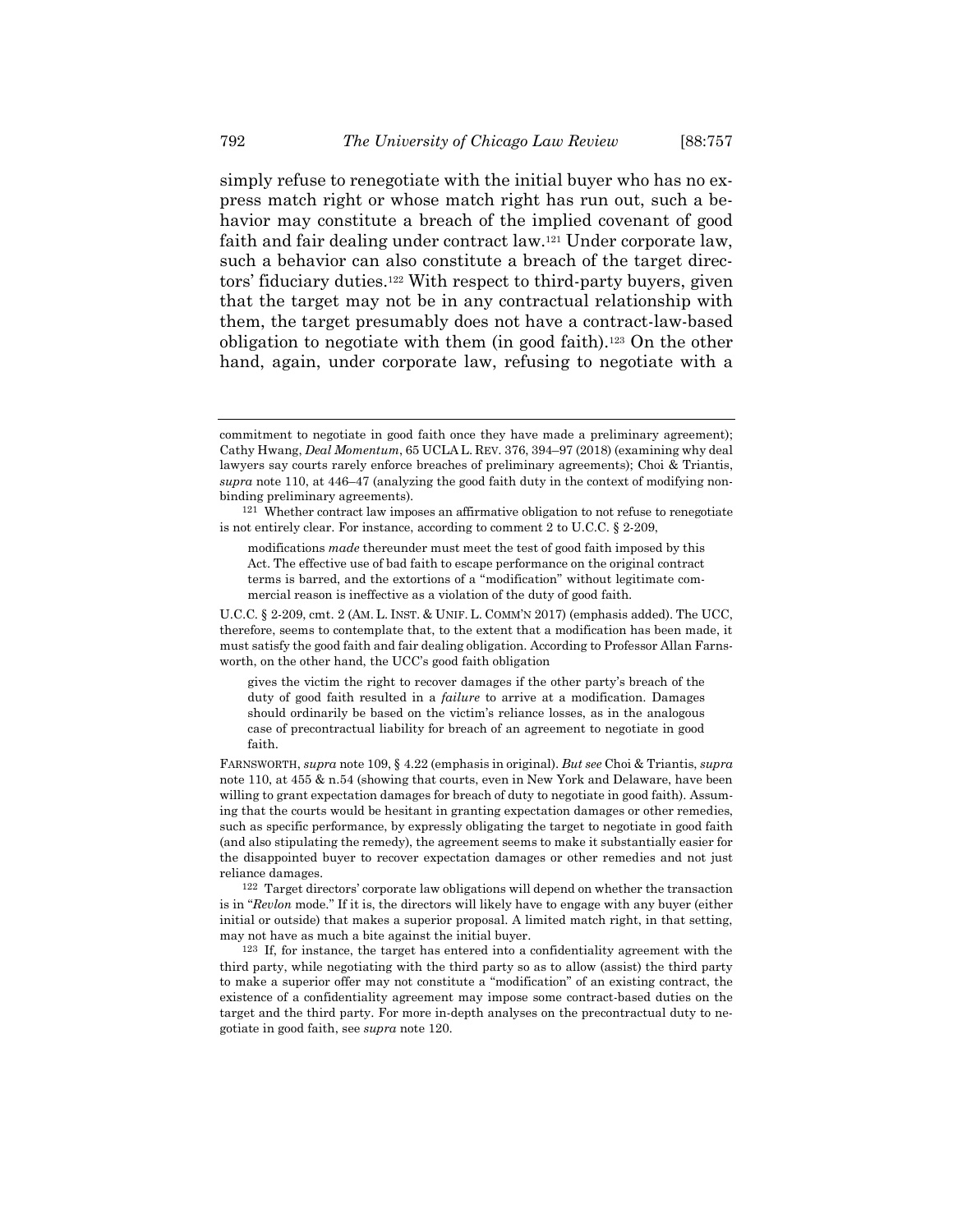third party who makes a superior offer can constitute a breach of the target directors' fiduciary duties.

What a match right seems to do, then, is to prevent the target from accepting a third party's offer without giving the initial buyer a reasonable chance to compete. It also lays out a specific time period (e.g., four business days in both the Nexstar-Tribune and Google-Fitbit transactions) during which the buyer is granted the right to (exclusively) negotiate with the target. Once the negotiation period is over, assuming that all the other conditions have been satisfied, the target is free to either change its recommendation to its shareholders or even terminate the agreement, presumably without having to worry about whether such behavior constitutes acting in bad faith under contract law or breaching fiduciary duties under corporate law. With a limited match right, as in the Nexstar-Tribune transaction, after the initial buyer has exhausted its match right, under contract law the target is much more free to accept a third party's offer without having to engage the initial buyer: Tribune "shall not be required to comply with [good faith negotiation] obligations with respect to any other Superior Company Proposal."<sup>124</sup> If Tribune refused to negotiate further with Nexstar after Nexstar's match right ran out, it would be difficult to argue that Tribune's behavior constituted a breach of the implied duty to modify (or negotiate) in good faith under contract  $law$ .  $125$ 

A match right, in short, seeks to lay out some procedural safeguards that both the buyer and the target can rely on in making sure that the target will come to the negotiating table and can walk away once the obligation has been satisfied. While the default rules under contract law impose somewhat uncertain and open-ended obligations (e.g., the implied duty of good faith and fair dealing) on the contracting parties with respect to contract modification, a match right provides a more express guarantee (and a clearer guideline) to the initial buyer and the target that the initial buyer will be given the opportunity to meet the third party's offer and preserve the deal. Moreover, the target can switch sides once the specified opportunity has been satisfied with the initial buyer. Assuming that the target's legal obligations toward the third parties remain relatively stable through

<sup>124</sup> Nexstar-Tribune Merger Agreement, *supra* note [91,](#page-24-0) § 7.3(f), at 65.

<sup>125</sup> While Nexstar may no longer have a strong contract claim against Tribune, it would be interesting to know whether such a behavior would lead to breach of Tribune's directors' fiduciary duties.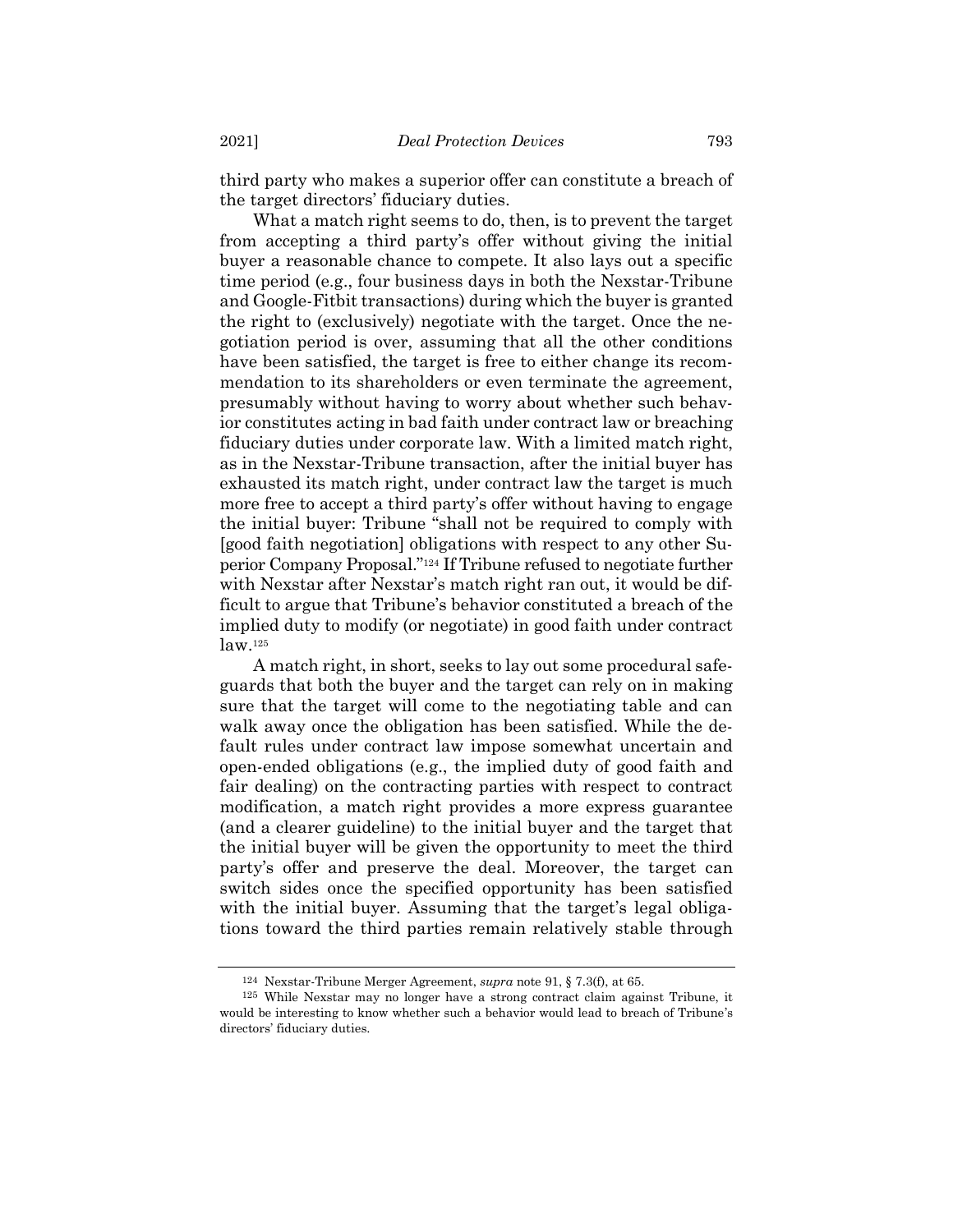the competition and negotiation process, a limited or unlimited match right at least tilts the bargaining leverage toward or against the initial buyer.

#### III. THE EFFECT OF DEAL PROTECTION DEVICES

Having examined a brief history of deal protection devices in practice, in this Part, I examine the impact of deal protection devices with the help of auction theory. As a preliminary observation, when an acquisition agreement is subject to a termination fee or a match right, it is not surprising that it becomes more difficult for a third-party buyer to enter the fray and successfully snatch the target away from the initial buyer. For instance, with a match right, even after a third-party buyer makes a superior offer to the target, within a contractually stipulated period of time, the initial buyer can require the target to negotiate in good faith, match the third party's offer, and render the third party's offer no longer attractive. A match right can potentially create an uneven auction format, where the initial buyer gets to observe the third party's offer before deciding whether to match the offer. However, as we will see shortly, whether a match right in fact creates an uneven playing field and whether either party will actually have an advantage depends significantly on whether the match right is limited or unlimited.

The story with a target termination fee is, by comparison, somewhat more straightforward. When a target has an obligation to pay a termination fee, this can substantially decrease the target board's incentive to accept a third party's offer. As a simple example, if the initial deal price is \$110 million but the agreement has a \$10 million termination fee provision, for the target board to seriously consider a third party's offer, the offer has to be at least \$120 million (and not simply \$110 million). If a third party's willingness to pay for the target falls between \$110 and \$120 million, in the presence of a \$10 million termination fee, the third party will decline to enter the competition, even though it is possible that the third party values the target more than the initial buyer (e.g., when the initial buyer values the target at \$115 million while the third party buyer values the target at \$118 million). In addition, being able to collect a sizable termination fee reduces the initial buyer's incentive to compete against a third party. If, for instance, the initial buyer values the target at \$120 million but can collect \$5 million in termination fees, the maximum the initial buyer would be willing to pay for the target is \$115 million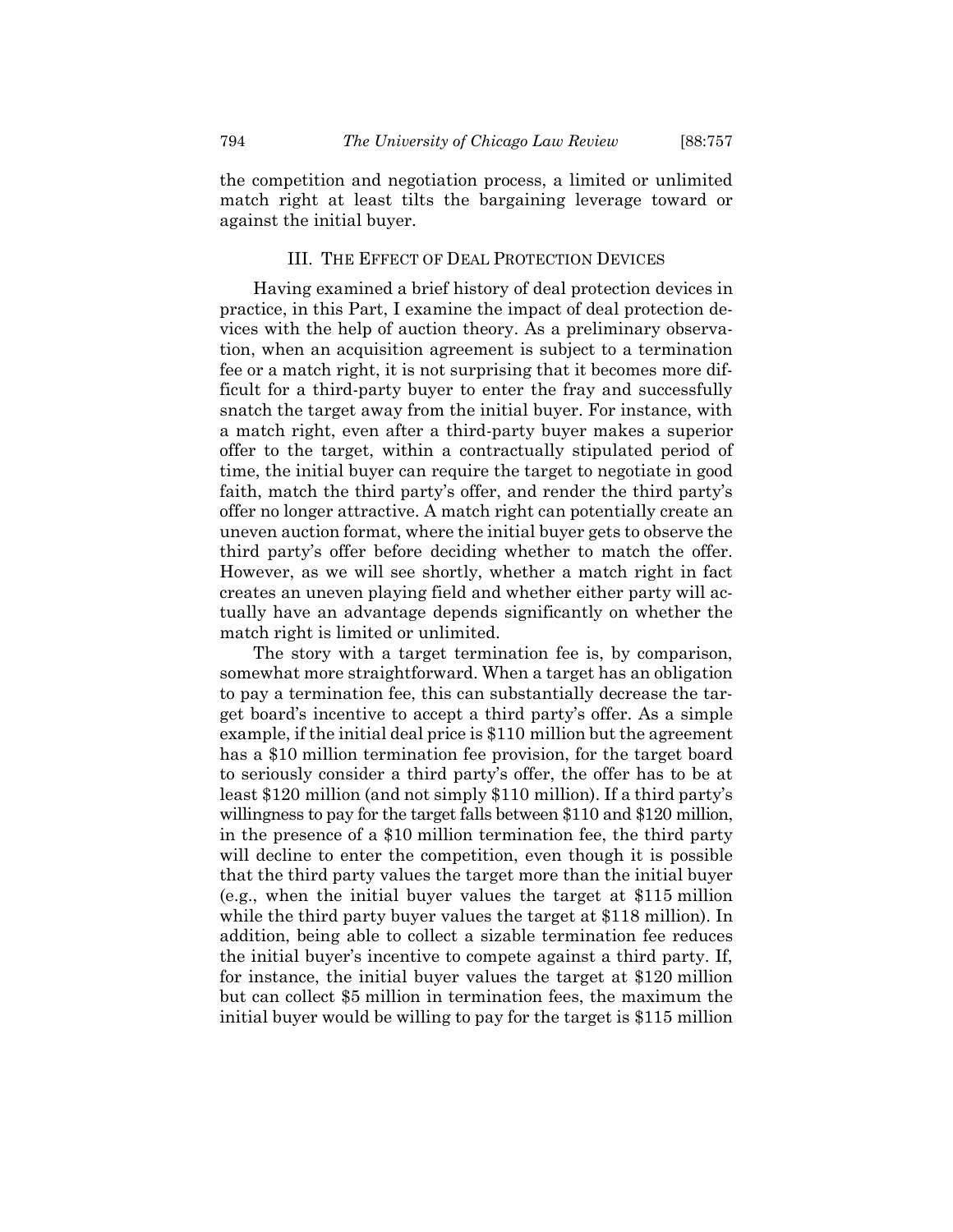(and not \$120 million). With decreased competitiveness from the initial buyer, there is less vigorous competition when a competing buyer emerges, which, in turn, leads to a lower return for the target.

What is somewhat counterintuitive is the fact that such deal protection provisions can enhance both the initial buyer's and the target's expected joint return. <sup>126</sup> An important point to recognize here is that the deal protection provisions not only affect the affairs between two contracting entities—the initial buyer and the target but also affect the third party. Deal protection provisions are a classic example of how a contract can generate an externality (a contractual externality) for a third party.<sup>127</sup> Furthermore, even though a third party may be harmed by the deal protection devices, the contracting parties can jointly benefit from them, which, in turn, creates an opportunity for the target board to increase the return for its shareholders. Finally, notwithstanding the possibility of increasing the return for the target shareholders, a deal protection mechanism can reduce efficiency by allocating the target corporation's assets to a buyer with lower valuation.<sup>128</sup> While a deal protection device harms the third party and reduces efficiency, it can increase the expected returns for the contracting parties. This point can be most easily seen with a few simple, numerical examples of a match right and a termination fee.

#### A. Target Termination Fee

Suppose there is a target corporation (*S*) with a valuation of \$100 million (target's stand-alone value). The target negotiates with an initial buyer  $(B1)$ , who values the target at \$120 million, for a possible sale. In this case, the target and the initial buyer will execute an agreement at a price of *P* between \$100 and \$120 million. For simplicity, suppose they agree on a deal price of \$110 million  $(P = $110$  million). After entering into the agreement, suppose that there is a 50% chance that a new buyer will

<sup>126</sup> This is true even when we assume that deal protection devices are not necessary in inducing the initial buyer to investigate and make an offer for the target corporation.

<sup>127</sup> *See supra* note [37.](#page-8-1)

<sup>128</sup> An important assumption underlying this inefficiency result is that there is some impediment to efficient (ex post) bargaining or renegotiation, such as asymmetric information. When a new buyer with a higher reservation value emerges and when all three parties are fully informed of the respective valuations, rather than preventing the new buyer from purchasing the target corporation, they can renegotiate the contract to take down the deal protection devices and let the new buyer purchase the target corporation. However, if the target and the initial buyer are unaware of the new buyer's valuation, as is assumed in our examples throughout, such a renegotiation will no longer be feasible.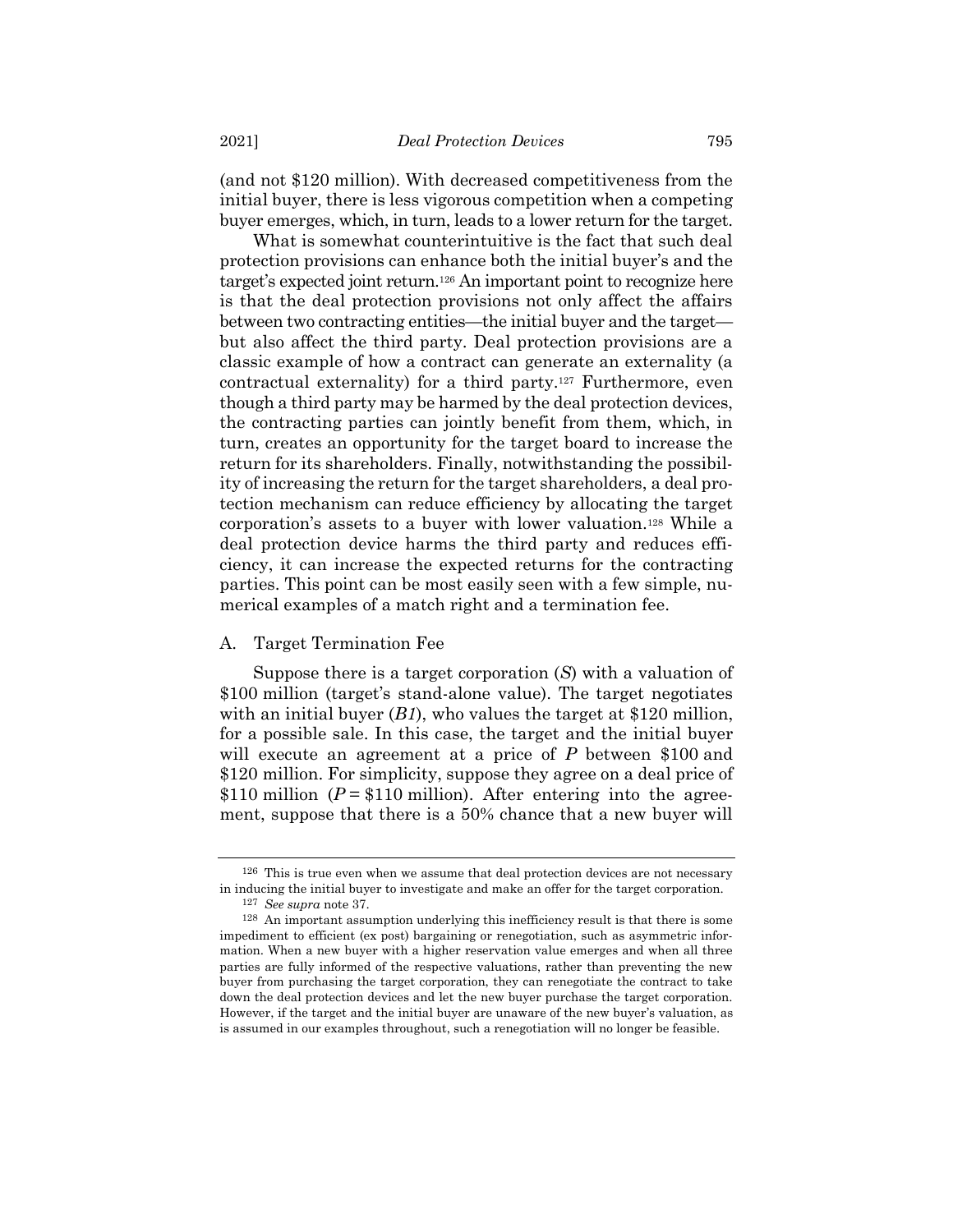appear.<sup>129</sup> With the other 50% probability, no new buyer appears. While the new buyer's valuation is at least \$110 million, for ease of analysis, let's assume that there is a 20% chance that *B2*, which values the target at \$115 million, appears, and with the other 30% chance, *B3*, which is willing to pay up to \$130 million for the target, appears. Throughout, we will assume that the target's stand-alone value and the terms of the initial agreement are known to all players (based, for instance, on the target's publicly observed market capitalization and the public filing of the agreement), but that a buyer's reservation value is known only to that player.<sup>130</sup> For simplicity, though, we assume that *B1* knows that the outside buyer's valuation is either \$115 or \$130 million with respective probabilities: that is, the inside buyer knows the distribution of the outside buyer's valuation.<sup>131</sup>

#### 1. The case with no termination fee.

Suppose there is no termination fee. With the initial deal price of \$110 million, for the new buyer (either *B2* or *B3*) to successfully break up the deal, the new buyer will have to offer at

 $129$  Throughout the examples, we are assuming that the probability that a third-party buyer appears to compete against the initial buyer is fixed. This assumption is made to simplify the analysis. One obvious contractual choice that can potentially affect the probability that a competing bidder emerges is whether the agreement has either a no-shop or a go-shop clause. With a go-shop clause (under which the target actively solicits thirdparty offers), one can imagine that the chance that a competing bidder emerges on the scene is higher. Especially when such a clause will tilt the probability of a high-valuation buyer (*B3*) emerging, the contracting parties have an even stronger incentive to adopt a large termination fee so as to increase their joint profit.

 $130$  Two points need to be made regarding the assumptions. First, given that the outside buyers get to observe the deal price of \$110 million, the outside buyers may be able to reverse engineer and find out that the inside buyer's reservation value is \$120 million, or at least get more information about it. The substantive analysis on termination fees will remain the same, however. If the outside buyers observe that the inside buyer's valuation is \$120 million, with no termination fee, *B2* will simply decline to compete against *B1*, whereas *B3* will submit a competing bid of (slightly more than) \$120 million and acquire the target, rather than going through an ascending-bid auction process. Second, and more generally, we are assuming that, while the buyers (and the target) do not observe other buyers' valuations, they know their own while their valuations may be correlated. This assumption sets up a private value auction. For a more detailed discussion, see *infra* Part III.D.

<sup>131</sup> More specifically, we assume that this outside buyer's valuation and the probabilities are common knowledge. That is, all the players in the model know that the outside buyer's valuation will be either \$115 or \$130 million and their attendant probabilities. This assumption will substantially simplify the analysis without taking away the main thesis. Otherwise, we will have to start with a more general (possibly continuous) distribution. The assumption also gives the inside buyer an informational advantage against the outside buyer.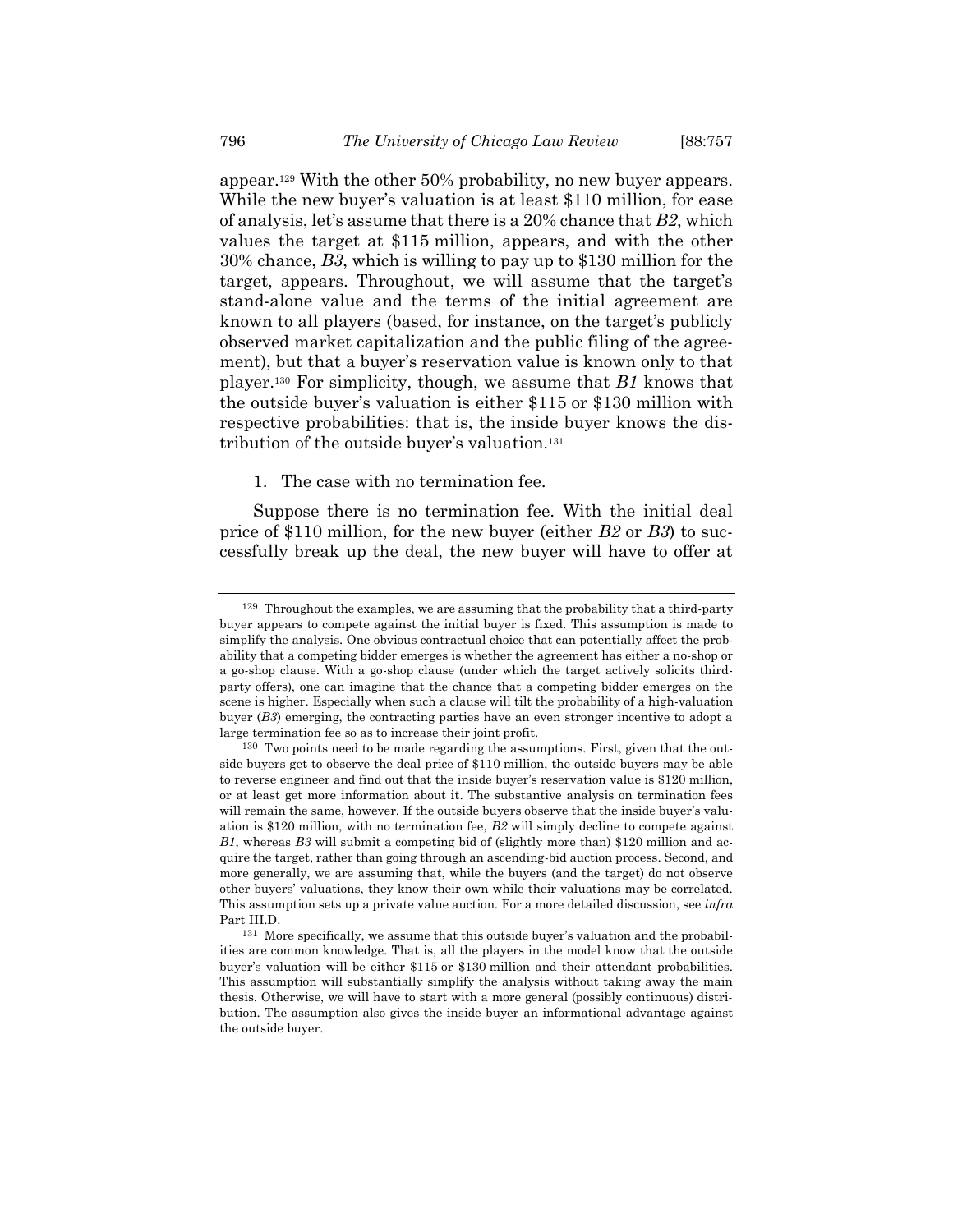least \$110 million to the seller. Furthermore, given that the initial buyer (*B1*) is willing to pay up to \$120 million for the target, we can imagine that, upon the entry of a new buyer, a bidding competition between the buyers (either between *B1* and *B2* or between *B1* and *B3*) will ensue. While there are many different ways one can model the competition, the simplest and the most tractable way to think about this is to imagine that the buyers engage in an ascending-bid English auction in which the initial bid starts at \$110 million. That is, the initial (commonly observed) price starts at \$110 million and keeps rising until only one bidder remains in the competition and the last remaining bidder becomes the winner who pays the last observed price to the target.

When *B2* (with a reservation value of \$115 million) enters the fray, for instance, the bidding competition between *B1* and *B2* will result in *B1* acquiring the target corporation at a price of (slightly more than) \$115 million. To see this, when the commonly observed bid starts at \$110 million, each buyer is willing to stay in the auction until the bid reaches its reservation value. Given that the initial buyer (*B1*) is willing to pay up to \$120 million for the target while the competing buyer (*B2*) is willing to pay only up to \$115 million, when the bid reaches \$115 million, *B2* drops out of the auction, the (commonly observed) price stops, and *B1* is declared the winner. Using the same logic, when *B3* (with a reservation value of \$130 million) appears, *B3* will be able to win the auction and acquire the target at (slightly more than) \$120 million.

What is the implication of the competition? First, from the perspective of the target (*S*), there are three possible scenarios: (1) a 50% chance no new buyer appears, and *S* is sold to *B1* at \$110 million; (2) a 20% chance *B2* emerges and competes, and *S* is to sold to *B1* at \$115 million; and (3) a 30% chance *B3* enters and competes and wins against *B1*, and *B3* acquires *S* at \$120 million. When we combine these three possibilities, the target's expected net profit is \$14 million. <sup>132</sup> For *B1*, its expected profit is \$6 million. <sup>133</sup> For *B2* and *B3*, conditional on their entering the competition, their profits are \$0 and \$10 million  $(= $130$  million – \$120 million), respectively. Finally, whenever a new buyer appears on the scene, the target is sold to the buyer with the higher valuation: allocative efficiency is achieved. The results are summarized in the second column in Table 1.

<sup>132 0.5 \* (\$110</sup> million – \$100 million) + 0.2 \* (\$115 million – \$100 million) = \$14 million. 133 0.5 \* (\$120 million – \$110 million) + 0.2 \* (\$115 million – \$110 million) = \$6 million.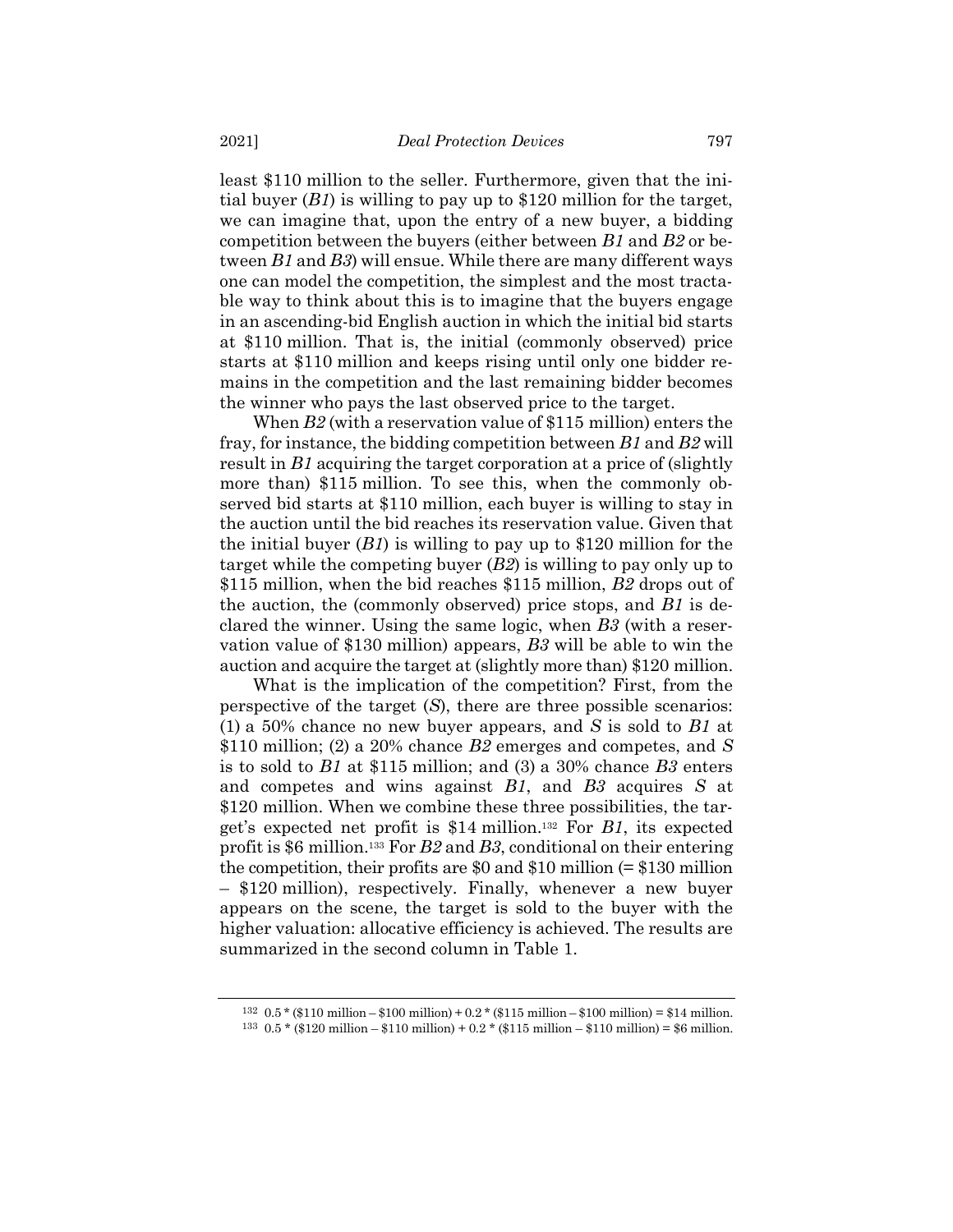#### 2. The case with a termination fee.

Now suppose the target (*S*) and the initial buyer (*B1*) set the initial purchase price at \$110 million but with a termination fee of \$4 million:  $(P, T) =$  (\$110 million, \$4 million). The termination fee is about 3.6% of the deal price. With the purchase price of \$110 million and the termination fee of \$4 million, the minimum the outside buyer (*B2* or *B3*) will have to bid is now \$114 million (= \$110 million + \$4 million). At the same time, *B1* can underbid *B2* or *B3* by (slightly less than) \$4 million and *B1*'s bid will still be more attractive to *S*. The competition becomes uneven (the auction becomes "asymmetric") and the termination fee forces the outside buyer to make the initial bid higher than the deal price at least by the size of the termination fee: it forces the outside buyer to make a "jump bid."

Notwithstanding the uneven competition, so long as the size of the termination fee is relatively small, competition will ensure that the target will be sold to the buyer that values the target more. The uneven playing field, however, will redistribute the profit from the target to the initial buyer. When *B2* enters the competition by bidding (slightly more than) \$114 million, *B1* will still be able to acquire the target at (slightly more than) \$111 million. When *B3* enters the competition, on the other hand, *B3* will win at a price of (slightly more than) \$120 million. Compared to the case with no termination fee, the expected profit for *S* goes down to \$12 million. <sup>134</sup> At the same time, the expected profit for *B1* increases to \$8 million. <sup>135</sup> The expected profits for *B2* and *B3* stay the same as before. In short, allocative efficiency is preserved, but the distribution of the pie shifts in favor of the initial buyer (*B1*) against the target (*S*).

In fact, it is easy to show that as the target termination fee rises and the initial deal price stays constant, the target's expected return goes down while the inside buyer's expected return improves. So long as the size of the termination fee is equal to or less than the expected return from closing the deal for the initial buyer (in our case, \$10 million), we can ensure allocative efficiency: the outside buyer will be able to acquire the target only when it values the target more than the inside buyer. A larger

 $134 \cdot 0.5$  \* (\$110 million – \$100 million) + 0.2 \* (\$111 million – \$100 million) + 0.3 \* (\$120 million – \$100 million – \$4 million) = \$12 million.

 $135 \t0.5 *$  (\$120 million – \$110 million) + 0.2 \* (\$120 million – \$111 million) + 0.3 \*  $$4$  million =  $$8$  million.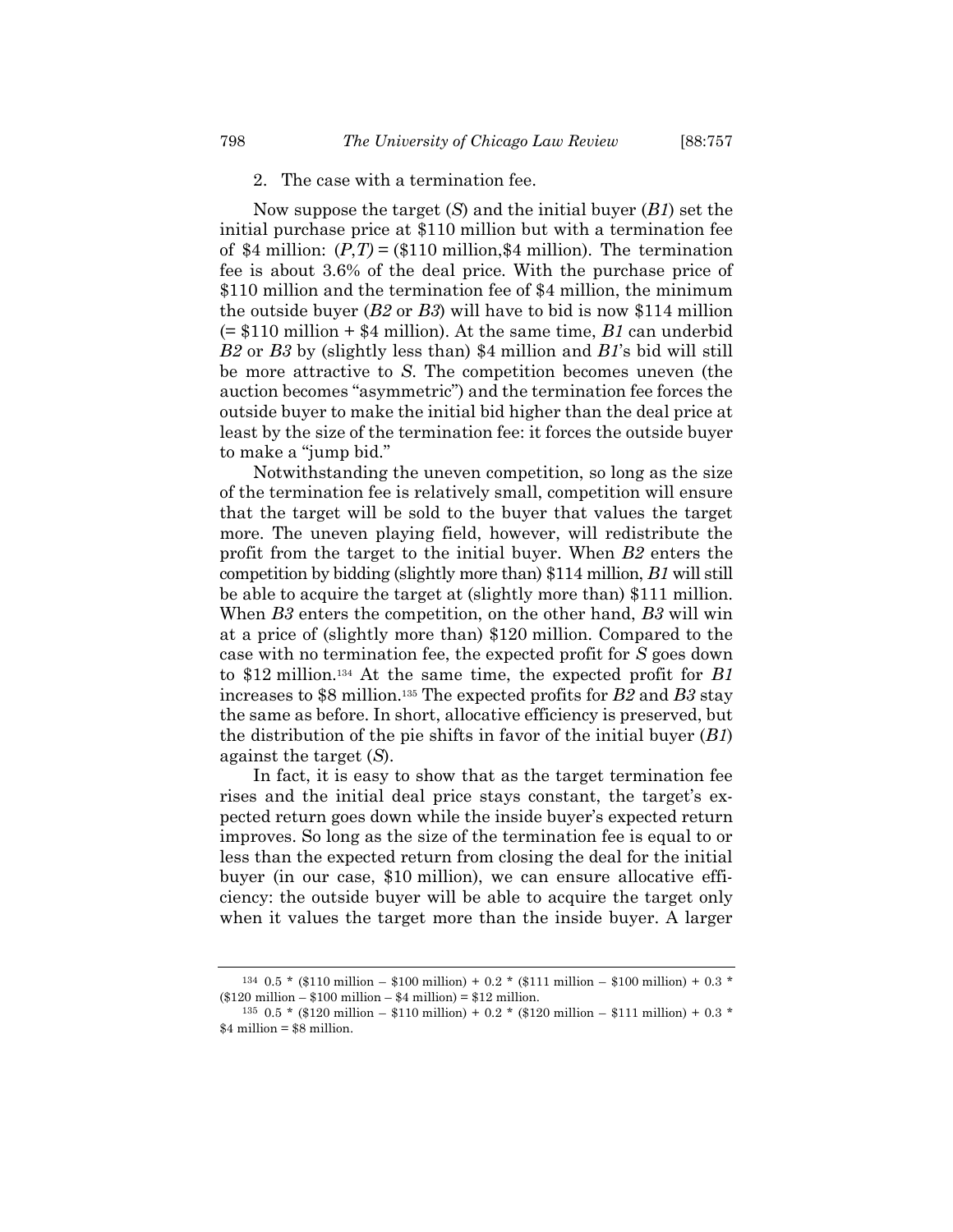termination fee creates a purely distributional effect. It simply shifts the return from the seller to the inside buyer. When the size of the termination fee is larger than the inside buyer's expected return from closing the deal (under the initial terms), on the other hand, allocative efficiency is no longer guaranteed. In addition, the target and the inside buyer can actually increase their expected joint return.

To see this, suppose, for instance, the target and the inside buyer agree to a deal price of \$116 million and a termination fee of \$8 million, which is about 6.9% of the deal price. Now, for an outside buyer to compete against the inside buyer, it will have to bid at least \$124 million. This means that an outside buyer, like *B2*, who values the target at \$115 million, would simply decline to enter the competition. Even if *B2*'s valuation were \$123 million, *B2* would still decline to compete, even though it values the target more than the inside buyer. A sizable termination fee (along with the deal price) is generating an allocative inefficiency. At the same time, for *B1*, given that closing the deal under the initial terms produces an expected profit of (only) \$4 million, whenever a third party makes a bid of (slightly higher than) \$124 million, it is in *B1*'s interest to not compete and simply collect the termination fee of \$8 million. That is, if *B3* were to emerge and bid (slightly higher than) \$124 million, *B1* will decline to compete, and *B3* will acquire the target at \$124 million. The expected profit for the target, then, becomes \$16 million. <sup>136</sup> The expected profit for *B1* is \$5.2 million. <sup>137</sup> The expected profits for *B2* and *B3* are, respectively, \$0 and \$6 million. The results are tabulated in the fourth column of Table 1.

3. A comparison.

When we compare these scenarios, a few salient observations bubble up. Foremost, when the initial price remains unchanged at \$110 million, with a \$4 million termination fee, compared to the case with no termination fee, the target's expected return is strictly lower while the inside buyer's (*B1*'s) expected return is strictly higher. These results are not surprising: with a \$4 million termination fee, *B1* can afford to be much less aggressive in competing against an outside buyer and can still win the competition. When *B2*

<sup>136</sup> 0.7 \* (\$116 million – \$100 million) + 0.3 \* (\$124 million – \$100 million – \$8 million)  $= $16$  million.

 $137 \text{ } 0.7 *$  (\$120 million – \$116 million) + 0.3 \* \$8 million = \$5.2 million.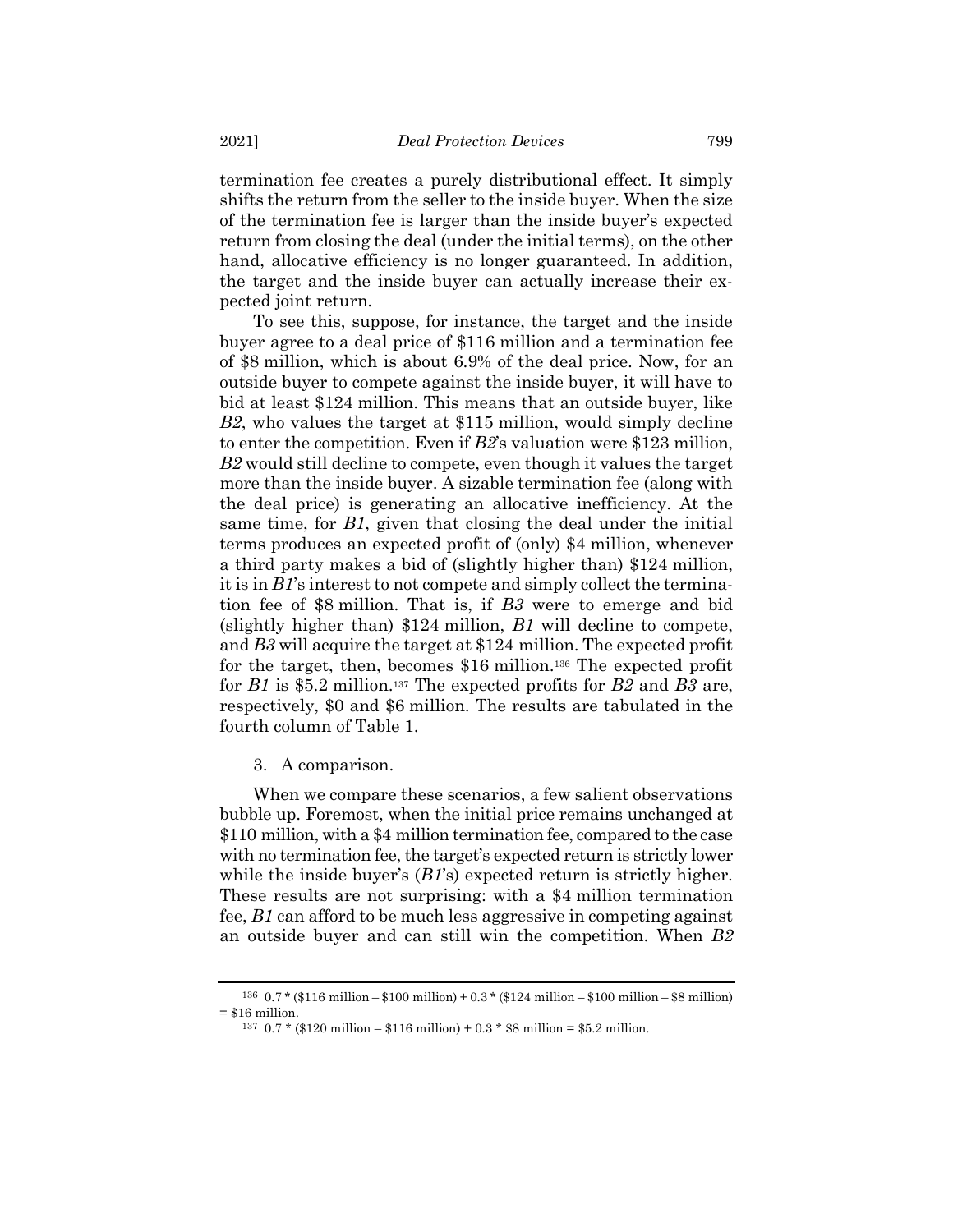emerged, *B1* was able to acquire the target at \$111 million, instead of at \$115 million. This implies that agreeing to pay a termination fee to the initial buyer is a costly enterprise from the target's perspective. More generally, holding the deal price the same, as the termination fee gets larger, the target's return gets smaller while the initial buyer's expected return gets larger.<sup>138</sup> At the same time, so long as the termination fee is smaller than *B1*'s expected return from closing the deal under the initial terms (\$10 million in the numerical example), the joint profit of the target and *B1* stay the same and there is no allocative inefficiency.

|                                                                          | No<br>Termination<br>Fee<br>$(P,T) = (\$110,\$0)$ | With<br>Termination<br>Fee and Same<br>Price<br>$(P,T) = (\$110,\$4)$ | With<br>Termination Fee<br>but<br><b>Higher Price</b><br>$(P,T) = (\$116, \$8)$ |
|--------------------------------------------------------------------------|---------------------------------------------------|-----------------------------------------------------------------------|---------------------------------------------------------------------------------|
| Target $(S)$<br><b>Expected Profit</b><br>$(Res. Value = $100)$          | \$14 million                                      | \$12 million                                                          | \$16 million                                                                    |
| Initial Buyer $(B1)$<br><b>Expected Profit</b><br>(Res. Value = $$120$ ) | \$6 million                                       | \$8 million                                                           | \$5.2 million                                                                   |
| Target and Initial<br>Buyer Joint Profit                                 | \$20 million                                      | \$20 million                                                          | \$21.2 million                                                                  |
| New Buyer $(B2)$ Profit<br>$(Res. Value = $115)$                         | $\$0$                                             | $\$0$                                                                 | \$0                                                                             |
| New Buyer $(B3)$ Profit<br>$(Res. Value = $130)$                         | \$10 million                                      | \$10 million                                                          | \$6 million                                                                     |
| Possible Inefficient<br>Sale of Target?                                  | No                                                | No                                                                    | Yes                                                                             |

TABLE 1: THE EFFECT OF A TERMINATION FEE

When the termination fee is larger than *B1*'s expected return under the initial terms, by comparison, not only will the joint profit of the target and *B1* increase, but there is also the danger of allocative inefficiency. This was seen in the example in which the deal price was \$116 million and the termination fee was \$8 million. Compared to the case with no or a moderate (\$4 million) termination fee, the joint profit of the target and the inside buyer is strictly higher: \$21.2 million versus \$20 million. The additional

<sup>138</sup> Conditional on deal price, therefore, as the target's bargaining leverage increases, the target would prefer to set a lower termination fee. *See* Badawi & de Fontenay, *supra* note [54,](#page-14-0) at 1149–51.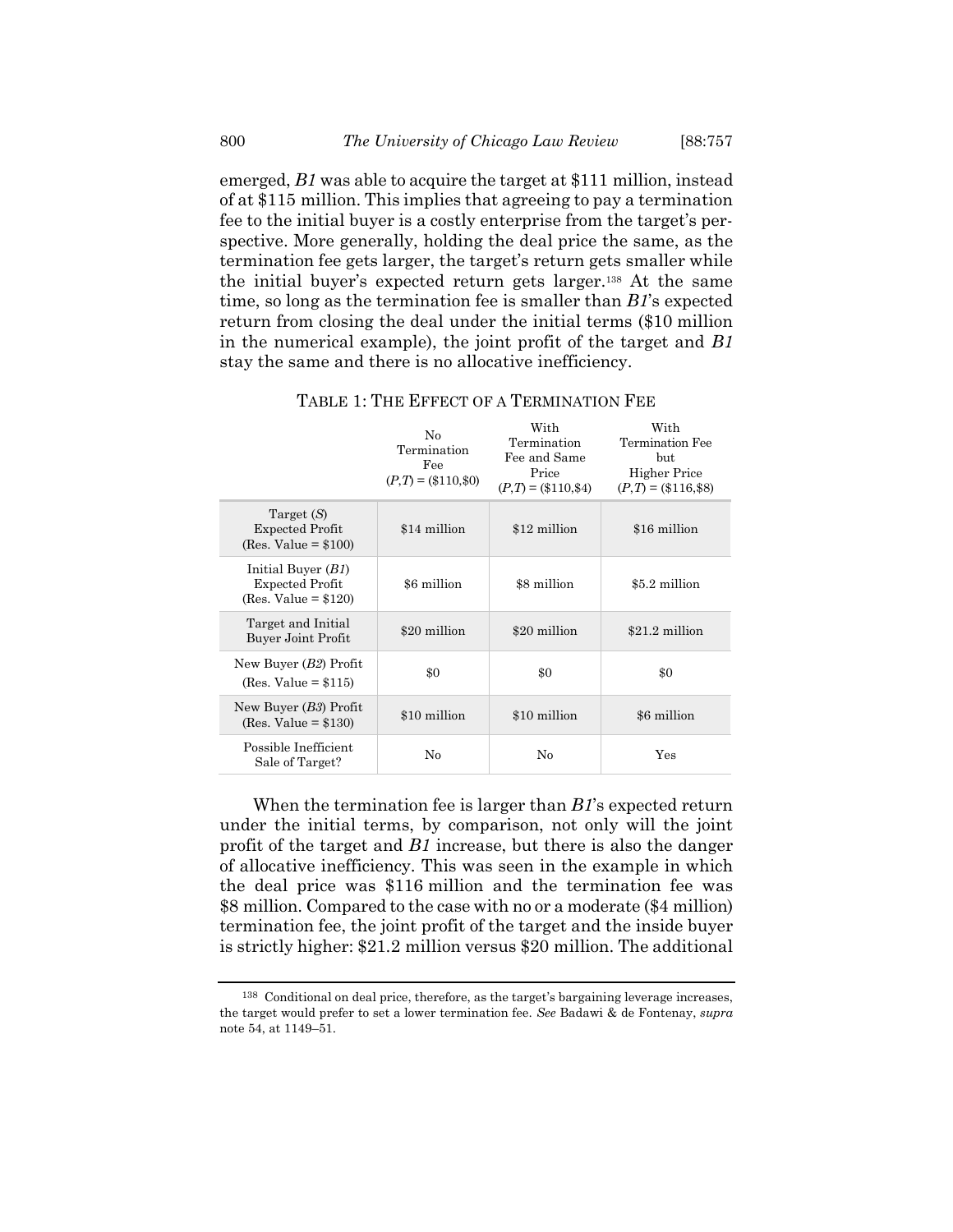joint return comes from the fact that the duo extracts a higher bid from the high valuation outside buyer (*B3*). Since *B3* enters the scene with 30% probability and *B3* wins the competition with a \$4 million higher payment, this translates to an expected increase of \$1.2 million  $(= 0.3 * $4$  million). A large termination fee also creates a possible allocative inefficiency. If an outside buyer's valuation is higher than \$120 million but below \$124 million, for instance, even though the outside buyer values the target more than *B1*, it will simply decline to compete against *B1*. In short, a large termination fee will allow the target and the inside buyer to realize a higher expected return while potentially prohibiting an outside buyer who values the target more than the inside buyer from acquiring the target.

#### B. Match Right

<span id="page-44-0"></span>As we saw earlier, when an inside buyer is given the right to match an outside buyer's offer, the target, after receiving a superior proposal from an outside buyer, must allow the inside buyer to match the outside buyer's offer (i.e., negotiate in good faith with the inside buyer) so as to make the outside buyer's offer no longer superior. Given that a match right allows the existing buyer to match a new bidder's offer and consummate the transaction, at least in theory, it is similar to another commonly observed contractual mechanism, the right of first refusal.<sup>139</sup> Simply stated, when the target corporation grants a right of first refusal to the initial buyer, whenever an outside buyer emerges and makes an offer to acquire the target, the right holder (the initial buyer) can simply match the outside buyer's offer and acquire the target. With a properly structured right of first refusal, both the target corporation (grantor of the right) and the initial buyer (the right holder) can increase their expected joint returns at the expense of the new buyer.<sup>140</sup>

<sup>139</sup> For a more detailed, auction-theory-based analysis, see generally Albert H. Choi, *A Rent Extraction Theory of Right of First Refusal*, 57 J. INDUS. ECON. 252 (2009); *see also* Restrepo & Subramanian, *supra* note [31,](#page-6-0) at 1061 n.213 (comparing a match right to a right of first refusal); Quinn, *supra* not[e 31,](#page-6-0) at 1027 & n.95 (same).

<sup>140</sup> When a right of first refusal is in place, the right holder can basically engage in "cream-skimming": declining to exercise the right (i.e., not matching a third party's offer) only when a third party's offer is higher than the right holder's valuation for the property. When a third party acquires the property, then, the joint (gross) return for the right-holder and the property owner is higher than the right holder's valuation. By contrast, without a right, the joint profit will be equal to the right holder's valuation. *See* Choi, *supra* note [139,](#page-44-0) at 254.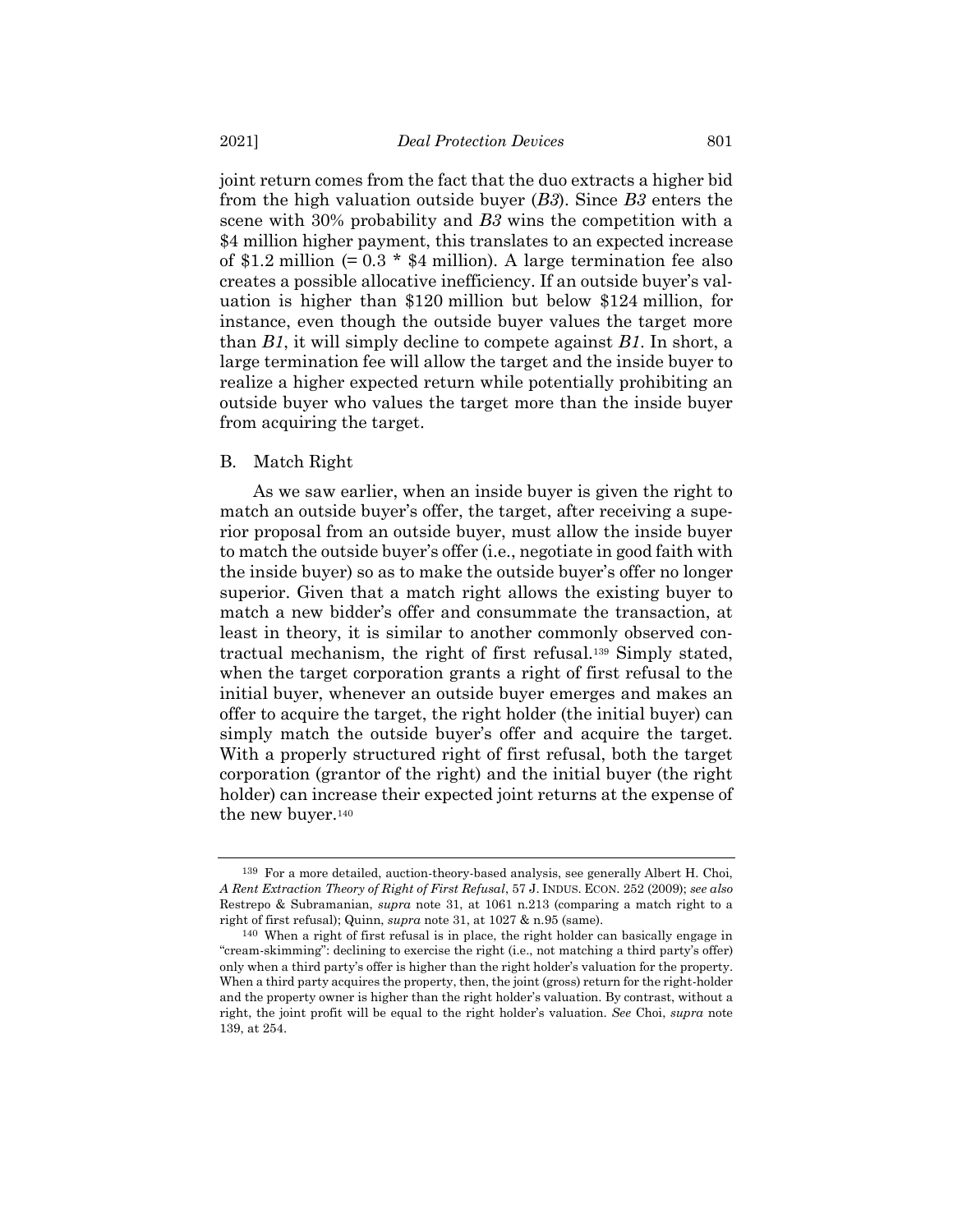#### 1. A comparison to a right of first refusal.

A right of first refusal functions as a dynamic reserve price in auctions, where the reserve price (the minimum price that starts the auction process) is determined ex post by the outside buyer's bid.<sup>141</sup> The reason a right of first refusal can increase the joint profit of the target and the initial buyer is fairly straightforward. With a right of first refusal in place, the initial buyer will decline to match the outside buyer's offer only when the outside buyer offers more than the initial buyer's reservation value (\$120 million in our example). Hence, when the initial buyer exercises the right of first refusal and wins the competition, the joint gross return (for the target and the initial buyer) will be \$120 million. On the other hand, when the initial buyer does not exercise the right of first refusal, the joint gross return will be higher than \$120 million. By contrast, had an evenhanded auction process (such as an English auction) been held, whether or not the inside buyer wins the contest, the joint gross return for the target and the inside buyer would be \$120 million: (1) in case the inside buyer wins, they realize a gross return of \$120 million; (2) but if the outside buyer wins, the outside buyer pays the inside buyer's valuation of \$120 million.<sup>142</sup> In short, a right of first refusal, much like a termination fee, can function as a surplus extraction mechanism against outside buyers.

While it may be tempting to equate a match right used in a mergers and acquisitions setting to a right of first refusal—especially since, under both mechanisms, the inside buyer is given the right to match an outside buyer's offer—there are some important differences. Under a conventional right of first refusal, once the inside buyer matches an outside buyer's bid, the competition ends and the inside buyer acquires the target. With a match right, however, the inside buyer's matching of an outside buyer's bid does not end the competition. The outside buyer, after observing the inside buyer's matching bid, is free to come back with another, more attractive offer for the target.<sup>143</sup> In fact, while the inside

<sup>141</sup> The reserve price is the minimum price that the bidders must submit to be able to participate in the auction process. With the right of first refusal, the right holder's reservation value functions as a reserve price.

<sup>142</sup> If an English (or second price) auction is not being used, the gross return for the target and the inside buyer may be lower than the inside buyer's valuation when an outside buyer wins the auction.

<sup>143</sup> This is subject to the caveat that the target does not have an obligation to negotiate in good faith with a third-party buyer, with whom the target does not have a contractual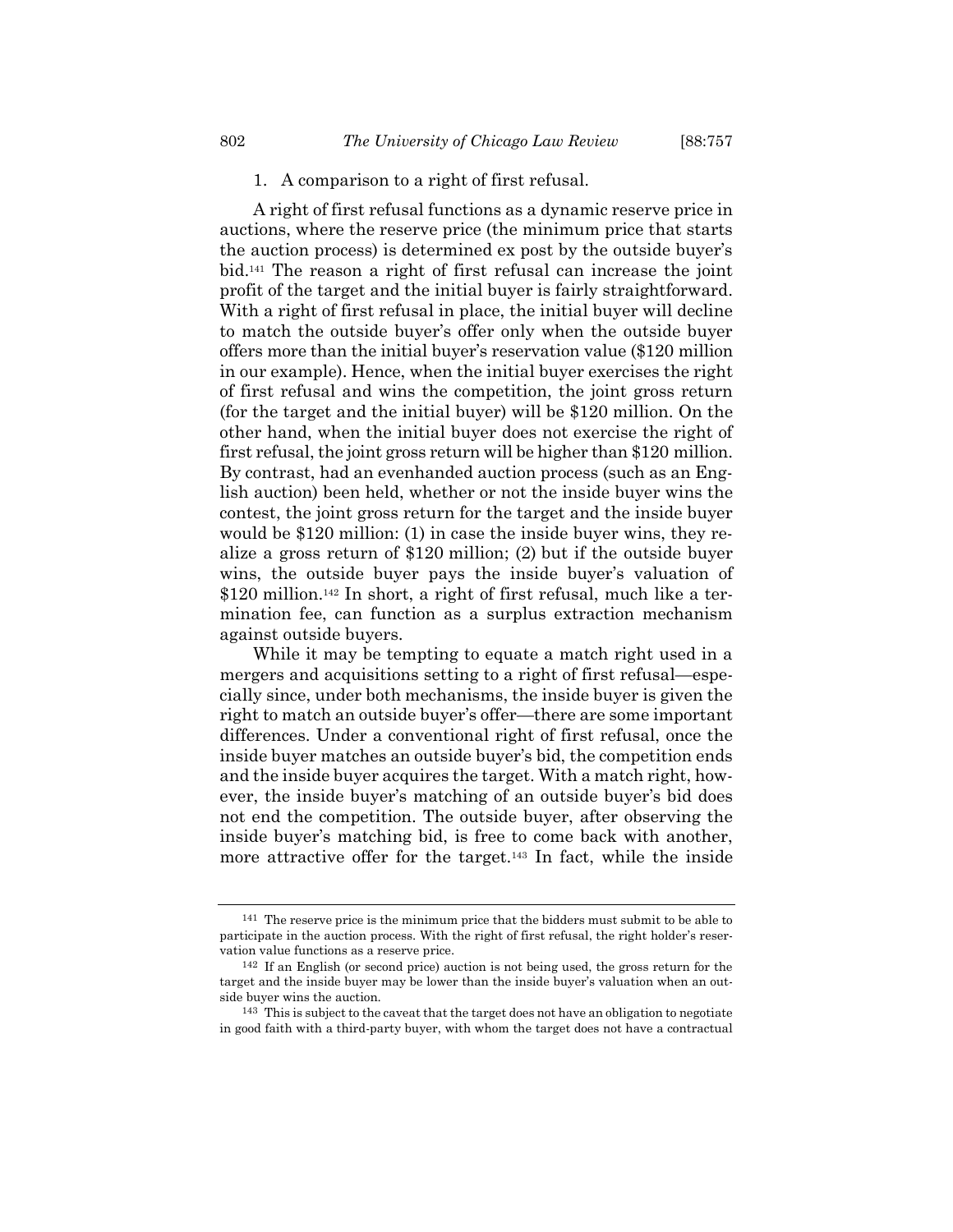buyer may be contractually limited in how many times it may be able to exercise the right, there is no formal constraint on how many times the outside buyer may be able to come back with a revised offer for the target. Furthermore, even if the inside buyer were to match an outside buyer's offer, unlike the conventional right of first refusal, the match right does not obligate the target to accept the inside buyer's matching offer. The target can take the matching offer and negotiate with the outside buyer to entice the outside buyer to sweeten its offer. In short, a match right used in a mergers and acquisitions setting, in some sense, turns the conventional right of first refusal on its head.<sup>144</sup> A limited match right, in particular, constrains the inside buyer's behavior for the benefit of the outside buyer.

# 2. Limited match right.

To be able to more concretely examine the impact of a match right, let's examine a simple numerical example. Just as in the previous example, let's assume that the target's reservation value is \$100 million, the initial buyer's reservation value is \$120 million, and the parties agree on the initial deal price of \$110 million. Also, after the initial agreement has been entered into, there is a chance that a new buyer will appear who will attempt to jump the deal and purchase the target. Just as before, we will assume that there is a 50% chance that a new buyer does not appear, with a 20% chance that a new buyer with a valuation of \$115 million (*B2*) will appear, and with a remaining 30% chance that the new buyer's (*B3*'s) valuation is \$130 million. As before, we continue to assume that the buyers do not observe the others' valuations,<sup>145</sup>

relationship. *See supra* Part II.B. Of course, the target directors may have a fiduciary obligation to engage with the third party when the third party's revised offer is more attractive than the initial buyer's matched offer.

<sup>144</sup> There are also a few other differences between a conventional right of first refusal and a match in a mergers and acquisitions context. First, in a mergers and acquisitions context, the initial buyer has already agreed to purchase the target corporation at an agreed-upon price. By contrast, in a conventional right of first refusal setting, no such price has been determined between the property owner and the right holder. Second, in a conventional right of first refusal setting, though not always, there often is a preexisting relationship between the property owner and the right holder. The most common case is that between an owner-landlord and tenant. *See* Choi, *supra* note [139,](#page-44-0) at 252–54, 256.

<sup>145</sup> We are assuming that the inside buyer knows that the outside buyer's reservation values will be either \$115 or \$130 million, while the outside buyer only knows the distribution of the inside buyer's reservation value. If we assume that, based on the deal price of \$110 million, the outside buyers can infer the inside buyer's valuation of \$120 million while the substantive analysis will remain the same, in the case with an unlimited match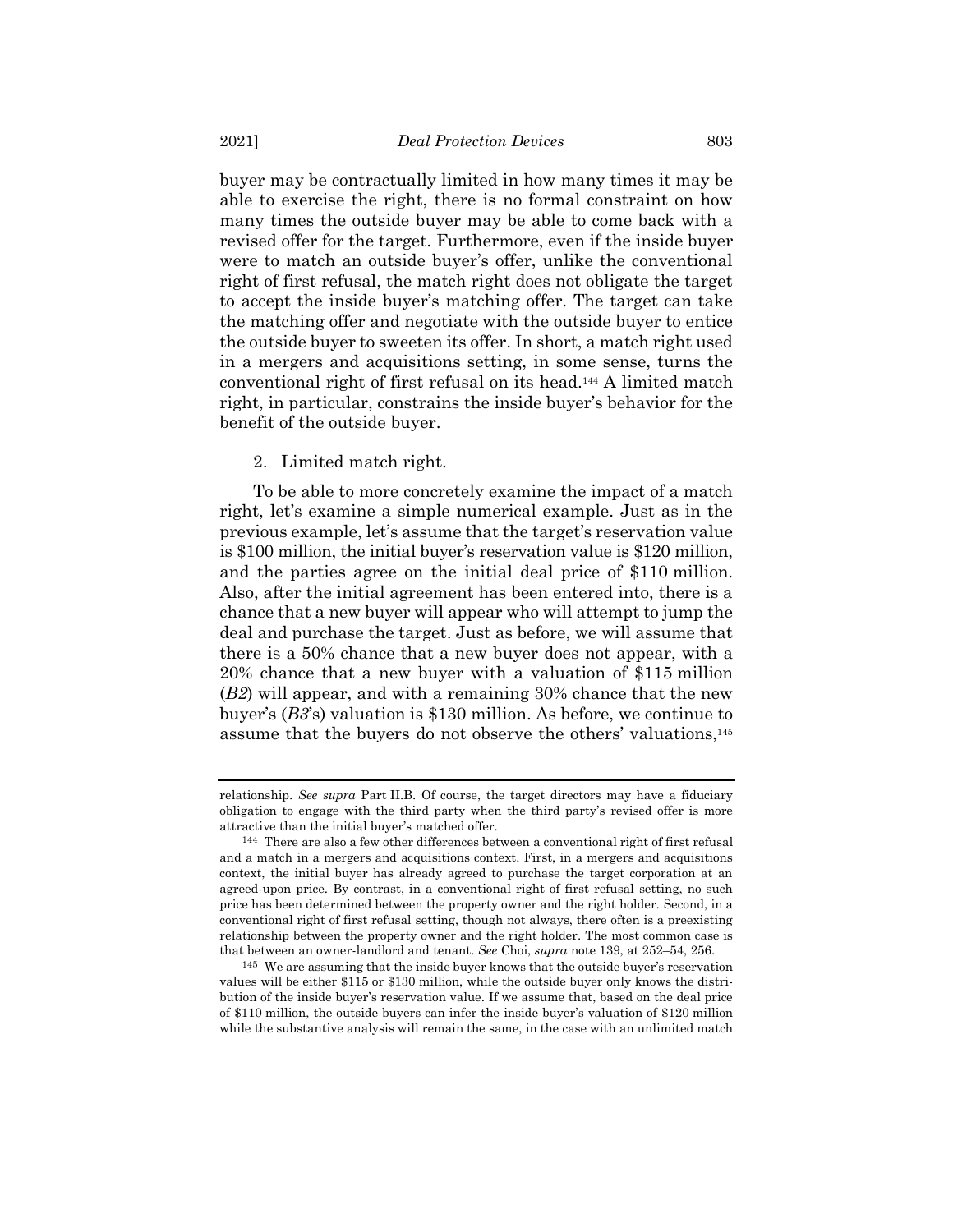but *B1* knows that the outside buyer's valuation is either \$115 or \$130 million, with respective probabilities.

Now, suppose that the initial agreement contains a match right. To focus on the match right, let's assume that there is no termination fee. We will discuss later the implication of having both. The match right can be of two types: limited  $(M < \infty)$  or unlimited ( $M = \infty$ ). If the match right is unlimited, there is no limitation on how many times the initial buyer can match the new buyer's offer. If the match right is limited, on the other hand, the number of times that the initial buyer can exercise the right will be capped in the agreement. Although, in theory, this cap can be any number, to make the analysis simple, we will focus on the case where the initial buyer can exercise the match right only once: the cap is set at  $1 (M = 1)$ .<sup>146</sup> In sum, when the match right is unlimited, the initial buyer (the right holder) can exercise the right as many times as it desires; whereas if the match right is limited, the initial buyer can exercise it only once. We will see later that as the cap rises, a limited match right will become more like an unlimited match right.

Suppose the initial buyer has a limited match right, subject to which the initial buyer can match the new buyer's offer only once  $(M=1)$ . If, after matching the new buyer's initial bid, the outside buyer offers a more (financially) attractive offer as its second bid, the initial buyer will be out of luck and the target will be sold to the new buyer.<sup>147</sup> An important difference between the initial and the outside buyers is that, while the new buyer is free to revise and increase its earlier bid, the initial buyer is constrained to match the outside buyer's bid only once. A limited match right creates an uneven playing field in favor of the outside buyer and against the initial buyer. When the outside buyer is aware of the fact that the initial buyer can match its offer only once (while the outside buyer is free to revise its offer), it is readily apparent that

right the inside buyer will benefit while the target will suffer. In that case, if the outside buyer has a valuation of \$115 million, rather than triggering an auction, it will simply decline to participate. This will allow the inside buyer to acquire the target at \$110 million (rather than at \$115 million).

<sup>146</sup> As we saw in Part II.B, allowing the buyer to match a third party's offer only once seems to be the most common type of limited match right. I have not been able to find a real-life example in which a limited match right allowed the buyer to match more than once.

<sup>147</sup> I am, of course, taking a simplified and stylized view of how match rights work for the purposes of presenting a simple numerical example. For a more detailed legal analysis, see *supra* Part II.B.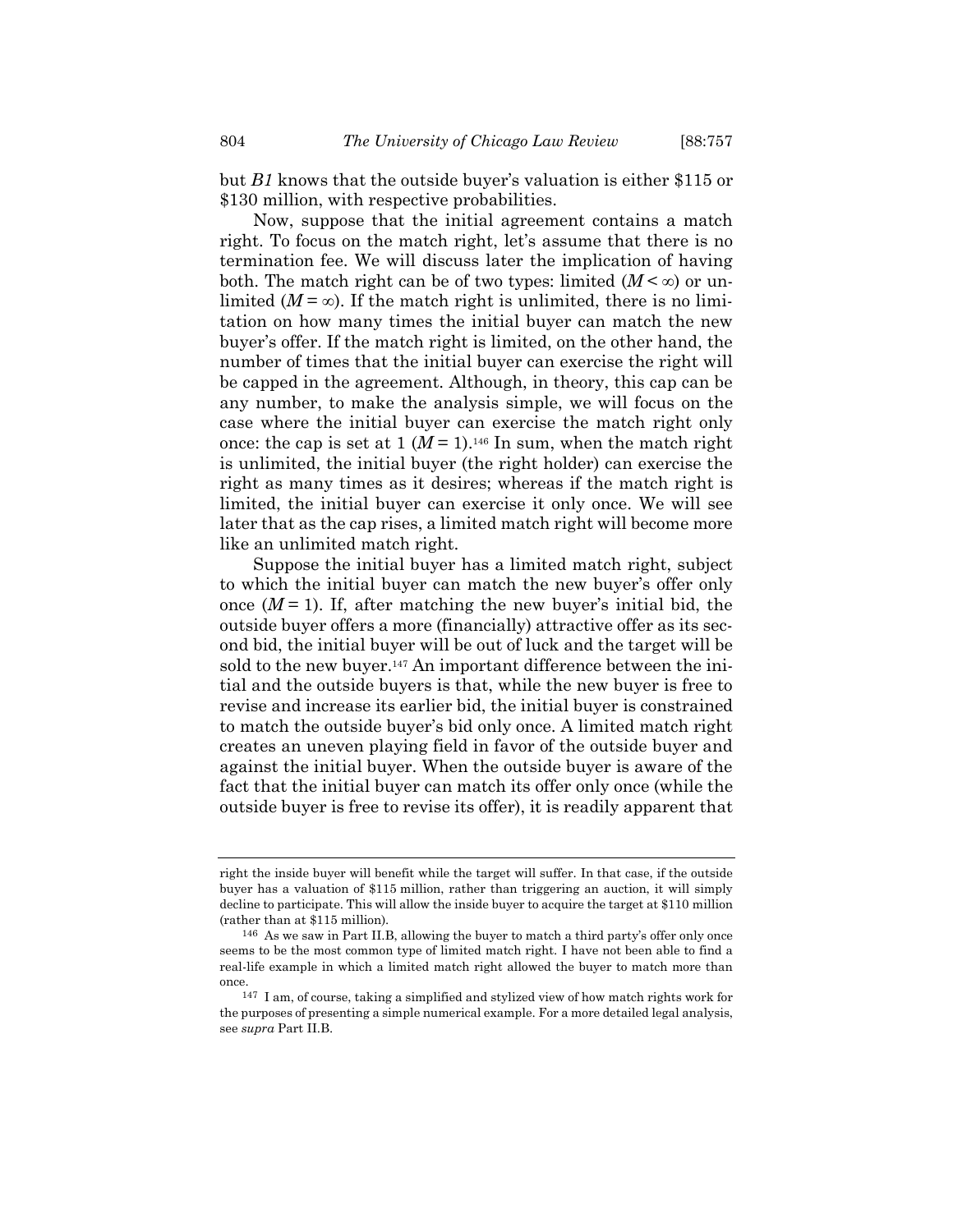the outside buyer has no incentive to start the competition by making an offer that is substantially more attractive than the initial price.

For instance, suppose the outside buyer's reservation value is \$130 million (which, as assumed, happens with 30% probability). The outside buyer (*B1*) will start the competition by making an offer that is slightly higher than the initial price of \$110 million. When the initial buyer is asked to match that offer, we can see that, no matter what the matching bid is, the initial buyer (*B1*) will lose the competition and the \$130 million buyer (*B3*) will be able to acquire the target. Given that the initial buyer (*B1*) values the target at \$120 million, the initial buyer's matching offer will be below its reservation value of \$120 million and *B3* will be able to acquire the target by revising its offer to be slightly higher than the initial buyer's revised offer. For instance, suppose, *B3* makes an offer at \$111 million and *B1* makes a "matching" bid of \$117 million. *B3* will now be able to purchase the target by offering \$118 million. The bottom line is that when the outside buyer's reservation value is \$130 million, (1) the target will always be sold to the outside buyer; and (2) the final sale price will be (at least slightly) lower than the initial buyer's reservation value (\$120 million).

What if the outside buyer's reservation value is, instead, \$115 million? Just like the outside buyer with a \$130 million valuation, the buyer  $(B2)$ , knowing that it can increase its bid ex post in response to the initial buyer's match, will start the bidding at slightly above the current price of \$110 million. From the initial buyer's perspective, it does not know whether the topping bid is coming from the buyer with a \$130 or \$115 million valuation. But, it does know that if it were coming from the buyer (*B3*) with \$130 million valuation, it will lose the bidding for certain, whereas if it were coming from the buyer (*B2*) with \$115 million valuation, it may be able to prevail in the competition. The best strategy for the initial buyer, therefore, is to match the outside buyer's bid by bidding slightly higher than \$115 million. By doing so, the initial buyer (*B1*) retains the chance of winning the auction at least 40% of the time, conditional on there being an outside bidder. When the initial buyer bids at slightly above \$115 million (say, \$116 million), the \$130 million valuation buyer (*B3*) will top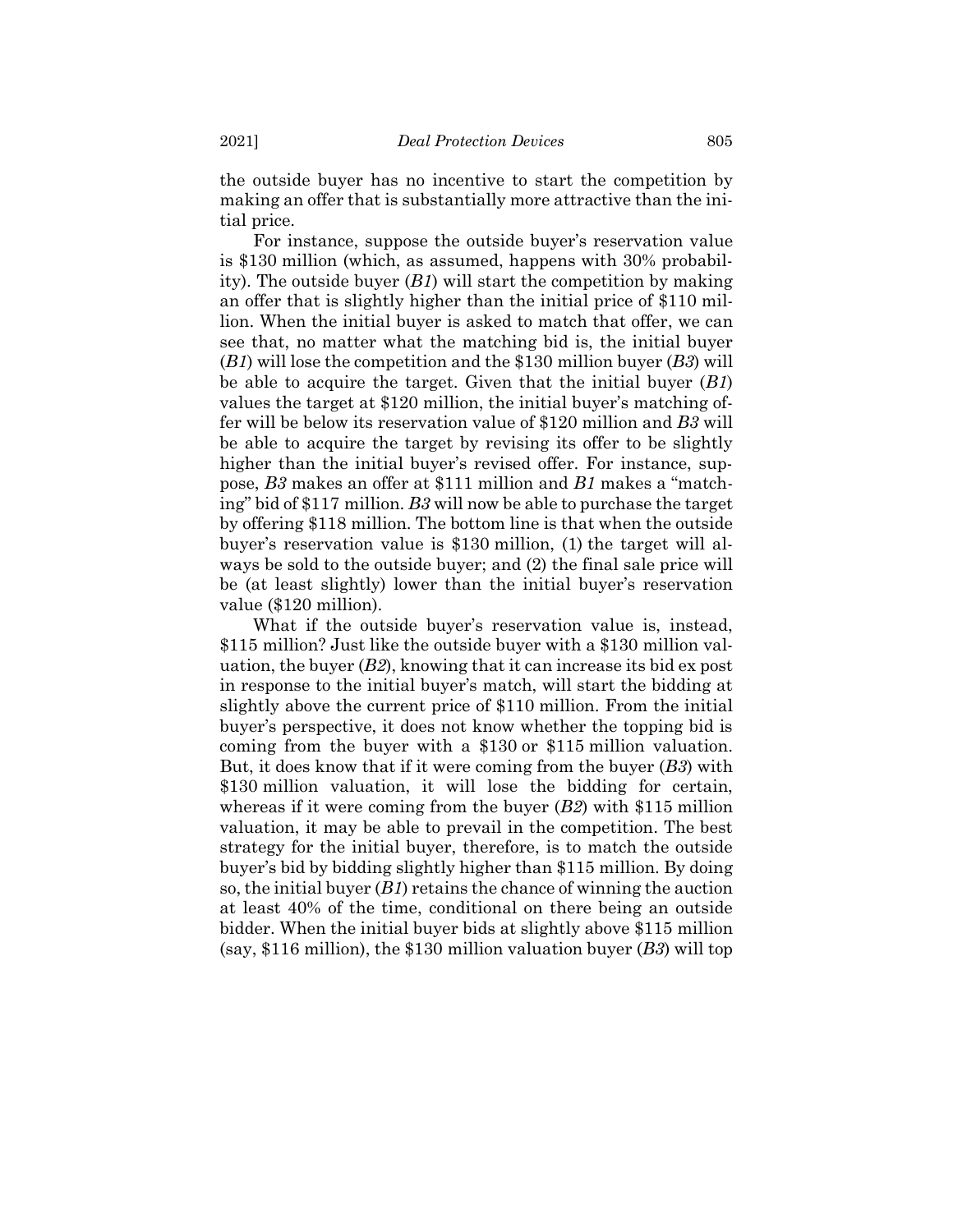that bid (with, say, \$117 million) while the \$115 million buyer (*B2*) will decline to increase its bid above \$115 million. 148

3. Unlimited match right.

Now, suppose the initial buyer is given an unlimited match right  $(M = \infty)$ . That is, whenever an outside buyer revises its initial offer, the initial buyer will be able to come back and match the revised offer from the outside bidder. Unlike the case with a limited match right, with an unlimited match right, the initial buyer and the outside buyer will have even standing in an auction. As each revises its bid, the other is able to top the competitor's bid. An unlimited match right replicates a proper English auction. When a competing buyer (*B2* or *B3*) emerges, given that the existing price is equal to \$110 million, knowing that both parties will be able to continue matching the other's bid, the topping bid will start at a little above  $$110$  million<sup>149</sup> and will continue rising until one bidder decides to drop out. For instance, if the outside buyer's (*B2*'s) valuation for the target is \$115 million, the initial buyer (*B1*), with a higher valuation of \$120 million, will be able to continue "matching" the outside buyer's (*B2*'s) offer until the bid rises to the outside buyer's valuation of \$115 million. The inside buyer wins the auction process at a price equal to (or

<sup>148</sup> More precisely, we can construct a pooling equilibrium in the following way. Working backwards, first, suppose either *B2* or *B3* are to submit a follow-up bid after observing *B1*'s matching bid. The optimal strategy for *B2* and *B3* is to submit a follow-up bid that is slightly higher than *B1*'s matching bid so long as *B1*'s matching bid is below \$115 million and \$130 million, respectively. Otherwise, the bidder drops out. Second, suppose it is *B1*'s turn to submit a matching bid. If the outside bidder's type has not been revealed in the earlier stage, *B1*'s optimal strategy is to (1) bid slightly above \$115 million if the outside bid is anywhere between \$110 and \$115 million and (2) bid slightly above any outside bid above \$115 million so long as the outside bid is below \$120 million. Third, turning to the initial stage, the optimal strategy for *B2* and *B3* is to submit the initial bid between \$110 and \$115 million. So, in a pooling equilibrium, both *B2* and *B3* submit the initial bid that is between \$110 and \$115 million; *B1* submits a matching bid slightly above \$115 million; *B3* comes back with a bid slightly above *B1*'s matching bid; and *B2* drops out after observing *B1*'s matching bid.

<sup>149</sup> If the third-party buyer knew (1) how much the initial buyer valued the target and (2) that the initial buyer's valuation is larger than the third party's valuation, the third party would not trigger the bidding competition. *See* Subramanian & Zhao, *supra* note [31,](#page-6-0)  at 1234 ("When the first bidder has an unlimited match right, a third party will bid only if it believes it can beat the first bidder in a bidding contest."). In the absence of such knowledge, given that the third party rationally believes that the initial buyer's valuation can be anywhere above the deal price (of \$110 million), that the third party does not know whether it can beat the initial buyer for certain, and that the third party can always come back with a revised offer, the optimal strategy is to start the bidding process at slightly above the deal price.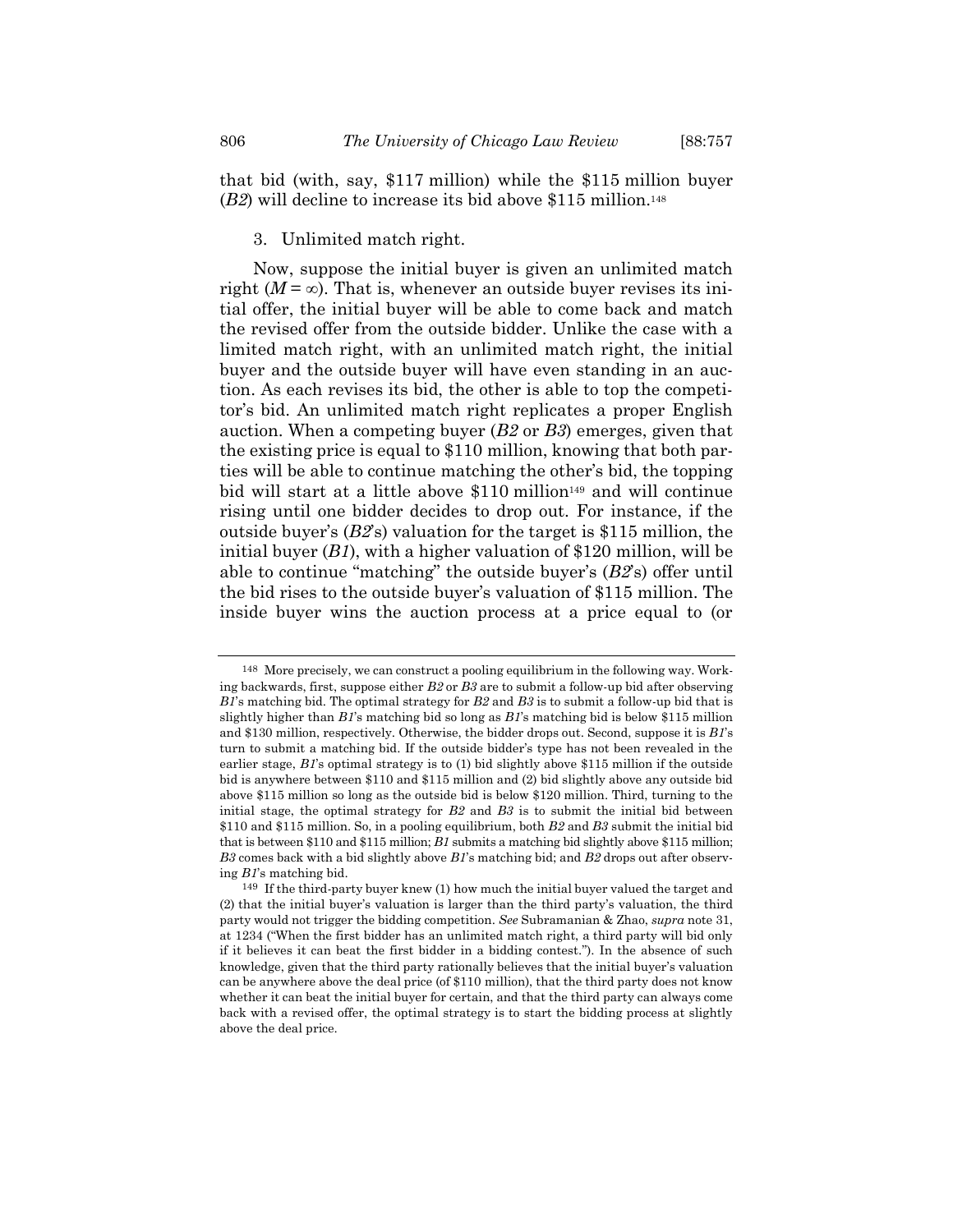slightly higher than) the outside buyer's (*B2*'s) reservation value of \$115 million. Similarly, when the outside buyer's (*B3*'s) valuation is \$130 million, the inside buyer and the outside buyer will be able to compete against each other in an even auction competition until the bid reaches the inside buyer's valuation of \$120 million.

In either case, whether *B2* or *B3* appears on the scene, as in a standard English auction, the target gets sold to the buyer with the higher valuation at a price equal to the valuation of the losing bidder: with the \$115 million outside buyer (*B2*), the target gets sold to the existing buyer at \$115 million; and with the \$130 million outside buyer (*B3*), the target is sold to the outside buyer at \$120 million. Since the target is being sold to the buyer with the higher valuation, unlike in the case with a limited match right, there is no allocative inefficiency. Furthermore, and more importantly, the target's and the initial buyer's joint expected profits and the target's stand-alone expected profits will be higher, too. For instance, with a limited match right  $(M = 1)$ , when the outside buyer's valuation is equal to \$130 million, because the initial buyer (*B1*) was matching the bid at (slightly above) \$115 million, the target is sold to the outside buyer at a price strictly below the initial buyer's valuation of \$120 million. By contrast, with an unlimited match right, the target is sold to the outside buyer (*B3*) at the inside buyer's valuation of \$120 million. This increases both the joint profit of the initial buyer and the target and also the stand-alone profit of the target.

# 4. Some generalizations and comparisons.

The numerical example has, so far, assumed that the initial buyer knows exactly what the likely valuations of the outside buyers are: it would be either \$130 or \$115 million. In a more realistic scenario when the distribution of the outside buyer's valuation isn't as simplistic, while the findings above will still remain correct, it creates three variations. First, when the inside buyer has a limited match right, the target may be sold to a lower valuation buyer: an allocative inefficiency may result. Second, unlike the case with a termination fee, where the inside buyer's stand-alone profit always increased as the termination fee got larger, the inside buyer's (*B1*'s) stand-alone profit may be higher or lower with an unlimited match right. Third, with a more generalized distribution, low valuation of the outside buyer's (*B2*'s) stand-alone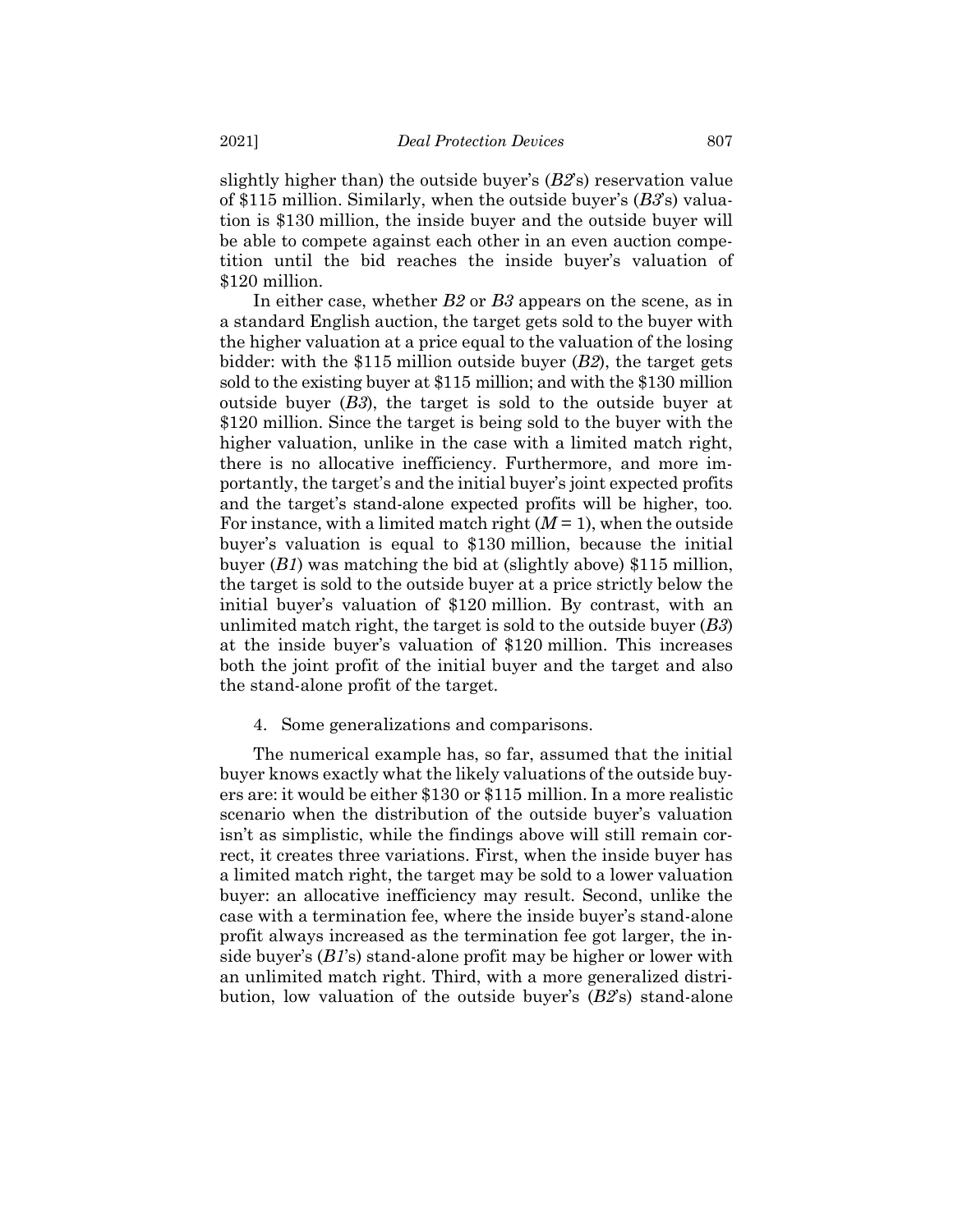profit will be higher when the inside buyer has a limited, rather than unlimited, match right.

First and foremost, suppose the outside buyer's valuation can range anywhere between \$110 and \$130 million, the inside buyer has a limited match right  $(M=1)$ , and the outside buyer starts the bidding process at slightly above \$110 million. Suppose also that the initial buyer (*B1*), without knowing how much the outside buyer is willing to pay for the target, matches the bid at anywhere between the new bid and its own valuation of \$120 million, say, at \$116 million. Unlike the case with two-point distribution (of either \$115 or \$130 million), now, any time the outside buyer's valuation falls between the initial buyer's (*B1*'s) matching bid (of \$116 million) and the buyer's valuation (of \$120 million), the outside buyer will be able to win the auction even though the outside buyer values the target less than the initial buyer. For instance, if the outside buyer values the target at \$118 million, after observing the initial buyer's matching bid of \$116 million, the outside buyer will be able to come back with a more attractive bid of, say, \$117 million, and win the auction even though its valuation of the target is lower than the inside buyer's. In short, in a more realistic setting, a limited match right can create allocative inefficiency. The last row of Table 2 reflects this possibility.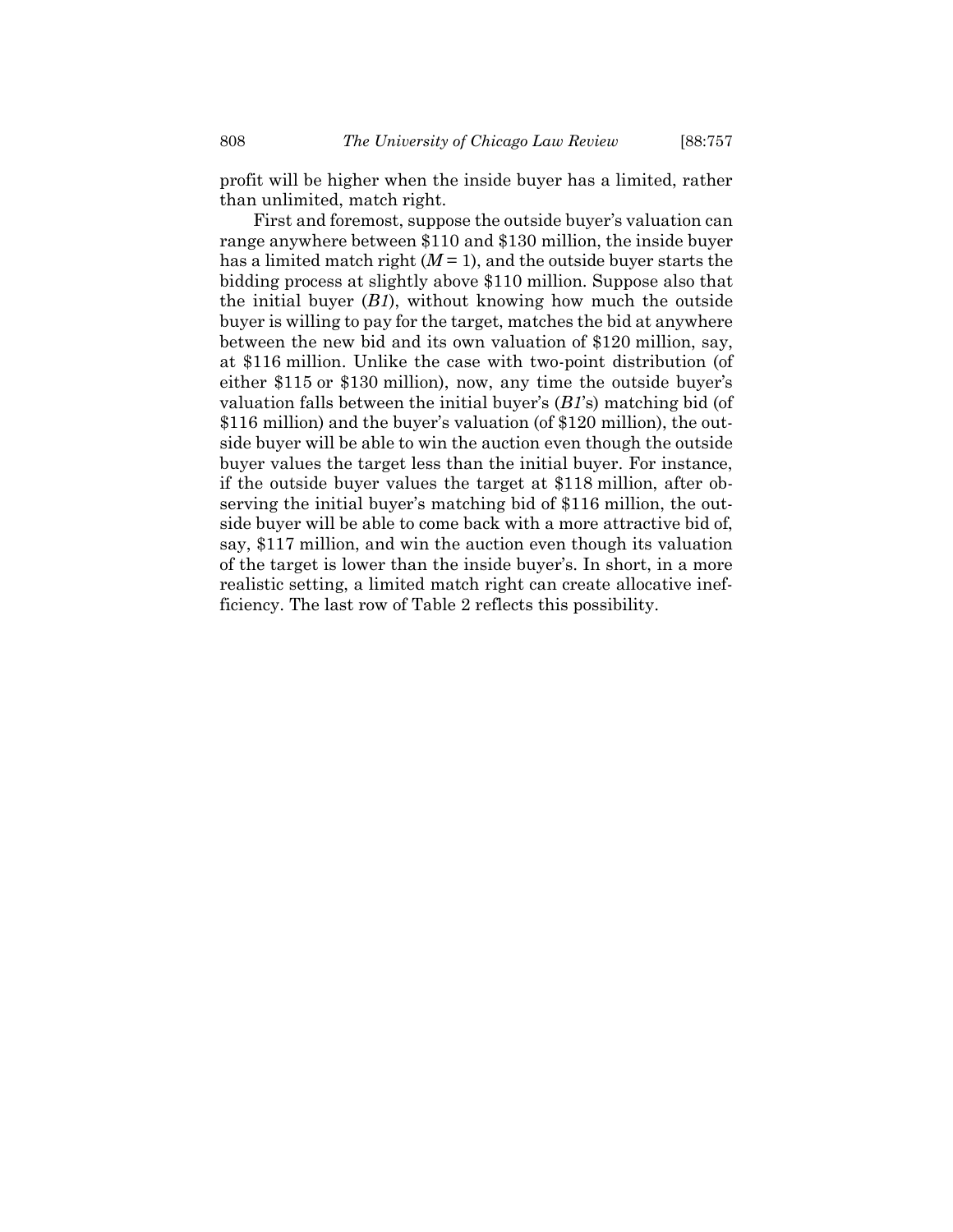|                                                                          | Limited Match<br>Right <sup>150</sup><br>$(P = $110; M = 1)$       | <b>Unlimited Match</b><br>Right<br>$(P = $110; M = \infty)$ |
|--------------------------------------------------------------------------|--------------------------------------------------------------------|-------------------------------------------------------------|
| Target $(S)$<br><b>Expected Profit</b><br>(Res. Value = $$100$ )         | $$12.5$ million                                                    | \$14 million                                                |
| Initial Buyer $(B1)$<br><b>Expected Profit</b><br>(Res. Value = $$120$ ) | \$6 million<br>(Likely lower with<br>more general<br>distribution) | \$6 million                                                 |
| Target and Initial<br><b>Buyer Joint Profit</b>                          | \$18.5 million                                                     | \$20 million                                                |
| New Buyer $(B2)$ Profit<br>$(Res. Value = $115)$                         | \$0<br>(Higher with)<br>more general<br>distribution)              | \$0                                                         |
| New Buyer $(B3)$ Profit<br>$(Res. Value = $130)$                         | \$15 million                                                       | \$10 million                                                |
| Possible Inefficient<br>Sale of Target?                                  | $\operatorname{Yes}$                                               | $\rm No$                                                    |

### TABLE 2: EFFECT OF A MATCH RIGHT

Second, while the result will depend on the assumption of the outside buyer's valuation distribution, the inside buyer's standalone profit will likely decrease as we shift from limited to unlimited match rights. In the numerical example, because the outside buyer's valuation was limited to being either \$115 or \$130 million, and with a limited match right, the inside buyer was matching the outside buyer's bid at (slightly above) \$115 million, the expected profit of the inside buyer stayed the same at \$6 million: a 50% chance it acquires the target at \$110 million (for a profit of \$10 million) and a 20% chance it acquires the target at (slightly above) \$115 million (for a profit of \$5 million). But this is because

<sup>150</sup> As discussed above, with a limited match right, when *B2*'s valuation is not fixed at \$115 million but is on a continuum between \$110 and \$120 million, for instance, *B2*'s profit will be strictly larger than \$0 while *B1*'s stand-alone expected profit may be higher or lower than \$6 million.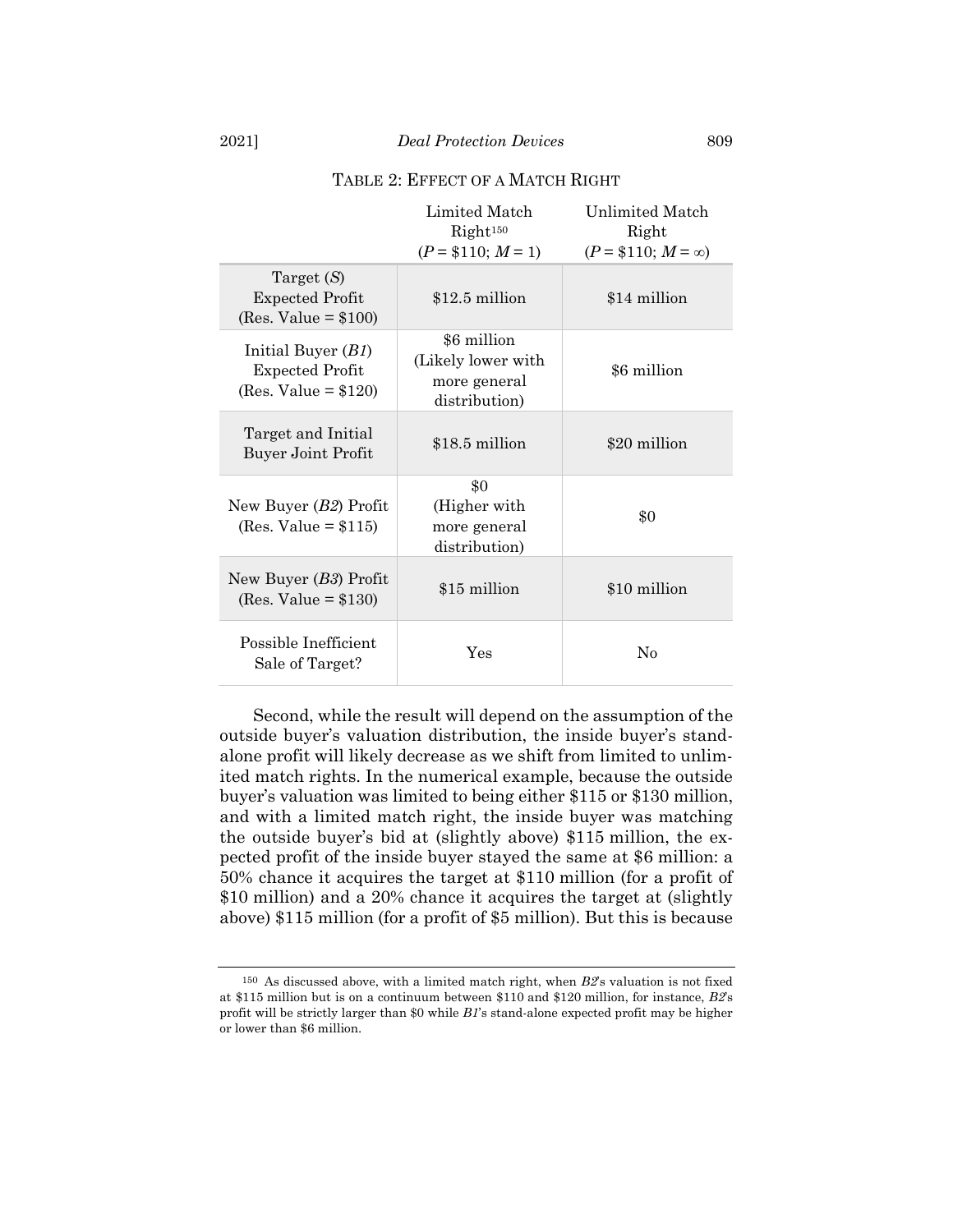the inside buyer knew exactly what *B2*'s valuation of the target was and managed to shut out *B2* from winning the auction. If, for instance, the outside buyer's valuation was on a continuum between \$110 and \$130 million, not only would the inside buyer's matching bid possibly be higher or lower than \$115 million, but the inside buyer's probability of winning will also differ. While this could either increase or decrease the inside buyer's (*B1*'s) stand-alone expected profit, given that, in case the outside buyer's valuation falls between \$110 million and \$120 million, the inside buyer is no longer guaranteed to win the bidding competition, it will likely reduce the inside buyer's stand-alone profit.<sup>151</sup>

Finally, under the current setup, where *B2*'s valuation is fixed at \$115 million, *B2* is always shut out from being able to purchase the target (because of *B1*'s strategy of submitting the matching bid of \$115 million). But when *B2*'s valuation isn't fixed at \$115 million and *B1*'s match right is limited, *B2*'s stand-alone profit will increase. For instance, imagine *B2*'s valuation can be anywhere between \$110 and \$120 million. Now, in response to *B2*'s starting the bidding process at \$110 million, *B1* will submit a matching bid that is between \$110 million and \$120 million and *B2*, whose valuation is above *B1*'s matching bid, will now be able to win the auction and realize a profit. When *B1* had an unlimited match right, *B2*'s winning the auction was not possible. *B2*'s ex ante profit will be higher when the inside buyer has a limited match right than an unlimited match right. The second column of Table 2 summarizes these findings.

# C. Termination Fees Versus Match Rights

When comparing these two deal protection devices, some interesting similarities and differences emerge. As we moved (in Part III.A) from no termination fee to a positive (and substantial) termination fee, the joint profit of the target and the inside buyer increased while the outside buyer's expected profit decreased. Similarly, as we moved (in Part III.B) from a limited match right to an unlimited match right, the joint profit of the target and the inside buyer went up while the outside buyer's expected profit went down. Consistent with the practitioners' observations,

<sup>151</sup> For instance, if *B2*'s valuation is uniformly distributed between \$110 and \$120 million (while *B3*'s valuation is anywhere above \$120 million), it is fairly easy to show that the optimal strategy for the inside buyer is to submit a match bid of \$115 million. In that case, while *B1*'s profit margin stays the same, *B1*'s probability of winning, conditional on *B2*'s appearance, decreases by half, thereby lowering *B1*'s expected profit.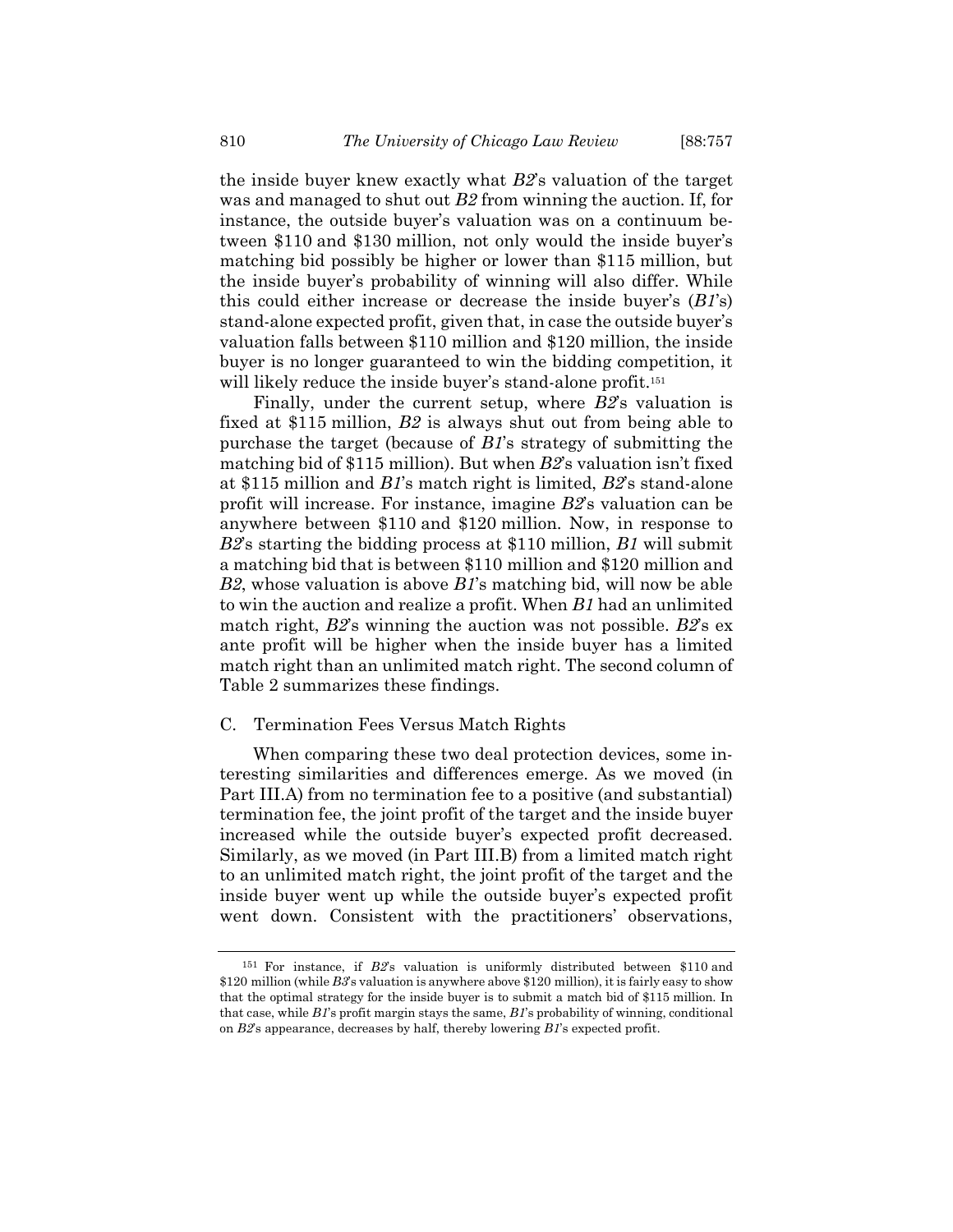unlimited match rights and termination fees are generally bad for the competing buyer. To the extent that the outside buyer has to spend (possibly substantial) resources in participating in the bid, the lower expected profit can potentially translate to a lower rate of participation. At the same time, however, as the numerical examples show, an important goal of agreeing to either a termination fee or an unlimited match right is to extract more surplus from a high-valuation outside buyer (such as *B3*). And to the extent that an outside buyer's valuation for the target is substantially high, the reduction in auction participation may be less likely or unlikely. After all, the numerical examples already show how these deal protection devices can shut out low-valuation buyers (such as *B2*), whose expected profit may not justify their participation costs.

There are also some important differences between the two devices. First and foremost, as we moved (in Part III.A) from no termination fee to a positive and substantial termination fee, allocative efficiency suffered: if the outside buyer had only moderately higher valuation than the inside buyer, the outside buyer was shut out from competition. As the size of termination fee got larger, the outside buyers were subject to a larger disadvantage vis-à-vis the inside buyer. By contrast, when we moved (in Part III.B) from a limited match right to an unlimited match right, allocative efficiency actually improved: by creating a more even playing field among the inside buyer and the outside buyer, an unlimited match right created an English auction–like environment. Another important difference is on the target's standalone expected profit. Holding the initial deal price constant, when the target agreed to a termination fee, its stand-alone profit suffered. By contrast, even with the same deal price, when we switched (in Part III.B) from a limited match right to an unlimited match right, the target's stand-alone expected profit actually increased.

Finally, consider the possibility of the transacting parties utilizing both a termination fee and a match right. In such a case, the interaction between the two deal protection devices can produce some interesting results. For instance, with a limited match right, because a termination fee increases the reserve price in the auction, a higher termination fee can mitigate (or even eliminate) the potential inefficiency that stems from the limited match right. This will especially be the case when the termination fee is equal to the difference between the initial buyer's reservation value and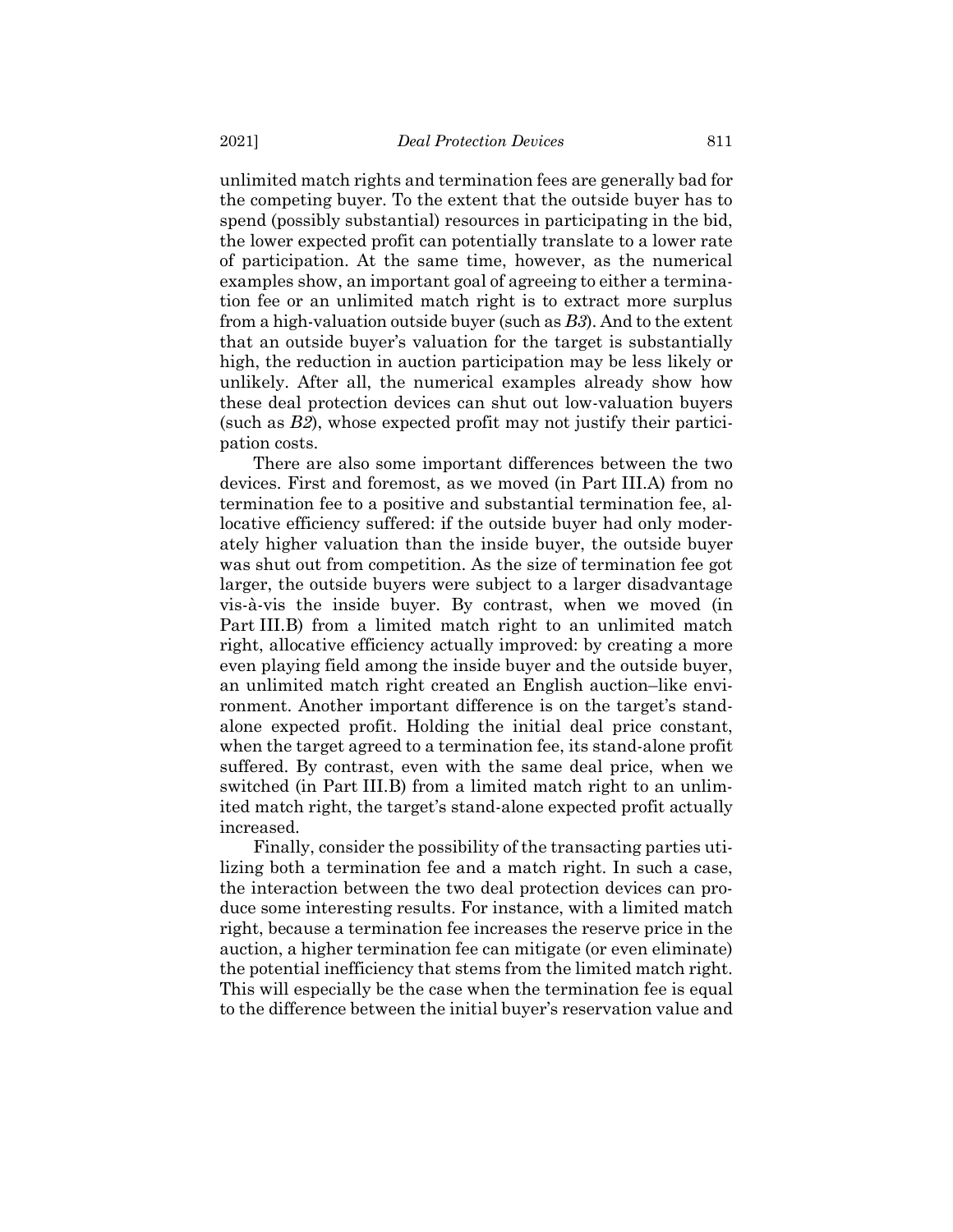the deal price. When the initial buyer values the target at \$120 million, the deal price is \$110 million, and the termination fee is \$10 million, for instance, a third-party buyer will enter the competition only when it values the target at more than \$120 million, and when it does so, the initial buyer will decline to match: the target will be sold to a third-party buyer only when the thirdparty buyer values the target more. By contrast, when the match right is unlimited, so long as the termination fee is less than the difference in the initial buyer's valuation and the deal price, allocative efficiency is not affected.<sup>152</sup>

# D. Interdependent Valuation and the "Winner's Curse" Problem

So far, the numerical examples have assumed that while the buyers and the target do not observe other buyers' valuations, they know their own (although their valuations may be correlated). This assumption sets up a private value auction.<sup>153</sup> Alternatively, we could have assumed a more "interdependent" or "common" valuation structure, in which each buyer does not know its own valuation and only gets a "signal" about the valuation.<sup>154</sup> While the assumption of an interdependent valuation raises the possibility of what is known as the "winner's curse" problem155 in which the winner of the auction ends up paying more for the target than it values—this possibility does not arise when the parties engage in an ascending-bid English auction. The primary reason is that when the bidders observe whether the other competing bidders are participating in the auction, they can infer the signals that the other bidders have gotten and the informational issues disappear or are (substantially) mitigated.<sup>156</sup> In the case of

<sup>152</sup> Whether or not the match right is limited, when the termination fee is higher than the difference between the initial buyer's valuation and the deal price, allocative inefficiency will result. *See supra* Part III.A.2.

<sup>153</sup> *See* VIJAY KRISHNA, AUCTION THEORY 13–28 (2002).

<sup>154</sup> *Id.* at 83–102. As an example of a common-value setting, suppose both an inside buyer (*B1*) and an outside buyer (*B2*) get respective signals about valuation (*X1* and *X2*), *B1* only observes *X1* and *B2* only observes *X2*, and the common value for the target is given by  $V = 0.5 * X1 + 0.5 * X2$ . In this setting, for *B1*, for instance, even after drawing a very high signal (a realization of *X1*), it does not know the true value of the target without knowing the realization of *X2*. It's possible that if the realization of *X2* is sufficiently low, its true valuation is substantially lower than what the realization of *X1* indicates.

<sup>155</sup> *Id.* at 84–85.

<sup>156</sup> *Id.* at 85. When the bidders are competing in a sealed-bid, first-price auction, by contrast, the fact that one has won the auction (without knowing others' signals) implies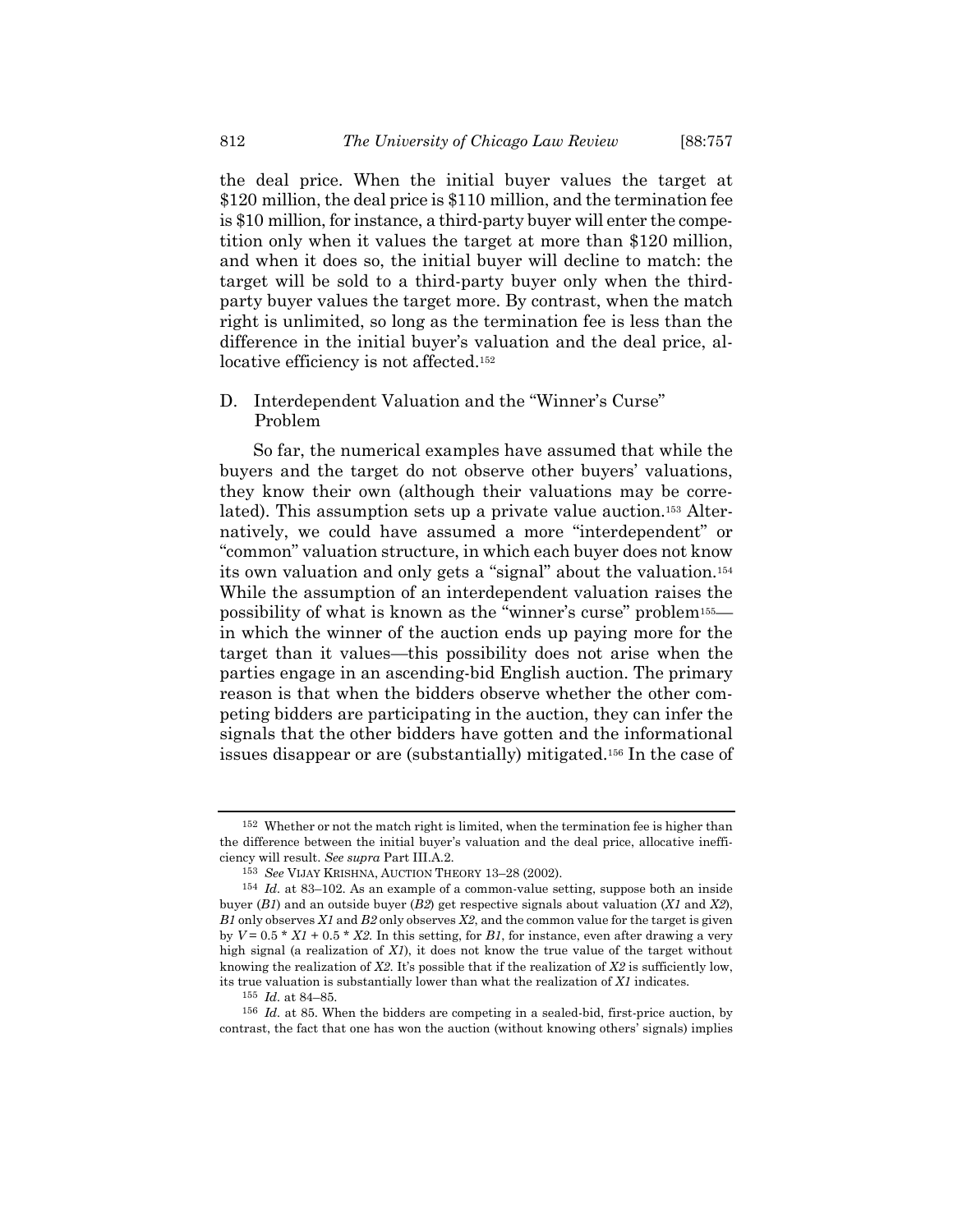no termination fee or an unlimited match right, the optimal strategy for the outside buyers (*B2* or *B3*) is to start the bidding process by offering a price that is slightly more than the deal price

that the winner has likely drawn the highest possible signal and the true value of the asset is likely lower (given that others have drawn lower signals).

First, while this may be true in a sealed-bid first-price auction setting (e.g., where the outside buyer has to make a onetime bid and the inside buyer is given the right to either match or not match the bid), in an English auction setting, where the bidders can observe the others' behavior and they continue bidding against one another (and infer the others' valuation signals), this will not be true. The fact that the informational advantage does not per se create a winner's curse problem in an English auction setting can be seen using the following, simple example. Suppose both an inside buyer (*B1*) and an outside buyer (*B2*) get a respective signal about valuation (*X1* and *X2*): *B1* only observes *X1* and *B2* only observes *X2*. Suppose also that *B1*'s valuation is given by  $VI = X1$  while *B2*'s valuation is given by  $V2 = \delta X I = (1 - \delta) X2$ , where  $\delta \in (0,1)$ . By assumption, therefore, *B1* knows its valuation for certain, while *B2*'s valuation depends on both its own signal *X2* and *B1*'s signal *X1*. *B1* has an informational advantage against *B2*. (We can impose some distributional structure here, but for the sake of simplicity, we skip that discussion.) It is easy to show that the dominant strategy for *B1* is to stay in the auction until the price reaches *X1*. The optimal strategy for *B2* is, then, to stay in the auction until the price is equal to *X2* (or possibly some price that is higher than *X2*). With these equilibrium bidding strategies, there are two possibilities. Suppose *B2*'s strategy is to stay in the auction until the price reaches  $X2$ . First, suppose  $X2 > X1$ . As the price rises,  $B1$  drops out when the price reaches *X1*; and *B2* wins the auction at price equal to *X1*. *B2* acquires the target at *X1* and realizes a strictly positive surplus of  $V2 - X1 > 0$ . The auction achieves allocative efficiency. Suppose, instead,  $X1 > X2$ . In this case,  $B2$  drops out when the price hits  $X2$  and *B1* wins the auction. Again, allocative efficiency is achieved. In sum, even with the informational disadvantage, *B2* does not suffer the winner's curse problem.

Second, in fact, given that the inside buyer has already signaled its willingness to purchase the target through the acquisition price (\$110 million in our example), the informational advantage may actually be reversed to the extent that the price of the agreement can (at least partially) reveal the inside buyer's valuation.

The third point respects information rights. According to Kling, Nugent, and Van Dyke, in order to make sure that a deal protection device does not unduly impede third parties from competing against the initial buyer, the target should be able to

disclose confidential information to any third party who has on its own (i.e., not been solicited) "shown up" in the sense that it has submitted a proposal or, at a minimum, an indication of interest which is, or which the target believes is, reasonably likely to lead to (and who is capable of consummating) a higher competing bid. In this regard, the target should also be able to negotiate with such third parties. This removes any informational advantage that the (initial) anointed purchaser may have.

KLING, NUGENT & VAN DYKE, *supra* not[e 36,](#page-8-0) § 4.04[6][b], at 4-94 to -95 (citations omitted). The presence of such information right will also likely eliminate (or substantially reduce) the initial buyer's informational advantage. *See* Quinn, *supra* not[e 31,](#page-6-0) at 1042–43 (discussing various information rights given to the initial bidder can exacerbate the problem of information asymmetry).

Some commentators have argued that because the initial buyer has an informational advantage against an outside buyer, the presence of an unlimited match right can substantially impede the outside buyer from competing against the inside buyer. *See supra* note [84](#page-21-0) and accompanying text. There are three issues to consider with respect to this concern: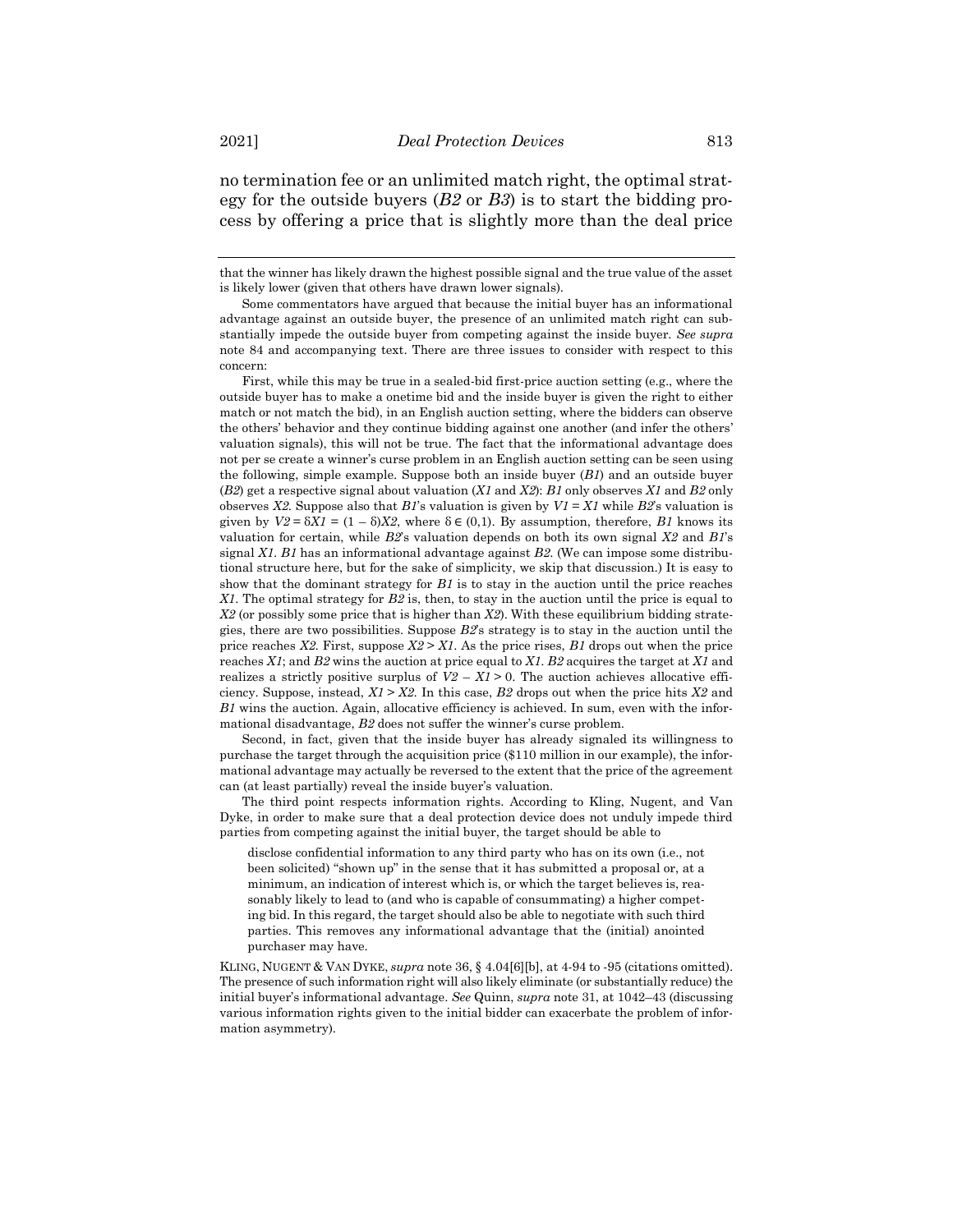and to continuously update and match *B1*'s bid. After all, the outside buyers know that *B1* at least values the target at the deal price, and being able to observe *B1*'s competing offer allows them to update their information on how much *B1* values the target. With an even playing field and with an ascending-bid, Englishauction structure, the winner's curse problem does not arise.

When the playing field is uneven, on the other hand, there is a possibility that, concerned about the potential winner's curse problem, either the outside or the inside buyer may decline to participate. This can happen when the deal structure contains a (large) positive termination fee or when the inside buyer has only a limited match right. Recall that, in either situation, either the outside buyer (when there is a termination fee) or the inside buyer (with a limited match right) is forced to submit a jump bid. For instance, when the deal price is \$110 million but the deal is subject to a \$10 million termination fee, for *B2* or *B3* to compete against *B1*, they have to submit an initial competing bid that is higher than \$120 million. If, for instance, *B2*'s or *B3*'s valuation also depends on the information that *B1* has (the valuations are interdependent) and the outside buyers are sufficiently concerned about whether their true valuation falls below \$120 million (but above \$110 million), they may decline to compete against *B1*. This may be so, even though *B2*'s or *B3*'s true valuation of the target is higher than *B1*'s valuation. Similarly, when *B1* can match outside buyer's bid only once, and *B1* is unsure about its true valuation for the target (because its valuation depends also on the information that *B2* or *B3* has), concerned about the possible winner's curse problem, it will no longer be able to make an aggressive jump (matching) bid. This can, in turn, make it more likely that the target is sold to an outside buyer even though *B1* may have a higher valuation.

In sum, when moving to a more general, interdependent valuation structure, there is a potential winner's curse problem, but in a way that renders both termination fees and limited match rights worse for achieving allocative efficiency. In both cases, the possible inefficiency results from forcing either the outside or the inside buyer to make a jump bid. With a positive termination fee, the outside buyer has to submit a jump bid, whereas with a limited match right, the inside buyer has to submit a matching bid that may be substantially higher than the outside buyer's competing bid. By contrast, when there is no termination fee or the inside buyer has an unlimited match right, the concerns over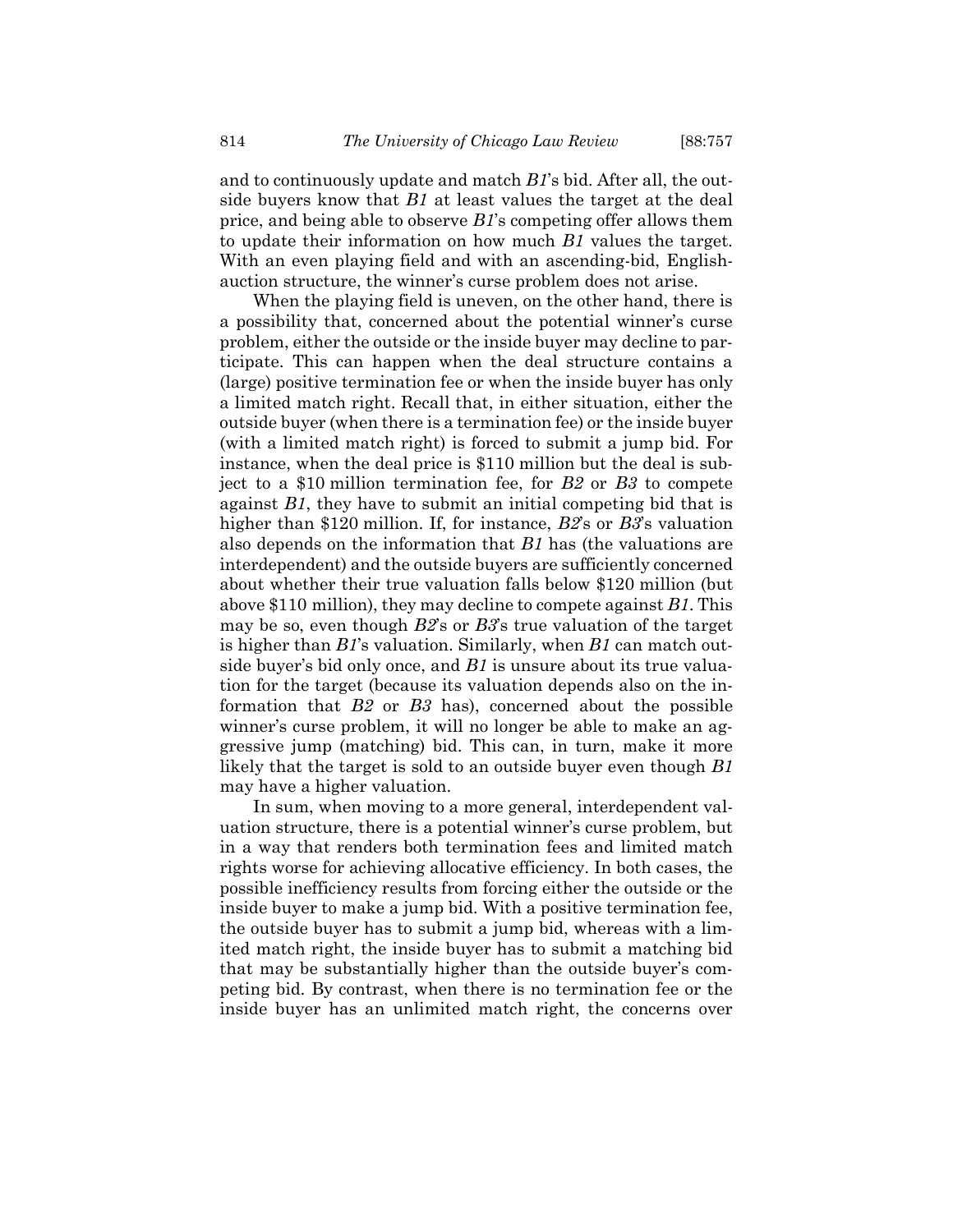suffering a winner's curse will be substantially mitigated or eliminated with interdependent valuations and this, in turn, can better promote allocative efficiency.

## E. Other Deal Protection Devices

So far, my principal focus has been on match rights and termination fees. But the auction-theory-based analysis can be easily extended to other deal protection mechanisms, notably stock and asset lockups.<sup>157</sup> In the case of a stock lockup, the inside buyer is entitled to purchase a fraction of the target's outstanding stock at a contractually stipulated price in case the target is sold to a competing buyer, whereas with an asset lockup, the inside buyer is entitled to acquire the target's asset (or division) at a predetermined price. Although both mechanisms are facially similar to a breakup fee (in the sense that they compensate a disappointed buyer), there are some important differences. Notably, while the size (or the value) of a termination fee is independent of how much the outside buyer pays for the target, the value of a stock lockup is proportionate to the outside buyer's purchase price. This provides an incentive to the inside buyer to be more aggressive in its bidding against the outside buyer. With aggressive bidding, allocative inefficiencies can arise. With an asset lockup, unlike a breakup fee, the value of the pledged asset can differ across the buyers, and this will affect how much each buyer would be willing to pay for the target. In this Section, I will demonstrate this with a few extensions of the previous numerical examples.

1. Stock lockup.

Recall that the inside buyer (*B1*) valued the target at \$120 million and initially agreed to acquire the target at \$110 million. Now, suppose *B1* is also given the right to purchase 10% of the target's outstanding stock based on a valuation of \$100 million (*P0*) in case the target is sold to a different buyer. With the strike price of \$100 million, if the target gets sold to another buyer at \$130 million, for instance, *B1* will be able to realize a profit of \$3 million  $(= 0.1 \times (\$130 \text{ million} - \$100 \text{ million}))$  by

<sup>157</sup> While there are other deal protection mechanisms, such as no-shop clauses, standstill and voting agreements, and information rights, they are not discussed for the sake of brevity. *See* Quinn, *supra* not[e 31,](#page-6-0) at 1016 (discussing, in more detail, various information rights that come with match rights); Davidoff & Sautter, *supra* note [34,](#page-7-1) at 711 (arguing that the courts should broaden their analysis of other protective measures).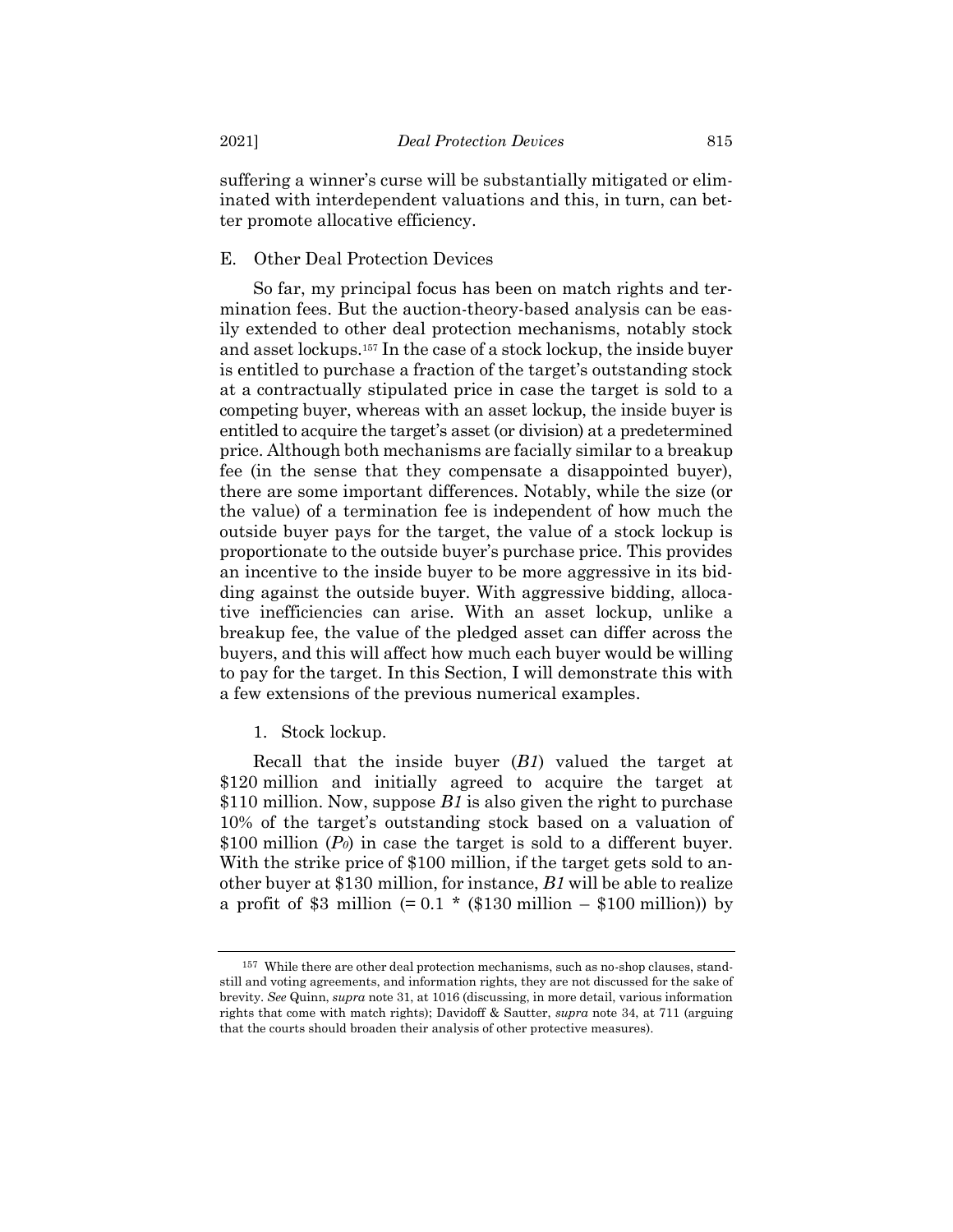exercising this stock lockup option and (immediately) reselling the stock to the winning buyer. Given that *B1* is willing to pay up to \$120 million for the target, in case *B1* wins the auction at price *P*, it will realize a profit of \$120 million – *P*. On the other hand, in case *B1* loses the auction and the winning bid is *P*, it gets to realize a profit of  $0.1 * (P - $100 \text{ million})$ .<sup>158</sup> Even this simple example shows an important difference between a termination fee and a stock lockup. With a termination fee, the proceeds that the disappointed *B1* receives are fixed (at *T*). With a stock lockup, however, the compensation for *B1* depends directly on the winning bid: the higher the winning bid, the higher the compensation for the inside buyer. This provides a strong incentive to *B1* to try to increase the winning bid as much as it can.

How much *B1* can push up the winning price depends, in part, on how much the outside buyer is willing to pay for the target when *B1* has the stock lockup. Using the example, suppose the outside buyer values the target at either \$115 million (by *B2*) or \$130 million (by *B3*). Knowing that *B1* is entitled to sell 10% of the target stock at \$100 million to the winning outside buyer, in case *B2* or *B3* wins the auction at *P*, the outside buyer has to pay  $P + 0.1 * (P - $100$  million). That is, for 10% of the outstanding stock, the winning outside bidder has to pay an additional difference of  $P - $100$  million. This will naturally reduce the maximum price the outside buyer would be willing to pay for the target. *B2*, for instance, would now be willing to stay in the auction until  $P \approx $113.64$  million; and *B3* would be willing to stay in the auction until  $P \approx $127.27$  million.<sup>159</sup> At the same time, for *B1*, given that it will be able to realize a profit of  $0.1 * (P - $100 \text{ million})$  in case it loses the competition and it values the target at \$120 million, *B1* will be willing to stay in the auction *at least* until the price reaches  $P \approx $118.18$  million.<sup>160</sup>

<sup>&</sup>lt;sup>158</sup> More generally, if the inside buyer is entitled to purchase a fraction,  $a \in (0,1)$ , of the target's outstanding stock at the exercise price of  $P_{\theta}$ , the inside buyer's profit if it loses the competition and the winning bid is equal to  $P$  is  $a(P - P_0)$ . See *supra* Part I.A (discussing *Paramount v. QVC* and the use of a stock lockup).

<sup>159</sup> These numbers are calculated as follows: When an outside buyer values the target at  $R_i$  and the inside buyer is entitled to a fraction,  $\alpha$ , of the target stock at  $P_\theta$ , the outside buyer would be willing to pay up to *P* such that  $R_i = P + a(P - P_0)$ . When we solve for *P*, we get  $P = (R_i + aP_0) / (1 + a)$ .

<sup>&</sup>lt;sup>160</sup> With the reservation value of  $R_I$ , the inside buyer would be willing to stay in the auction until  $R_I - P = a(P - P_0)$ . When we solve for *P*, we get  $P = (R_I + aP_0) / (1 + a)$ . Note that the stock lockup affects the de facto "reservation values" of the inside and the outside buyers by the exact same proportions. Hence, when the bidders are aware of each other's reservation values, the presence of a stock lockup does not affect who will be able to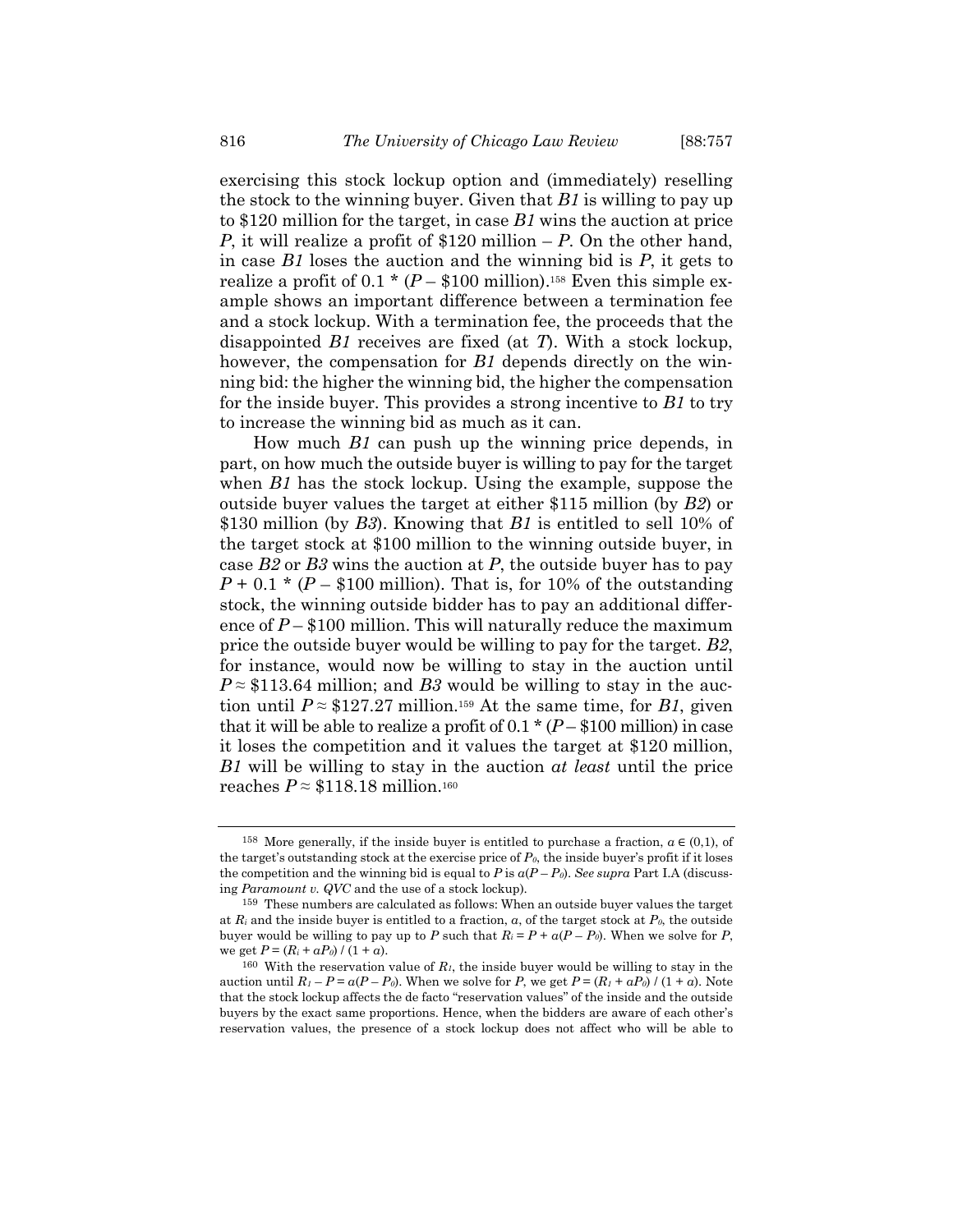But will the inside buyer drop out of the race when the price reaches \$118.18 million? The answer is no. Recall that the assumption was that each buyer only knows its own valuation but not the valuations of others. The example made a further simplifying assumption that while *B2* or *B3* did not know *B1*'s valuation, *B1* knew that the outside buyer's valuation was either \$115 or \$130 million. This implies that when the auction price reaches \$118.18 million, rather than dropping out of the competition, the optimal strategy for *B1* is to stay in the auction until it reaches (slightly less than) \$127.27 million. With the stock lockup, while dropping out at \$118.18 million would have produced a profit of about \$1.82 million  $(0.1 \times 0.1 \times 10^{18})$  million – \$100 million)), pushing the winning bid up to \$127.27 million allows *B1* to realize a higher profit of about \$2.73 million  $(\approx 0.1 \times$  $(\$127.27$  million –  $\$100$  million)). Obviously, the assumption that *B1* knew that the outside buyer's valuations were either \$115 or \$130 million is extreme. But the point is that when buyers do not know other buyers' valuations and when one buyer is given a stock lockup, because the size of the lockup increases with the winning bid, the lockup recipient will have an incentive to be more aggressive in its bidding.<sup>161</sup>

<span id="page-60-0"></span>The result that a stock lockup makes the recipient more aggressive in its bidding strategy leads to a couple of important implications. The first is that it can sometimes lead to allocative inefficiency by shutting out an outside buyer who values the target only marginally or moderately more than the inside buyer. From the example, if an outside buyer valued the target only slightly more than the inside buyer, say, at \$121 or \$122 million, when the inside buyer becomes more aggressive and pushes up the auction price, even though the outside buyer values the target more, it will be shut out from the competition. Another implication is that, with a stock lockup, both the target's stand-alone profit and the joint profit of the inside buyer and the target can actually increase. By pushing up the (expected) winning auction price, although an outside buyer who values the target only moderately more than the inside buyer will be shut out, the target and the inside buyer can extract more rent from the outside buyer who values the target considerably more. The effect is similar to promising a

purchase the target (i.e., there is no allocative inefficiency). In this symmetric information setting, the target will, on the other hand, realize a lower profit. This replicates Professor Ayres's principal finding. Ayres, *supra* not[e 34,](#page-7-1) at 695.

<sup>161</sup> For a more general analysis, see Che & Lewis, *supra* note [32,](#page-7-0) at 653–54.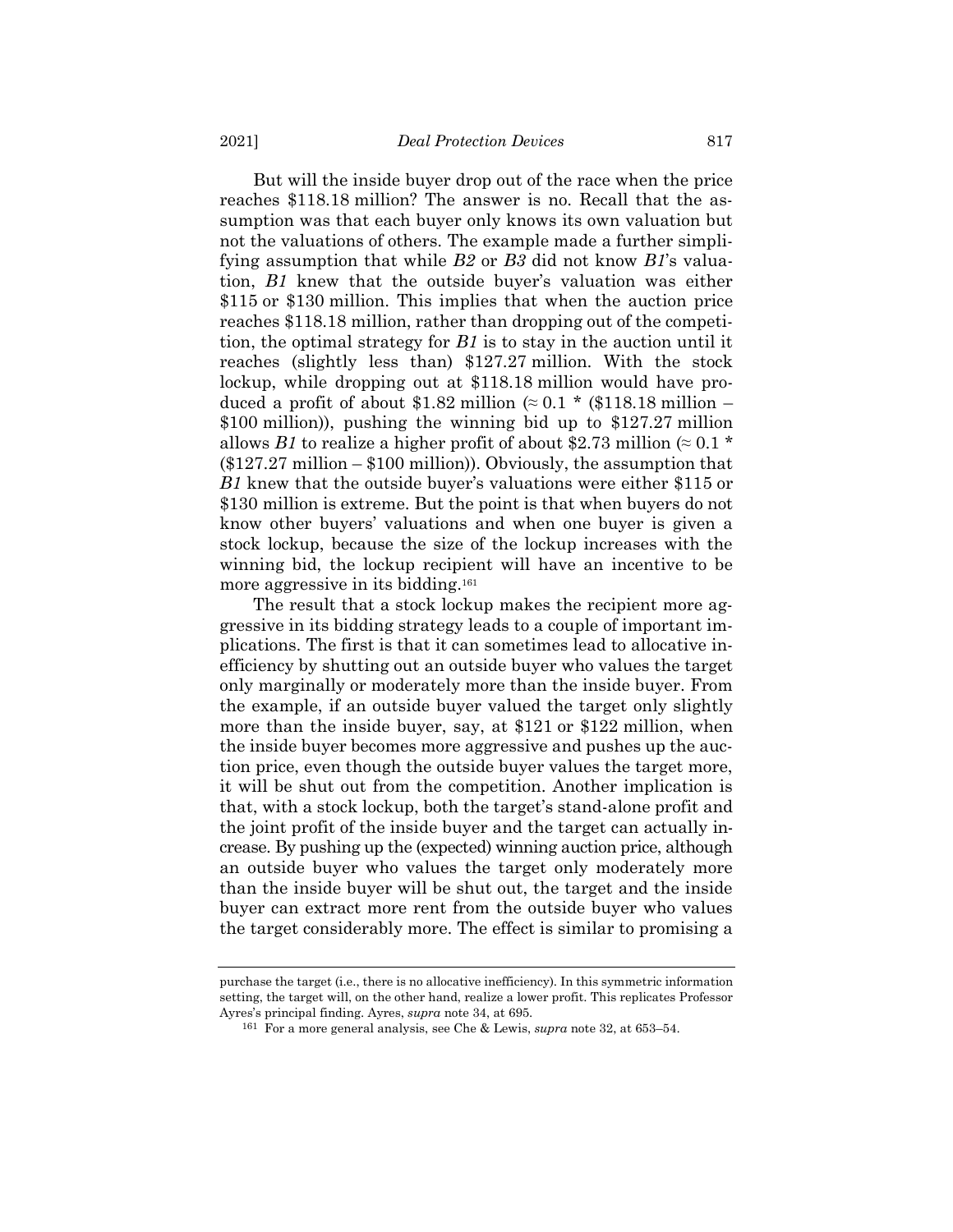large termination fee as seen earlier, when the target and the inside buyer can increase their joint profit by extracting more rent from a high-valuation outside buyer.<sup>162</sup>

#### 2. Asset lockup.

When the target grants an asset lockup to a buyer, the recipient is entitled to purchase the target's promised asset (or a division) at a predetermined price when a competing buyer acquires the target.<sup>163</sup> Although the mechanics are quite similar to a termination fee, unlike with cash, buyers can assign different valuations to the asset, and an asset lockup can create allocative inefficiency. Coming back to the numerical example, suppose *B1* is given the right to purchase a target's asset that is worth \$10 million to *B1* at \$5 million (the exercise price). However, due to the synergies that the asset creates for the target's remaining assets, once the asset is taken out of the target, outside buyers' valuations go down by \$15 million. With the \$5 million cash payment from *B1*, the net reduction in valuation for the outside buyers would be \$10 million. Given that the asset lockup allows *B1* to realize a profit of \$5 million in case it loses the target, *B1* would be willing to bid only up to \$115 million for the target. Similarly, *B2* and *B3* would be willing to pay only up to \$105 million and \$120 million, respectively.

With the asset lockup in place and the initial deal price of \$110 million (between *B1* and *S*), now *B2* will no longer participate in the auction. When *B3* enters the competition, after bidding *B3* will be able to acquire the target (minus the asset) at (slightly more than) \$115 million, the maximum *B1* is willing to pay for the target. Compared to the case without any lockups, the target clearly suffers (because of *B2*'s lack of participation and lower proceeds from *B3*'s winning), while *B1* clearly gains. Although it seems as though allocative efficiency is preserved, because of the asset lockup, \$5 million in value is being destroyed. Without any lockup, the target would have generated a gross value of \$130 million (in *B3*'s hands). With the asset lockup, the gross value of the target plus the asset is  $$125$  million (=  $$115$  million +  $$10$  million). An asset lockup can also prevent a higher-value bidder from

<sup>162</sup> The effect is quite similar to that of granting the inside buyer a right of first refusal. *See generally* Choi, *supra* note [139](#page-44-0) (showing how a right of first refusal allows an inside buyer and a seller to extract rent from a higher-valuing outside buyer).

<sup>163</sup> *See supra* Part I.A (discussing *Revlon* and the use of an asset lockup).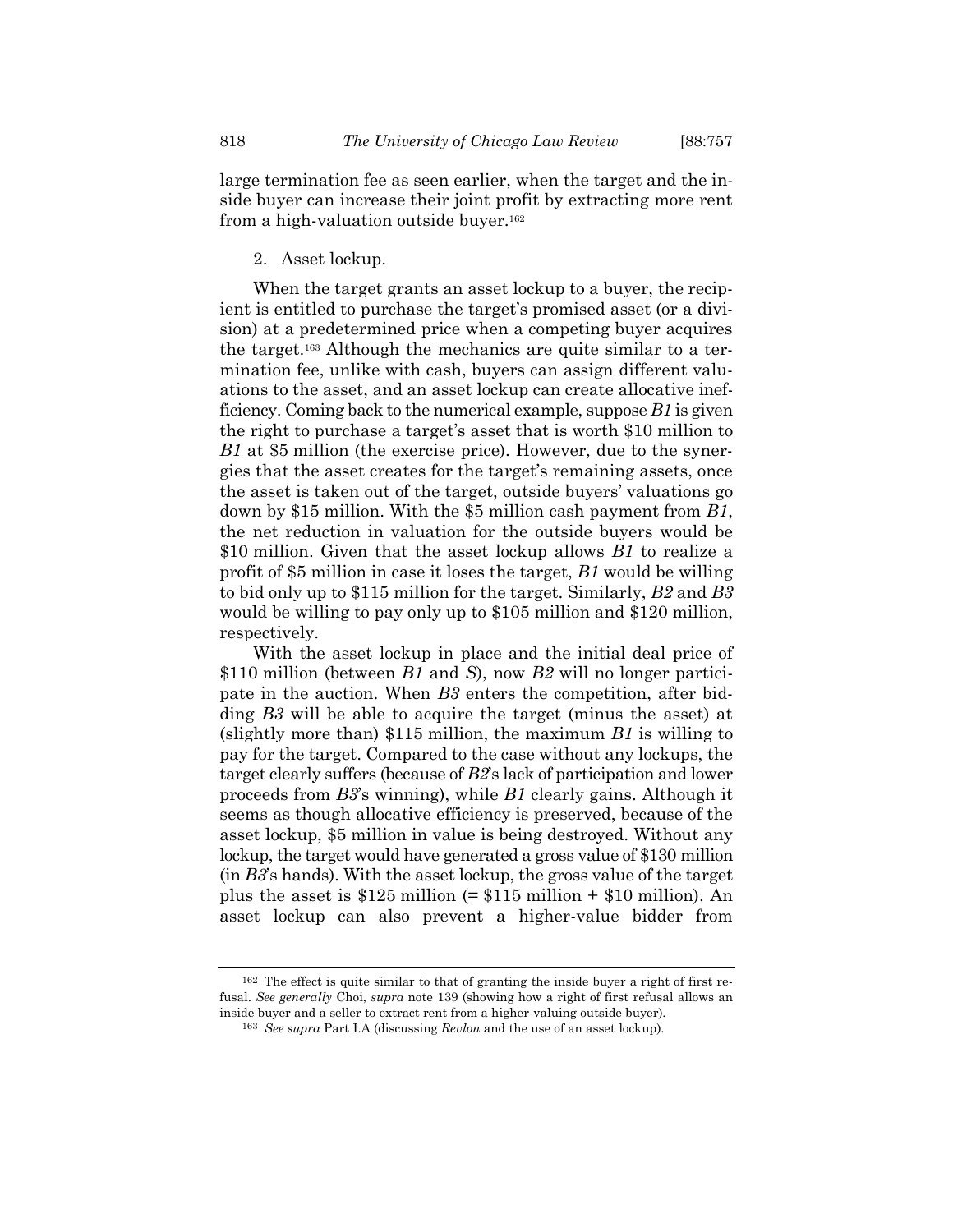acquiring the target. If, for instance, *B3*'s gross valuation of the target had been \$124 million (instead of \$130 million), because *B3* would have been willing to pay only up to \$114 million for the target (minus the asset) when *B1* had the asset lockup, *B3* would be unable to win the competition even though *B3* would have valued the target (as a whole) more than *B1*. 164

There is one important difference that distinguishes an asset lockup from other deal protection measures. While it is plausible that other deal protection devices, including termination fees, match rights, and stock lockups, can under certain conditions increase the target and inside buyer's joint profit, this is quite unlikely with respect to an asset lockup. The primary mechanism through which a deal protection device can enhance the joint profit is through the extraction of additional surplus from an outside buyer with a high valuation. In the case of a termination fee, this is achieved through a large fee. A stock lockup or a match right creates additional profit by enhancing the competitive posture of the inside buyer. Because an asset lockup, by contrast, actually lowers an outside buyer's reservation value (and the potential surplus that the target and inside buyer can attempt to capture), it is quite unlikely that an asset lockup can increase the joint profit of the target and inside buyer, let alone the target's stand-alone profit. An asset lockup is the most problematic of all in potentially undermining both efficiency and the target's return.

# IV. CORPORATE AND CONTRACT LAW IMPLICATIONS FOR DEAL PROTECTION DEVICES

The analysis in the previous Part showed that, when properly structured, deal protection devices, such as a termination fee and a match right, can enhance the joint expected return of a target and an inside buyer. But the issue whether a deal protection device can enhance the target shareholders' return is more subtle. As seen earlier, holding the initial deal price fixed, when the target agrees to a larger termination fee, the target's stand-alone profit decreases while the inside buyer's expected return increases. By contrast, when the target agrees to an unlimited match right, both the target's and the inside buyer's returns (are likely to)

<sup>164</sup> When the size of the asset lockup is substantial, it can also deter a higher-value bidder from entering the competition. For instance, if an outside buyer values the target at \$122 million (\$2 million higher than *B1*) but losing the asset would cost the bidder (in net) more than \$12 million, given the initial deal price of \$110 million, the bidder would decline to compete against *B1*.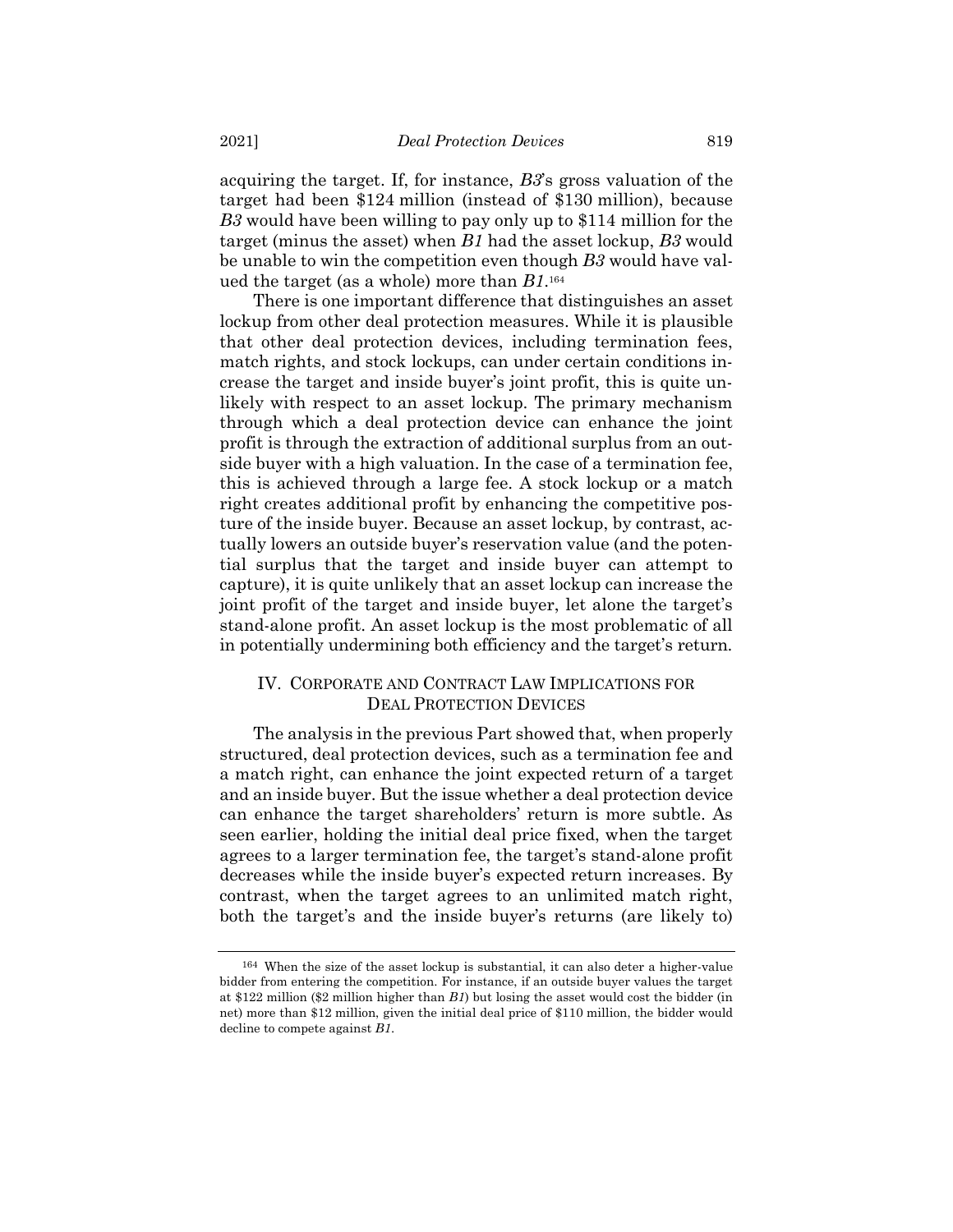increase. Similarly, with a stock lockup, both the target's and the inside buyer's returns increase. In these cases, the joint profit of the target and the inside buyer go up as deal protection devices become stronger.

# A. Target Directors' Role in Deploying Deal Protection Devices

For the target to share the benefit of increased joint profit, in the case of a termination fee, the directors (and the officers) of the target corporation have to negotiate with the buyer to increase the deal price. As seen earlier, by agreeing to a termination fee of \$8 million while receiving a corresponding increase in the deal price from \$110 million to \$116 million, the target is able to realize a higher profit of \$16 million. With respect to a match right, while successfully convincing the inside buyer to agree to an unlimited match right can increase the target's profit, to the extent that the inside buyer may also benefit from an unlimited match right, the issue is whether the target directors can receive further concessions from the inside buyer. Nonetheless, the issue of extracting a bigger deal premium isn't as important as in the case with a large termination fee. A similar argument would also apply to a stock lockup.

Ultimately, then, whether deal protection devices can benefit or harm the target shareholders depends on the target directors' and officers' incentives. Properly incentivized directors and officers will utilize deal protection devices to increase the return for the target shareholders, while unincentivized directors and officers can deploy the same devices to favor one buyer over another and to the detriment of the target shareholders. Presumably, the latter scenario is more likely, when the agents are to receive substantial private benefits from promoting one buyer over another. There are a number of possible scenarios. For instance, the target directors and the officers may be guaranteed post-merger employment by the initial buyer.<sup>165</sup> There also could be other types of side agreements between the target directors and the officers with the initial buyer, such as a consulting or financing agreement. Still another possibility is that the target directors and the officers, as investors or employees of the initial buyer, could receive direct

<sup>165</sup> Although the top executives are often entitled to receive severance payments, often known as golden parachutes, upon change of control, thereby inducing the top executives to possibly prefer selling the company, it is unlikely that such severance payments are structured so as to favor one buyer over another.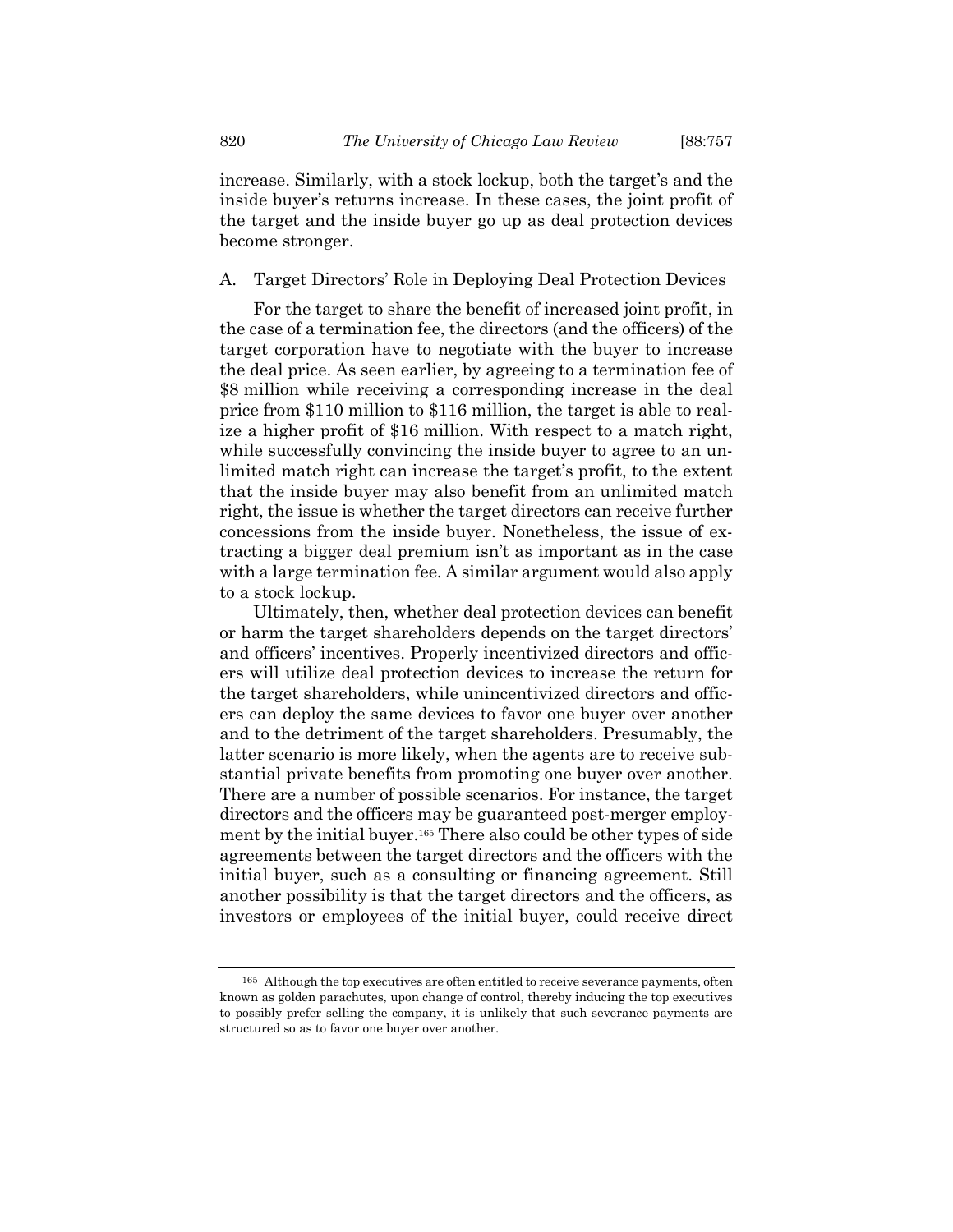pecuniary benefits from consummating the merger with the initial buyer. Perhaps the agents are under the influence of a block holder (including a controlling shareholder) who may be pursuing a different agenda. Finally, even if they are not pursuing their own private benefits, when they are indifferent about shareholder welfare, they could accede too easily to the initial buyer's demands. In all of these scenarios, by agreeing to deal protection devices (especially a large termination fee) with the initial buyer without demanding anything in return, the target directors and officers can increase the chances of closing the deal with the initial buyer to the detriment of competition.<sup>166</sup>

B. Deal Protection Devices and Determination of "Fair Value" in Appraisal

Another dimension in which the directors' and officers' incentives matter is with respect to the question whether the court can use the deal price as (reliable) evidence of fair value in an appraisal proceeding. The deal price issue can be examined from both ex ante and ex post perspectives. From the ex ante perspective, as seen in the earlier analysis, when the target directors are maximizing the returns for the target shareholders, they will be able to negotiate a higher deal price in return for agreeing to a generous deal protection. When this is the case, to the extent that a court would consider an arm's-length, negotiated deal price to be probative of fair value, that evidentiary weight would be high. With agents maximizing the return for the shareholders, the presence of a deal protection device should actually encourage, not discourage, the court to use the deal price as an indicator of fair value. This is true even when there is no topping bid.

Even from the ex post perspective, we saw that the presence of a termination fee or an unlimited match right is more likely to produce a higher ex post deal price. For instance, when the highvaluation buyer (*B3*) appears, an unlimited match right forces the outside buyer to pay the inside buyer's valuation to acquire the target, thereby producing a higher ex post deal price. In short, when there is a topping bid and subsequent competition among

<sup>166</sup> With respect to a termination fee, another possibility is that, in the absence of a competing bid, a large termination fee that gets triggered when the shareholders vote against the deal can meaningfully discourage the target shareholders from voting against the deal. Such a "naked no vote" termination fee (as seen in the *Toys "R" Us* case), is different from the usual termination fees that are triggered upon consummation of a competing deal. For a discussion, see *supra* Part I.A.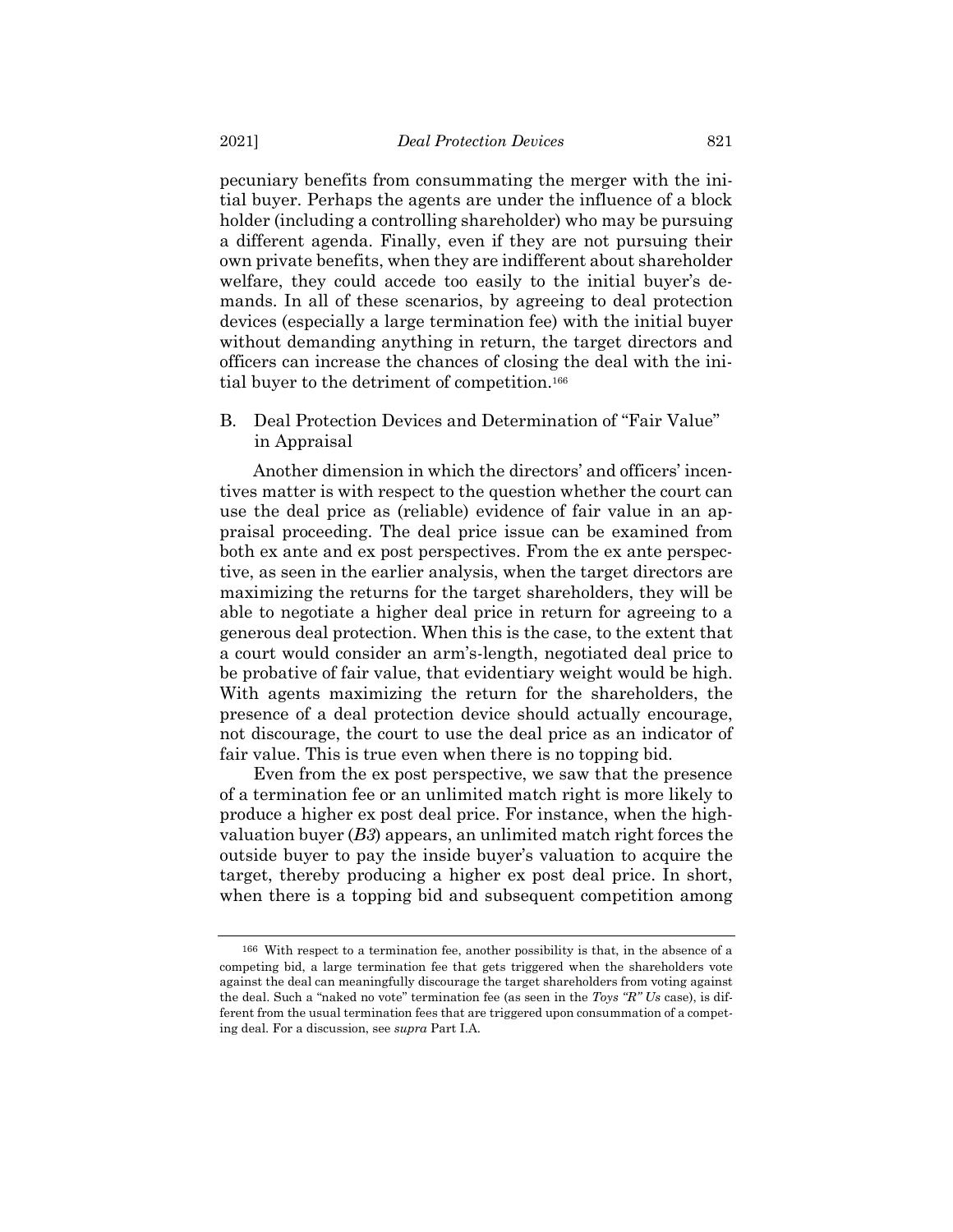the buyers, using the winning bid as evidence of fair value will substantially enhance the target shareholders' returns.<sup>167</sup> When the directors' and managers' incentives are not properly aligned, on the other hand, there is no guarantee that the deal protection device will increase the deal premium, and the deal price becomes less reliable in determining fair value of the target shares.<sup>168</sup> In such a setting, it would be better for the court to require an actual competition among buyers before using the final deal price in assessing fair value. Table 3 summarizes the arguments.

|                                                    | Target Directors'<br>Incentives Are<br>Aligned | Target Directors'<br>Incentives Are<br>Not Aligned |
|----------------------------------------------------|------------------------------------------------|----------------------------------------------------|
| Incidence of Deal<br><b>Protection Devices</b>     | Likely                                         | Likely                                             |
| Initial Deal Price<br>(Deal Premium)               | Higher                                         | Lower                                              |
| Return (Ex Ante) for<br>the Target<br>Shareholders | Higher                                         | Lower                                              |
| Deal Price<br>as Evidence of<br>Fair Value?        | More Reliable                                  | Less Reliable                                      |

TABLE 3: TARGET DIRECTORS' BEHAVIOR AND ITS IMPLICATIONS

# C. Contract Law Considerations

Deal protection devices also raise interesting contract law problems. Given that the devices can discourage (or even prohibit) a new bidder from competing against the inside buyer and can reduce the new bidder's return, they impose a negative (contractual) externality on the new bidder. A deal protection device, especially a large termination fee, can function like a noncompete

<sup>167</sup> For more in-depth analysis on the importance of an actual auction among competing buyers (where there are multiple bids, as opposed to simple expressions of interest) in enhancing target shareholders' returns (and also in promoting efficiency), see Choi & Talley, *supra* note [23,](#page-5-0) at 559–60.

<sup>168</sup> This concern is stronger with respect to termination fees than with match rights. As seen earlier, in order for the target shareholders to share in the additional surplus extracted through a large termination fee, the target directors must negotiate a higher initial deal price. For a match right, even if the target directors were to grant an unlimited match right, even without any price increase, the target shareholders can benefit.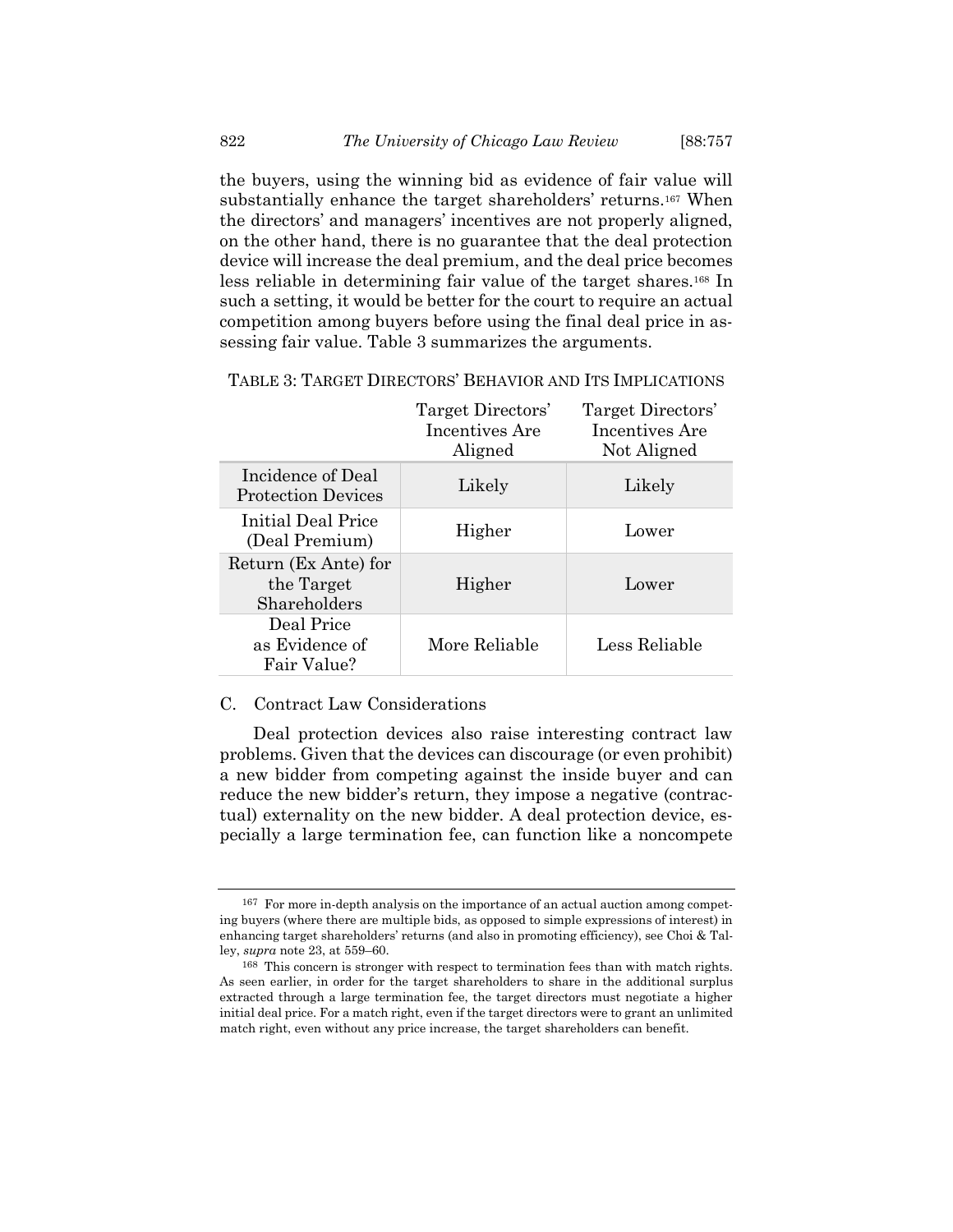agreement<sup>169</sup> or an agreement to exclude entry (such as a concerted refusal to deal). Under contract law, when a contract imposes an "unreasonable" restraint on trade, the contract will be unenforceable based on public policy.<sup>170</sup> Furthermore, especially with respect to termination fees, contract law prohibits the parties from agreeing to liquidated damages that are unreasonably large as against public policy.<sup>171</sup> An unreasonably large liquidated damages clause that allows a disappointed buyer to collect more than what the buyer was expecting to receive under the contract goes against the compensation objective of contract law remedies.<sup>172</sup> Given the difficulty of deciding whether a certain provision imposes an unreasonable restraint on trade or allows compensation that is unreasonably large, whether a certain deal protection device should be struck down under contract law should be determined on a case-by-case basis.

Regarding termination fees, several factors can come into play. For instance, while practitioners often argue that a termination fee is necessary to compensate a disappointed buyer for all

RESTATEMENT (SECOND) OF CONTRACTS § 186(1), cmt. a (AM. L. INST. 2017). 171 *See* RESTATEMENT (SECOND) OF CONTRACTS § 356(1) (AM. L. INST. 2017):

<sup>169</sup> *See supra* not[e 39.](#page-11-0)

<sup>170</sup> *See* RESTATEMENT (SECOND) OF CONTRACTS §§ 186–187 (AM. L. INST. 2017). Section 186(1), for instance, states that "[a] promise is unenforceable on grounds of public policy if it is unreasonably in restraint of trade." Courts have utilized this provision to strike down unreasonable noncompete agreements. According to the official commentary,

<sup>[</sup>e]very promise that relates to business dealings or to a professional or other gainful occupation operates as a restraint in the sense that it restricts the promisor's future activity. Such a promise is not, however, unenforceable unless the restraint that it imposes is unreasonably detrimental to the smooth operation of a freely competitive private economy. . . . Whether a restraint is reasonable is determined in the light of the circumstances of the transaction, including not only the particular facts but general social and economic conditions as well.

Damages for breach by either party may be liquidated in the agreement but only at an amount that is reasonable in the light of the anticipated or actual loss caused by the breach and the difficulties of proof of loss. A term fixing unreasonably large liquidated damages is unenforceable on grounds of public policy as a penalty.

This is known as the "antipenalty" doctrine. *See* Aaron S. Edlin & Alan Schwartz, *Optimal Penalties in Contracts*, 78 CHI.-KENT L. REV. 33, 48 (2003); Robert E. Scott & George G. Triantis, *Embedded Options and the Case Against Compensation in Contract Law*, 104 COLUM. L. REV. 1428, 1456, 1481–82 (2004); *see also Brazen*, 695 A.2d at 49 (determining that the termination fee, as liquidated damages, was not in violation of the antipenalty rule); *supra* note[s 109](#page-29-1)–10 and accompanying text.

<sup>172</sup> *See* RESTATEMENT (SECOND) OF CONTRACTS § 356 cmt. a (AM. L. INST. 2017) ("The central objective behind the system of contract remedies is compensatory, not punitive."); *see also* RESTATEMENT (SECOND) OF CONTRACTS § 355 cmt. a (AM. L. INST. 2017) ("The purpose[ ] of awarding contract damages is to compensate the injured party.").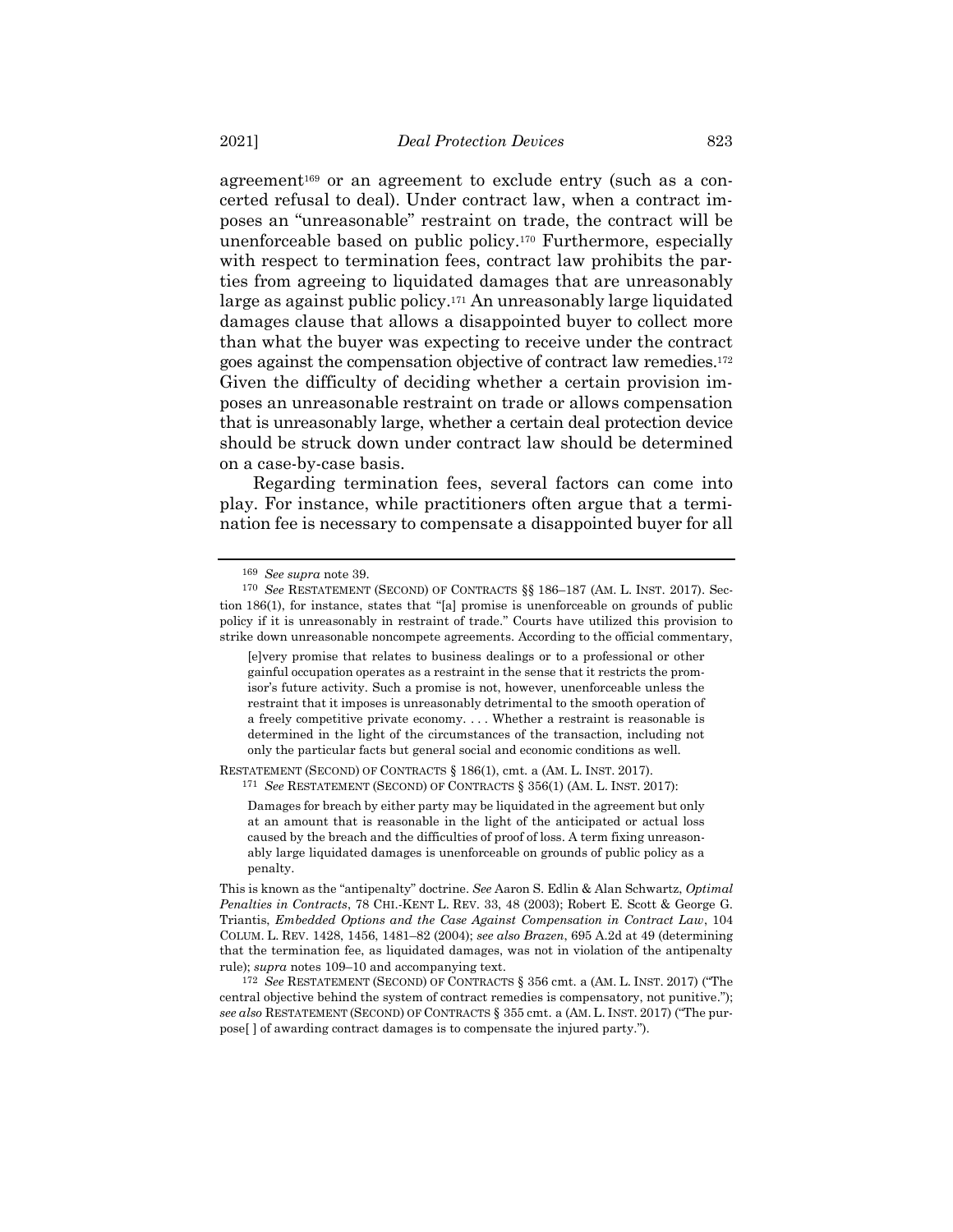the expenses the buyer has incurred,<sup>173</sup> the presence of an expense reimbursement provision<sup>174</sup> along with the fact that the termination fee is much larger than the allowed expenses can strengthen the argument that the termination fee is unreasonable.<sup>175</sup> More generally, one of the concerns of allowing liquidated damages that are too large is that it can lead to allocative inefficiency.<sup>176</sup> While an evenhanded competition better promotes allocative efficiency, a termination fee that is substantially larger than the expenses incurred can impede that objective. Another factor may be the

174 *See* ABA MODEL MERGER AGREEMENT, *supra* not[e 88,](#page-23-0) § 7.3, at 276. For instance, when the deal fails to close because the target consummates a deal with a different buyer or the target board changes its recommendation, the buyer is entitled to very generous expense reimbursement from the target. Section 7.3(a)(ii) states:

Company shall make a nonrefundable cash payment to Parent, in an amount equal to the aggregate amount of *all fees and expenses (including all attorneys' fees, accountants' fees, financial advisory fees and filing fees)* that have been paid or that may become payable by or on behalf of Parent in connection with the preparation and negotiation of this Agreement and otherwise in connection with the Merger (the "Expense Reimbursement") if this Agreement is terminated (A) by Parent or the Company pursuant to Section 7.1(b) and on or before the date of any such termination, an Acquisition Proposal shall have been publicly announced or disclosed or an Acquisition Proposal has otherwise been communicated to the Company Board, or (B) by Parent or the Company pursuant to Section 7.1(d) or (C) by Parent pursuant to either Section 7.1(e) or Section 7.1(f).

*Id.* § 7.3(a)(ii), at 276 (emphasis added).

175 An important consideration here is that when the target is sold to a different buyer, the initial buyer no longer has an option to try to execute the deal again in the future. *See supra* note [113](#page-30-0) and accompanying text.

176 One of the economic justifications of expectation damages is that it facilitates allocative efficiency (the "efficient breach theory"): a contract will be breached when doing so will generate more surplus. *See* Charles J. Goetz & Robert E. Scott, *Liquidated Damages, Penalties and the Just Compensation Principle: Some Notes on an Enforcement Model and a Theory of Efficient Breach*, 77 COLUM. L. REV. 554, 558–59 (1977). But, the theory is usually based on the assumption that a contracting party gets to make a onetime breach decision and that there is no subsequent competition among the buyers, as in an auction. Once there is an auction, on the other hand, allocative efficiency is much more likely to be achieved and the goal of damages is to create a more even playing field among the interested buyers. This would be more feasible with reliance damages (such as expense reimbursement) than with expectation damages or any liquidated damages that are substantially larger than reliance damages.

<sup>173</sup> *See Brazen*, 695 A.2d at 48–49:

<sup>[</sup>The termination fee took into account] (a) the lost opportunity costs associated with a contract to deal exclusively with each other; (b) the expenses incurred during the course of negotiating the transaction; (c) the likelihood of a higher bid emerging for the acquisition of either party; and (d) the size of termination fees in other merger transactions.

*See also* Nexstar-Tribune Merger Agreement, *supra* not[e 91,](#page-24-0) § 9.3(c), at 79; *supra* Part II.A (discussing the agreement).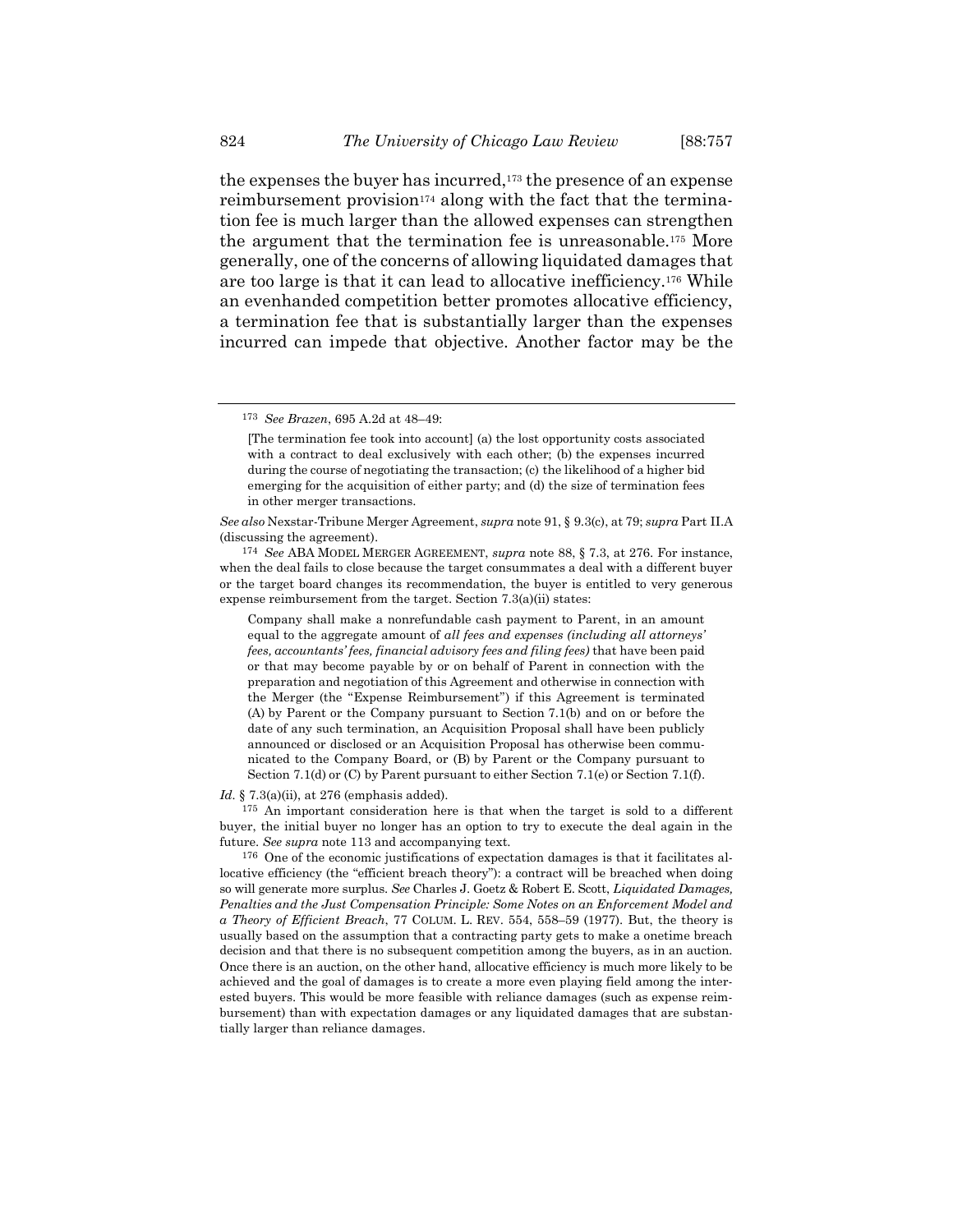market conditions or the target's bargaining power.<sup>177</sup> When the acquisition market is very seller friendly or when the target is in a strong bargaining position, so that the deal price is close to the inside buyer's reservation value, imposing even a moderate termination fee can generate allocative inefficiency.<sup>178</sup> At the opposite end of the spectrum, when the target is in a weak bargaining posture or the market is very buyer friendly, even a relatively large termination fee will not generate an inefficiency. In short, instead of concluding that a breakup fee of a certain percentage of the deal price (e.g., 3% or 5%) is reasonable across the board, that reasonableness determination should depend on a case-bycase analysis that looks at several different factors, such as whether a generous expense reimbursement provision is also present, and whether the target enjoyed a strong bargaining position against the buyer.

For a match right, since the right does not deal with the issue of compensation, the core concern, rather, is whether the right imposes an unreasonable restraint on trade. As we saw earlier, however, an unlimited match right, compared to a limited match right, is more likely to lower the outside buyer's expected return but, at the same time, to increase the chances that the target will be sold to the buyer with a higher valuation. From an efficiency perspective, it is the limited match right that is more likely to impose constraint and perhaps should be more subject to judicial scrutiny under contract law.<sup>179</sup> An unlimited match right, by contrast, does not, in general, unreasonably restrain trade (i.e., competition for the target among inside and outside buyers). In sum, while both termination fees and unlimited match rights are likely

<sup>177</sup> More precisely, as shown earlier, allocative inefficiency will result when the size of the termination fee is larger than the expected surplus from the deal for the initial buyer. *See supra* Part III.A.

<sup>178</sup> One can think of termination fees as a "price" term in a contract—in this case, the price to walk away from the deal. When bargaining power shifts from one party to another, such a price term is most likely to be affected by that shift. *See* Albert Choi & George Triantis, *The Effect of Bargaining Power on Contract Design*, 98 VA. L. REV. 1665, 1678– 79 (2012) (analyzing the impact of a shift in bargaining power on both price and non-price terms in a contract); *see also* Badawi & de Fontenay, *supra* not[e 54,](#page-14-0) at 1154 (examining the impact of being the first drafter on various deal provisions).

<sup>179</sup> This depends on our conception of "restraint of trade." Given that a limited match right hampers the inside buyer's competitive standing vis-à-vis outside buyers, one could conceptualize it as something akin to a noncompete agreement, although, of course, the analogy is not exact since a noncompete clause kicks in after the initial relationship has been terminated.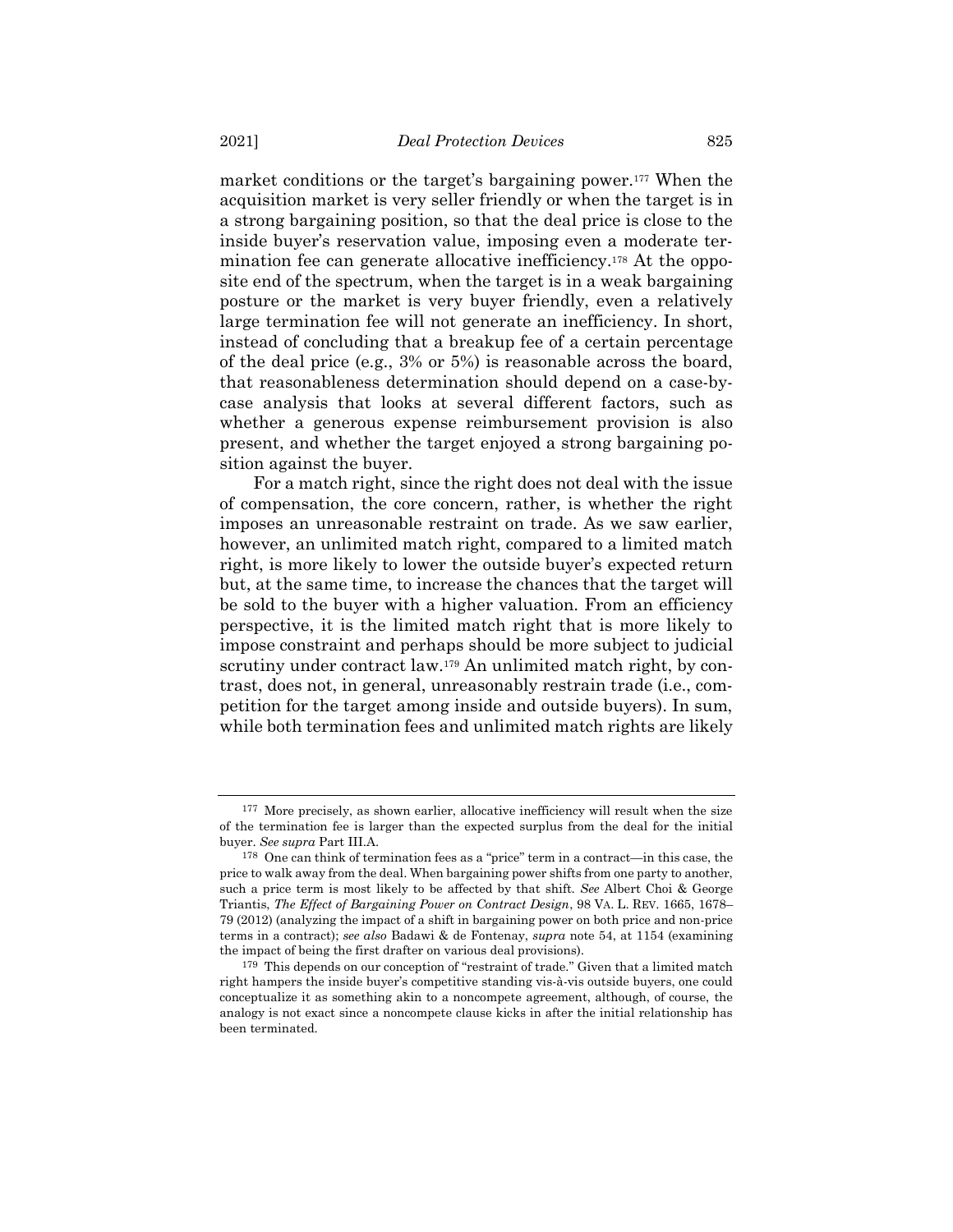to reduce an outside buyer's expected return, unlimited match rights facilitate allocative efficiency while termination fees do not.

|                          | Possible<br>"Unreasonable"<br>Restraint of Trade? | Possible<br>Overcompensation of<br>Disappointed Buyer? |
|--------------------------|---------------------------------------------------|--------------------------------------------------------|
| Small<br>Termination Fee | N <sub>0</sub>                                    | N <sub>0</sub>                                         |
| Large<br>Termination Fee | Yes                                               | Yes                                                    |
| Limited Match<br>Right   | Unlikely <sup>180</sup>                           | N <sub>0</sub>                                         |
| Unlimited Match<br>Right | $\rm No$                                          | No                                                     |

# TABLE 4: CONTRACT LAW IMPLICATIONS OF DIFFERENT DEAL PROTECTION DEVICES

#### **CONCLUSION**

Deal protection devices provide more confidence to the buyer that the deal will close and have been in the mergers and acquisitions landscape for quite some time. Notwithstanding earlier judicial hostility against certain deal protection devices, particularly during the hostile takeover era of the 1980s and early 1990s, courts recently have been much more willing to validate deal protection measures, particularly termination fees and match rights. In an influential opinion, for instance, then–Delaware Vice Chancellor Leo Strine has called them "common contractual" features.<sup>181</sup> While most deal protection devices have been scrutinized within the frame of target directors' fiduciary duties, most recently, in the midst of heated controversy over whether courts should use the deal price as an indicator of fair value in an appraisal proceeding, the Delaware Court of Chancery has pointed to the presence of such devices as undermining the usefulness of the deal price as relevant evidence.

This Article has examined some of these issues, with a particular focus on whether deal protection devices will be detrimental to the target shareholders and whether the presence of such provisions should steer courts away from using deal price as

<sup>180</sup> *See supra* not[e 161.](#page-60-0)

<sup>181</sup> *See In re Toys "R" Us*, 877 A.2d at 1017; *see also* Part I.A.